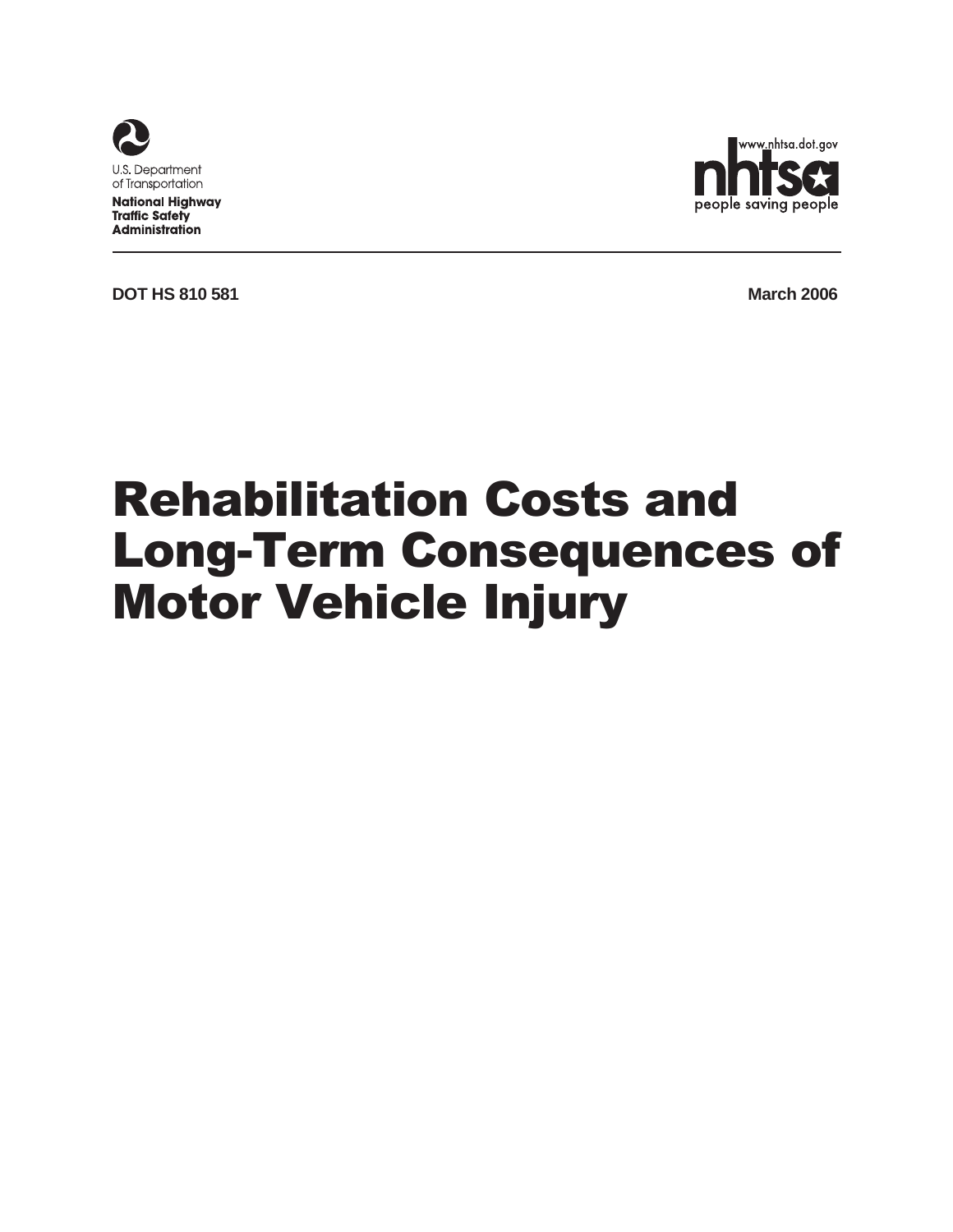This publication is distributed by the U.S. Department of Transportation, National Highway Traffic Safety Administration, in the interest of information exchange. The opinions, findings and conclusions expressed in this publication are those of the author(s) and not necessarily those of the Department of Transportation or the National Highway Traffic Safety Administration. The United States Government assumes no liability for its content or use thereof. If trade or manufacturer's names or products are mentioned, it is because they are considered essential to the object of the publication and should not be construed as an endorsement. The United States Government does not endorse products or manufacturers.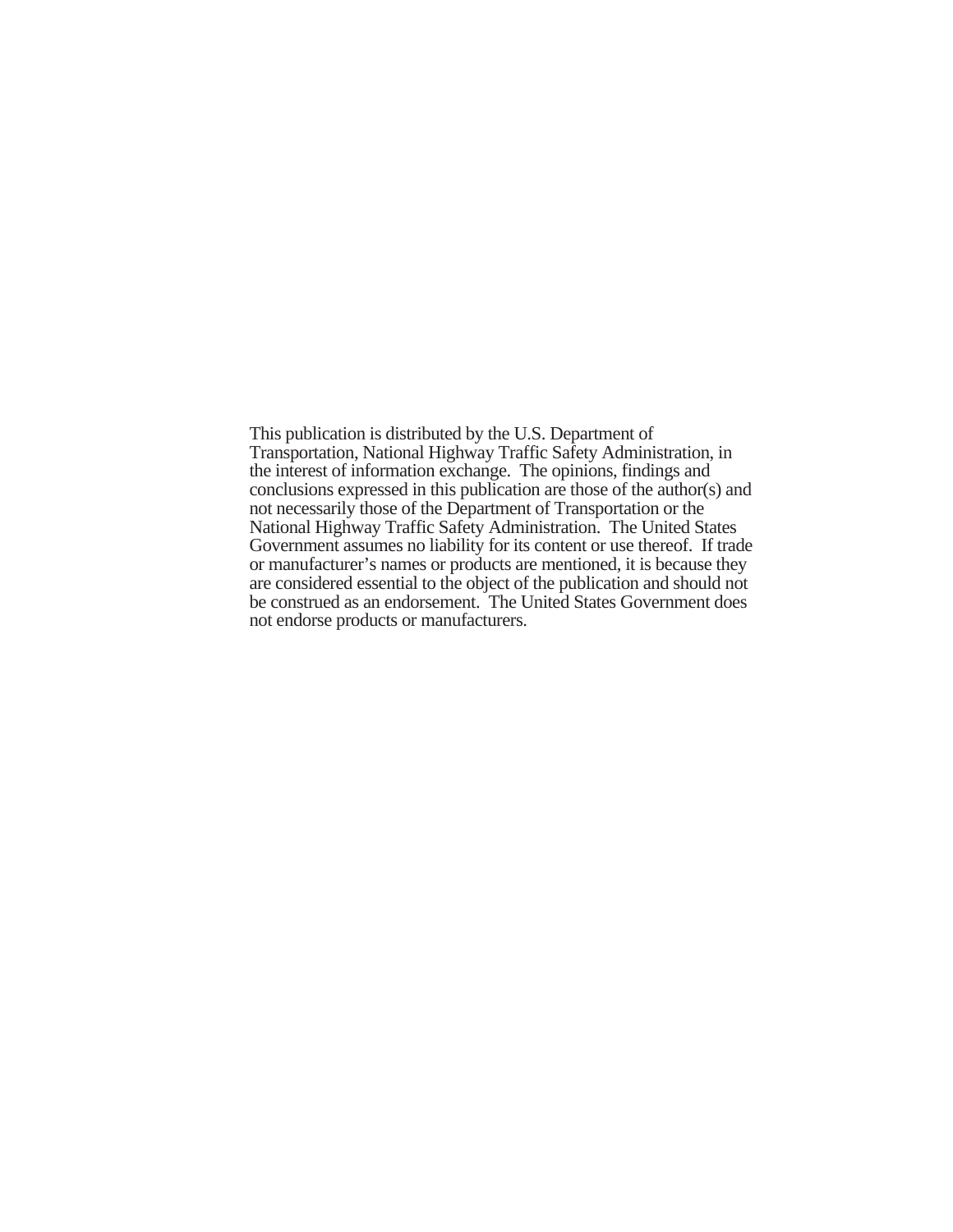| 1. Report No.<br>DOT HS 810 581                                                                                                                                                                                                                                                                                                                                                                                                                                                                                                                                                                                                                                                                                                                                                                                                                                                                                                                                                                                                                                                                                                                                                                                                                                                                                                                       | 2. Government Accession No.                          |                                         | 3. Recipient's Catalog No.                             |           |
|-------------------------------------------------------------------------------------------------------------------------------------------------------------------------------------------------------------------------------------------------------------------------------------------------------------------------------------------------------------------------------------------------------------------------------------------------------------------------------------------------------------------------------------------------------------------------------------------------------------------------------------------------------------------------------------------------------------------------------------------------------------------------------------------------------------------------------------------------------------------------------------------------------------------------------------------------------------------------------------------------------------------------------------------------------------------------------------------------------------------------------------------------------------------------------------------------------------------------------------------------------------------------------------------------------------------------------------------------------|------------------------------------------------------|-----------------------------------------|--------------------------------------------------------|-----------|
| 4. Title and Subtitle<br>Rehabilitation Costs and Long-Term Consequences of Motor Vehicle Injuries                                                                                                                                                                                                                                                                                                                                                                                                                                                                                                                                                                                                                                                                                                                                                                                                                                                                                                                                                                                                                                                                                                                                                                                                                                                    |                                                      |                                         | 5. Report Date<br>March 2006                           |           |
|                                                                                                                                                                                                                                                                                                                                                                                                                                                                                                                                                                                                                                                                                                                                                                                                                                                                                                                                                                                                                                                                                                                                                                                                                                                                                                                                                       |                                                      | 6. Performing Organization Code         |                                                        |           |
| 7. Author(s)                                                                                                                                                                                                                                                                                                                                                                                                                                                                                                                                                                                                                                                                                                                                                                                                                                                                                                                                                                                                                                                                                                                                                                                                                                                                                                                                          |                                                      |                                         | 8. Performing Organization Report No.                  |           |
| Ted Miller, Elizabeth Langston, Bruce Lawrence, Les Becker, Cecelia Snowden, Carl Granger,                                                                                                                                                                                                                                                                                                                                                                                                                                                                                                                                                                                                                                                                                                                                                                                                                                                                                                                                                                                                                                                                                                                                                                                                                                                            |                                                      |                                         |                                                        |           |
| Carol Russell, Jeffrey Kreutzer, and Jennifer Marwitz                                                                                                                                                                                                                                                                                                                                                                                                                                                                                                                                                                                                                                                                                                                                                                                                                                                                                                                                                                                                                                                                                                                                                                                                                                                                                                 |                                                      |                                         |                                                        |           |
| 9. Performing Organization Name and Address<br>Pacific Institute for Research and Evaluation                                                                                                                                                                                                                                                                                                                                                                                                                                                                                                                                                                                                                                                                                                                                                                                                                                                                                                                                                                                                                                                                                                                                                                                                                                                          |                                                      |                                         | 10. Work Unit No. (TRAIS)                              |           |
| 11710 Beltsville Drive                                                                                                                                                                                                                                                                                                                                                                                                                                                                                                                                                                                                                                                                                                                                                                                                                                                                                                                                                                                                                                                                                                                                                                                                                                                                                                                                |                                                      |                                         |                                                        |           |
| Calverton, MD 20705                                                                                                                                                                                                                                                                                                                                                                                                                                                                                                                                                                                                                                                                                                                                                                                                                                                                                                                                                                                                                                                                                                                                                                                                                                                                                                                                   |                                                      |                                         | 11. Contract or Grant No.                              |           |
| Phone: 301-755-2700<br>Fax: 301-755-2799                                                                                                                                                                                                                                                                                                                                                                                                                                                                                                                                                                                                                                                                                                                                                                                                                                                                                                                                                                                                                                                                                                                                                                                                                                                                                                              |                                                      |                                         | DTNH22-98-D-35079                                      |           |
| 12. Sponsoring Agency Name and Address                                                                                                                                                                                                                                                                                                                                                                                                                                                                                                                                                                                                                                                                                                                                                                                                                                                                                                                                                                                                                                                                                                                                                                                                                                                                                                                |                                                      |                                         | 13. Type of Report and Period Covered                  |           |
| National Highway Traffic Safety Administration                                                                                                                                                                                                                                                                                                                                                                                                                                                                                                                                                                                                                                                                                                                                                                                                                                                                                                                                                                                                                                                                                                                                                                                                                                                                                                        |                                                      |                                         | Draft Final, Task Order period: June                   |           |
| 400 Seventh Street, SW.                                                                                                                                                                                                                                                                                                                                                                                                                                                                                                                                                                                                                                                                                                                                                                                                                                                                                                                                                                                                                                                                                                                                                                                                                                                                                                                               |                                                      |                                         | 26, 2001 - Dec. 31, 2003<br>14. Sponsoring Agency Code |           |
| Washington, DC 20590                                                                                                                                                                                                                                                                                                                                                                                                                                                                                                                                                                                                                                                                                                                                                                                                                                                                                                                                                                                                                                                                                                                                                                                                                                                                                                                                  |                                                      |                                         |                                                        |           |
| 15. Supplementary Notes                                                                                                                                                                                                                                                                                                                                                                                                                                                                                                                                                                                                                                                                                                                                                                                                                                                                                                                                                                                                                                                                                                                                                                                                                                                                                                                               |                                                      |                                         |                                                        |           |
| 16. Abstract<br>In 2000, we estimate that \$127.5 million was spent for inpatient rehabilitation of injuries in motor vehicle crashes<br>excluding motorcycles, and an estimated \$16.3 million was spent on motorcycle crashes, reported in 2002 dollars.<br>Public funds paid for 26 percent of the other motor vehicle costs and 19.5 percent of motorcycle costs. According<br>to estimates generated with the costing methods in Miller, Romano and Spicer (2000), inpatient rehabilitation<br>accounted for an estimated 3 percent of inpatient care costs for motor vehicle injuries and 4 percent of the of the<br>inpatient care costs for motorcycle injuries. The methods used provide a model that can readily be applied to<br>available data to update the national cost estimate in the future.<br>Motor vehicle and motorcycle injuries generate other costs related to lost functional capacity and the resulting<br>impacts on social and role functions. Although this study did not estimate those costs, it showed the losses for<br>some injuries can be quite significant. For comparison, this study also provides data on rehabilitation costs,<br>hospital length of stay and cost-related outcomes such as employment and living status for other injury causes<br>such as assault and attempted suicide.<br>17. Key Words |                                                      | 18. Distribution Statement              |                                                        |           |
| motorcycle, motor vehicle, injury, rehabilitation, cost, medical,<br>length of stay                                                                                                                                                                                                                                                                                                                                                                                                                                                                                                                                                                                                                                                                                                                                                                                                                                                                                                                                                                                                                                                                                                                                                                                                                                                                   | www.nhtsa.dot.gov.                                   | Copy available from the NHTSA Web page: |                                                        |           |
| 19 Security Classif. (of this report)<br>Unclassified                                                                                                                                                                                                                                                                                                                                                                                                                                                                                                                                                                                                                                                                                                                                                                                                                                                                                                                                                                                                                                                                                                                                                                                                                                                                                                 | 20. Security Classif. (of this page)<br>Unclassified |                                         | 21 No. of Pages                                        | 22. Price |
| Form DOT F 1700.7 (8/72)                                                                                                                                                                                                                                                                                                                                                                                                                                                                                                                                                                                                                                                                                                                                                                                                                                                                                                                                                                                                                                                                                                                                                                                                                                                                                                                              | Reproduction of completed page authorized            |                                         |                                                        |           |

<span id="page-2-0"></span>TECHNICAL REPORT DOCUMENTATION PAGE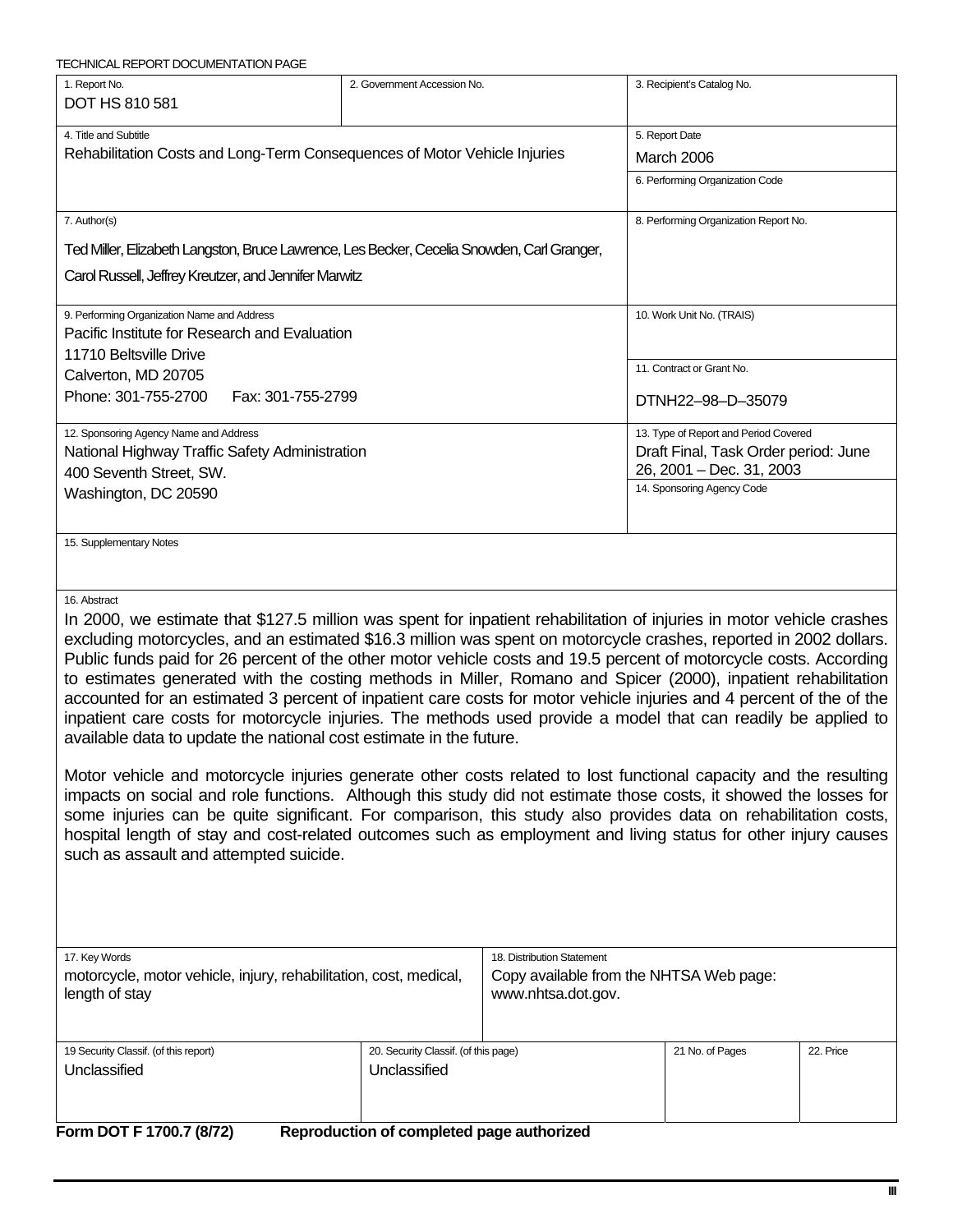# **Table of Contents**

<span id="page-3-0"></span>

| CHAPTER 1: MOTOR VEHICLE AND MOTORCYCLE INJURY REHABILITATION: FINDINGS                     |  |
|---------------------------------------------------------------------------------------------|--|
|                                                                                             |  |
|                                                                                             |  |
|                                                                                             |  |
|                                                                                             |  |
| Demographic Characteristics of People in Rehabilitation for Injury Due to Motor Vehicle and |  |
|                                                                                             |  |
|                                                                                             |  |
|                                                                                             |  |
|                                                                                             |  |
|                                                                                             |  |
|                                                                                             |  |
|                                                                                             |  |
|                                                                                             |  |
|                                                                                             |  |
| CHAPTER 2: ANALYSIS OF THE COLORADO TRAUMATIC BRAIN INJURY REGISTRY15                       |  |
|                                                                                             |  |
|                                                                                             |  |
|                                                                                             |  |
|                                                                                             |  |
|                                                                                             |  |
|                                                                                             |  |
| CHAPTER 3 - REHABILITATION COSTS AND PAYMENT SOURCES FOR TRAUMATIC BRAIN                    |  |
|                                                                                             |  |
|                                                                                             |  |
|                                                                                             |  |
|                                                                                             |  |
|                                                                                             |  |
|                                                                                             |  |
| Results.                                                                                    |  |
|                                                                                             |  |
|                                                                                             |  |
|                                                                                             |  |
|                                                                                             |  |
|                                                                                             |  |
|                                                                                             |  |
|                                                                                             |  |
|                                                                                             |  |
|                                                                                             |  |
|                                                                                             |  |
|                                                                                             |  |
|                                                                                             |  |
|                                                                                             |  |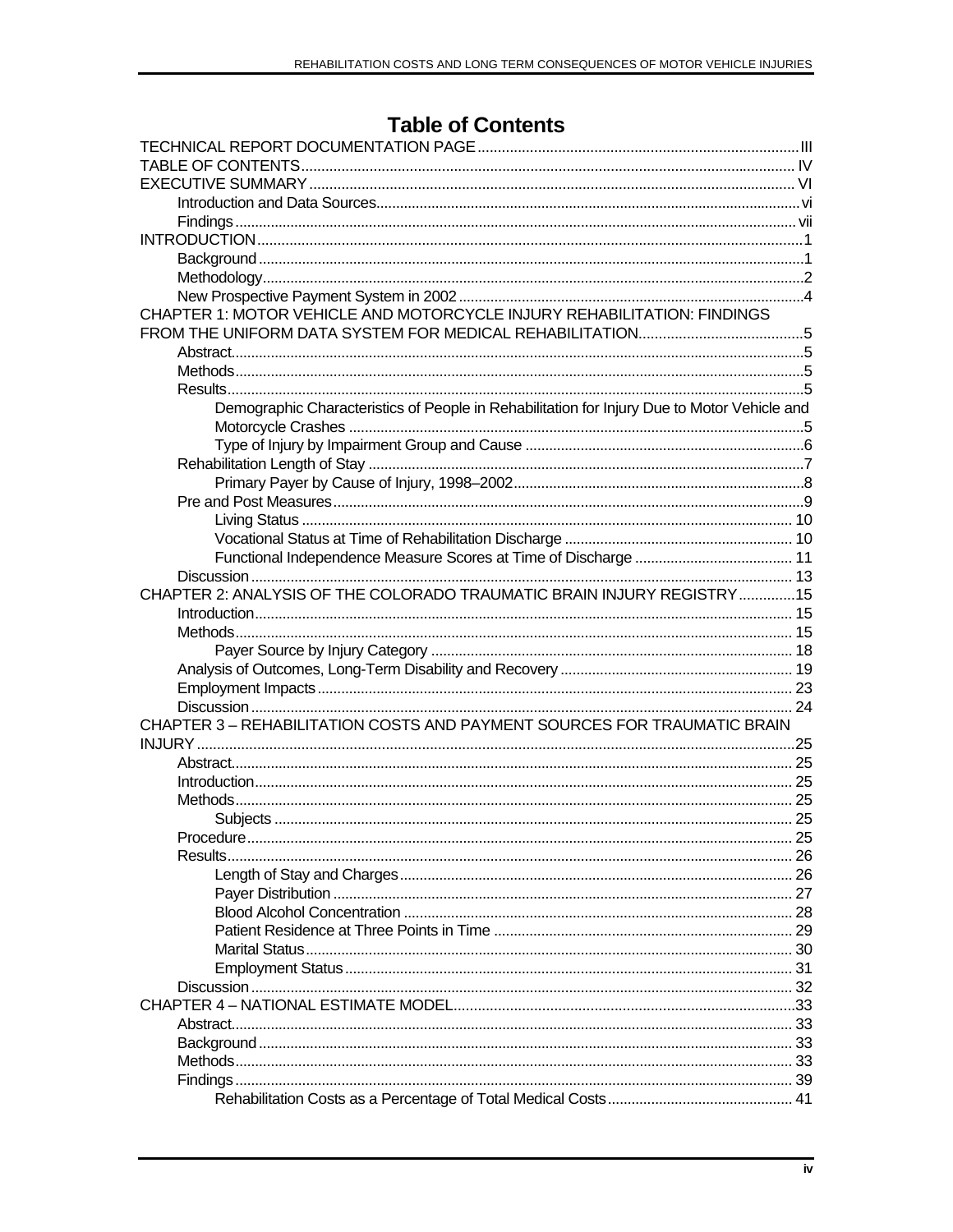|                                                                               | 44  |
|-------------------------------------------------------------------------------|-----|
|                                                                               |     |
|                                                                               |     |
| APPENDIX B- LENGTH OF STAY AND COSTS OF INJURY REHABILITATION BY INJURY       |     |
|                                                                               | .55 |
|                                                                               |     |
|                                                                               |     |
|                                                                               |     |
|                                                                               |     |
|                                                                               |     |
|                                                                               |     |
|                                                                               |     |
|                                                                               |     |
|                                                                               |     |
| APPENDIX C- CHARACTERISTICS OF PEOPLE IN TBI REHABILITATION DUE TO            |     |
|                                                                               |     |
| Characteristics of People in TBI Rehabilitation Due to Motorcycle Crashes  61 |     |
|                                                                               |     |
|                                                                               |     |
|                                                                               |     |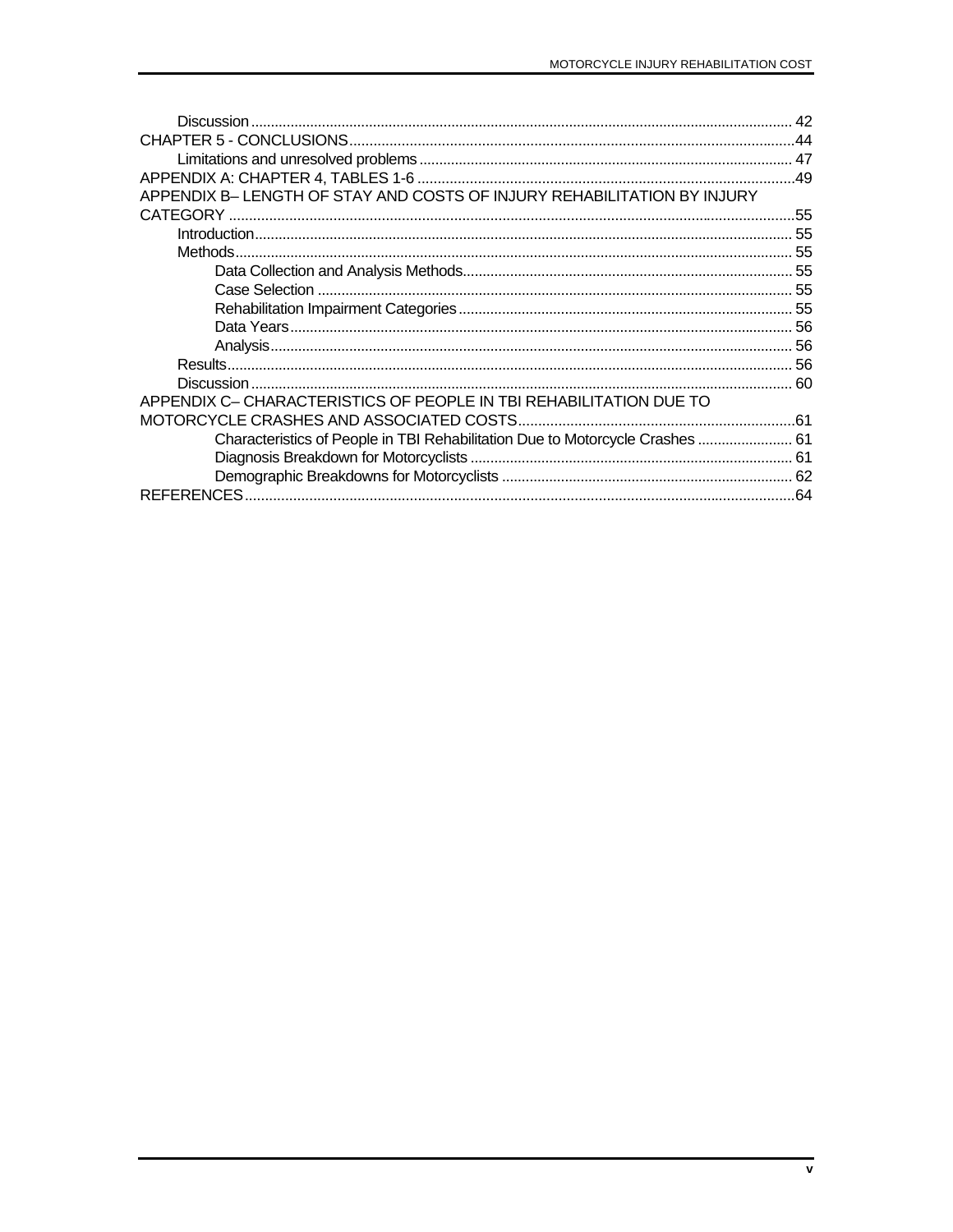#### <span id="page-5-0"></span>**EXECUTIVE SUMMARY**

#### **Introduction and Data Sources**

Although the immediate hospitalization costs of motor vehicle and motorcycle crash-related injuries have been examined, the longer-term costs of injury rehabilitation have not been fully addressed. Cost analyses are often conducted before adopting injury prevention programs or laws, and the rehabilitation costs are a potentially important but often overlooked element of the total cost. No one database provides the information needed to estimate the national costs of inpatient rehabilitation for motor vehicle crash injuries. Motor vehicles were defined according to the ICD-9-CM (International Classification of Diseases, Ninth Revision, Clinical Modification), and included any mechanically or electrically powered device, not operated on rails, upon which any person or property may be transported or drawn upon a highway. In this report we estimate costs and explore cost-related rehabilitation outcomes such as changes in employment and living status, using data from six different sources. Secondary data were collected on the frequency, duration, and costs of motor vehicle injury from six sources: American Medical Rehabilitation Provider's Association (AMRPA), Uniform Data System for Medical Rehabilitation (UDSMR), Traumatic Brain Injury (TBI) Model System National Database, pooled 1997 or 1998 Hospital Discharge Survey census data from 21 states, the Health Care Utilization Program 2000 National Inpatient Sample (HCUP-NIS), and the Colorado Traumatic Brain Injury Registry and Follow-Up System. When it was available, we collected demographic data, employment data, and functional outcome data. Data in this analysis includes only crashes that occurred on public roadways, except in chapter four where the traumatic brain injury data includes data on motorcycle crashes occurring both on-road and off-road.

We developed a model that estimates the cost of inpatient rehabilitation for motor vehicle and motorcycle-related injuries. The model combines prospective payment system (PPS) rates for inpatient rehabilitation with UDSMR data on the severity of injuries requiring rehabilitation and multi-State data on the probability of requiring rehabilitation. It estimates average costs per inpatient rehabilitation. When applied to Year 2000 HCUP-NIS data on hospital discharges by cause, the model estimates total cost of inpatient rehabilitation for motor vehicle and motorcycle injuries in 2000.

To better understand the costs of motor vehicle and motorcycle-related injuries, comparisons were made with three other injury causes: assault, attempted suicide, and other unintentional injuries.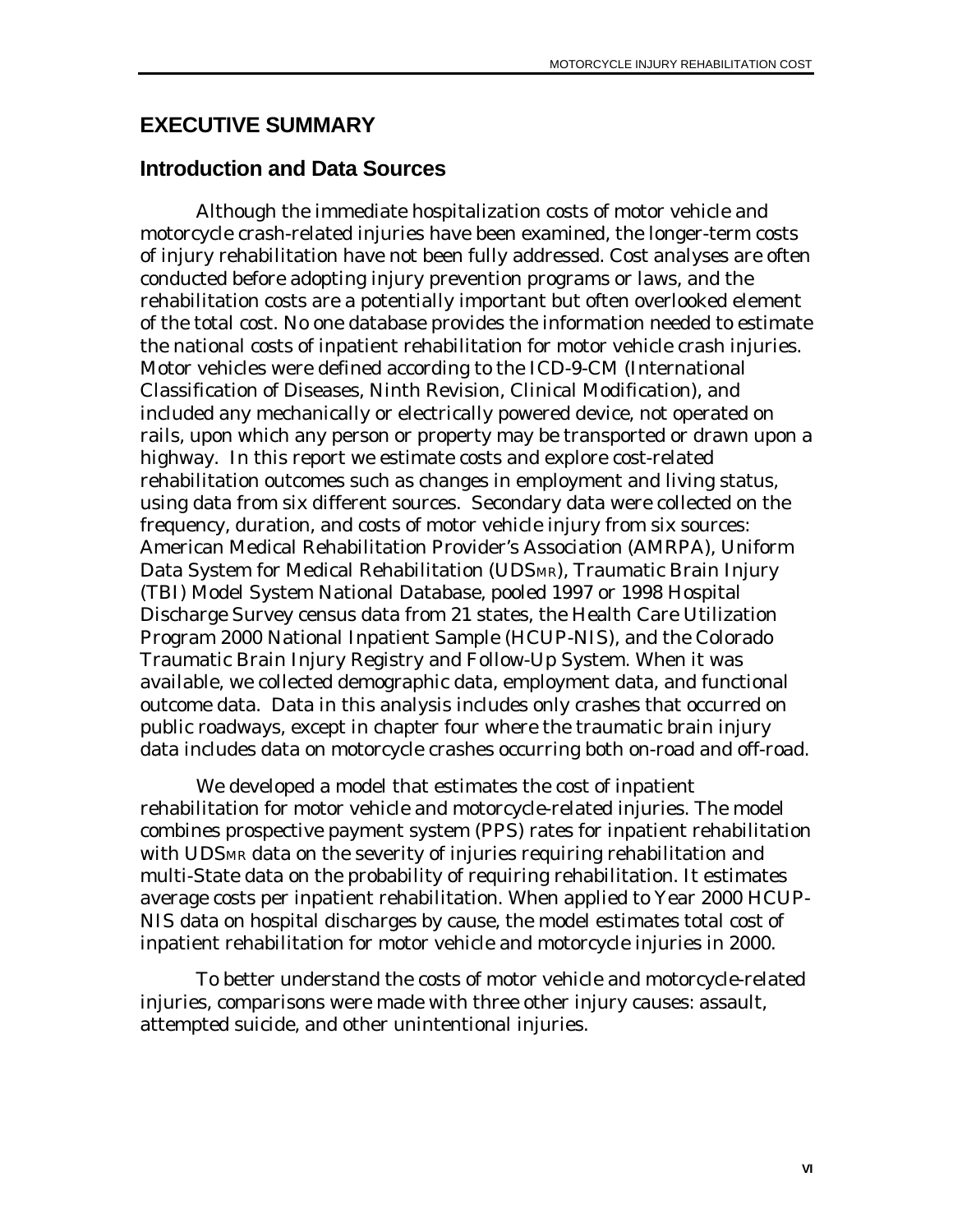# <span id="page-6-0"></span>**Findings**

Inpatient rehabilitation costs for motor vehicle injuries average \$11,265 per patient (in 2002 dollars, and excluding motorcycle injuries) and \$13,200 for motorcycle injuries. Throughout this report we refer to "other motor vehicles," a term that contains motor vehicles but excludes motorcycles, which are considered in a separate category. For motor vehicle injuries, the costs for single-problem cases range from \$9,052 for fractures to \$26,656 for spinal cord injuries (SCIs). Under the Prospective Payment System, net of labor market price adjustments, these figures are flat-rate total payments for inpatient rehabilitation of a patient on Medicare or Medicaid. Analysis of the AMRPA data shows they are roughly comparable to all-payer average payments in 1999, three years before PPS implementation.

Overall, HCUP-NIS suggests 243,000 patients were admitted for motor vehicle injuries and 24,000 patients were admitted for motorcycling injuries in 2000. Five percent of these patients had an inpatient rehabilitation stay separate from their acute care stay. Spinal cord injury victims had the highest probability of a separate stay, with 30 percent of acute admissions subsequently admitted to rehabilitation facilities. Next came lower-extremity amputations at 11 percent, TBIs with fractures or amputations at 9 percent, lower-extremity fractures at 6 percent, and isolated TBIs at 5 percent.

In 2000, we estimate that \$127.5 million was spent for inpatient rehabilitation of injuries in motor vehicle crashes and \$16.3 million was spent for inpatient rehabilitation of injuries in motorcycle crashes (in 2002 dollars)

Public funds paid for 26.1 percent of the motor vehicle crash injury costs and19.5 percent of the motorcycle crash injury costs. By comparison, including professional fees, we estimate the acute care hospitalization costs for motor vehicle injuries were \$3.665 billion in 2000 and \$422 million for motorcycle injuries. These acute care bills included some bundled rehabilitation costs. Separately billed inpatient rehabilitation accounted for an estimated 3 percent of the total inpatient care costs for motor vehicle injuries and 4 percent for motorcycle injuries. The methods used provide a model that can readily be applied to HCUP-NIS data to update the national cost estimate in the future.

Other findings from the study are as follows:

Other Motor Vehicle and Motorcycle injuries generate other costs related to functional losses and the resulting impacts on social and role functions. Although this study did not estimate those costs, it showed the losses for some injuries can be quite significant. UDSMR data shows that across all injury categories, more than 50 percent of patients in the workforce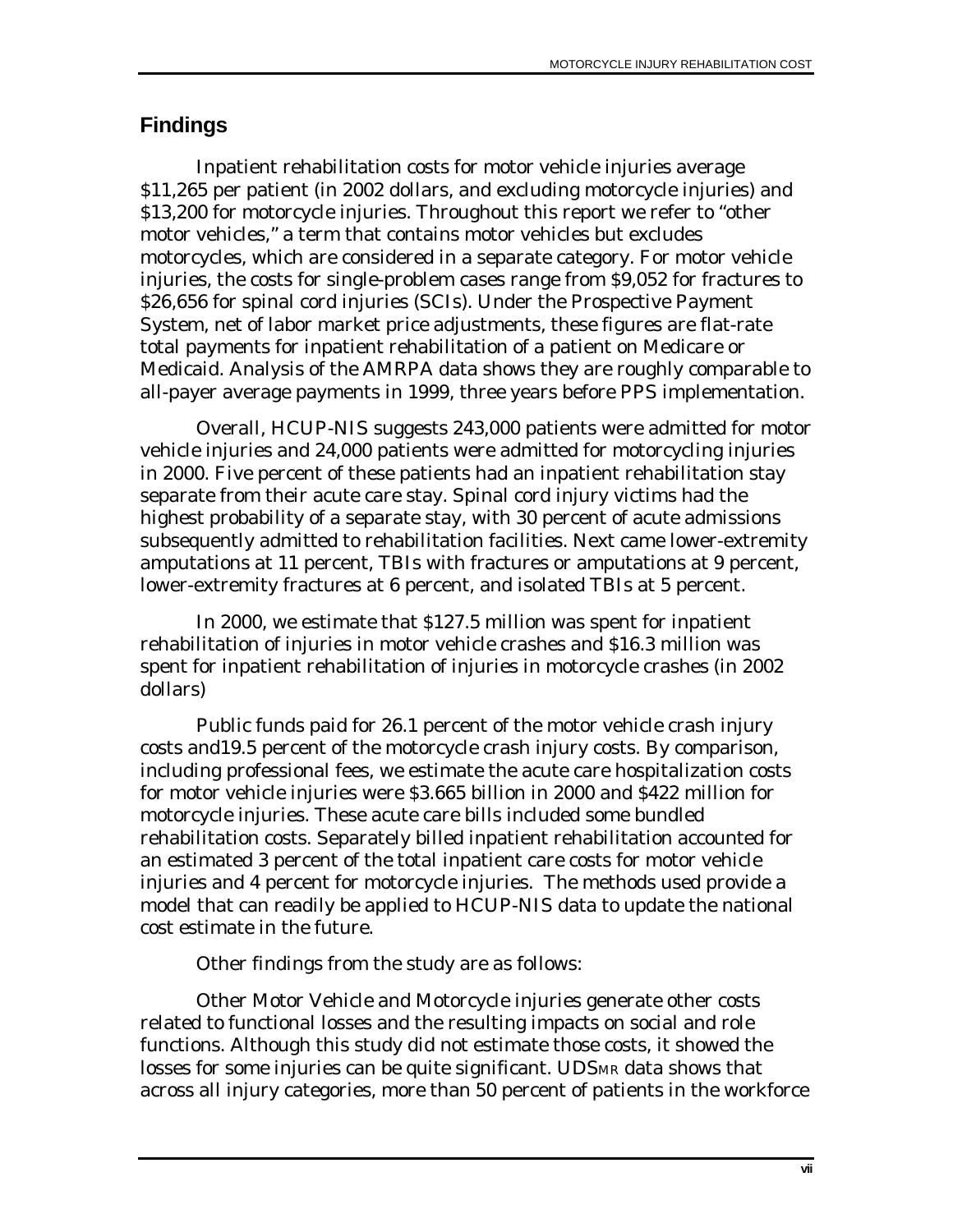changed their vocational status to nonworking or disabled at the time of rehabilitation discharge. Of the previously employed people injured in Other Motor Vehicle crashes, 64 percent were not working or disabled at the time of discharge and (54.1% and 9.9% respectively) for motorcycle crashes, 62 percent were not working or disabled, (51.1% and 10.6% respectively).

Five categories of impairment are the most common causes of inpatient rehabilitation: TBI; "other" multiple trauma; TBI with fracture and amputation; "other" orthopedic; and hip/knee replacement. These categories account for 81 percent of the motorcycle cases and 79 percent of the Other Motor Vehicle cases. Employment drops among TBI patients were notable. Employment status changed dramatically one-year post-injury. Overall, the proportion of employed patients fell 34.2 percent, from 59.8 percent to 25.6 percent. For Other Motor Vehicle injuries, the drop was from 60.7 percent to 26.1 percent and for motorcyclists, the drop was from 80.2 percent to 44.7 percent. Unemployment rose 27.6 percent overall (from 17.1% to 44.7%), and nearly tripled among motorcyclists (from 10.8% to 31.9%). Those on disability or in sheltered employment more than quadrupled, rising from 1.3 percent to 5.7 percent. The drop in employment may be due to some loss of aptitude or changes in personality. It may also be due to patients still being out of work or finding job search difficult after losing jobs during the months they spent recovering from their TBIs.

Our analysis of the Colorado Traumatic Brain Injury Registry and Follow-Up System, which tracked a large sample of Colorado TBI cases for four years, yielded a similar finding. Although considerable numbers of TBI victims return to work after an injury, permanent or temporary disability or extended medical care prevents many individuals from returning to a productive life. The TBI Model System National Database analysis revealed that of the TBI cases in rehabilitation, 85 percent were tested for BAC in the emergency department (table 8 in Chapter 3). Of those tested, 48 percent of both motor vehicle and motorcycle cases tested positive for alcohol. By comparison, an analysis of 2001 FARS data found that 37 percent of motorcycle riders killed in crashes were positive for alcohol (Shankar, 2003a). An analysis of AMRPA data provides rehabilitation hospital costs for 1999 for specific diagnoses, (see tables in appendix A) ranging from \$7,613 for the replacement of a lower-extremity joint to \$29,495 for a traumatic spinal cord injury. Average cost per day ranged from \$716 for a hip fracture to \$991 for burns. Traumatic spinal cord injuries required the longest length of stay – on average 34.3 days, while replacement of a lower extremity joint had the shortest – on average 10.5 days. These finding are relatively consistent among age groups.

The PPS appears to have contained inpatient rehabilitation costs, holding 2002 costs to the levels in the 1999 AMRPA data.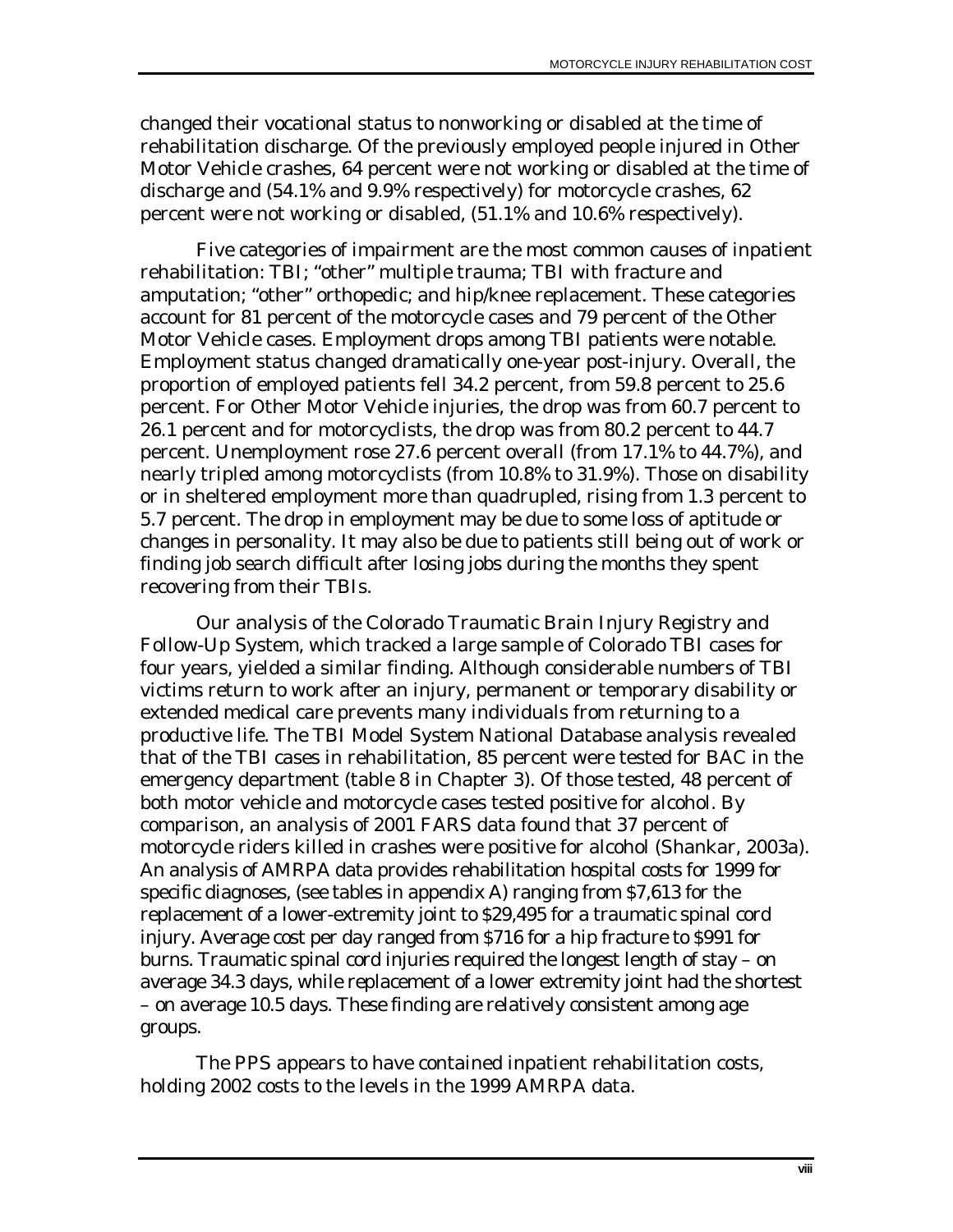### <span id="page-8-0"></span>**INTRODUCTION**

For many motor vehicle crash victims, acute hospital care might be only the first stage of a long and costly treatment program. For many crash victims, lost wages from missed work or reduced work opportunities resulting from permanent impairment will outweigh medical costs. This study was designed to increase knowledge about crash costs and consequences, and provide a more comprehensive picture of the full cost of motor vehicle and crash injuries. Some aspects of the these costs are well documented, but data on rehabilitation costs and permanent disabilities resulting from motor vehicle injury and the source of payment for these costs have been lacking.

This study separately analyzes motorcycle and other motor vehicle injuries because motorcycles account for a disproportionately large share of the burden imposed by highway crashes (Miller, Spicer, Lestina, and Levy, 1999), and may have differential rehabilitation costs. The objectives of this study were to: (1) define rehabilitation costs resulting from injuries received in a traffic crashes; (2) analyze these costs to develop a national model for estimating rehabilitation costs resulting from crashes; (3) identify the source of payment for short- and long-term rehabilitation costs; and (4) capture other data that rehabilitation-related data sets included about the long–term outcomes of motor vehicle injury. Comparable data on other injury causes were captured where possible for comparative purposes. Unless otherwise stated, data in this analysis includes only crashes that occurred on public roadways. The costs reported in this study are only for those patients who were admitted to a hospital for rehabilitation and exclude additional charges for outpatient rehabilitation and related professional services.

# **Background**

Little information is available on the rehabilitation costs of motor vehicle and motorcycle injuries. For traumatic brain injury, which is the most common diagnosis for hospitalized motor vehicle injury, average costs rise dramatically for those individuals who undergo rehabilitation. In one study (Brooks et al., 1995) after a four-year follow-up, average costs for medical and long-term care services averaged \$196,460 for survivors receiving rehabilitation services, compared to \$17,893 for those receiving no rehabilitation.

 A study of Chicago motorcycle crash victims in the acute rehabilitation setting identified 77 patients. Of these, the majority were admitted with a primary diagnosis of traumatic brain injury (TBI, n=50), followed by spinal cord injury (SCI,  $n=18$ ) and orthopedic injuries or amputations  $(n=9)$ . Most of the patients with TBI were not wearing their helmets at the time of injury (n=39, 78%). People with spinal cord injuries (SCI) incurred the largest rehabilitation hospital charges (mean \$94,548) due to significantly longer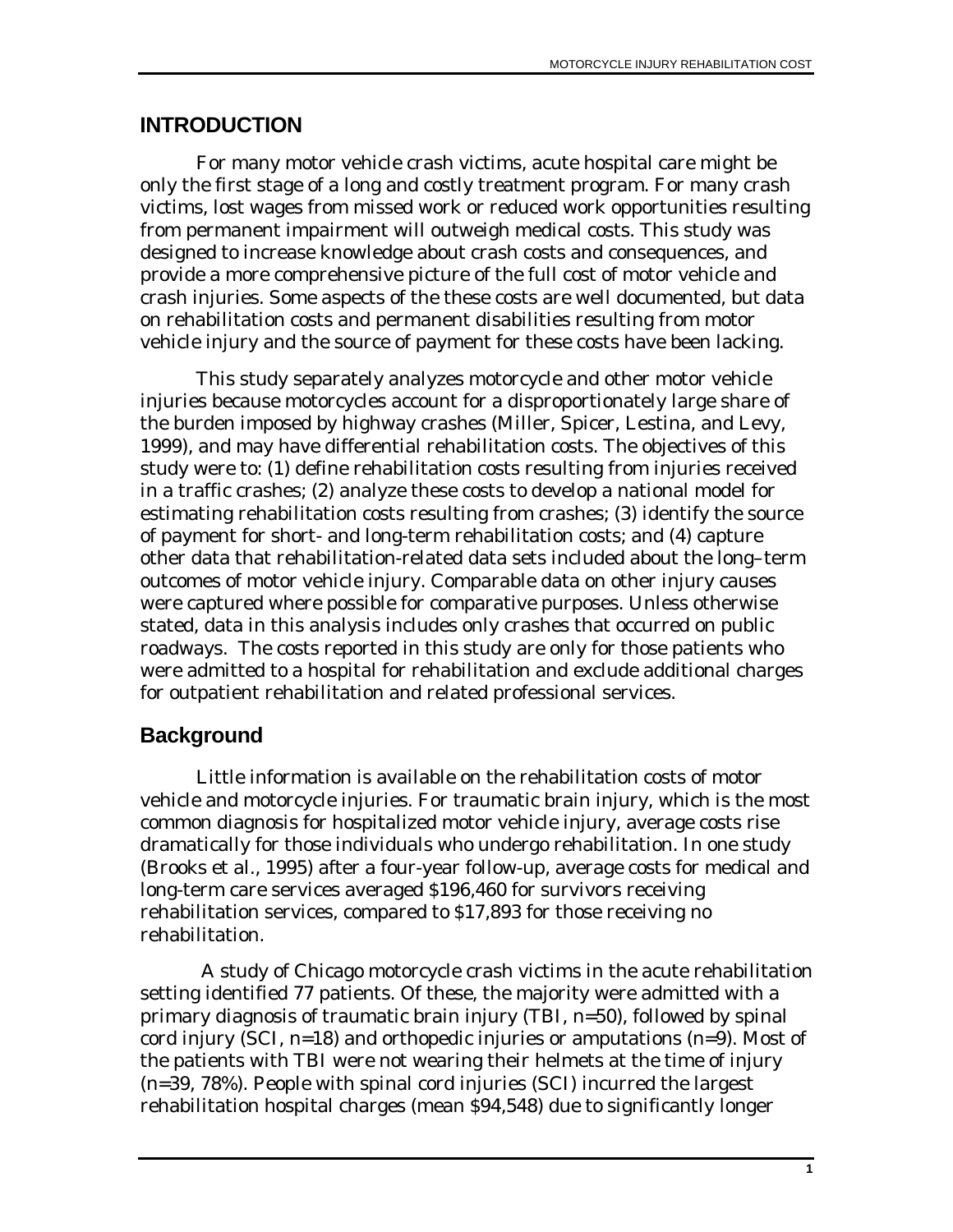<span id="page-9-0"></span>rehabilitation stays (mean 42.6 days). Helmet use was unrelated to discharge destination. Although there was no difference in total Functional Independence Measures (FIM) instrument, (discussed further in chapter 3) scores for helmeted and unhelmeted patients, people not wearing helmets had significantly lower cognitive FIM scores at admission and discharge. The study authors conclude that the protective effect of helmet use in motorcycle crashes is reflected even in this post-acute care population of rehabilitation patients (Lombard, Kelly, Heinemann, and Kychlik, 2003).

In 1998 a comment in the Journal of the American Medical Association (JAMA) described a study that analyzed costs for 105 motorcyclists hospitalized in a major trauma center over a 12-month period. Here total direct costs were followed up for a mean of 20 months and were more than \$2.7 million with an average of \$25,764 per patients. Only 60 percent of the direct costs were accounted for by the initial hospital care; 23 percent of costs were for rehabilitation care or preadmission for treatment of acute problems. The majority (63.4%) of care was compensated with public funds, with Medicaid accounting for more than half of all charges (Rivara, Dicker, Bergman, Dacey, and Herman, 1988).

# **Methodology**

In this study, secondary data were collected on the frequency, duration, and costs of motor vehicle and motorcycle injury from five sources: American Medical Rehabilitation Provider's Association (AMRPA), Uniform Data System for Medical Rehabilitation; Traumatic Brain Injury Model System National Database; pooled 1997 or 1998 Hospital Discharge Survey census data from 21 States; the Health Care Utilization Program 2000 National Inpatient Sample; and the Colorado Traumatic Brain Injury Database. We had intended to use the National Spinal Cord Injury Data Base but new Health Information Portability and Protection Act (HIPPA) regulations precluded getting access to these data within the contract period. When they were available, we collected demographic data, employment data, and outcome data such as FIM scores.

The specific description of each database and the methodology used in the analysis can be found in the chapters of this report, which each provide an introduction, methods, results, and a discussion describing strengths and limitations of the analysis and salient implications.

As an overview, **AMRPA** provided data on 83,000 non-Medicare patients from rehab hospitals, 1997–2001, and contained ICD–9 data. The dataset overlaps heavily with the UDSMR data, but has additional cost and charge data; and is considered the most reliable source of cost data. These data allowed us to examine rehabilitation costs for selected diagnoses (e.g.,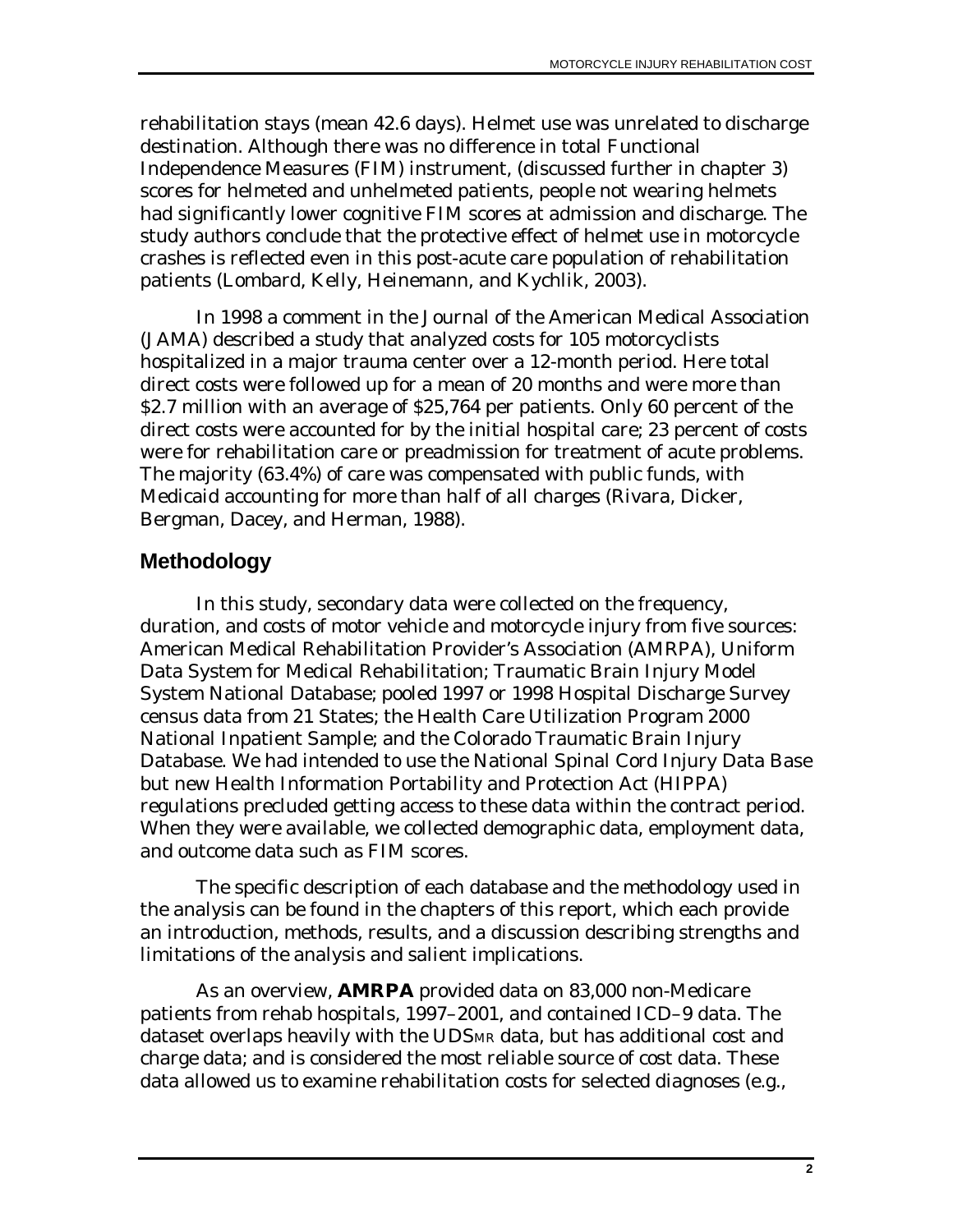fractures, sprain/strain, head injury, amputation, spinal cord injury, and other/unspecified).

The **Uniform Data System for Medical Rehabilitation** collects and redistributes data from rehabilitation hospitals nationwide for use in evaluating the effectiveness and efficiency of their rehabilitation programs. It provides the most comprehensive data available on rehabilitation patients across diagnostic categories. This report presents data on people injured in motor vehicle crashes, including demographics, type of injury, length of stay, primary payers, and post-injury rehabilitation circumstances such as employment status, living situation, and the Functional Independence Measure (Guide for the Uniform Data Set for Medical Rehabilitation, 1996) the most widely accepted functional assessment measure in use in the rehabilitation community. The FIM is an 18-item ordinal scale used with all diagnoses within a rehabilitation population.

Traumatic brain injuries are one of the most common injuries of admitted motor vehicle and motorcycle crash victims. The **Traumatic Brain Injury Model System National Database** collects data from 17 sites across the United States and provided one of the largest available samples of rehabilitation patients who incurred TBI: 2,071 cases in motor vehicle crashes and 227 in motorcycle crashes. These data were collected from 1990 to 2002. This data set provides important pre- and post-admission measures on selected TBI impacts on patient residence, marital status, and employment status.

The **Hospital Discharge Survey** census data were leased or purchased from the individual States, then "cleaned" and pooled by PIRE for other purposes. These data come from all hospitals in 19 States in 1997 and 2 additional States that lacked 1997 data but had 1998 data. Rehabilitation hospital discharges only were identifiable in a few of the States.

The **HCUP** National Inpatient Sample is a large, statistically representative sample of U.S. hospital discharges compiled by the Agency for Health Quality and Research (AHQR) of the U.S. Department of Health and Human Services (DHHS). Data on the file identified injury cause for 87 percent of injury admissions. The external cause codes used pinpoint motor vehicle and motorcycling injuries.

The **Colorado Traumatic Brain Injury Registry and Follow-Up System** provided data on incidence of new cases of TBI among Colorado residents. Although it does not contain rehabilitation data, it does provide information on the prevalence and severity of crash-related TBI for specific demographic groups, as well as different outcome variables.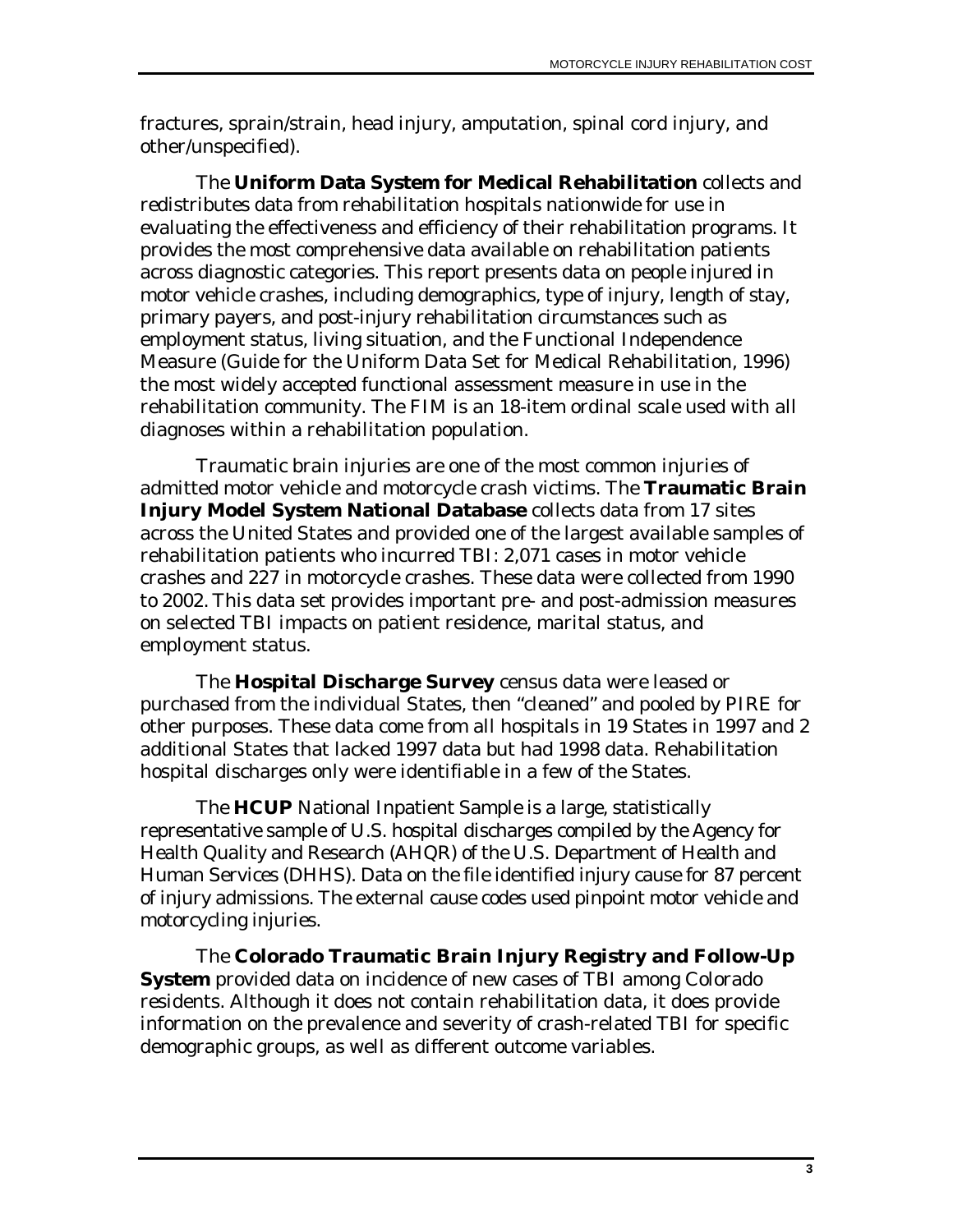<span id="page-11-0"></span>In collecting rehabilitation costs we found information on longer-term outcomes that had not previously been reported and have reported it in this report.

#### **New Prospective Payment System in 2002**

As of January 2002, the Health Care Financing Administration (HCFA) (now the Center for Medicare and Medicaid Services, called CMS) adopted a new system of payment for Medicare using Prospective Payment System rates. Medicare has paid acute-care hospitals under a prospective payment system since 1983. Rehabilitation facilities, which provide extensive occupational, physical, and speech therapy services, were formerly exempt from that system. Starting in 2001, rehabilitation facilities are paid on a perdischarge basis based on the patient diagnoses, with hospitals paid more to care for patients with greater needs. For the most part, private insurers appear to have adopted the Medicare reimbursement rates for rehabilitation.

Chapter 3 provides estimates of the national costs of inpatient rehabilitation for motor vehicle and motorcycle injuries and who pays those costs. The methods used here are a model that can readily be applied to HCUP-NIS data to update the national cost estimate in the future.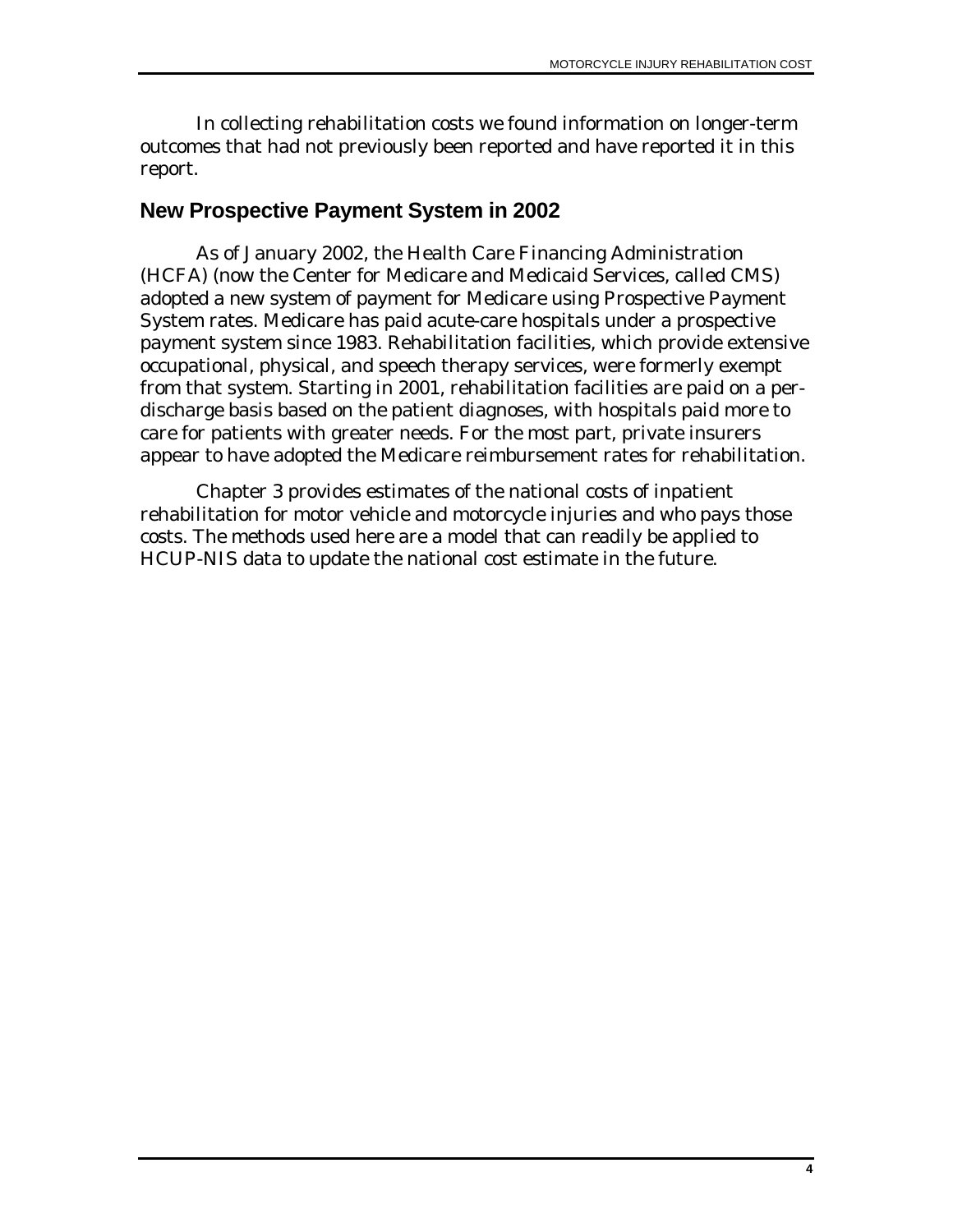# <span id="page-12-0"></span>**Chapter 1: Motor Vehicle and Motorcycle Injury Rehabilitation: Findings from the Uniform Data System for Medical Rehabilitation**

# **Abstract**

The UDSMR collects and redistributes data from rehabilitation hospitals nationwide for use in evaluating the effectiveness and efficiency of their rehabilitation programs. It provides the most comprehensive data available on rehabilitation patients across diagnostic categories. This chapter provides UDSMR information on people injured in other motor vehicles and motorcycle crashes, including demographics, type of injury, length of stay, primary payers, and post-injury rehabilitation circumstances such as employment status, living situation, and functional independence.

# **Methods**

The UDSMR has established a data repository and reporting system for medical rehabilitation facilities. Subscribing facilities receive quarterly reports of their own data as well as regional and national comparison data for use in evaluating the effectiveness and efficiency of their rehabilitation programs, as well as for hospital accreditation. In 2002, 783 comprehensive medical rehabilitation (CMR) facilities sent data to UDSMR. Of the CMR subscribers, 590 agreed to provide data for this study. Only cases containing E-codes were selected for analysis.

Five years of data (1998–2002) were combined into one dataset. The data were cleaned. For example, obvious miscoding in the E-codes was corrected and variables with missing data or codes out of range were excluded from the appropriate analyses. Because E-codes were indicated in multiple fields, each case was assigned to one unique etiology by a hierarchy scheme. Motorcycle injuries were primary, followed by other motor vehicle, suicide, assault, and other unintentional injury.

# **Results**

#### Demographic Characteristics of People in Rehabilitation for Injury Due to Motor Vehicle and Motorcycle Crashes

Of the 15,046 rehabilitation patients who incurred injury in a motor vehicle crash, excluding motorcycles, during the 5-year period, 58 percent were male and 42 percent were female. The patients were 75.2 percent White, 14.3 percent African American, 6.4 percent Hispanic and 4.1 percent "Other." Table 1 provides the age distribution of the patients.

Of the 1,437 rehabilitation patients who incurred injury in motorcycle crashes during the 5-year period, 85 percent were male and 15 percent were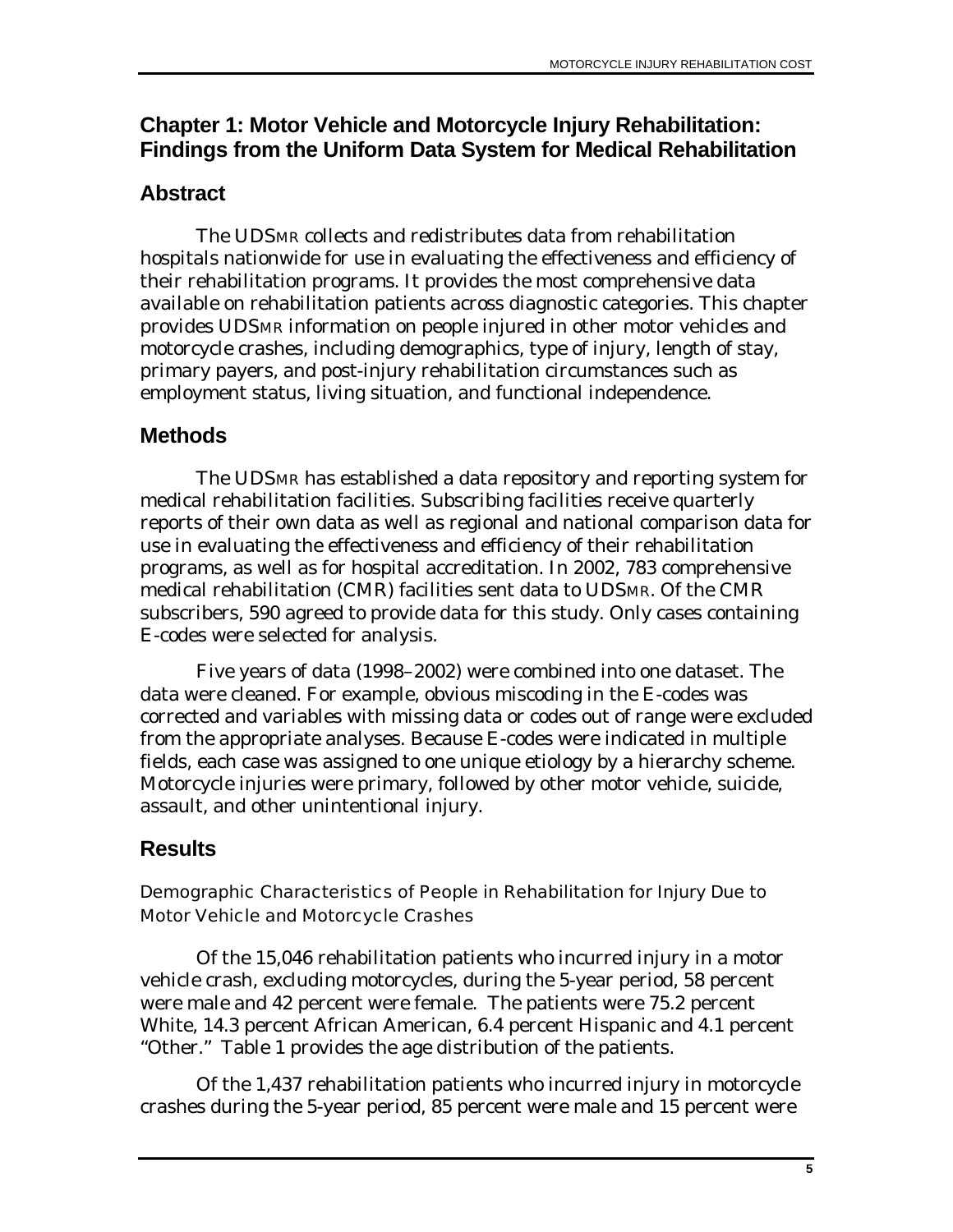<span id="page-13-0"></span>female. The patients were 84.4 percent White, 7.2 percent African American, 4.9 percent Hispanic, and 3.3 percent Other. Table 1 provides the age distribution of the patients. Seventy percent of the patients were ages 16–44. Consistent with the ages of the rehabilitation patients, in 1998, the mean age of a motorcycle owner was 38.1 years, and the mean age of motorcyclists killed in fatal crashes in 2001 was 36.3 (NHTSA, 2003). The age pattern is similar to the age distribution of motorcycle crash victims found in the analysis of the Traumatic Brain Injury Model System (TBIMS) data in Chapter 3, although the broader rehabilitation group are a bit older than the TBI group. Some TBI cases in these two datasets overlap.

| Table 1. Age Distribution of Rehabilitation Patients with Injury Incurred in Motor Vehicle and |  |
|------------------------------------------------------------------------------------------------|--|
| Motorcycle Crashes and Comparison to Traumatic Brain Injury Model System Data                  |  |

| <b>Age Group</b> | <b>Motor</b><br><b>Vehicle</b><br><b>Cases</b> | <b>Percent</b> | <b>Motorcycle</b><br>Cases | <b>Percent</b> | <b>Comparison:</b><br>(TBIMS)<br><b>Motorcycle</b><br>Cases (%) |
|------------------|------------------------------------------------|----------------|----------------------------|----------------|-----------------------------------------------------------------|
| $<$ 16           | 344                                            | 2.3            | 21                         | 1.5            | <b>NA</b>                                                       |
| $16 - 24$        | 3526                                           | 23.4           | 284                        | 19.8           | 26.9                                                            |
| $25 - 44$        | 4884                                           | 32.5           | 708                        | 49.3           | 51.1                                                            |
| $45 - 64$        | 3435                                           | 22.8           | 381                        | 26.5           | 20.7                                                            |
| $>= 65$          | 2858                                           | 19.0           | 43                         | 3.0            | 1.3                                                             |
| <b>TOTAL</b>     | 15047                                          | 100.0          | 1437                       | 100.0          | 100.0                                                           |

#### Type of Injury by Impairment Group and Cause

In this analysis injuries are presented in five categories: Motorcycle, Other Motor Vehicle, Suicide, Assault, and Other Unintentional (which includes falls). Other Motor Vehicle includes any highway vehicle other than a motorcycle. Rehabilitation patients injured in Other Motor Vehicle crashes comprise 18 percent of this dataset and motorcycle crashes comprise only 1.7 percent. The Motorcycle and Other Motor Vehicle categories include only onroad crashes, and for crashes occurring on roads the data does not distinguish between on-road and off-road motorcycle body types. The majority of the injury cases (71.2%) were in the Other Unintentional category.

Of the 22 impairment diagnoses, the most common diagnosis for motor vehicles, excluding motorcycle crashes, requiring rehabilitation was TBI (30.7%) followed by Other Multiple Trauma (18.8%) and TBI with Fracture and Amputation (10.1%) (Table 2). The hip/knee replacement group contained 10 percent and the Other Orthopedic group contained 9.1 percent of the cases. In comparison to Other Motor Vehicle crashes, the Motorcycle crash victims are very similar in the distribution of impairments requiring rehabilitation, sharing the same top five categories --TBI; Other Multiple Trauma; TBI with Fracture and Amputation; Other Orthopedic; and hip/knee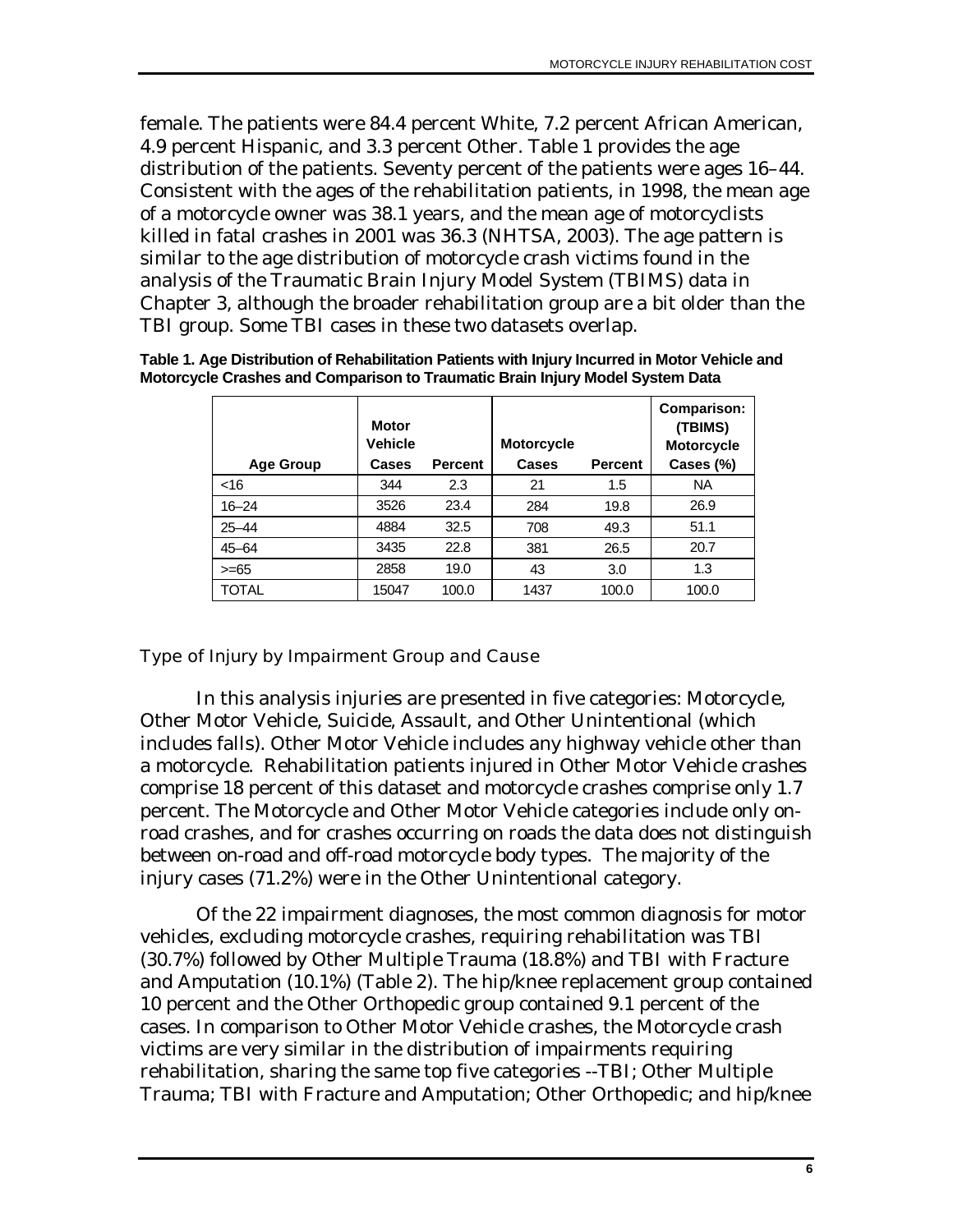<span id="page-14-0"></span>replacement. These categories account for 79 percent of the Other Motor Vehicle and 81 percent of the Motorcycle cases. The Motorcycle group was slightly more likely to have TBI rehabilitation services than the Other Motor Vehicle and the Suicide patients, but less likely than the Assault cases. Other Unintended injury causes often had hip/knee replacements as this injury group often includes falls and other injuries occurring in older populations.

|                                   | <b>Injury Cause</b>                                           |                   |                                    |                 |                            |                     |
|-----------------------------------|---------------------------------------------------------------|-------------------|------------------------------------|-----------------|----------------------------|---------------------|
| <b>Impairment Group</b>           | Other<br><b>Motor</b><br><b>Vehicle</b><br>(excluding<br>MCs) | <b>Motorcycle</b> | <b>Attempted</b><br><b>Suicide</b> | <b>Assault</b>  | Other<br><b>Unintended</b> | <b>Total</b>        |
| Total Cases (%)                   | 15,047<br>(22.8%)                                             | 1,437<br>(2.2%)   | 376<br>$(0.6\%)$                   | 2,145<br>(3.3%) | 46,947<br>(71.2%)          | 65,952<br>$(100\%)$ |
|                                   |                                                               |                   | <b>Percent</b>                     |                 |                            |                     |
| Traumatic Brain Injury (TBI)      | 30.7                                                          | 36.5              | 31.6                               | 48.0            | 8.8                        | 15.8                |
| Other Multiple Trauma             | 18.8                                                          | 18.6              | 4.5                                | 5.5             | 4.0                        | 7.8                 |
| TBI + Fracture + Amputation       | 10.1                                                          | 11.7              | 1.9                                | 2.1             | 0.8                        | 3.2                 |
| <b>Other Orthopedic</b>           | 9.1                                                           | 7.6               | 0.8                                | 2.5             | 13.0                       | 11.6                |
| Hip/Knee Replacement              | 10.0                                                          | 6.4               | 1.9                                | 3.3             | 46.6                       | 35.6                |
| SCI Paraplegia Complete           | 2.3                                                           | 3.5               | 2.1                                | 10.7            | 0.9                        | 1.6                 |
| TBI + Spinal Cord Injury (SCI)    | 2.5                                                           | 2.5               | 0.3                                | 0.9             | 0.4                        | 0.9                 |
| <b>Other Specified</b>            | 4.0                                                           | 2.4               | 42.8                               | 8.8             | 17.8                       | 14.4                |
| SCI Paraplegia Incomplete         | 1.5                                                           | 2.2               | 1.3                                | 5.3             | 0.8                        | 1.1                 |
| Lower-Extremity Amputation        | 0.7                                                           | 2.0               | 1.1                                | 0.6             | 0.3                        | 0.3                 |
| SCI + Fracture + Amputation       | 0.7                                                           | 1.7               | 0.8                                | 0.3             | 0.1                        | 0.3                 |
| SCI Quadriplegia Incomplete       | 3.4                                                           | 1.3               | 1.9                                | 3.7             | 1.5                        | 2.0                 |
| SCI Quadriplegia Complete         | 2.7                                                           | 1.0               | 1.6                                | 3.8             | 0.8                        | 1.3                 |
| <b>SCI Other</b>                  | 1.5                                                           | 0.9               | 1.6                                | 1.9             | 0.9                        | 1.1                 |
| SCI Paraplegia Unspecified        | 0.7                                                           | 0.8               | 0.8                                | 1.3             | 0.3                        | 0.4                 |
| SCI Quadriplegia Unspecified      | 0.5                                                           | 0.3               | 0.3                                | 0.6             | 0.2                        | 0.3                 |
| <b>Other Amputation</b>           | 0.0                                                           | 0.2               | 0.0                                | 0.0             | 0.1                        | 0.1                 |
| <b>SCI Unspecified</b>            | 0.1                                                           | 0.1               | 0.3                                | 0.2             | 0.1                        | 0.1                 |
| <b>Burns</b>                      | 0.1                                                           | 0.1               | 4.3                                | 0.5             | 1.0                        | 0.8                 |
| Neck + Back Pain                  | 0.3                                                           | 0.1               | 0.3                                | 0.0             | 1.0                        | 0.8                 |
| <b>Upper-Extremity Amputation</b> | 0.0                                                           | 0.0               | 0.0                                | 0.1             | 0.0                        | 0.0                 |
| Other Pain                        | 0.1                                                           | 0.0               | 0.0                                | 0.0             | 0.5                        | 0.4                 |
| <b>Total Percent</b>              | 100.0                                                         | 100.0             | 100.0                              | 100.0           | 100.0                      | 100.0               |

**Table 2. Distribution of Impairment Group by Injury Cause for Patients in Rehabilitation** 

# **Rehabilitation Length of Stay**

Table 3 describes the mean length-of-stay (LOS) for rehabilitation for five causes of injury and for 22 injury categories. These varied widely by impairment diagnoses. For Other Motor Vehicles, the LOS ranged from 68.4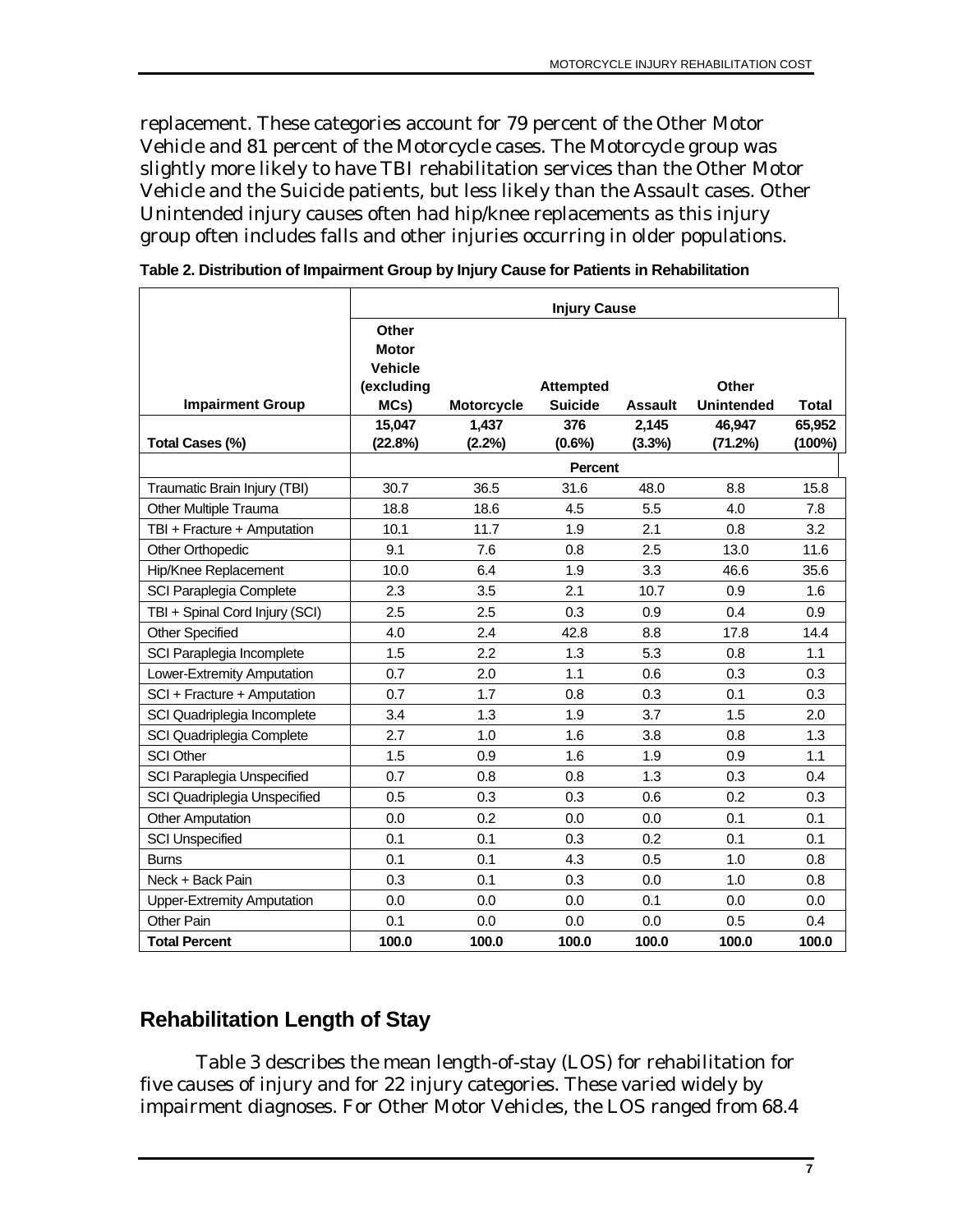<span id="page-15-0"></span>for spinal cord injury - quadriplegia complete to 10.1 days for neck and back pain. For the Motorcycle group LOS ranged from 71.4 days for spinal cord injury - quadriplegia complete to 10.3 days for Other Orthopedic. By cause of injury, the total mean length of stay was lowest for Other Unintended (16.7), moderate for Motorcycle (23.8) and Other Motor Vehicle (23.9) and highest for Assault (27.5) and for Suicide (29.3).

|                                     | <b>Injury Cause</b> |                       |                                      |                |                   |       |
|-------------------------------------|---------------------|-----------------------|--------------------------------------|----------------|-------------------|-------|
|                                     |                     | Other<br><b>Motor</b> | <b>Attempted</b>                     |                | Other             |       |
| <b>Impairment Group</b>             | <b>Motorcycle</b>   | <b>Vehicle</b>        | <b>Suicide</b>                       | <b>Assault</b> | <b>Unintended</b> | Total |
|                                     |                     |                       | <b>Average Length of Stay (Days)</b> |                |                   |       |
| SCI Quadraplegia Complete           | 71.4                | 68.4                  | --                                   | 67.9           | 64.2              | 66.4  |
| TBI + SCI                           | 50.1                | 40.5                  | $\overline{a}$                       | 40.7           | 45.8              | 42.5  |
| SCI Quadriplegia Incomplete         | 42.8                | 46.3                  | $\overline{a}$                       | 43.3           | 42.7              | 44.1  |
| SCI Paraplegia Complete             | 41.5                | 41.4                  | --                                   | 40.0           | 40.5              | 40.8  |
| SCI Paraplegia Incomplete           | 38.1                | 31.1                  | --                                   | 30.0           | 28.1              | 29.7  |
| SCI+Fracture+Amputation             | 29.9                | 25.7                  | --                                   | -−             | 29.1              | 27.3  |
| <b>TBI</b>                          | 28.7                | 27.9                  | 35.5                                 | 24.0           | 21.6              | 25.2  |
| <b>Other Specified</b>              | 28.4                | 22.2                  | 26.3                                 | 25.2           | 17.4              | 13.6  |
| SCI Paraplegia Unspecified          | 24.4                | 31.1                  | --                                   | 27.6           | 31.0              | 30.6  |
| TBI+Fracture+Amputation             | 21.6                | 21.7                  | --                                   | 23.8           | 20.4              | 21.5  |
| Other Multiple Trauma               | 13.7                | 14.4                  | 17.9                                 | 16.3           | 13.8              | 14.2  |
| Lower-Extremity Amputation          | 13.3                | 16.8                  | --                                   | 10.9           | 16.6              | 25.6  |
| Hip/Knee Fracture Or<br>Replacement | 11.2                | 12.8                  | $\overline{\phantom{a}}$             | 12.1           | 14.2              | 15.5  |
| <b>SCI Other</b>                    | 10.8                | 19.5                  | --                                   | 20.0           | 19.1              | 19.1  |
| Other Orthopedic                    | 10.3                | 13.5                  | --                                   | 13.1           | 13.6              | 13.5  |
| <b>Upper-Extremity Amputation</b>   | <b>NA</b>           | -−                    | <b>NA</b>                            | $\overline{a}$ | 11.3              | 12.2  |
| Other Pain                          | <b>NA</b>           | 10.4                  | <b>NA</b>                            | $\overline{a}$ | 12.8              | 12.6  |
| <b>SCI Unspecified</b>              | --                  | 27.9                  | --                                   | --             | 23.2              | 24.1  |
| SCI Quadriplegia<br>Unspecified     |                     | 49.0                  |                                      | 34.6           | 37.8              | 41.5  |
| <b>Other Amputation</b>             | --                  | --                    | <b>NA</b>                            | <b>NA</b>      | 22.7              | 22.3  |
| Neck And Back Pain                  | --                  | 10.1                  | $\overline{a}$                       | $\overline{a}$ | 13.0              | 12.7  |
| <b>Burns</b>                        |                     | 35.6                  | 24.8                                 | 14.5           | 16.0              | 16.9  |
|                                     |                     |                       |                                      |                |                   |       |
| <b>TOTAL</b>                        | 23.8                | 23.9                  | 29.3                                 | 27.5           | 16.7              | 18.9  |

**Table 3. Average Length of Stay by Impairment Group and Injury Cause for Patients in Rehabilitation** 

-- Indicates fewer than 10 cases.

\* Indicates no injury cases in the category.

#### Primary Payer by Cause of Injury, 1998–2002

The most commonly reported payer for people injured as a result of a motor vehicle crash was private insurance (40.2%), followed by public funding –(Medicaid or Medicare) (26.1%) and no-fault insurance (19.9%) (see table 4.)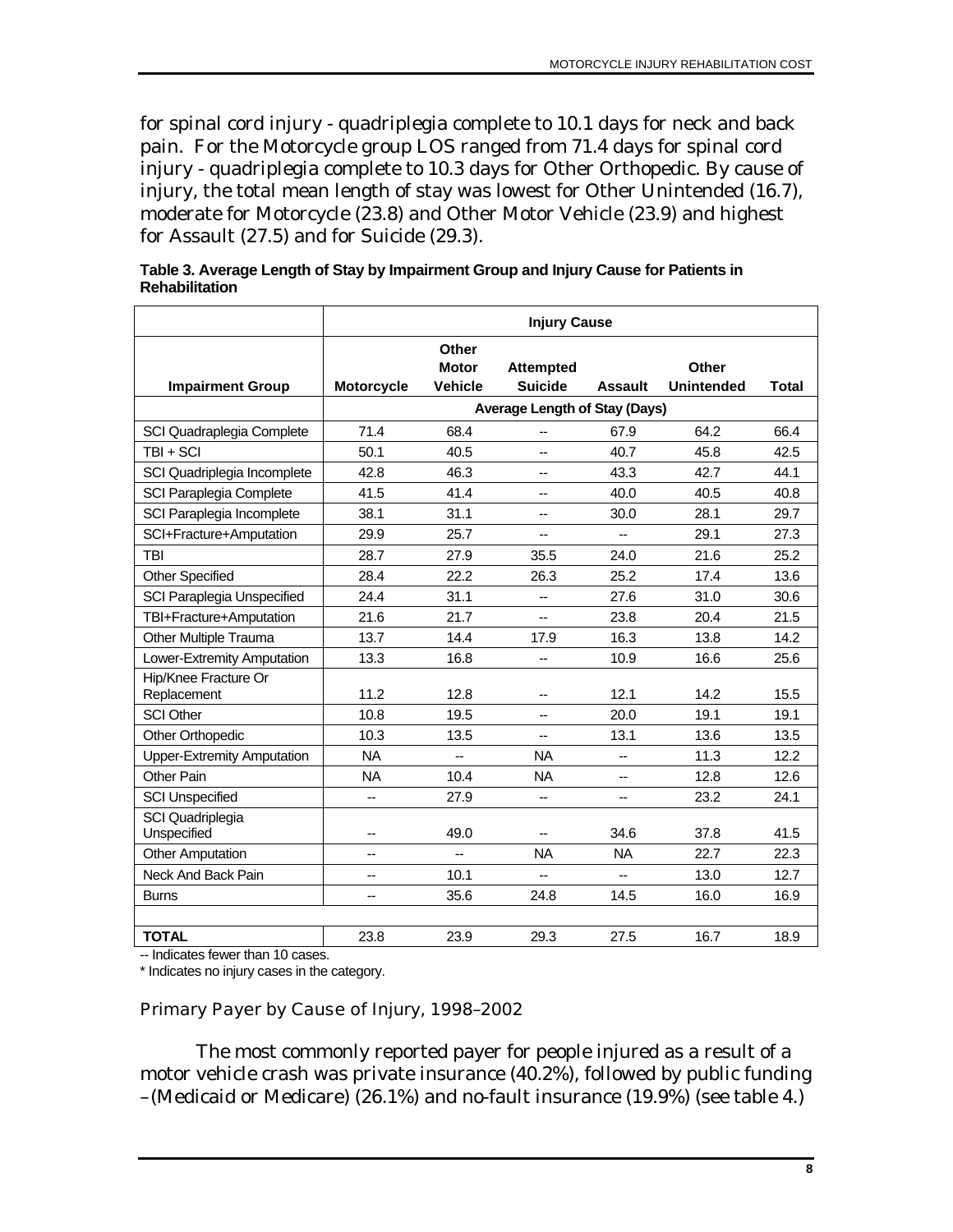<span id="page-16-0"></span>For motorcycle crash injuries private insurance was more likely to be the payer (63%). Public funding accounted for 19.5 percent of the cases, followed by no-fault automobile insurance (6.9%), Other/ Unknown (5.5%), self-pay (2.4%), unreimbursed (1.6%) and Workers' Compensation (1%). The distribution is similar to Motor Vehicle Crashes, but is dissimilar from Suicide, Assault, and Other Unintended injuries that have public funding sources ranging from 49.5 percent to 76.7 percent.

|                                          |                   |                                         | <b>Injury Cause</b>                |                |                            |
|------------------------------------------|-------------------|-----------------------------------------|------------------------------------|----------------|----------------------------|
| <b>Primary Payer</b>                     | <b>Motorcycle</b> | Other<br><b>Motor</b><br><b>Vehicle</b> | <b>Attempted</b><br><b>Suicide</b> | <b>Assault</b> | Other<br><b>Unintended</b> |
|                                          |                   |                                         | <b>Percent</b>                     |                |                            |
| Private Insurance                        | 63.0              | 40.2                                    | 34.3                               | 25.7           | 15.9                       |
| Public Funding (Medicare or<br>Medicaid) | 19.5              | 26.1                                    | 49.5                               | 53.7           | 76.7                       |
| No-Fault Auto                            | 6.9               | 19.9                                    | 0.5                                | 0.2            | 0.5                        |
| Other/Unknown                            | 5.5               | 5.6                                     | 7.2                                | 6.4            | 2.0                        |
| Self-Pay                                 | 2.4               | 2.0                                     | 4.0                                | 3.4            | 0.5                        |
| Unreimbursed                             | 1.7               | 2.5                                     | 3.7                                | 8.6            | 0.6                        |
| Workers' Compensation                    | 1.0               | 3.7                                     | 0.8                                | 2.0            | 3.9                        |
| <b>TOTAL</b>                             | 100               | 100                                     | 100                                | 100            | 100                        |

**Table 4. Distribution of Primary Payer by Cause of Injury** 

#### **Pre- and Post-Measures**

Data were gathered from patients via telephone surveys at one-year post–injury and at subsequent anniversaries of the injury throughout the duration of the study. Not all facilities followed up with patients after discharge from the rehabilitation facility. Table 5 lists the number and percentage of cases with follow-up data available. This very small subset of the original number of cases may not be a representative sample. However, for the most part, facilities either conduct follow-up interviews or not, so the results are more affected by facility bias than nonrespondent bias.

| Table 5. Rehabilitation Cases with Follow-Up Data by Cause of Injury |  |  |
|----------------------------------------------------------------------|--|--|
|----------------------------------------------------------------------|--|--|

|                           | <b>Injury Cause</b> |                                         |                                    |                |                            |        |
|---------------------------|---------------------|-----------------------------------------|------------------------------------|----------------|----------------------------|--------|
|                           | <b>Motorcycle</b>   | Other<br><b>Motor</b><br><b>Vehicle</b> | <b>Attempted</b><br><b>Suicide</b> | <b>Assault</b> | Other<br><b>Unintended</b> | Total  |
| <b>Followed Cases</b>     | 328                 | 3,335                                   | 68                                 | 336            | 11.027                     | 15,094 |
| % with Follow-<br>Up Data | 22.8                | 22.2                                    | 18.1                               | 15.7           | 23.5                       | 29.7   |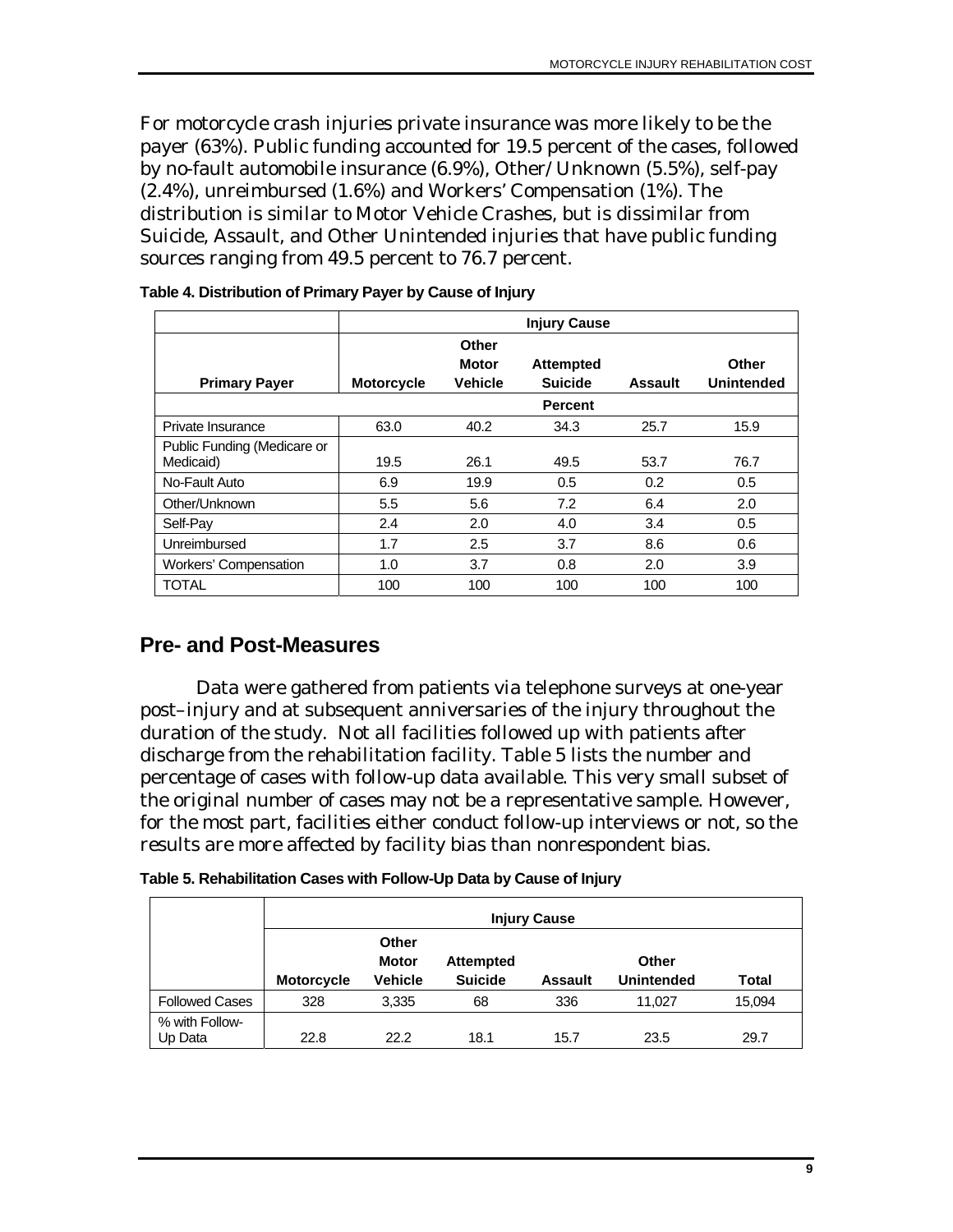#### <span id="page-17-0"></span>Living Status

Patients were asked at time of discharge where they would be living. Of those injured in Other Motor Vehicles crashes, 94 percent lived in private homes both before and after rehabilitation. A similar but slightly higher proportion was found for motorcycle crash injury victims - 97 percent of those with known pre- and post-measures. (n=328). For attempted suicide, Assault, and Other Unintended Injuries, the percents were 75 percent, 92 percent, and 89 percent respectively.

#### Vocational Status at Time of Rehabilitation Discharge

Table 6 shows that across all injury categories, more than 50 percent of patients in the workforce changed their vocational status to nonworking or disabled at the time of rehabilitation discharge. Of the previously employed people injured in Other Motor Vehicle crashes, 64 percent were not working or disabled. This number was similar -- 62 percent (51.1% and 10.6% respectively) -- for motorcycle crash victims at the time of discharge.

|                          | Cause of Injury   |                    |                  |                |                   |  |
|--------------------------|-------------------|--------------------|------------------|----------------|-------------------|--|
| Post-                    |                   | <b>Other Motor</b> | <b>Attempted</b> |                | Other             |  |
| <b>Vocational Status</b> | <b>Motorcycle</b> | <b>Vehicle</b>     | <b>Suicide</b>   | <b>Assault</b> | <b>Unintended</b> |  |
| <b>Total Cases</b>       | 237               | 1541               | 24               | 134            | 1506              |  |
|                          |                   |                    | <b>Percent</b>   |                |                   |  |
| Employed                 | 32.5              | 27.1               | 12.5             | 15.7           | 32.0              |  |
| Not Working              | 51.1              | 54.1               | 70.8             | 69.4           | 41.6              |  |
| <b>Disability</b>        | 10.6              | 9.9                | 12.5             | 9.7            | 8.2               |  |
| Student                  | 0.8               | 1.9                | 0.0              | 2.2            | 0.5               |  |
| Other                    | 5.1               | 7.0                | 4.2              | 3.0            | 17.7              |  |
| Total                    | 100               | 100                | 100              | 100            | 100               |  |

**Table 6. Post-Rehabilitation Vocational Status, by Cause of Injury, for Patients Employed at the Time of Admission**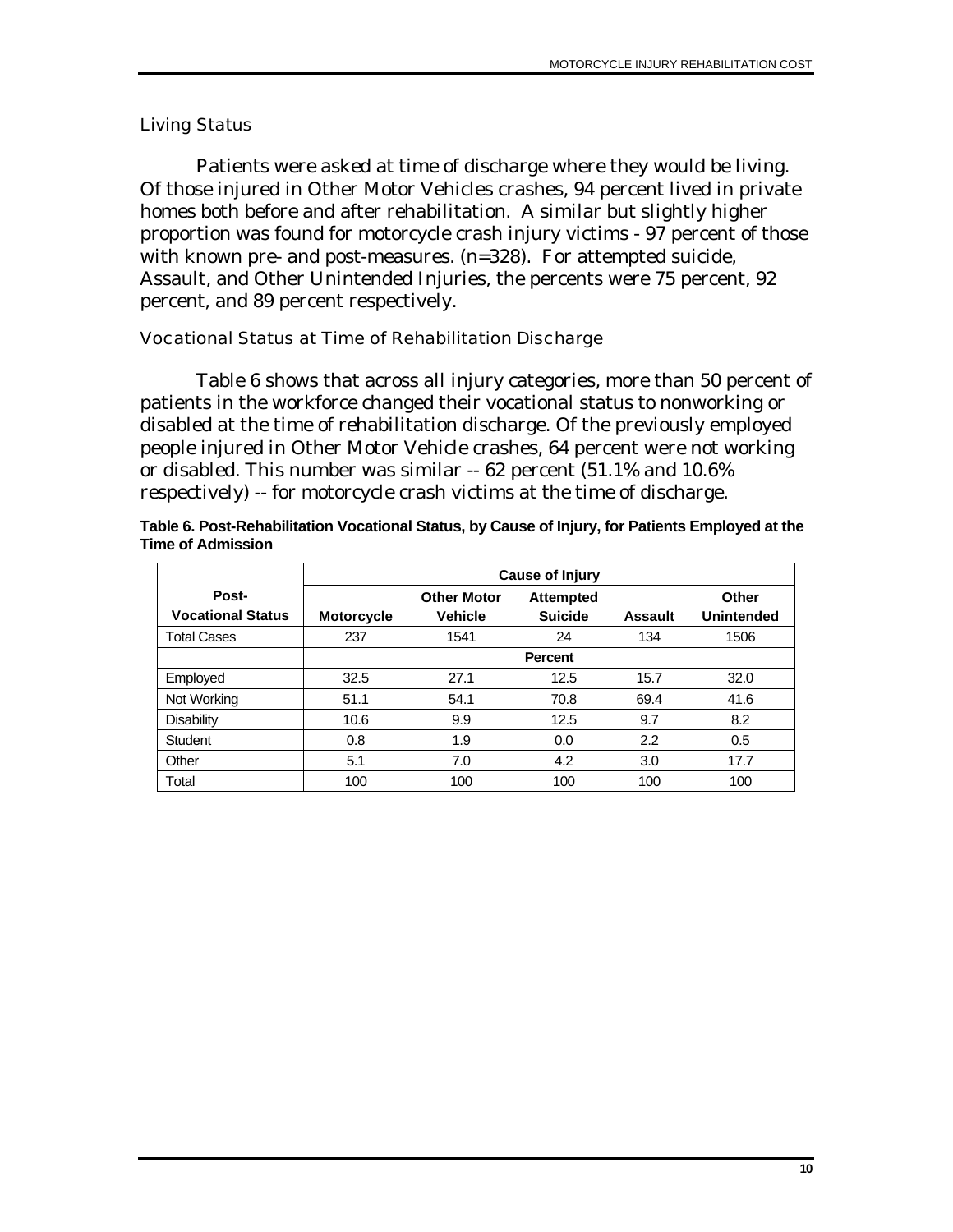#### <span id="page-18-0"></span>Functional Independence Measure Scores at Time of Discharge

FIM[1](#page-18-1) scores are standardized scales used in medical rehabilitation units to measure ability to function independently. The FIM System is comprised of 13 motor activities and 5 cognitive skills in the areas of selfcare, sphincter control, transfers, locomotion, and social cognition. Each of the 18 items is rated on a seven-level ordinal scale, with Level 7 representing "Complete Independence" and Level 1 describing "Total Assistance." The sum of the item scores describes the severity of an individual's disability and

<span id="page-18-1"></span><sup>1</sup> Note: The specific FIM scores are as follows, from worst to best. A score of "1" means "total assistance," in which the person puts forth less than 25 percent of the effort necessary to do a task. A score of "2" means "maximal assistance," in which the person puts forth less than 50 percent of the effort necessary to do a task, but at least 25 percent. If someone gets an FIM score of "1" or "2", the person is classified as having "complete dependence," because the person puts forth less than half the energy, requires maximal or total assistance, or even worse -- the activity is not performed at all.

An FIM score of "3" means "moderate assistance," in which the person puts forth between 50 percent and 75 percent of the effort necessary to do a task. A score of "4" means "minimal contact assistance," in which the person puts forth 75 percent or more of the effort necessary to do a task, and requires no more help than touching. A score of "5" means "supervision or setup," in which the person only needs someone to standby and cue or coax him/her (without physical contact) so the task can be done. A score of 5 can also be obtained if a helper is needed to set up items or assistive devices for the person. If someone gets an FIM score of 3, 4, or 5, he/she is classified as having "modified dependence," because the person can at least put forth half or more of the energy to complete the task.

A FIM score of "6" means "modified independence," in which no helper is needed and the person needs an assistive device. A score of 6 can also be obtained when no help is needed but the person takes considerable time to do a task or may complete the task in an unsafe manner. A score of "7" means "total independence," in which no helper is needed and the person performs the task safely, within a reasonable amount of time, and without assistive devices, aids, or changes. If someone gets an FIM score of 6 or 7,the person is classified as being "independent," because another person is not needed to complete the activity.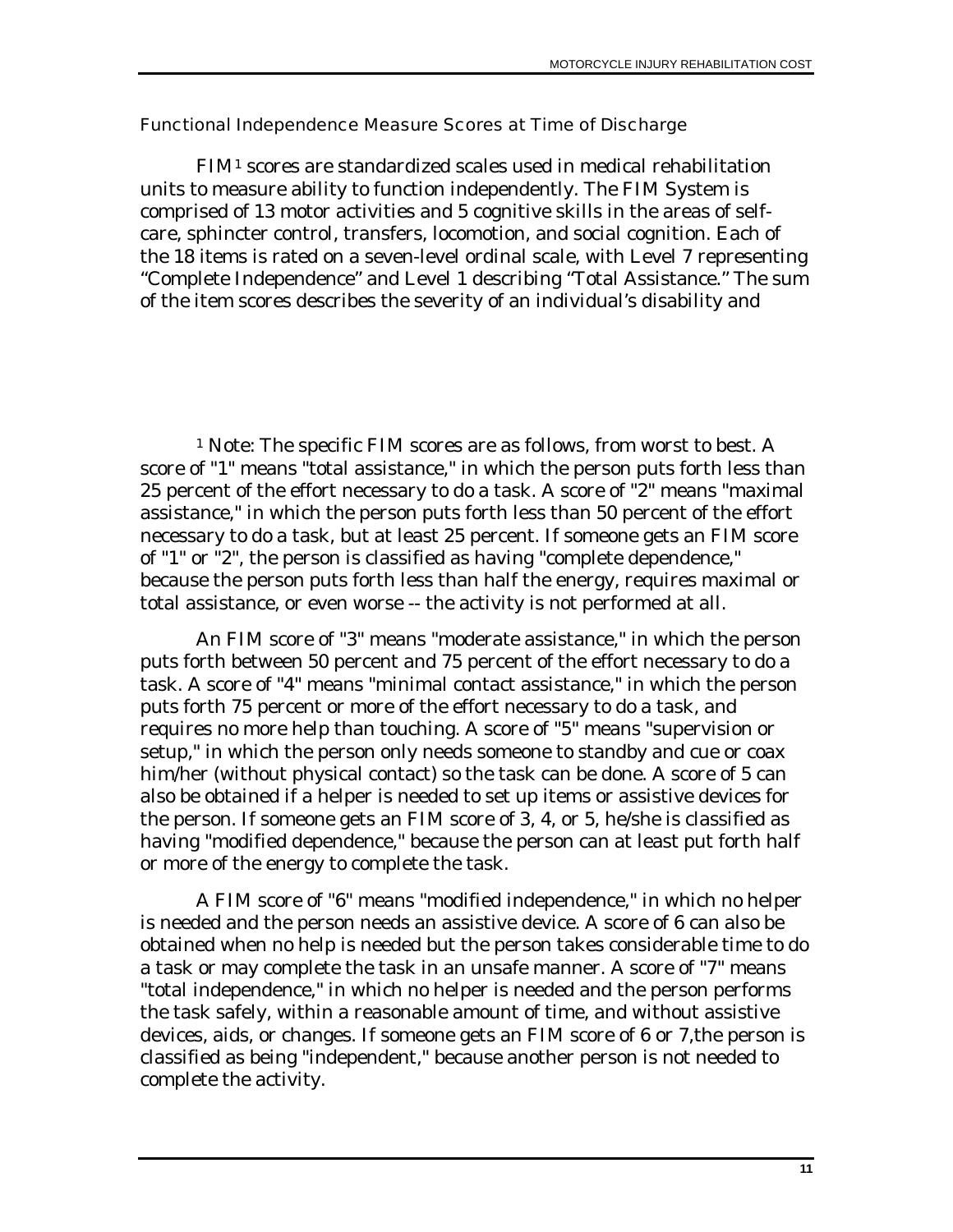reflects the amount of assistance required for an individual to complete daily activities.

Table 7 presents the mean FIM motor score for Motorcycle and Other Motor Vehicle injury for 20 diagnostic groups, arrayed for Motorcycle crash injury patients from the highest (most independent) motor score, to the lowest (requiring most assistance). The possible score range is from 13 for complete mobility loss to 91 for full mobility. Many of the patients had a near-total recovery, with mean FIM scores in the 70s. The lowest average FIM motor score is seen for SCI Quadriplegia Complete in both the Motorcycle and the Other Motor Vehicle Categories.

| Table 7. Post-Rehabilitation Average FIM Motor Score by Motorcycle versus Other Motor |
|---------------------------------------------------------------------------------------|
| <b>Vehicle Injury by Diagnosis Group</b>                                              |

| <b>Impairment Group</b>           | <b>Motorcycle</b> |              | <b>Other Motor Vehicle</b> |              |
|-----------------------------------|-------------------|--------------|----------------------------|--------------|
|                                   |                   | Avg FIM      |                            | Avg FIM      |
|                                   | Number of         | <b>Motor</b> | <b>Number</b>              | <b>Motor</b> |
| <b>Diagnosis Group</b>            | <b>Cases</b>      | <b>Score</b> | of Cases                   | <b>Score</b> |
| <b>Upper-Extremity Amputation</b> | 29                | 76.4         | 6                          | 66.3         |
| <b>SCI Other</b>                  | 13                | 75.6         | 225                        | 66.3         |
| <b>Other Orthopedic</b>           | 109               | 72.0         | 1,365                      | 68.4         |
| TBI                               | 523               | 69.0         | 4,605                      | 67.9         |
| Hip/Knee FX/Replacement           | 92                | 69.0         | 1,501                      | 70.0         |
| SCI Paraplegia Incomplete         | 31                | 67.5         | 223                        | 66.2         |
| Other Multiple Trauma             | 268               | 66.9         | 2,830                      | 66.5         |
| SCI Paraplegia Unspecified        | 12                | 64.7         | 103                        | 59.8         |
| TBI + Fracture + Amputation       | 168               | 64.6         | 1,522                      | 64.7         |
| <b>Other Specified</b>            | 34                | 63.0         | 607                        | 63.0         |
| SCI Paraplegia Complete           | 51                | 59.4         | 349                        | 59.1         |
| SCI Quad Incomplete               | 19                | 52.7         | 516                        | 51.4         |
| SCI + Fracture + Amputation       | 24                | 50.9         | 109                        | 56.5         |
| TBI+SCI                           | 36                | 50.3         | 376                        | 55.7         |
| SCI Quadriplegia Complete         | 15                | 29.1         | 400                        | 29.0         |
| <b>SCI Unspecified</b>            | $\star$           | $\star$      | 22                         | 69.1         |
| SCI Quadriplegia Unspecified      | $\star$           | $\star$      | 71                         | 42.9         |
| Lower-Extremity Amputation        | $\star$           | $\star$      | 100                        | 70.0         |
| Neck + Back Pain                  | $\star$           | $\star$      | 46                         | 71.0         |
| Other Pain                        | $\star$           | $\star$      | 18                         | 65.7         |

\* Indicates fewer than 10 cases.

Table 8 presents the mean FIM cognitive scores for Motorcycle and Other Motor Vehicle. These must have a different scale than motor, with a range from 5 to 35. The mean scores range from a low of 23.3 for TBI to 34.4 for SCI Paraplegia Unspecified. Spinal cord injuries and amputations would not be expected to impair cognitive functioning and presumably strike people of similar demographics as those who experience TBIs. Thus, absent TBI, mean cognitive scores for TBI victims would have been about 33 to 34 for Motorcyclists and 32 to 33 for Other Motor Vehicle injury victims.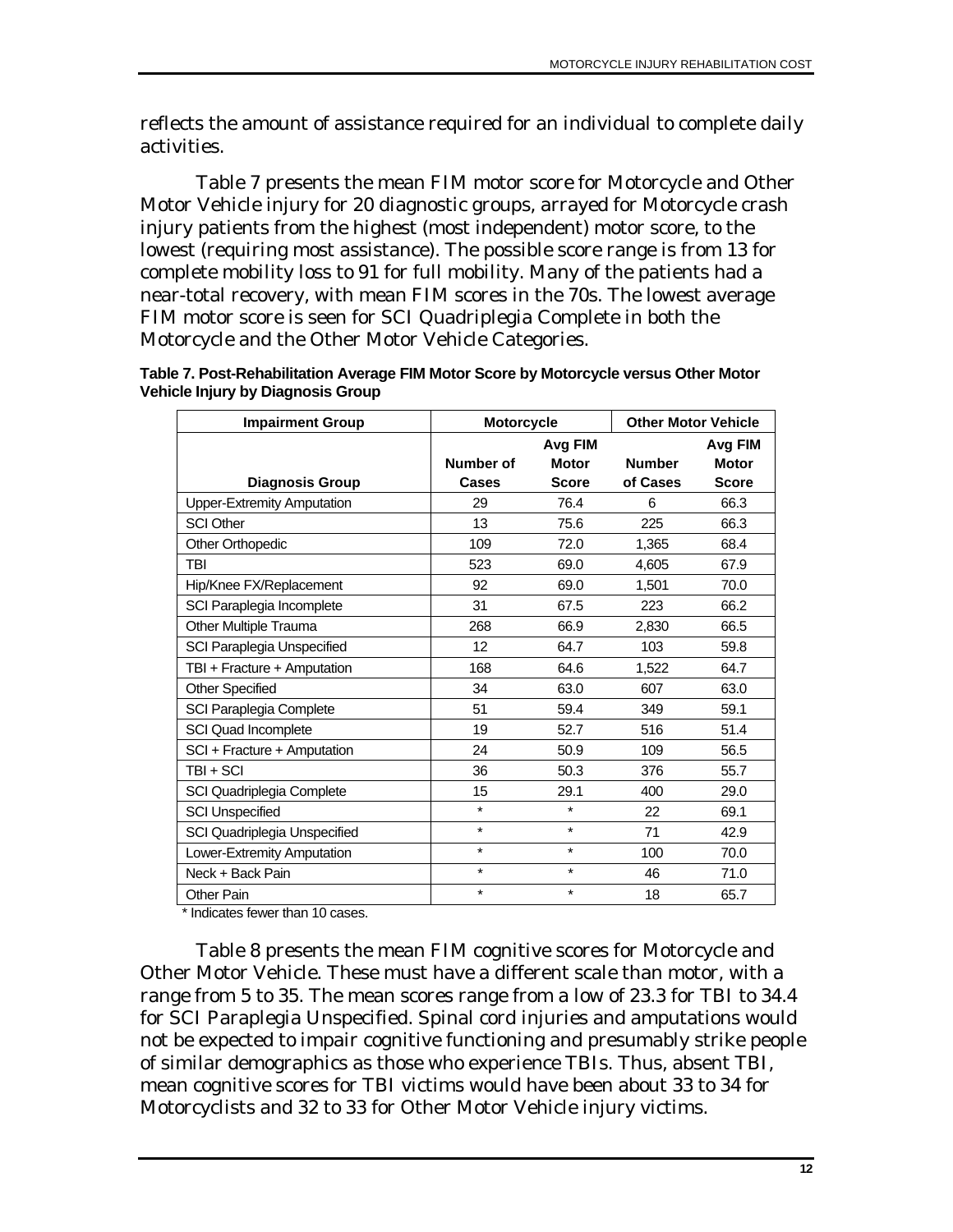<span id="page-20-0"></span>Importantly, patients may continue to recover and rehabilitate after discharge from inpatient rehabilitation, which can improve their ultimate FIM levels.

|                              |           | <b>Motorcycle</b> |               | <b>Other Motor Vehicle</b> |
|------------------------------|-----------|-------------------|---------------|----------------------------|
|                              |           | Avg FIM           |               | Avg FIM                    |
|                              | Number of | Cognitive         | <b>Number</b> | Cognitive                  |
| <b>Diagnosis Group</b>       | Cases     | <b>Score</b>      | of Cases      | <b>Score</b>               |
| SCI Paraplegia Unspecified   | 12        | 34.4              | 103           | 32.6                       |
| <b>SCI Other</b>             | 13        | 34.2              | 225           | 32.7                       |
| Lower Extremity Amputation   | 29        | 34.1              | 100           | 32.6                       |
| SCI+Fracture+Amputation      | 24        | 34.0              | 109           | 31.5                       |
| Other Orthopedic             | 109       | 33.8              | 1,365         | 32.6                       |
| SCI Paraplegia Complete      | 51        | 33.8              | 349           | 33.2                       |
| SCI Paraplegia Incomplete    | 31        | 33.6              | 223           | 33.4                       |
| SCI Quadriplegia Incomplete  | 19        | 33.4              | 516           | 32.8                       |
| SCI Quadriplegia Complete    | 15        | 33.3              | 400           | 31.9                       |
| Hip/Knee FX/Replacement      | 92        | 33.2              | 1,501         | 33.1                       |
| Other Multiple Trauma        | 268       | 32.7              | 2,830         | 32.3                       |
| <b>Other Specified</b>       | 34        | 31.3              | 607           | 29.4                       |
| $TBI + SCI$                  | 36        | 29.1              | 376           | 28.1                       |
| TBI+Fracture+Amputation      | 168       | 26.6              | 1,522         | 26.7                       |
| <b>TBI</b>                   | 523       | 23.3              | 4,605         | 23.9                       |
| <b>SCI Unspecified</b>       | $\star$   | $\star$           | 22            | 33.1                       |
| <b>Burns</b>                 | $\star$   | $\star$           | 18            | 33.4                       |
| SCI Quadriplegia Unspecified | $\star$   | $\star$           | 71            | 32.2                       |
| Neck+Back Pain               | $\star$   | $\star$           | 46            | 32.0                       |
| <b>Other Pain</b>            |           |                   | 18            | 32.1                       |

**Table 8 Post-Rehabilitation Average FIM Cognitive Score by Motorcycle versus Other Motor Vehicle Injury by Diagnosis Group** 

\* Indicates fewer than 10 cases.

#### **Discussion**

The UDSMR provides the most comprehensive data available on rehabilitation patients across diagnostic categories, and provides one of the largest datasets of motor vehicle and motorcycle-related rehabilitation data available. These data are the only existing source for impairment across a range of causes. It also provides limited pre- and post-measures. With these data we can understand the distribution of cases that the rehab PPS rules apply to. One shortcoming of these data is that they often lack cause codes; some facilities refused us access to their data. Therefore the cause-coded cases accessible to us may not be representative.

The data also do not distinguish between on-road and off-road motorcycles such as motocross motorcycles for crashes occurring on roads]. However, crashes occurring with off-road motorcycles are believed to be a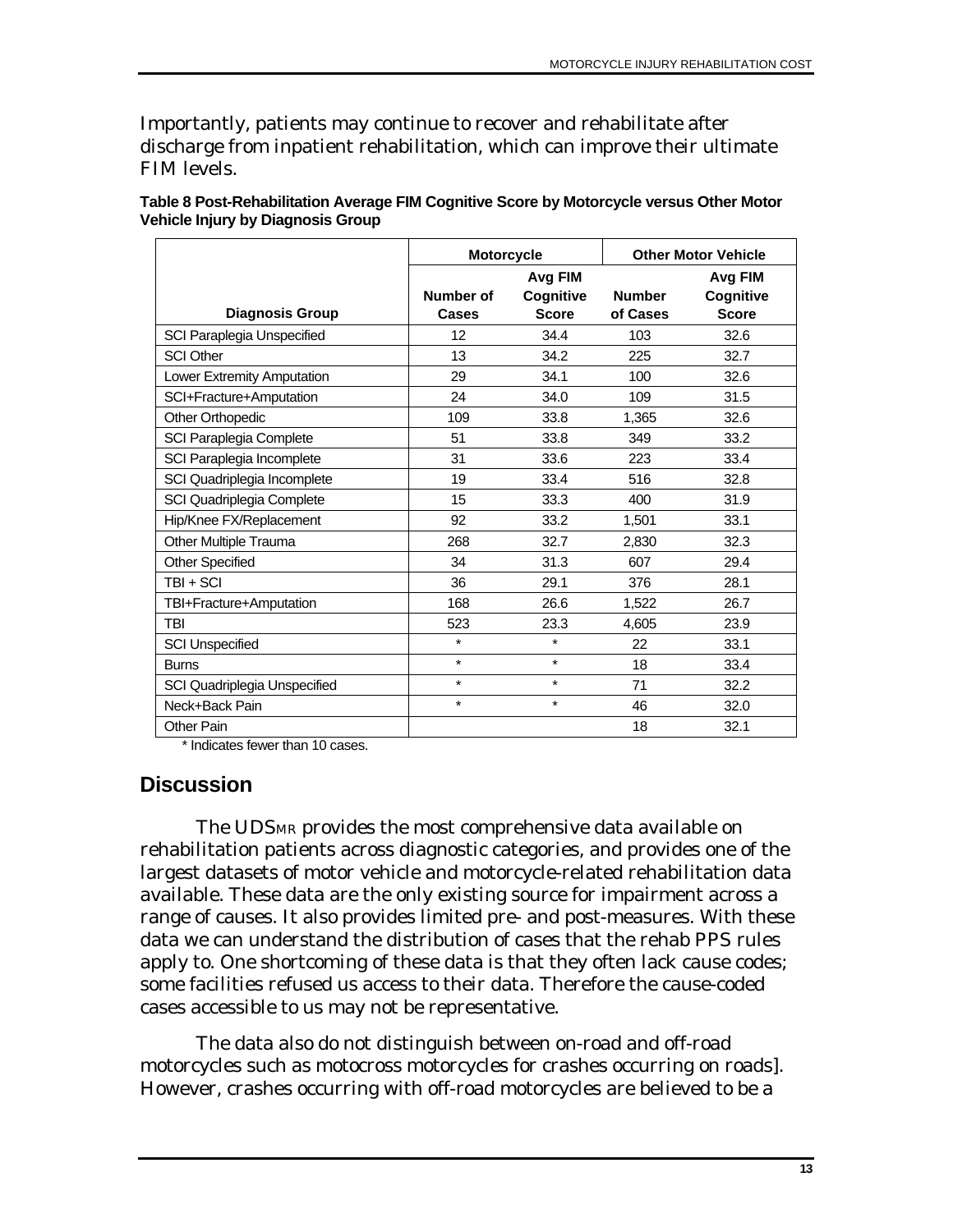very small proportion of on-road motorcycle crashes. An analysis of the Fatality Analysis Reporting System (FARS) finds that off-road vehicles account for only 1.2 percent of on-road motorcycle fatalities.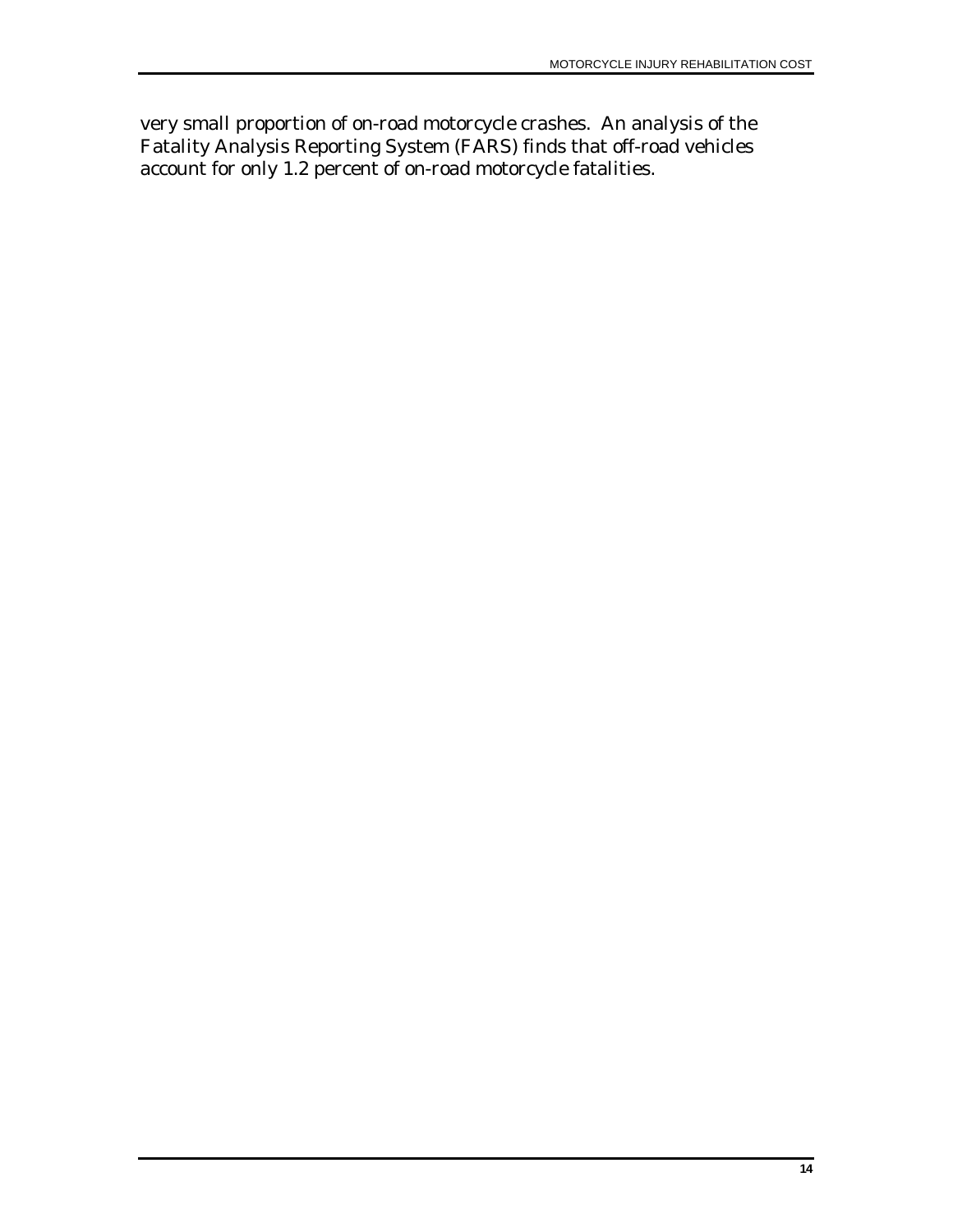# <span id="page-22-0"></span>**Chapter 2: Analysis of the Colorado Traumatic Brain Injury Registry**

# **Introduction**

The Colorado Traumatic Brain Injury Registry and Follow-Up System (CTBIRFS) was a joint surveillance activity of the Colorado Department of Public Health and Environment, Craig Hospital, and the Centers for Disease Control and Prevention. The purpose of the system was to identify outcomes associated with traumatic brain injury including quality of life, reintegration into the community, return to work and school, functional status, service use, and secondary complications. A random sample of traumatic brain injury cases was drawn from the State of Colorado's Hospital Discharge File for 1966 through 1999. Patients selected were Colorado residents 16 and older, who had been discharged alive from a Colorado hospital from an acute care hospitalization with TBI. A complex questionnaire was developed which drew upon established interview scales and prior instruments. Sources of scales and questions that were incorporated into the interviews include, among others, the Craig Handicap Assessment and Reporting Technique (CHART); FIM score; Health Status Questionnaire (HSQ); and the Health-Related Quality of Life (SF-36) form. Patients selected for inclusion in the system (or their proxies) were interviewed one year after discharge and on subsequent anniversaries of their discharge.

The content of the survey changed somewhat over time. For example, shorter versions of established health scales were substituted for longer ones, allowing for continued calculation of important measures of health status and/or disability, though decreasing the length of successive surveys. Finally, some questions were not asked in the fourth year of follow-up.

# **Methods**

The database contained a wealth of information directly relevant to its purpose of characterizing sequellae and recovery from TBI but was lacking in some aspects. For example, though broad cause-and-intent categorical codes were included in the database, external cause-of-injury codes were absent. As a consequence, we recoded the cause-and-intent data into the following categories: Motor Vehicle Crashes (includes motorcycle crashes); Assault or Suicide (non-firearm); Unintentional Falls; Other Unintentional (includes sports injuries); and Other and Unknown (includes firearms-related injuries).

Using data collected from 1990 to 2002, we examined the distribution of cases across the four follow-up years. As one of the goals of this report is to provide longitudinal information on health and disability trends in survivors of traumatic brain injury, we linked cases across each of the four follow-up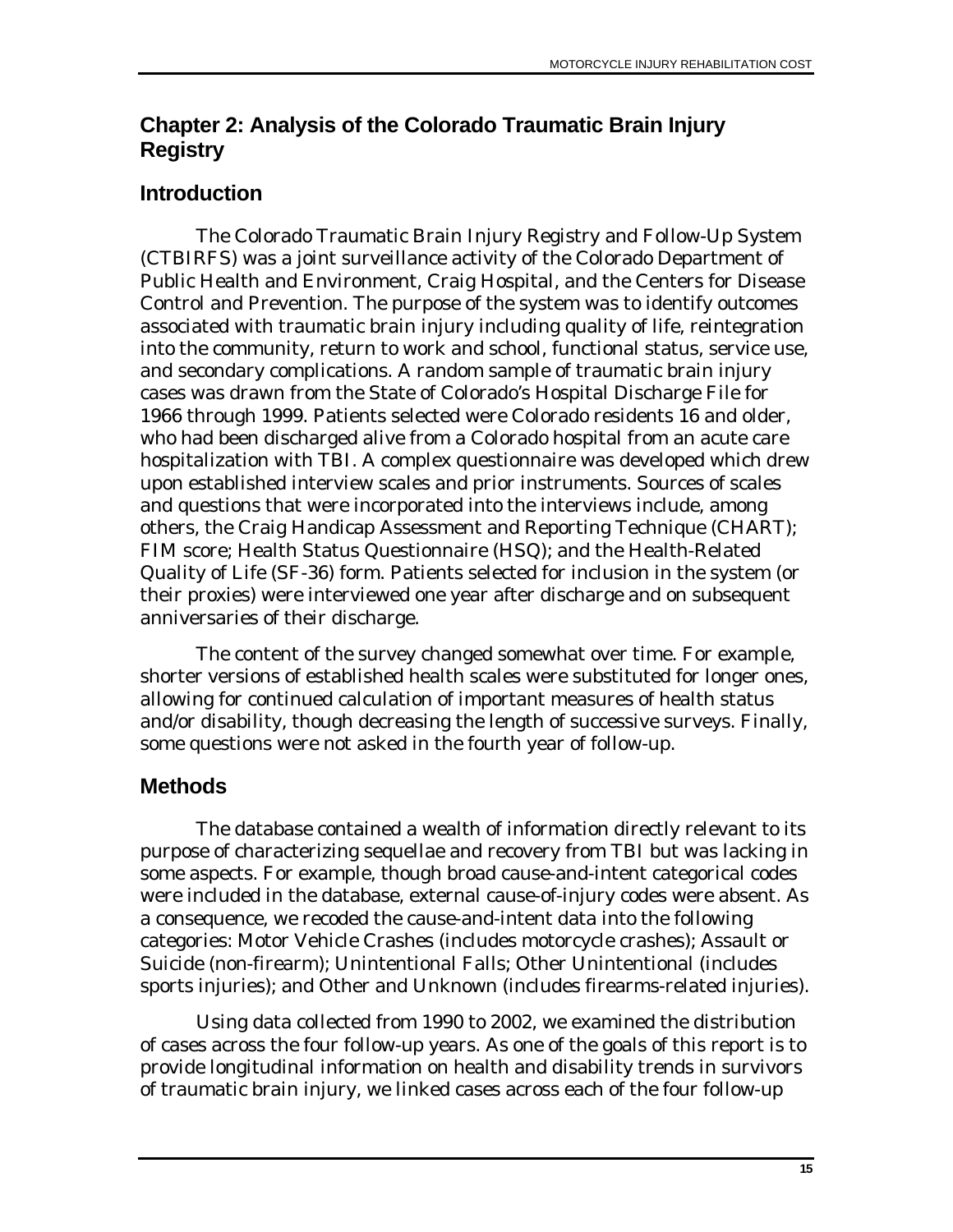years and identified a subset of patients who had been interviewed in each of the four years. As noted previously, some variables were only available for the first three years of the study. Basic demographic characteristics, case mix, and severity of the first year interviewees  $(N=1, 603)$  were compared with the group that had completed all four interviews (N=380). Tables 1 and 2 show the basic age distribution of initial and long-term interviewees. Over 60 percent of patients in the database were 16 to 44, and patients 65 or older accounted for approximately 15 percent of the cases.

**Table 1. Age Distribution for Patients Completing the 1st Interview** 

| <b>Age Band</b> | <b>Frequency</b> | <b>Percent</b> |
|-----------------|------------------|----------------|
| < 25            | 389              | 24.3           |
| 25-44           | 587              | 36.6           |
| 45-64           | 345              | 21.5           |
| $65+$           | 270              | 16.8           |
| Unknown         | 12               | 0.7            |
| <b>Total</b>    | 1,603            | 100.0          |

**Table 2. Age Distribution for Patients Completing All Interviews** 

| <b>Age Band</b> | <b>Frequency</b> | <b>Percent</b> |
|-----------------|------------------|----------------|
| < 25            | 95               | 25.0           |
| 25-44           | 143              | 37.6           |
| 45-64           | 86               | 22.6           |
| $65+$           | 56               | 14.7           |
| Unknown         |                  | 0.0            |
| Total           | 380              | 100.0          |

Tables 3 and 4 show the distribution of males and females in the database. Relative to the initial interviewees, women represent a slightly higher proportion of the patients who completed all interviews.

**Table 3. Distribution of Males and Females for Patients Completing the 1st Interview** 

| Gender  | <b>Frequency</b> | <b>Percent</b> |
|---------|------------------|----------------|
| Male    | 1,028            | 64.1           |
| Female  | 563              | 35.1           |
| Unknown | 12               | 0.8            |
| Total   | 1.603            | 100.0          |

**Table 4. Distribution of Males and Females for Patients Completing All Interviews** 

| Gender | <b>Frequency</b> | <b>Percent</b> |
|--------|------------------|----------------|
| Male   | 235              | 61.8           |
| Female | 145              | 38.2           |
| Total  | 380              | 100.0          |

Tables 5 and 6 show the breakdown by race of patients in the study. The patients completing the first and follow-up interviews were predominantly white. A somewhat greater proportion of minorities were represented among initial interviewees than among long-term interviewees.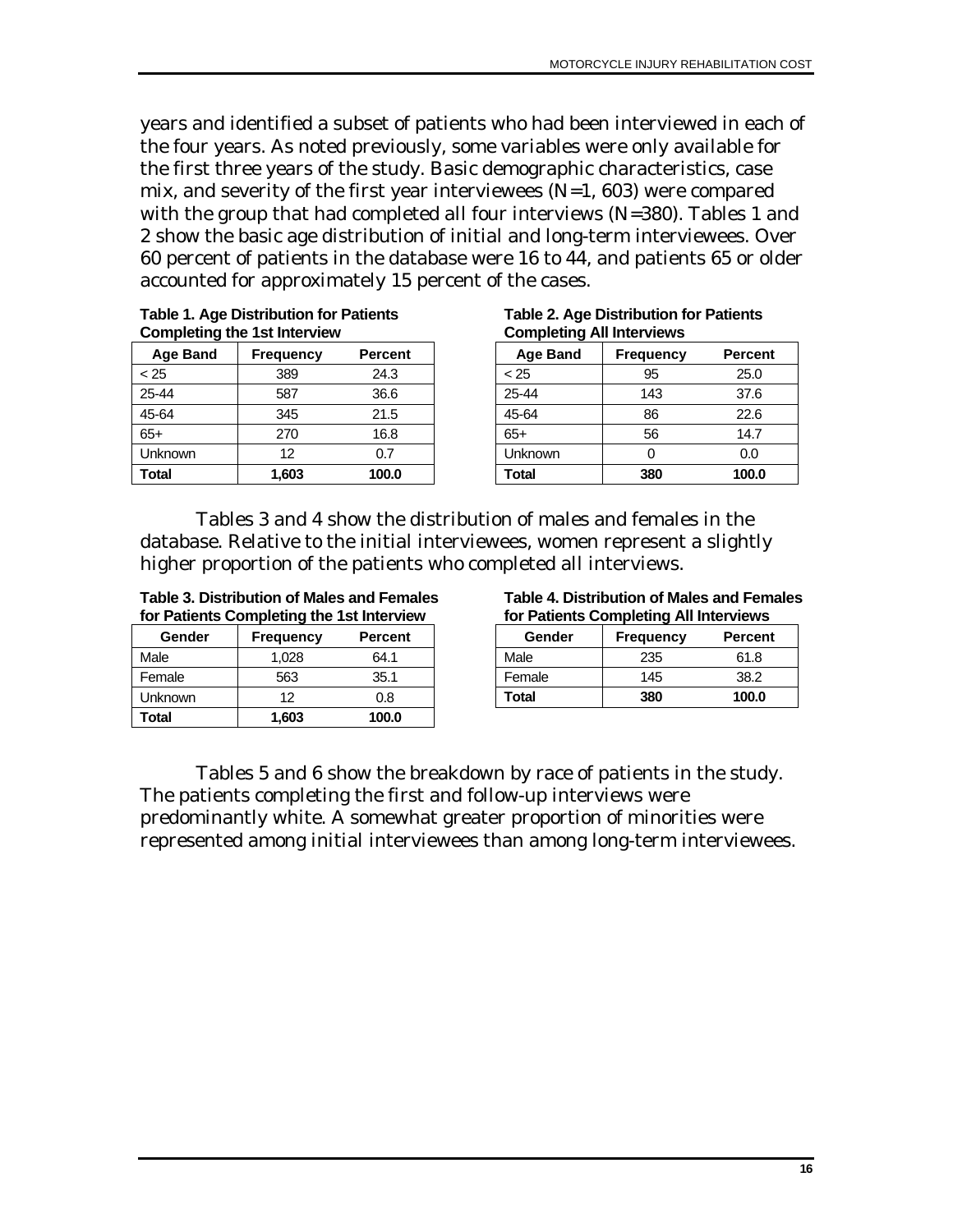| Race            | <b>Frequency</b> | <b>Percent</b> |
|-----------------|------------------|----------------|
| Asian           | 17               | 1.1            |
| <b>Black</b>    | 36               | 2.2            |
| Native American | 8                | 0.5            |
| White           | 1,335            | 83.3           |
| Other           | 2                | 0.1            |
| Unknown         | 205              | 12.8           |
| Total           | 1,603            | 100.0          |

#### **Table 5. Breakdown by Race for Patients Completing the 1st Interview**

#### **Table 6. Breakdown by Race for Patients Completing All Interviews**

| Race            | <b>Frequency</b> | <b>Percent</b> |
|-----------------|------------------|----------------|
| Asian           | 4                | 1.1            |
| <b>Black</b>    | 9                | 2.4            |
| Native American | 3                | 0.8            |
| White           | 341              | 89.7           |
| Other           | በ                |                |
| Unknown         | 23               | 6.1            |
| Total           | 380              | 100            |

Tables 7 and 8 show the distribution of injury cause for patients included in the study.

| <b>Table 7. Injury Cause Distribution for</b><br><b>Patients Completing the 1st Interview</b> |                  |               |
|-----------------------------------------------------------------------------------------------|------------------|---------------|
| Race                                                                                          | <b>Frequency</b> | <b>Percen</b> |

 $\mathbf{r}$ 

| Race                   | <b>Frequency</b> | <b>Percent</b> |
|------------------------|------------------|----------------|
| Motor Vehicle<br>Crash | 814              | 50.8           |
| Assault/Suicide        | 110              | 6.9            |
| Unintentional<br>Falls | 434              | 27.1           |
| Other<br>Unintentional | 215              | 13.4           |
| Other and<br>Unknown   | 30               | 1.9            |
| <b>Total</b>           | 1,603            | 100.0          |

| Table 8. Injury Cause Distribution For    |  |  |  |
|-------------------------------------------|--|--|--|
| <b>Patients Completing All Interviews</b> |  |  |  |

| Cause                  | <b>Frequency</b> | Percent |
|------------------------|------------------|---------|
| Motor Vehicle<br>Crash | 208              | 54.7    |
| Assault/Suicide        | 26               | 6.8     |
| Unintentional<br>Falls | 92               | 24.2    |
| Other<br>Unintentional | 49               | 12.9    |
| Other and<br>Unknown   | 5                | 1.3     |
| Total                  | 380              | 100.0   |

Motor vehicle crashes predominate, followed by unintentional falls, other unintentional, assault/suicide, and other and unknown. Neither the rankings nor relative proportions of the injury cause vary dramatically between first and long-term interviewees. Unfortunately the file does not differentiate motorcycle crashes from other motor vehicle crashes.

Finally, Tables 9 and 10 show average age and length of stay in days by injury cause.

| Table 9. Average Age and Length of Stay (LOS) for Patients Completing the 1st Interview |
|-----------------------------------------------------------------------------------------|
|-----------------------------------------------------------------------------------------|

| <b>Cause of Injury</b>     | <b>Number of Cases</b> | Average Age | <b>Average LOS</b><br>(days) |
|----------------------------|------------------------|-------------|------------------------------|
| <b>MVA</b>                 | 814                    | 35.1        | 7.8                          |
| Assault/Suicide            | 110                    | 35.1        | 6.1                          |
| <b>Unintentional Falls</b> | 434                    | 59.1        | 6.1                          |
| <b>Other Unintentional</b> | 215                    | 37.6        | 4.0                          |
| Other and Unknown          | 18                     | 34.6        | 13.6                         |
| Missing Data               | 12                     | N/A         | N/A                          |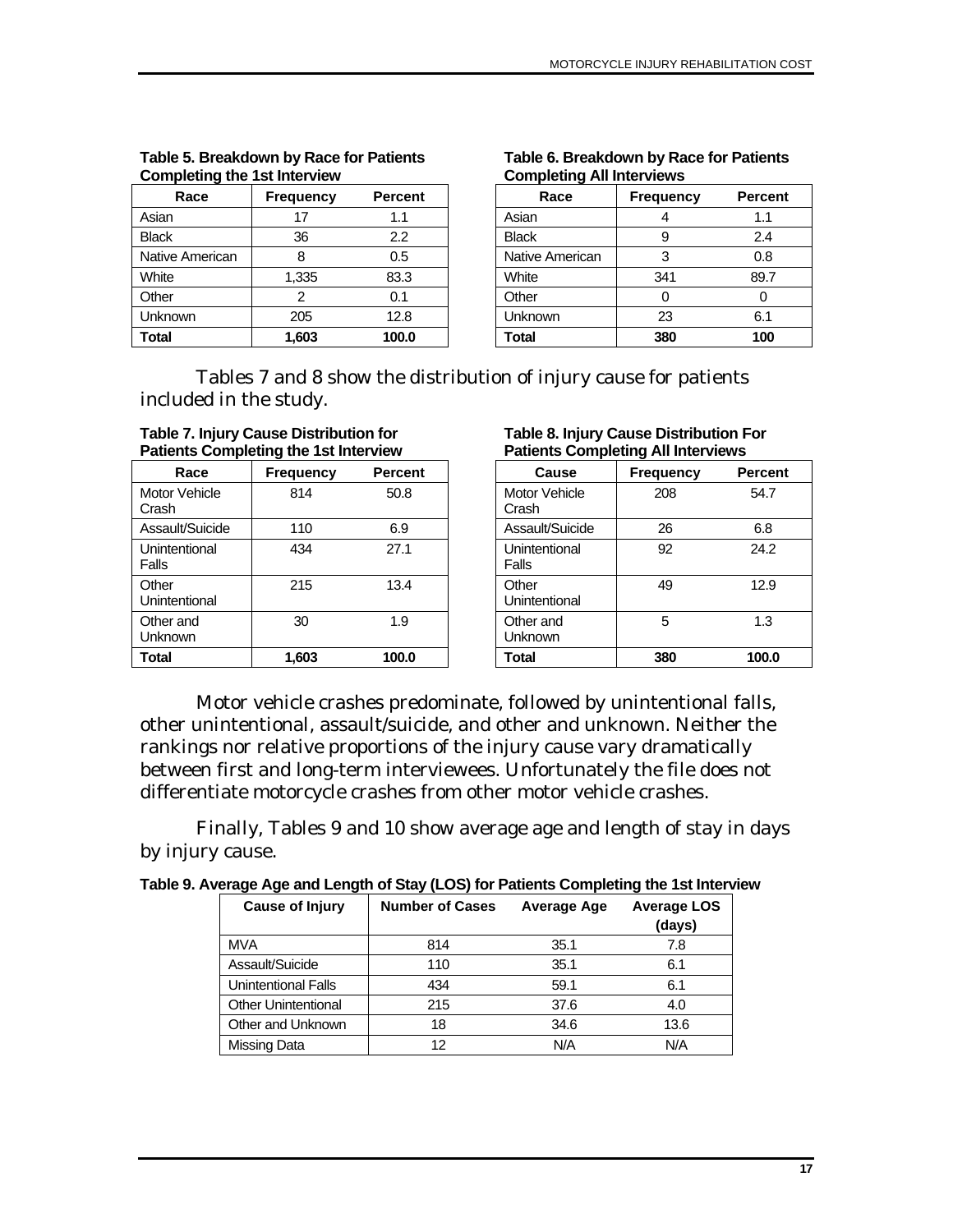| <b>Cause of Injury</b>     | <b>Number of Cases</b> | Average Age | <b>Average LOS</b><br>(days) |
|----------------------------|------------------------|-------------|------------------------------|
| <b>MVA</b>                 | 208                    | 35.7        | 7.6                          |
| Assault/Suicide            | 26                     | 34.6        | 6.5                          |
| <b>Unintentional Falls</b> | 92                     | 55.5        | 6.0                          |
| <b>Other Unintentional</b> | 49                     | 38.2        | 3.0                          |
| Other and Unknown          | 5                      | 30.8        | 10.4                         |

<span id="page-25-0"></span>**Table 10. Average Age and Length of Stay for Patients Completing All Interviews** 

The most noticeable difference between first and long-term interviewees is the somewhat lower average age of patients discharged after unintentional falls. Otherwise, the two groups are quite comparable.

In conclusion, based on the tabular analysis of demographics, injury cause and length of stay, the subgroup of patients who completed all interviews is not substantially different from the initial interviewees.

#### Payer Source by Injury Category

These data also show primary payer by injury cause in table 11. "Other liability insurance" — presumably automobile insurers — dominated the payers for motor vehicle crashes (51.4%) and "Self-pay," which includes the uninsured, accounted for 14.4 percent of payers for motor vehicle crashes.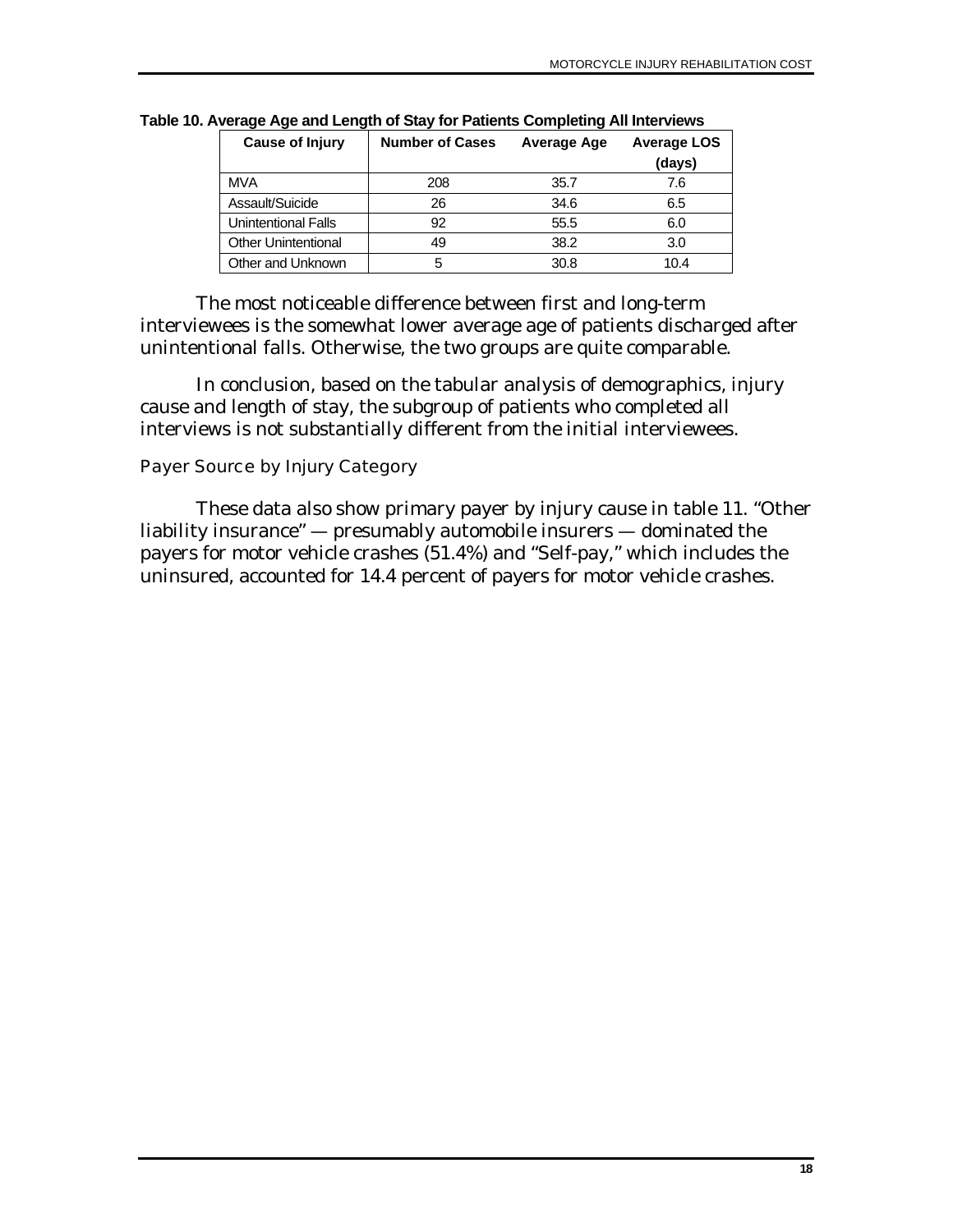|                   | <b>Injury Category</b> |                |                         |                      |                |                |
|-------------------|------------------------|----------------|-------------------------|----------------------|----------------|----------------|
|                   | <b>Motor</b>           | Assault &      | Unintentional           | <b>Other</b>         | Other and      |                |
| Payer             | <b>Vehicle</b>         | <b>Suicide</b> | <b>Falls</b>            | <b>Unintentional</b> | <b>Unknown</b> | All            |
| <b>Blue Cross</b> | $\overline{7}$         | 4              | 2                       | 3                    | $\Omega$       | 16             |
|                   | (3.4)                  | (15.4)         | (2.1)                   | (6.1)                | (0)            | (4.2)          |
| Other health      | 11                     | $\overline{2}$ | 22                      | 17                   | $\overline{2}$ | 54             |
| insurance         | (5.2)                  | (7.7)          | (23.9)                  | (34.7)               | (40.0)         | (14.2)         |
| company           |                        |                |                         |                      |                |                |
| Other liability   | 107                    | $\Omega$       | $\Omega$                | $\mathcal{P}$        | $\Omega$       | 109            |
| insurance         | (51.4)                 | (0)            | (0)                     | (4.1)                | (0)            | (28.8)         |
| Medicare          | 6                      | 3              | 24                      | 4                    | $\Omega$       | 37             |
|                   | (2.9)                  | (11.5)         | (26.1)                  | (8.2)                | (0)            | (9.7)          |
| Medicaid          | $\overline{2}$         | $\overline{2}$ | $\overline{2}$          | $\Omega$             | $\Omega$       | 6              |
|                   | (1.0)                  | (7.7)          | (2.1)                   | (0)                  | (0)            | (1.6)          |
| Workers'          | 5                      | $\overline{2}$ | 15                      | $\overline{7}$       | $\Omega$       | 29             |
| Comp              | (2.4)                  | (7.7)          | (16.3)                  | (14.3)               | (0)            | (7.6)          |
| <b>HMO</b>        | $\overline{7}$         | 3              | 18                      | 4                    | $\Omega$       | 32             |
|                   | (3.4)                  | (11.5)         | (19.6)                  | (8.2)                | (0)            | (8.4)          |
| <b>CHAMPUS</b>    | 1                      | $\Omega$       | 1                       | $\Omega$             | $\Omega$       | $\overline{2}$ |
|                   | (0.5)                  | (0)            | (1.1)                   | (0)                  | (0)            | (0.5)          |
| Other govt.       | $\Omega$               | $\Omega$       | $\Omega$                | $\overline{0}$       | 1              | 1              |
| payer             | (0)                    | (0)            | (0)                     | (0)                  | (20.0)         | (0.3)          |
|                   | 30                     | 5              | $\overline{4}$          | 6                    | $\Omega$       | 45             |
| Self-pay          | (14.4)                 | (19.2)         | (4.4)                   | (12.2)               | (0)            | (11.8)         |
|                   | $\mathbf 0$            | 1              | 0                       | $\Omega$             | $\Omega$       | 1              |
| Other             | (0)                    | (3.9)          | (0)                     | (0)                  | (0)            | (0.3)          |
|                   | 32                     | $\overline{4}$ | $\overline{\mathbf{4}}$ | 6                    | $\overline{2}$ | 48             |
| Unknown           | (15.4)                 | (15.4)         | (4.4)                   | (12.2)               | (40.0)         | (12.6)         |
| Total             | 208                    | 26             | 92                      | 49                   | 5              | 380            |
|                   | (100)                  | (100)          | (100)                   | (100)                | (100)          | (100)          |

<span id="page-26-0"></span>**Table 11. Analysis of Payer Source by Injury Category – Number and (Percent)** 

# **Analysis of Outcomes, Long-Term Disability, and Recovery**

We first examined reported head injury severity as a function of injury cause, presented here in table 12. Two findings are clear:

1. Moderate head injuries represented a relatively greater proportion of cases (37%) among motor vehicle crash (MVC) patients than among other causes, and

2. Critical and severe injuries represented a relatively greater proportion of cases (54.1%) among unintentional fall patients than among other causes.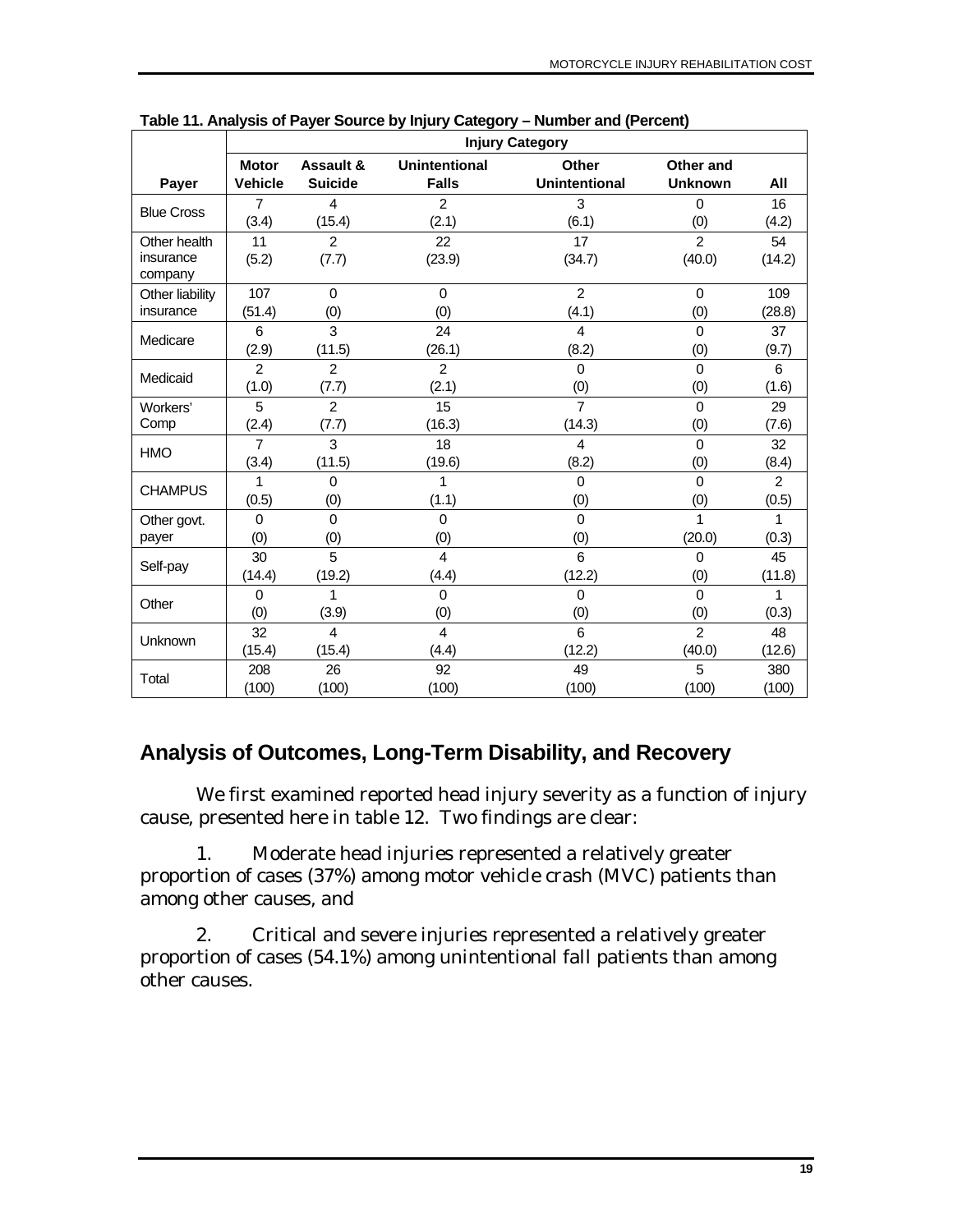| <b>Severity Category</b>                        | <b>Motor</b><br>Vehicle | Assault &<br><b>Suicide</b> | Unintentional<br><b>Falls</b> | Other<br>Unintentional | Other and<br><b>Unknown</b> | All     |
|-------------------------------------------------|-------------------------|-----------------------------|-------------------------------|------------------------|-----------------------------|---------|
|                                                 | 77                      | 4                           | 17                            | 9                      | 0                           | 107     |
| 1. Moderate Injury                              | (37.0)                  | (15.4)                      | (18.5)                        | (18.4)                 | (0.0)                       | (51.4)  |
| 2. Serious Injury, Not Life                     | 61                      | 10                          | 28                            | 14                     | 4                           | 117     |
| Threatening                                     | (29.3)                  | (38.5)                      | (30.4)                        | (28.6)                 | (1.9)                       | (56.3)  |
| 3. Severe Injury, Life<br>Threatening, Probable | 41                      |                             | 22                            | 20                     | 0                           | 90      |
| Survival                                        | (19.7)                  | (26.9)                      | (23.9)                        | (40.8)                 | (0.0)                       | (43.3)  |
| 4. Critical Injury, Survival                    | 28                      | 5                           | 25                            | 6                      |                             | 65      |
| Uncertain                                       | (13.5)                  | (19.2)                      | (27.2)                        | (12.2)                 | (0.5)                       | (31.3)  |
| 5. Unknown                                      |                         | $\Omega$                    | $\Omega$                      | 0                      | $\Omega$                    |         |
|                                                 | (0.5)                   | (0.0)                       | (0.0)                         | (0.0)                  | (0.0)                       | (0.5)   |
| Total                                           | 208                     | 26                          | 92                            | 49                     | 5                           | 380     |
|                                                 | (100.0)                 | (100.0)                     | (100.0)                       | (100.0)                | (100.0)                     | (100.0) |

**Table 12. Analysis of Head Injury Severity by Injury Cause – Frequency and (Percent)** 

The database offers a large number of scale scores and individual questions about outcomes. We screened many of these measures and present representative findings.

The Craig Handicap Assessment and Reporting Technique was designed to quantify the extent of handicap in individuals. CHART consists of six dimensions, each with a maximum score of 100. The dimensions are occupation, cognitive independence, physical independence, mobility, social integration, and economic self-sufficiency. A total CHART score of 600 indicates no handicap at all. Table 13 displays available CHART occupation scores for each of the four one-year anniversary follow-ups. These scale scores measure participation in work and related matters. CHART occupational scores tended to be higher for those involved in motor vehicle crashes as compared to All Others in Years 1 and 2, though larger number of Missing or Not Asked in Years 3 and 4 preclude further interpretation.

| Table 13. CHART Occupational Scores by Year and Injury Cause, Mean and (N), Perfect = 100 |
|-------------------------------------------------------------------------------------------|
|-------------------------------------------------------------------------------------------|

| <b>Measure</b>            | <b>Motor Vehicle</b> | <b>All Others</b> | Not Asked or<br>Missing |
|---------------------------|----------------------|-------------------|-------------------------|
|                           | 81.6                 | 76.6              |                         |
| Occupational Score Year 1 | (198)                | (164)             | (18)                    |
| Occupational Score Year 2 | 86.0                 | 79.3              |                         |
|                           | (197)                | (163)             | (20)                    |
| Occupational Score Year 3 | 78.1                 | 70.7              |                         |
|                           | (138)                | (110)             | (132)                   |
| Occupational Score Year 4 | 75.3                 | 66.5              |                         |
|                           | (117)                | (94)              | (169)                   |

Table 14 presents CHART social integration scores. These scores, available only for the Year 1 and Year 2 follow-up, show that relative to patients involved in MVCs, all other patients were more socially isolated.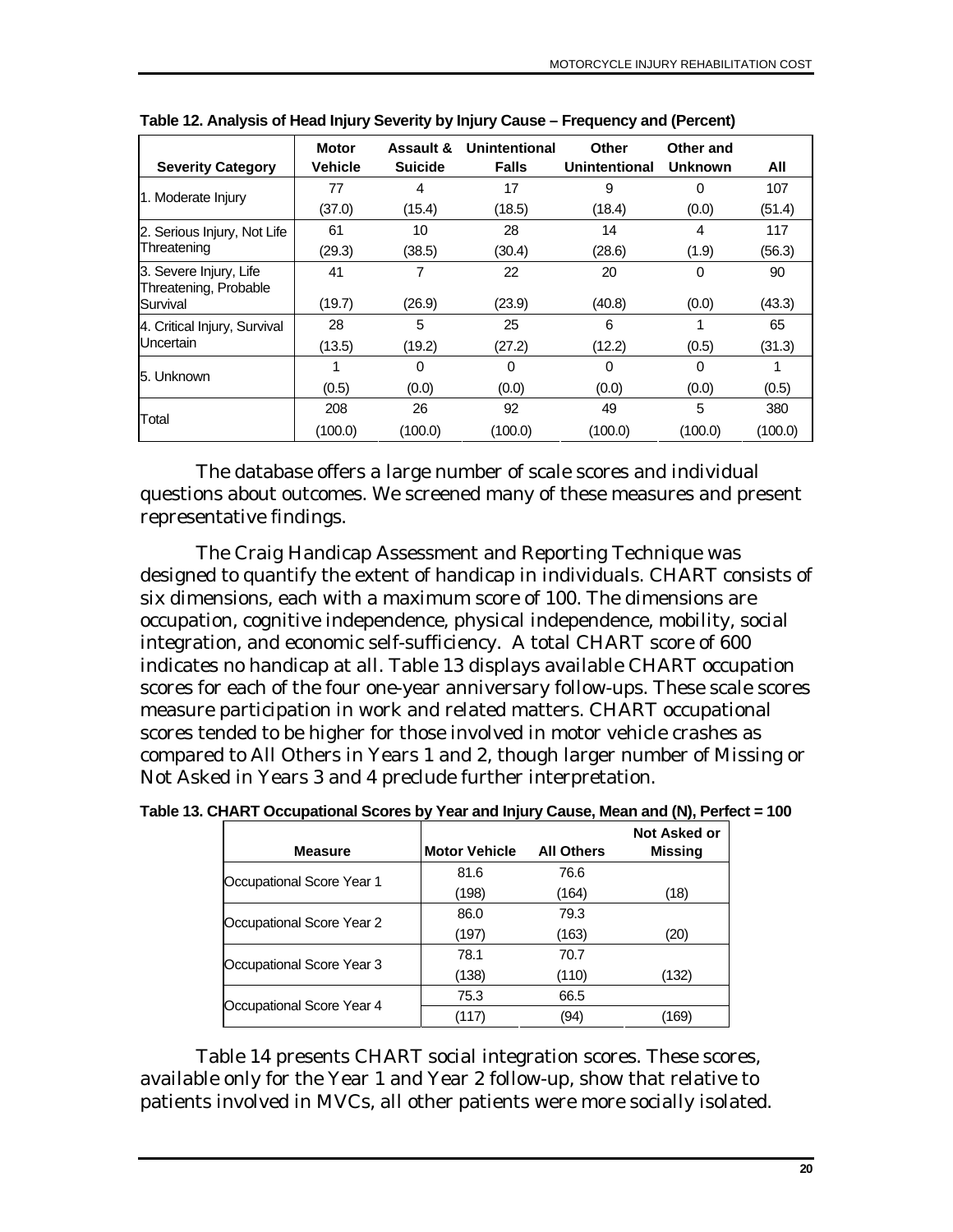| <b>Measure</b>                  | <b>Motor Vehicle</b> | <b>All Others</b> |
|---------------------------------|----------------------|-------------------|
| Social Integration Score Year 1 | 85.8                 | 81.7              |
|                                 | (201)                | (2167.2)          |
|                                 | 86.1                 | 84.6              |
| Social Integration Score Year 2 | (204)                | (?168?)           |

**Table 14. CHART Social Integration Scores by Year and Injury Cause – Mean and (N), Perfect = 100** 

Finally, Table 15 displays total CHART scores for the four years of follow-up. The analysis reveals few differences across the injury categories and the four years of follow-up. Scores declined in the third and fourth followup years for victims of falls, many of them elderly.

**Table 15. Total CHART Scores by Year and Injury Cause = Mean and (N), Perfect Health = 600** 

| <b>Measure</b>            | <b>Motor Vehicle</b> | <b>All Others</b> |
|---------------------------|----------------------|-------------------|
| Total CHART Scores Year 1 | 531.7                | 527.0             |
|                           | (188)                | (151)             |
| Total CHART Scores Year 2 | 539.6                | 537.0             |
|                           | (187)                | (153)             |
| Total CHART Scores Year 3 | 523.2                | 509.0             |
|                           | (132)                | (102)             |
| Total CHART Scores Year 4 | 516.9                | 495.00            |
|                           | (109)                | (86)              |

We compared FIM scores for motor and cognitive scales (Tables 16 and 17). These scale totals are a composite of a series of questions scaled from 1 (Total Assistance) to 7 (Complete Independence). The scores show little variation across injury cause and little variation across Years 1 and 2, the two years for which relatively complete data are available.

**Table 16. FIM Motor Scores by Injury Cause for Years 1 and 2 – Mean and (N), Perfect = 91** 

| Measure                        | <b>Motor Vehicle</b> | <b>All Others</b> |
|--------------------------------|----------------------|-------------------|
| <b>FIM Motor Scores Year 1</b> | 88.2                 | 88.8              |
|                                | (193)                | (156)             |
| <b>FIM Motor Scores Year 2</b> | 88.0                 | 88.9              |
|                                | (192)                | (158)             |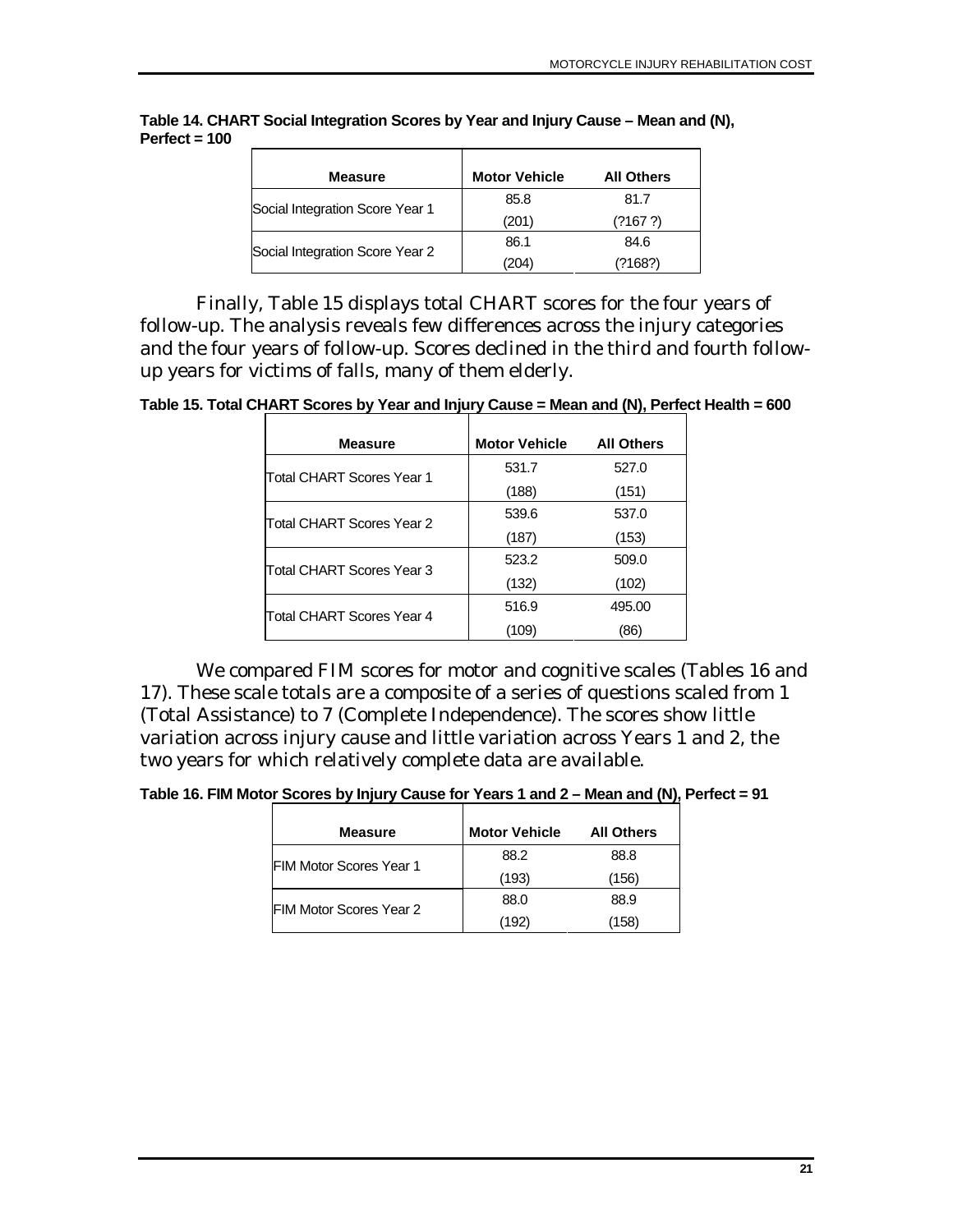| Measure                     | <b>Motor Vehicle</b> | <b>All Others</b> |
|-----------------------------|----------------------|-------------------|
| FIM Cognitive Scores Year 1 | 32.1                 | 32.2              |
|                             | (197)                | (162)             |
|                             | 31.9                 | 32.4              |
| FIM Cognitive Scores Year 2 | (191)                | (158)             |

**Table 17. FIM Cognitive Scores by Injury Cause for Years 1 and 2 – Mean and N, Perfect = 35** 

Tables 18 and 19 display analyses of elements and total scores from the Health Status Questionnaire (HSQ). The HSQ is an outcomes measurement tool that yields scores on eight health attributes and can be used to measure the risk of a depressive disorder. The attributes are health perception, physical functioning, role limitations/physical health, role limitations/ emotional problems, social functioning, mental health, bodily pain, and energy/fatigue. HSQ physical function scores were somewhat lower for patients involved in motor vehicle crashes than for all others, as were HSQ mental health scores (Table 19). Scores for victims of motor vehicle crashes and Other and Unknown tended to be slightly lower in the first-year follow-up. Scores tended to increase in Year 2. HSQ total scores were lower for patients involved in motor vehicle crashes than for all others. Scores generally improved in Year 2 (Table 20).

**Table 18. HSQ Physical Function Scores by Injury Cause for Years 1 and 2 – Mean and (N)** 

| <b>Measure</b>                      | <b>Motor Vehicle</b> | <b>All Others</b> |
|-------------------------------------|----------------------|-------------------|
| <b>HSQ Physical Function Year 1</b> | 77.0                 | 81.0              |
|                                     | (206)                | (171)             |
| <b>HSQ Physical Function Year 2</b> | 82.9                 | 85.4              |
|                                     | (208)                | (168)             |

| <b>Measure</b>                    | <b>Motor Vehicle</b> | <b>All Others</b> |
|-----------------------------------|----------------------|-------------------|
| <b>HSQ Mental Function Year 1</b> | 62.7                 | 71.7              |
|                                   | (204)                | (169)             |
| <b>HSQ Mental Function Year 2</b> | 82.9                 | 72.2              |
|                                   | (208)                | 169)              |

#### **Table 20. Total HSQ Scores by Injury Cause for Years 1 and 2 – Mean and (N)**

| <b>Measure</b>                  | <b>Motor Vehicle</b> | <b>All Others</b> |
|---------------------------------|----------------------|-------------------|
| <b>IHSO Total Scores Year 1</b> | 339.1                | 370.6             |
|                                 | (201)                | (169)             |
| <b>HSO Total Scores Year 2</b>  | 357.0                | 382.2             |
|                                 | $^{\prime}208)$      | (165)             |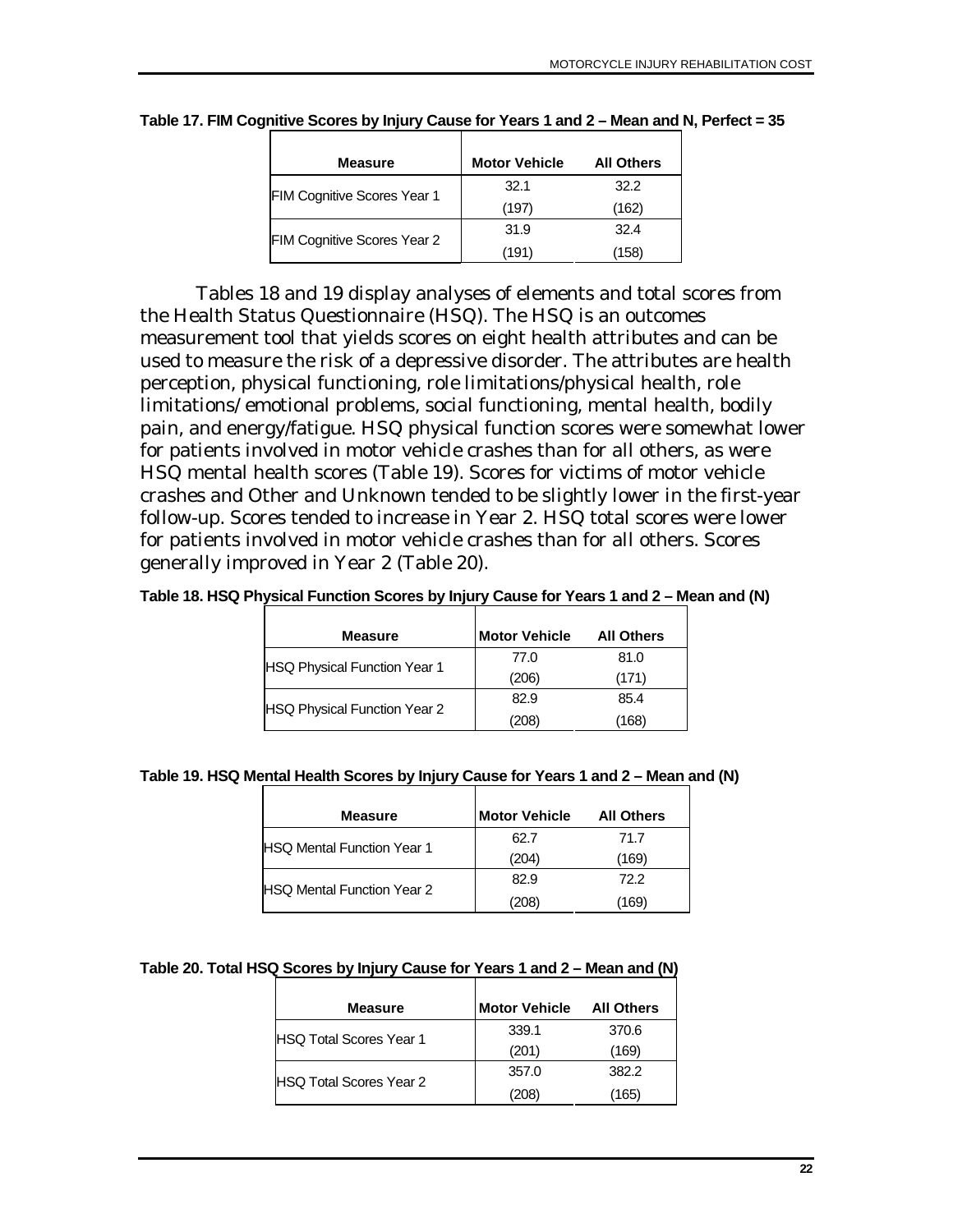### <span id="page-30-0"></span>**Employment Impacts**

We probed the impacts of head injury on employment by examining several sets of measures. Respondents were asked to report their current job hours worked at each of the four anniversaries of injury. Table 21 reports simple employment trends by year and injury cause. Overall reported levels of employment increased through Year 3 and declined slightly in Year 4 (Table 22).

| <b>Measure</b>           | <b>Motor Vehicle</b> | <b>All Others</b> |
|--------------------------|----------------------|-------------------|
| Current Job Hours Year 1 | 21.6                 | 21.4              |
|                          | (204)                | (169)             |
| Current Job Hours Year 2 | 25.3                 | 23.2              |
|                          | (202)                | (167)             |
| Current Job Hours Year 3 | 26.6                 | 25.7              |
|                          | (207)                | (172)             |
| Current Job Hours Year 4 | 25.8                 | 24.5              |
|                          | (208)                | (172)             |

**Table 21. Jobs Hours Worked per Week by Injury Cause and Year – Mean and (N)** 

| Table 22. Are You Employed? By Injury Cause and Year - Frequency and (Percent) |  |  |  |  |
|--------------------------------------------------------------------------------|--|--|--|--|

|            |        |        | <b>Motor Vehicle Crash</b> |        |           |        |        | All    |        |
|------------|--------|--------|----------------------------|--------|-----------|--------|--------|--------|--------|
|            |        |        |                            |        |           | Year   | Year   | Year   | Year   |
|            | Year 1 | Year 2 | Year 3                     | Year 4 |           |        | 2      | 3      | 4      |
| <b>YES</b> | 119    | 130    | 140                        | 135    | YES       | 213    | 225    | 246    | 237    |
|            | (57.5) | (62.5) | (67.6)                     | (64.9) |           | (56.3) | (59.2) | (64.9) | (62.9) |
| <b>NO</b>  | 88     | 78     | 67                         | 73     | <b>NO</b> | 165    | 155    | 133    | 140    |
|            | (42.5) | (37.5) | (32.4)                     | (35.1) |           | (43.7) | (40.8) | (35.1) | (37.1) |

Table 23 displays the distribution of stated reasons for nonemployment by victims at each of the anniversary follow-ups. The 'Other' category includes miscellaneous categories such as students and homemakers. This table suggests that unplanned or premature retirement may be associated with injury outcomes. Permanent or temporary disability and extended medical treatment also clearly prevent some victims from reentering the workforce, even as much as five years after injury.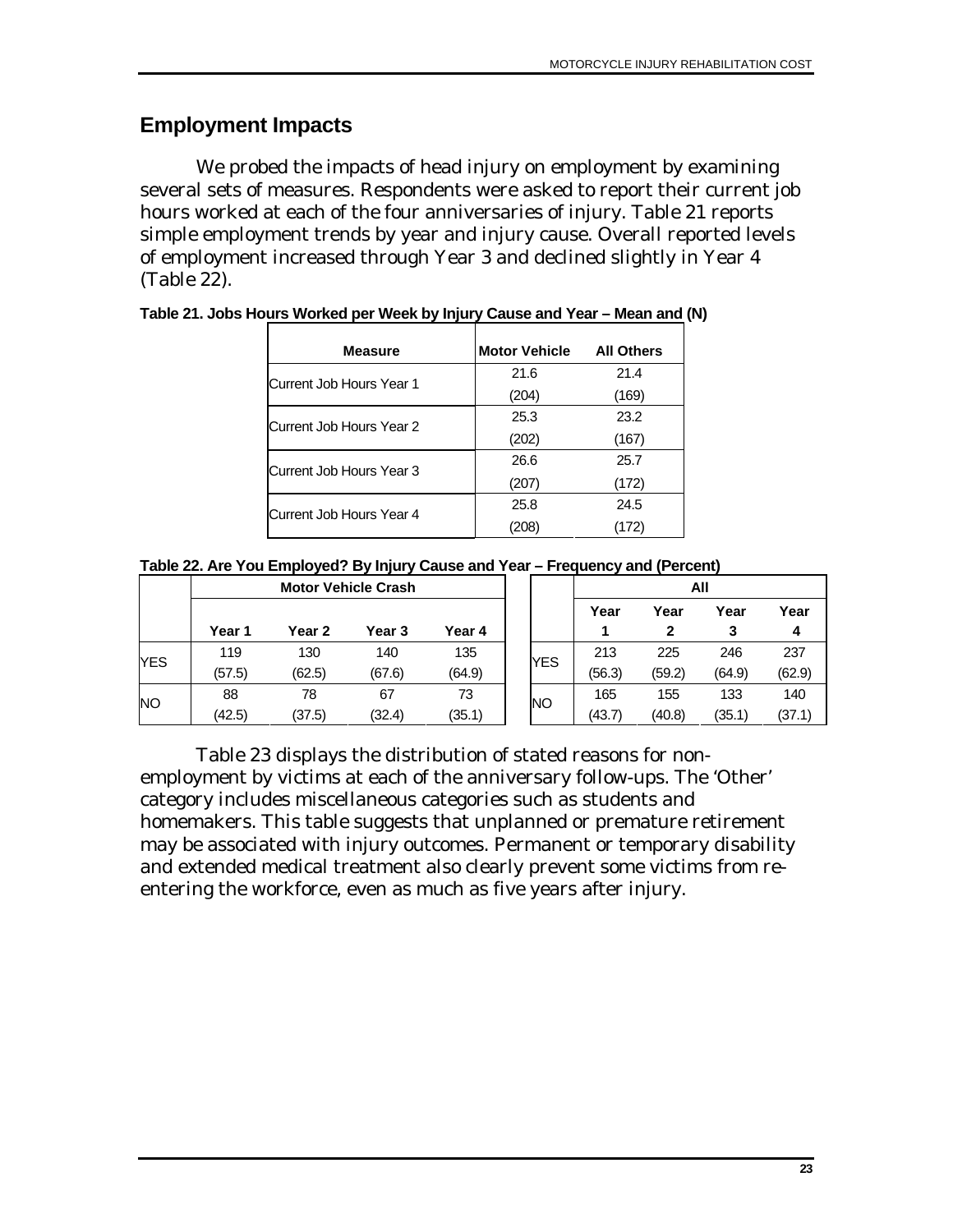|                           | <b>Motor Vehicle Crash</b> |         |                   |         |  |                           | All     |         |                   |         |
|---------------------------|----------------------------|---------|-------------------|---------|--|---------------------------|---------|---------|-------------------|---------|
|                           | Year 1                     | Year 2  | Year <sub>3</sub> | Year 4  |  |                           | Year 1  | Year 2  | Year <sub>3</sub> | Year 4  |
| Retired                   | 17                         | 19      | 19                | 22      |  | Retired                   | 54      | 61      | 57                | 67      |
|                           | (19.1)                     | (24.7)  | (28.8)            | (30.6)  |  |                           | (32.0)  | (40.1)  | (43.5)            | (47.9)  |
| Not Released by<br>Doctor | 9                          | 4       |                   |         |  | Not Released<br>by Doctor | 16      | 8       | 3                 |         |
|                           | (10.1)                     | (5.2)   | (1.5)             | (1.4)   |  |                           | (9.5)   | (5.3)   | (2.3)             | (0.7)   |
| Perm/Temp                 | 18                         | 17      | 22                | 25      |  | Perm/Temp                 | 27      | 29      | 40                | 40      |
| <b>Disabled</b>           | (20.2)                     | (22.1)  | (33.3)            | (34.7)  |  | Disabled                  | (16.0)  | (19.1)  | (30.5)            | (28.6)  |
| Other                     | 45                         | 37      | 24                | 24      |  | Other                     | 72      | 54      | 31                | 32      |
|                           | (50.6)                     | (48.1)  | (36.4)            | (33.3)  |  |                           | (42.6)  | (35.5)  | (23.7)            | (22.9)  |
| Total                     | 89                         | 77      | 66                | 72      |  |                           | 169     | 152     | 131               | 140     |
|                           | (100.0)                    | (100.0) | (100.0)           | (100.0) |  | Total                     | (100.0) | (100.0) | (100.0)           | (100.0) |

<span id="page-31-0"></span>**Table 23. Why Are You Not Working? By Injury Cause and Year – Frequency and (Percent)** 

### **Discussion**

This chapter analyzes perhaps the most comprehensive disability outcome database for traumatic brain injury. The cases in the database are primarily white males 16 to 64; individuals 65 or older account for approximately 15 percent of the cases. The average initial hospital length of stay was greatest for motor vehicle crashes.

Head injuries of moderate severity were more commonly associated with motor vehicle crashes than with other injury categories. Lifethreatening head injuries were most commonly associated with unintentional falls, though this may in part reflect the average older age of this group. One shortcoming of the analysis is the small cell frequencies for some injury categories; comparisons between causes should be interpreted with caution.

Interestingly, different scales revealed different views. For example, CHART scores tended to be higher for patients involved in motor vehicle crashes, whereas FIM scores were relatively similar and HSQ scores tended to be lower for the those patients.

Finally, our analyses suggest that although many TBI victims return to work after their injuries, permanent disability, lengthy temporary disability, or extended medical care prevents many others from returning to a productive life. (Whiteneck, Charlifue, Gerhart, Overholser, and Richardson, 1992)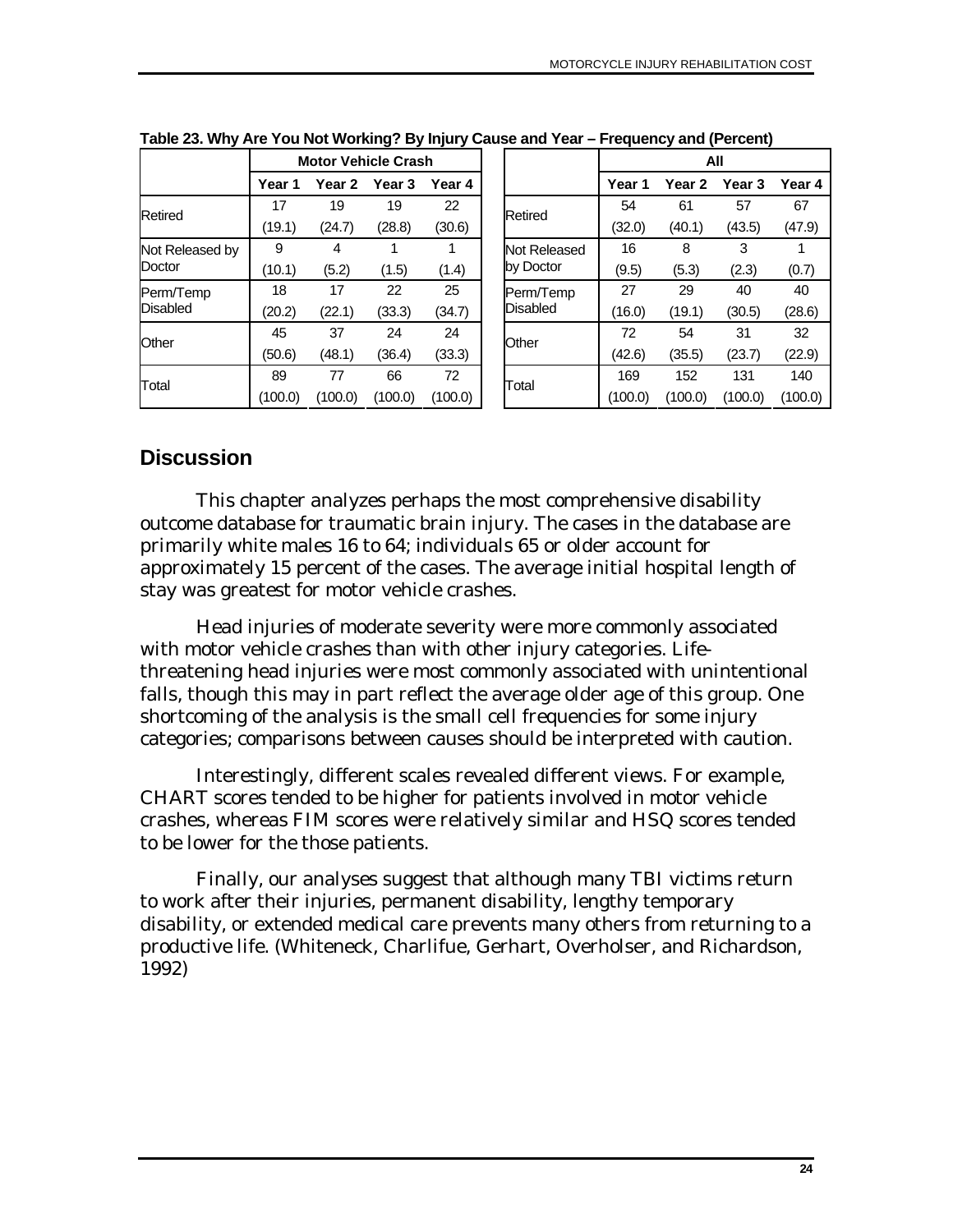# <span id="page-32-0"></span>**Chapter 3 – Rehabilitation Costs and Payment Sources for Traumatic Brain Injury**

## **Abstract**

This chapter provides data for traumatic brain injury rehabilitation patients on source of payment, length of stay, charges, and outcome measures such as changes in residence, marital status, and employment for four categories of injury cause: Motorcycle, Other Motor Vehicle, Violence (Self or Other) and Other Unintended. Special emphasis is placed on motorcycle injuries in this chapter, as TBI is of particular interest in motorcycle injuries.

### **Introduction**

The TBIMS collects injury, charge, and outcome data from 17 medical centers. We analyzed These data to compare source of payment, charges, and outcome measures such as changes in residence, marital status, and employment for four categories of injury cause: Motorcycle, Other Motor Vehicle, Violence (Self or Other) and Other Unintended, which includes items not included in the former categories, such as falls, cuts, or poisoning.

# **Methods**

#### **Subjects**

All subjects were participants in the National Institute on Disability and Rehabilitation Research (NIDRR) funded TBIMS program, a collaborative effort between 17 medical centers initiated in 1987. (Harrison-Felix, Newton, Hall, and Kreutzer, 1996); (Dahmer *et al.*, 1993). Each center includes emergency medical services, intensive and acute medical care, inpatient rehabilitation, and a spectrum of community rehabilitation services. All patients were admitted to an acute care hospital within 24 hours of injury. Individuals with a history of prior brain injury, preexisting neurological condition, or substance abuse, are included in the TBIMS program. Informed consent was obtained from the patient or responsible family member.

Of the 3,762 TBI cases available in the TBI Model Systems National Database, 2,266 (60.2%) contained one-year post-injury follow-up data and were included in this analysis.

# **Procedure**

Data collected at 17 model systems rehabilitation centers were analyzed. An individualized, comprehensive program of inpatient rehabilitation had been provided to each patient including nursing care;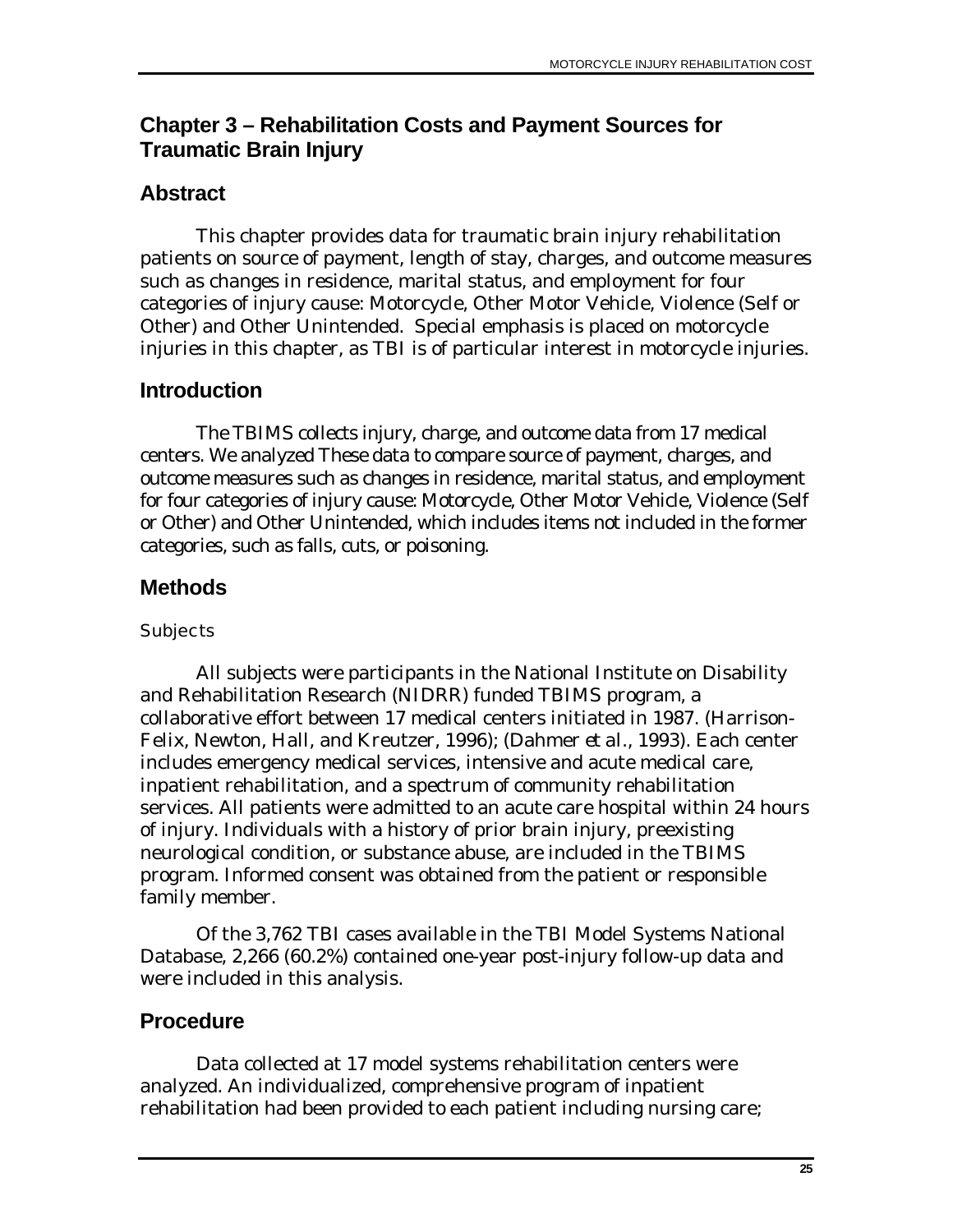<span id="page-33-0"></span>occupational therapy; physiatry; physical therapy; psychology and neuropsychology; therapeutic recreation; social services; and speech and language therapy. Each program's admission and discharge criteria were based on Rehabilitation Accreditation Commission (CARF) standards. Rehabilitation charges were available. These did not include physician fees. Cases were analyzed by cause of injury, using codes developed by the Traumatic Brain Injury Model System. The Motorcycle category includes motorcycles and motorized vehicles including mopeds and motorized dirt bikes, and did not distinguish between crashes occurring on-road or off-road. Incidents involving 3-wheeled and 4-wheeled recreational vehicles, dune buggies and go-carts were included in the "other unintended" category, which also includes falls, cuts or poisoning.

Every effort was made to ensure the reliability of the model systems data. The data entry program for the model systems database restricts the ranges for data entered. In addition, error reports are generated by the National Data Center's database software, highlighting suspect entries. The National Data Center also provides summaries of the data, which are reviewed by the project directors for their respective centers as well as for the database as a whole.

An annual follow-up interview was attempted with every individual entered in the database in prioritized order of (a) an in-person interview, (b) a telephone interview, or (c) a mailed questionnaire and/or interview with a "significant other" or family member.

#### **Results**

This section presents demographic data on people in rehabilitation due to motorcycle crashes. It describes the charges incurred in treating these patients, sources of payment for those charges, and the longer-term consequences of TBI for these patients. Except for tables probing details of TBI in motorcycle crashes, we generally present all-victim data with breakdowns comparing motorcyclists with other victims.

#### Length of Stay (LOS) and Charges

As Table 1 shows, length of stay (LOS) for TBI rehabilitation patients averaged 20.9 days in acute care and 29.4 days in inpatient rehabilitation. Per diem charges were much lower in the rehabilitation than the acute care stage (averaging \$1,452 versus \$5,360 in 2000 dollars). One caveat in reading Table 1 and subsequent tables is that the ratio of per diem charges was not computed by dividing the mean per diem charge for rehabilitation by the mean per diem charge for acute care; rather the ratio is calculated for each patient, then averaged. The two sets of numbers differ, and the ones reported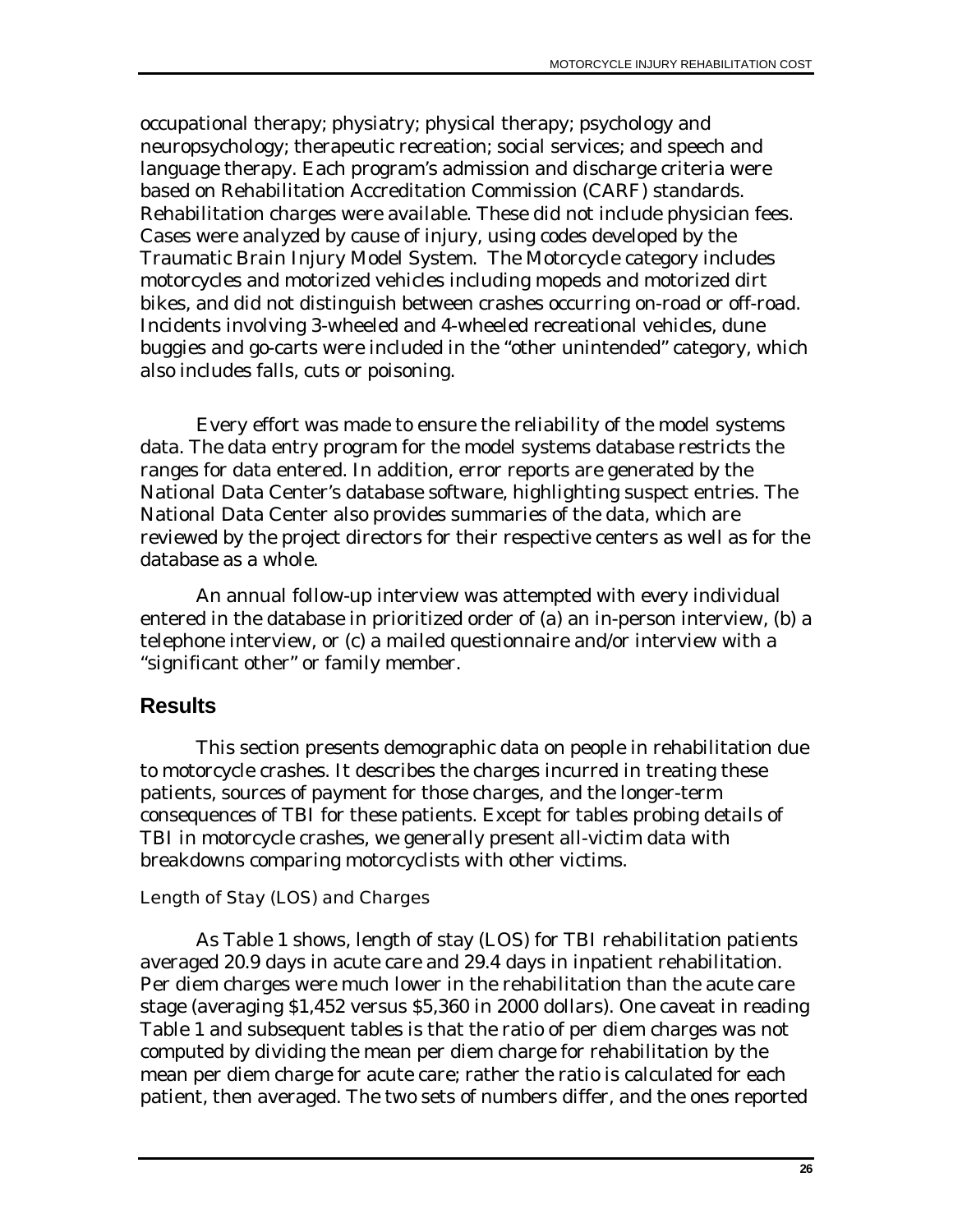<span id="page-34-0"></span>are the conceptually appropriate numbers. These ratios and the similarly computed ratio of charges per stay provide a means for estimating rehabilitation charges (and possibly costs) when only more readily obtainable hospital charges and costs are available. As expected, the standard deviations in Table 1 were high due to wide case-to-case variation.

**Table 1. Length of Stay (LOS) and Charges for Acute Care and Rehabilitation of TBI Rehabilitation Patients by Cause of Injury (Including Only Live Discharges from Rehabilitation Hospitals)** 

|                                                                                                     | <b>Motorcycle</b><br>(Including Dirt)<br>Bike) | <b>Other Motor</b><br>Vehicle | <b>Violence</b><br>(Self Or<br>Other) | Other<br>Unintended | AII TBI          |
|-----------------------------------------------------------------------------------------------------|------------------------------------------------|-------------------------------|---------------------------------------|---------------------|------------------|
| <b>All Patients</b>                                                                                 | 227                                            | 2,071                         | 636                                   | 828                 | 3,762            |
| LOS Acute Care (Mean,                                                                               | 21.93                                          | 22.26                         | 19.53                                 | 18.29               | 20.90            |
| <b>Standard Deviation)</b>                                                                          | (16.58)                                        | (16.92)                       | (16.74)                               | (16.19)             | (16.79)          |
| LOS Rehab                                                                                           | 31.01                                          | 30.44                         | 28.79                                 | 26.86               | 29.41            |
| (Mean, SD)                                                                                          | (25.27)                                        | (25.57)                       | (24.48)                               | (22.89)             | (24.84)          |
| Charges Per Day - Acute                                                                             | \$5,561.07                                     | \$5,569.54                    | \$4,744.34                            | \$5,260.27          | \$5,360.41       |
| Care (Mean, SD)                                                                                     | (3,208.93)                                     | (2,887.81)                    | (2,792.68)                            | (3,368.78)          | (3,017.01)       |
| Charges Per Day-Rehab                                                                               | \$1,394.57                                     | \$1,469.75                    | \$1,449.26                            | \$1,425.90          | \$1,452.09       |
| (Mean, SD)                                                                                          | (435.82)                                       | (489.54)                      | (445.33)                              | (437.99)            | (468.52)         |
| Ratio of Charges Per Day<br>- Rehab/Charges Per<br>Day - Acute Care (Mean,<br>SD)                   | .3091<br>(.1667)                               | .3322<br>(.2794)              | .4064<br>(.3009)                      | .3612<br>(.2613)    | .3499<br>(.2755) |
| Ratio of Charges Per<br>Patient - Rehab/<br>Charges Per Patient-<br><b>Acute Care</b><br>(Mean, SD) | .5259<br>(.5449)                               | .5521<br>(.5732)              | .7537<br>(.7518)                      | .7092<br>(.8608)    | .6195<br>(.6819) |

#### Additional Information on Motorcycle Crash Rehabilitation Cases

Additional analysis was conducted on the demographic characteristics of motorcycle crash rehabilitation cases and costs of these cases. These data are included in appendix C.

#### Payer Distribution

For rehabilitation services, Table 2 shows the most commonly reported payer for people receiving traumatic brain injuries as a result of Other Motor Vehicle crashes was private insurance (60.9%), followed by public funding (Medicaid or Medicare) (25.2 %), no-fault automobile insurance (11.2%), free care (5.5%), and self-pay, workers' compensation, other or unknown sources (8.3%). For the motorcycle crash category, payers were private insurance (62.3%), followed by Medicaid (23.2%). This distribution is quite similar to the distribution for TBI in motor vehicle crashes, but quite dissimilar from violencerelated TBIs, which burden public pockets much more heavily. Importantly, the payer distributions for acute care and rehab were quite similar.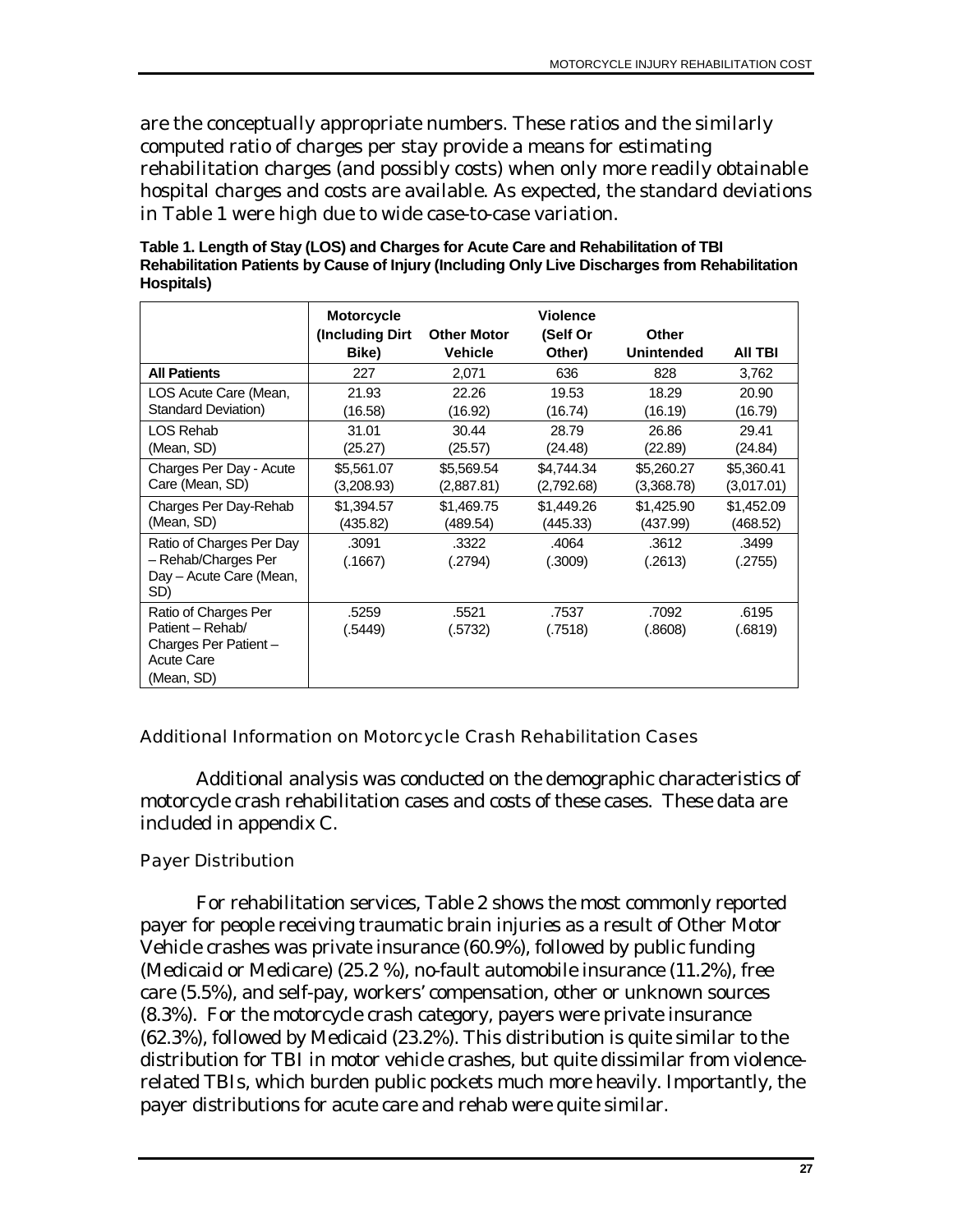|                                                    | Motorcycle               | <b>Other Motor</b>    | <b>Violence</b>    | <b>Other</b>      |                |
|----------------------------------------------------|--------------------------|-----------------------|--------------------|-------------------|----------------|
| <b>Payer Distribution</b>                          | (Including<br>Dirt Bike) | <b>Vehicle</b>        | (Self Or<br>Other) | <b>Unintended</b> | <b>AII TBI</b> |
| <b>All Patients</b>                                | 227                      | 2,071                 | 636                | 828               | 3.762          |
|                                                    |                          | <b>Acute Care</b>     |                    |                   |                |
| <b>Public Funding</b><br>(Medicare or Medicaid)    | 23.9%                    | 24.4%                 | 59.9%              | 38.5%             | 33.3%          |
| Workers' Comp                                      | 0.4%                     | 2.9%                  | 1.9%               | 14.4%             | 5.3%           |
| Private Insurance<br>(BC/BS, Private, HMO,<br>PPO) | 60.0%                    | 57.5%                 | 24.2%              | 37.3%             | 47.6%          |
| No-Fault Auto                                      | 2.7%                     | 13.6%                 | 0.3%               | 1.6%              | 8.1%           |
| Free Care (Charity)                                | 4.4%                     | 3.8%                  | 4.4%               | 1.8%              | 3.5%           |
| Self-Pay                                           | 3.6%                     | 4.8%                  | 5.5%               | 3.4%              | 4.6%           |
| Other/Unknown                                      | 7.5%                     | 6.6%                  | 4.0%               | 4.6%              | 5.7%           |
| <b>TOTAL</b>                                       | 102.50%                  | 113.60%               | 100.20%            | 101.60%           | 108.10%        |
|                                                    |                          | <b>Rehabilitation</b> |                    |                   |                |
| <b>Public Funding</b><br>(Medicare or Medicaid)    | 25.8%                    | 25.2%                 | 62.5%              | 38.9%             | 34.6%          |
| Workers' Comp                                      | 0.0%                     | 3.0%                  | 1.6%               | 15.0%             | 5.2%           |
| Private Insurance<br>(BC/BS, Private, HMO,<br>PPO) | 65.9%                    | 60.9%                 | 24.1%              | 39.1%             | 50.4%          |
| No-Fault Auto                                      | 3.6%                     | 11.2%                 | 0.3%               | 1.0%              | 6.7%           |
| Free Care (Charity)                                | 5.3%                     | 5.5%                  | 5.9%               | 2.9%              | 5.0%           |
| Self-Pay                                           | 1.8%                     | 3.1%                  | 4.3%               | 2.2%              | 3.0%           |
| Other/Unknown                                      | 1.3%                     | 2.2%                  | 1.6%               | 1.8%              | 1.9%           |
| <b>TOTAL</b>                                       | 103.70%                  | 111.10%               | 100.30%            | 100.90%           | 106.80%        |

#### <span id="page-35-0"></span>**Table 2. Payer Distribution for Acute Care and Rehabilitation by Cause of Injury**

#### Blood Alcohol Concentration (BAC)

Of the TBI cases in rehab, 81 percent were tested for BAC, including 85 percent of motorcyclists (Table 3). The proportion of injured motorcycle riders who tested positive for alcohol was 48.1 percent. By comparison, an analysis of 2001 FARS data found that 37 percent of motorcycle riders killed in crashes were positive for alcohol (Shankar, 2003a). The percentage of BACpositive was virtually identical for TBI victims injured in motorcycle and other motor vehicle crashes. More violence victims and less victims of unintentional injury were BAC-positive. BAC-positive cases had alcohol in their bloodstreams, although not necessarily at concentrations above the legal limit for intoxication (.08 or .10 grams per deciliter).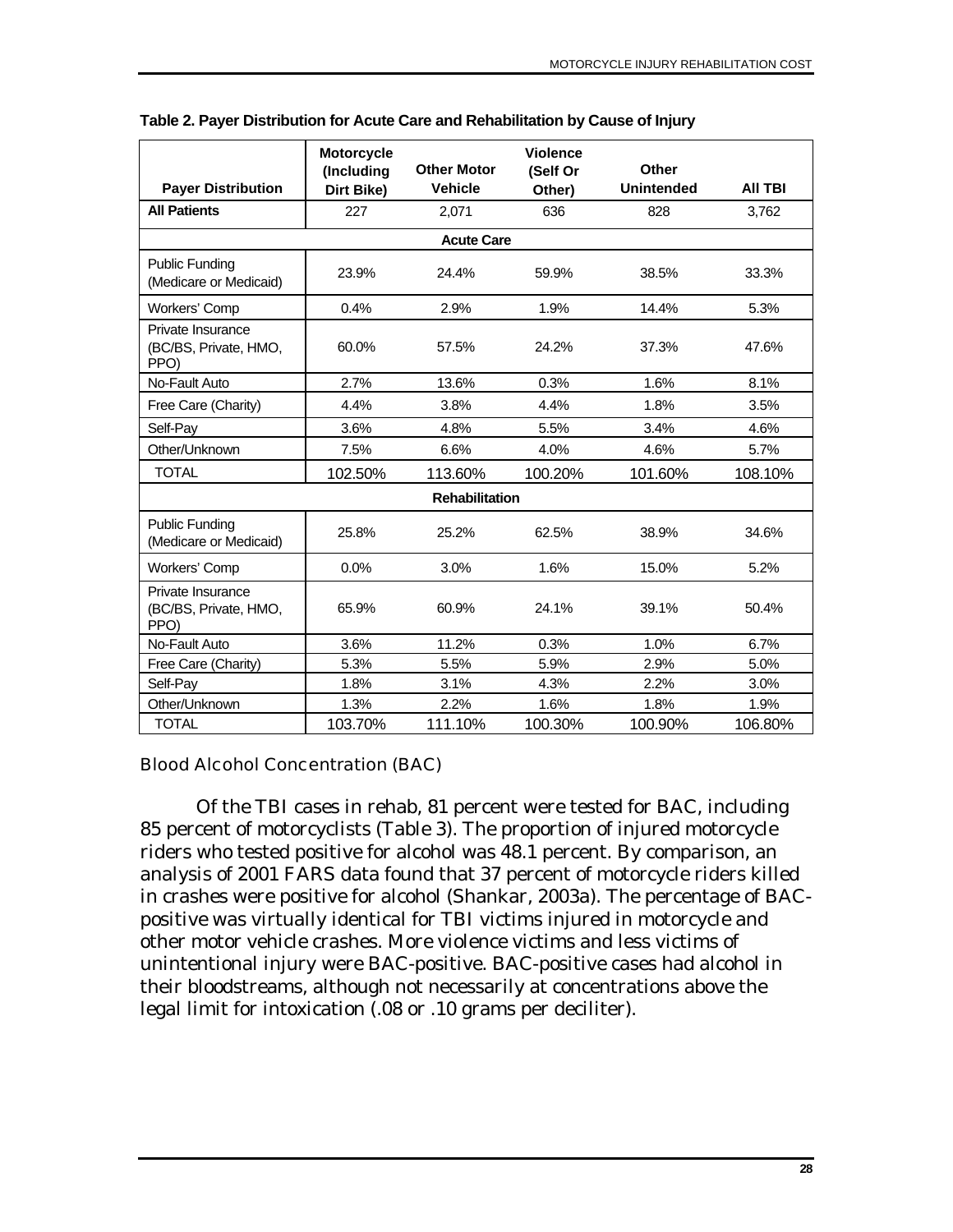| <b>Cases with BAC</b><br>information     | <b>Motorcycle</b><br>(Including Dirt Bike) | <b>Other Motor</b><br><b>Vehicle</b> | Violence (Self<br>Or Other) | Other<br><b>Unintended</b> | <b>AII TBI</b> |
|------------------------------------------|--------------------------------------------|--------------------------------------|-----------------------------|----------------------------|----------------|
| % Tested                                 | 85.0%                                      | 82.5%                                | 86.5%                       | 71.8%                      | 81.0%          |
| Of those tested, %<br>cases BAC-positive | 48.1%                                      | 48.2%                                | 56.7%                       | 39.1%                      | 48.0%          |

**Table 3. Percent of Cases Positive for BAC at Time of Injury by Cause of Injury** 

#### Patient Residence at Three Points in Time

Data on patients' main place of residence was gathered for three points in time: before the injury, at the time of discharge, and at a one-year followup. As Table 4 shows, most of the patients lived in private residences prior to the injury, including almost the entire Motorcycle group (99.1%) and the Other Motor Vehicle group (98.6%). Slightly fewer people in the Violence category lived in private residences (93.5%), with 3.3 percent listed as homeless. Upon discharge, the proportion of TBI clients living in private residences fell an average of almost 12 percent. Patients were placed in varied care settings, including nursing homes (5%), adult homes (2.4%), rehabilitation facilities (1.2%), or hospital settings — sub-acute care (2.4%), acute care (1.1%), or other hospital (0.9%). By the one-year follow-up, an average of 91.4 percent of the patients were back in private residences. Most of the others were in nursing homes (3.1%) or adult homes (2.6%). The Motorcycle group was more likely than the other groups to be in private residences after one year (97.1%), followed by the Other Motor Vehicle group (94.1%)

The TBI data set lacks information on rehospitalizations, but other studies find a relatively high rate of rehospitalization in the long term following traumatic brain injury (Kreutzer, Marwitz, High Jr., Englander, and Cifu, 2001) reported that TBI rehospitalization ranged from 22.9 percent at one-year post-injury to 17.0 percent at five-years post-injury. At one-year post-injury, one-third of the rehospitalizations were elective admissions.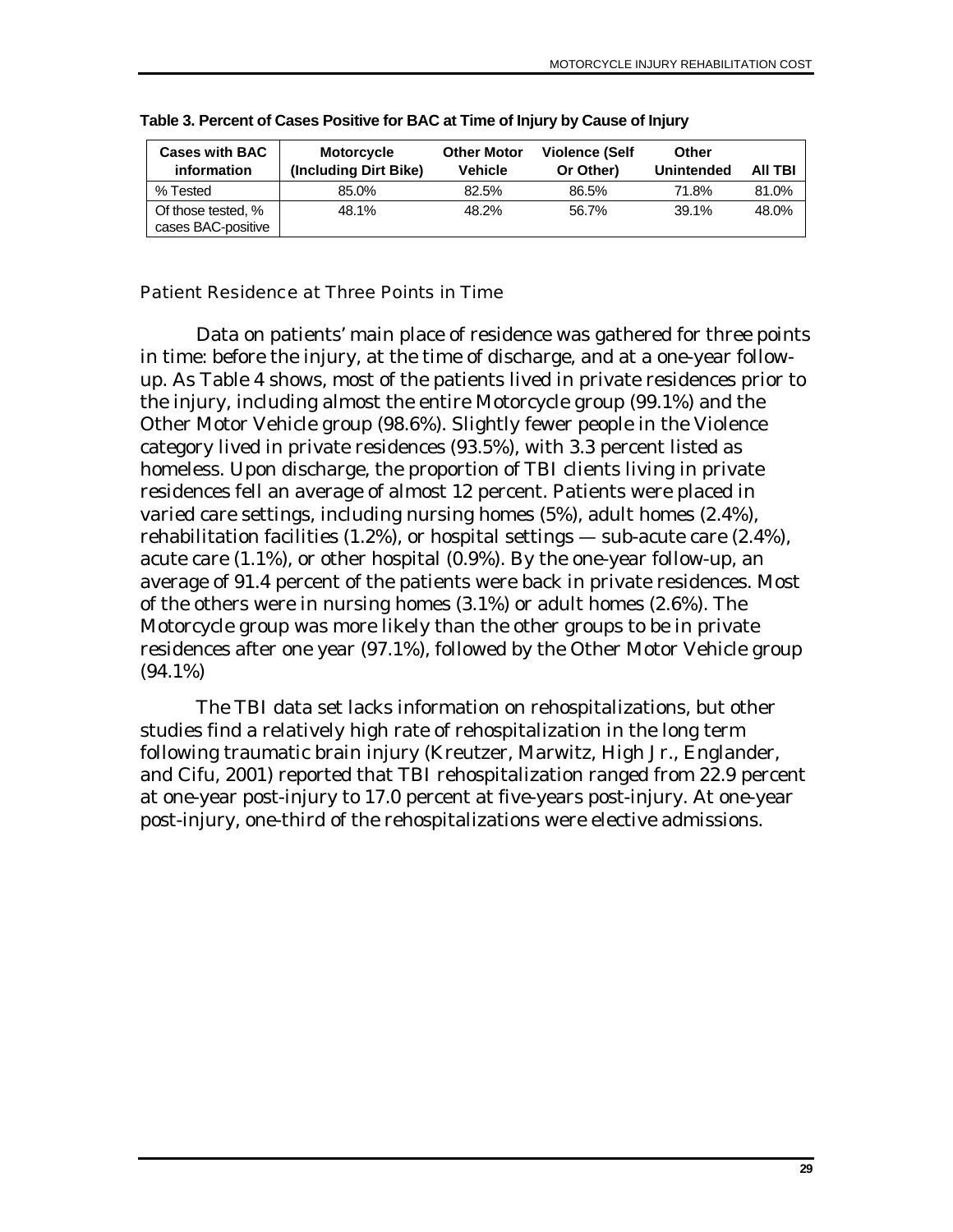| <b>Residence</b><br>Pre Injury | Motorcycle<br>(Including<br>Dirt Bike) | Other<br><b>Motor</b><br><b>Vehicle</b> | <b>Violence</b><br>(Self Or<br>Other) | Other<br><b>Unintended</b> | <b>AII TBI</b> |
|--------------------------------|----------------------------------------|-----------------------------------------|---------------------------------------|----------------------------|----------------|
| Private                        | 99.1%                                  | 98.6%                                   | 93.5%                                 | 97.3%                      | 97.5%          |
| <b>Adult home</b>              |                                        | .2%                                     | .6%                                   | .4%                        | .3%            |
| Correctional facility          |                                        | .1%                                     | .2%                                   | .1%                        | .1%            |
| Hotel                          |                                        | .2%                                     | .9%                                   | .1%                        | .3%            |
| Homeless                       |                                        | .6%                                     | 3.3%                                  | 1.2%                       | 1.2%           |
| Acute care                     |                                        |                                         | .2%                                   |                            | .0%            |
| Rehab facility                 |                                        |                                         |                                       | .1%                        | .0%            |
| Other hospital                 |                                        |                                         |                                       | .1%                        | .0%            |
| Other                          | .9%                                    | .2%                                     | 1.3%                                  | .6%                        | .5%            |
|                                |                                        | At Discharge                            |                                       |                            |                |
| Private                        | 89.3%                                  | 87.8%                                   | 83.0%                                 | 81.6%                      | 85.7%          |
| Nursing home                   | 2.7%                                   | 3.3%                                    | 7.9%                                  | 7.6%                       | 5.0%           |
| <b>Adult home</b>              | 1.3%                                   | 2.3%                                    | 3.3%                                  | 2.2%                       | 2.4%           |
| Correctional facility          |                                        | .1%                                     | .2%                                   | .1%                        | .1%            |
| Hotel                          |                                        | .2%                                     | .3%                                   |                            | .2%            |
| Homeless                       |                                        |                                         | .3%                                   | .4%                        | .1%            |
| Acute care                     | 1.3%                                   | 1.0%                                    | 1.0%                                  | 1.3%                       | 1.1%           |
| Rehab facility                 | 2.2%                                   | 1.4%                                    | .3%                                   | 1.2%                       | 1.2%           |
| Other hospital                 | .9%                                    | .7%                                     | .6%                                   | 1.7%                       | .9%            |
| Sub-acute-care facility        | 1.3%                                   | 2.3%                                    | 2.5%                                  | 2.9%                       | 2.4%           |
| Other                          | .9%                                    | .9%                                     | .5%                                   | 1.0%                       | .9%            |
|                                |                                        | One-Year Follow-up                      |                                       |                            |                |
| Private                        | 97.9%                                  | 94.1%                                   | 84.5%                                 | 88.0%                      | 91.4%          |
| Nursing home                   |                                        | 1.4%                                    | 6.8%                                  | 5.7%                       | 3.1%           |
| <b>Adult home</b>              | .7%                                    | 2.1%                                    | 4.6%                                  | 3.0%                       | 2.6%           |
| Correctional facility          | .7%                                    | .3%                                     | 2.2%                                  | .6%                        | .7%            |
| Hotel                          |                                        | .1%                                     |                                       | .4%                        | .1%            |
| Homeless                       |                                        | .3%                                     |                                       | .4%                        | .3%            |
| Acute care                     |                                        | .2%                                     |                                       |                            | .1%            |
| Rehab                          |                                        | .3%                                     | .3%                                   | .2%                        | .3%            |
| Other hospital                 |                                        | .1%                                     |                                       | .2%                        | .1%            |
| Sub-acute-care facility        | .7%                                    | .6%                                     | .5%                                   | .6%                        | .6%            |
| Other                          |                                        | .6%                                     | 1.1%                                  | .8%                        | .7%            |

**Table 4. Patient Residence Prior to Injury, Upon Discharge and at One Year.** 

#### Marital Status

Table 5 reports marital status before the injury and at the one-year follow-up. Pre-injury, 31.0 percent of victims were married, including 28.5 percent of the Other Motor Vehicle group and 32.5 percent of Motorcyclists. The Other Unintended injury victims were more likely to be married than victims in the other categories -- perhaps because this group includes more elderly people. Conversely, those in the Violence category were less likely to be married, and tended to be younger.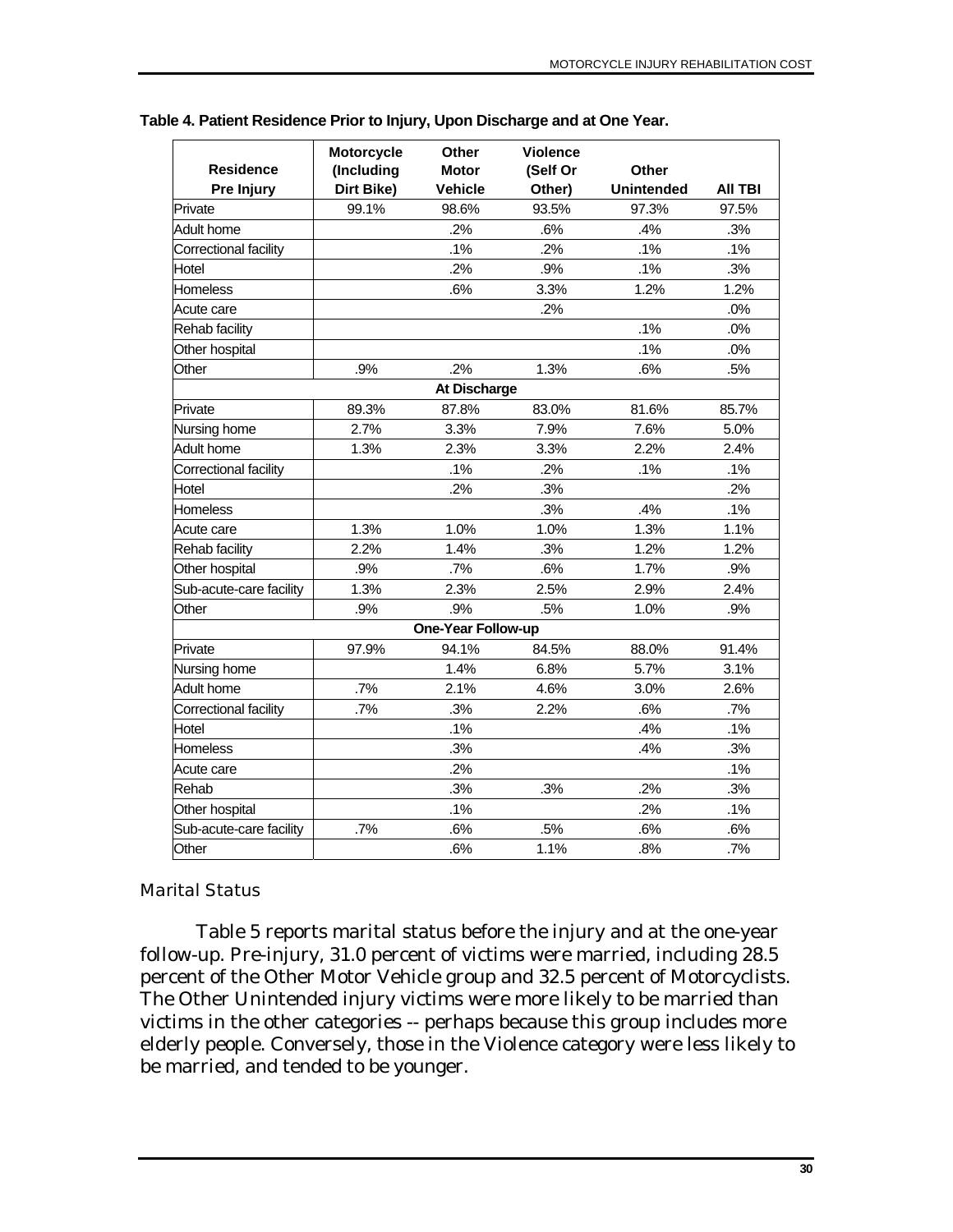The marital status of the TBI patients did not noticeably change from before the injury to the time of one-year follow-up. In the first year post-TBI, families largely stayed together.

| <b>Marital Status</b> | <b>Motorcycle</b><br>(Including | Other<br><b>Motor</b>     | <b>Violence</b><br>(Self Or | Other             |         |
|-----------------------|---------------------------------|---------------------------|-----------------------------|-------------------|---------|
| <b>Pre-Injury</b>     | Dirt Bike)                      | <b>Vehicle</b>            | Other)                      | <b>Unintended</b> | AII TBI |
| Single                | 46.4%                           | 55.3%                     | 55.8%                       | 31.0%             | 49.5%   |
| Married               | 32.1%                           | 28.5%                     | 16.1%                       | 48.4%             | 31.0%   |
| Divorced              | 12.5%                           | 10.1%                     | 15.6%                       | 11.0%             | 11.4%   |
| Separated             | 5.8%                            | 3.6%                      | 8.7%                        | 3.0%              | 4.5%    |
| Widowed               | 3.1%                            | 2.5%                      | 3.8%                        | 6.5%              | 3.7%    |
|                       |                                 | <b>One-Year Follow-up</b> |                             |                   |         |
| Single                | 41.3%                           | 53.2%                     | 54.4%                       | 31.0%             | 47.8%   |
| Married               | 34.3%                           | 28.8%                     | 14.5%                       | 45.3%             | 30.4%   |
| Divorced              | 18.2%                           | 12.0%                     | 18.6%                       | 14.1%             | 13.9%   |
| Separated             | 2.8%                            | 3.3%                      | 7.7%                        | 3.1%              | 3.9%    |
| Widowed               | 3.5%                            | 2.7%                      | 4.9%                        | 6.5%              | 3.9%    |

**Table 5. Marital Status Pre-Injury and at One-Year Follow-Up** 

### Employment Status

In comparing the four injury categories, Motorcycle TBI patients were most likely to be employed before the injury (80.2%) (see Table 6). The Other Unintended group contains 58 percent employed and 18.8 percent retired. This grouping includes many older people injured in falls. The Violence (Self or Other) category has the largest number of unemployed patients pre-injury (34.6%).

Employment status changed dramatically one-year post-injury. Overall, the proportion of employed patients fell 34.2 percentage points, from 59.8 percent to 25.6 percent. For Other Motor Vehicle injuries, the drop was from 60.7 percent to 26.1 percent and for motorcyclists, the drop was from 80.2 percent to 44.7 percent. Unemployment rose 27.6 percentage points overall (from 17.1% to 44.7%), and nearly tripled among motorcyclists (from 10.8% to 31.9%). Those on disability or in sheltered employment more than quadrupled, rising from 1.3 percent to 5.7 percent.

The drop in employment may be due to some loss of aptitude or changes in personality. It may also be due to patients still being out of work or finding job search difficult after losing jobs during the months they spent recovering from their TBIs.

Although this data set does not address the issue, the employment status of caregivers also may change. A study of 51 caregivers of TBI inpatients (Hall et al. 1994) were interviewed by phone at 12- and 24-months post-injury. Forty-seven percent of caregivers had altered or given up their jobs at one year post-injury and 33 percent at two years post-injury.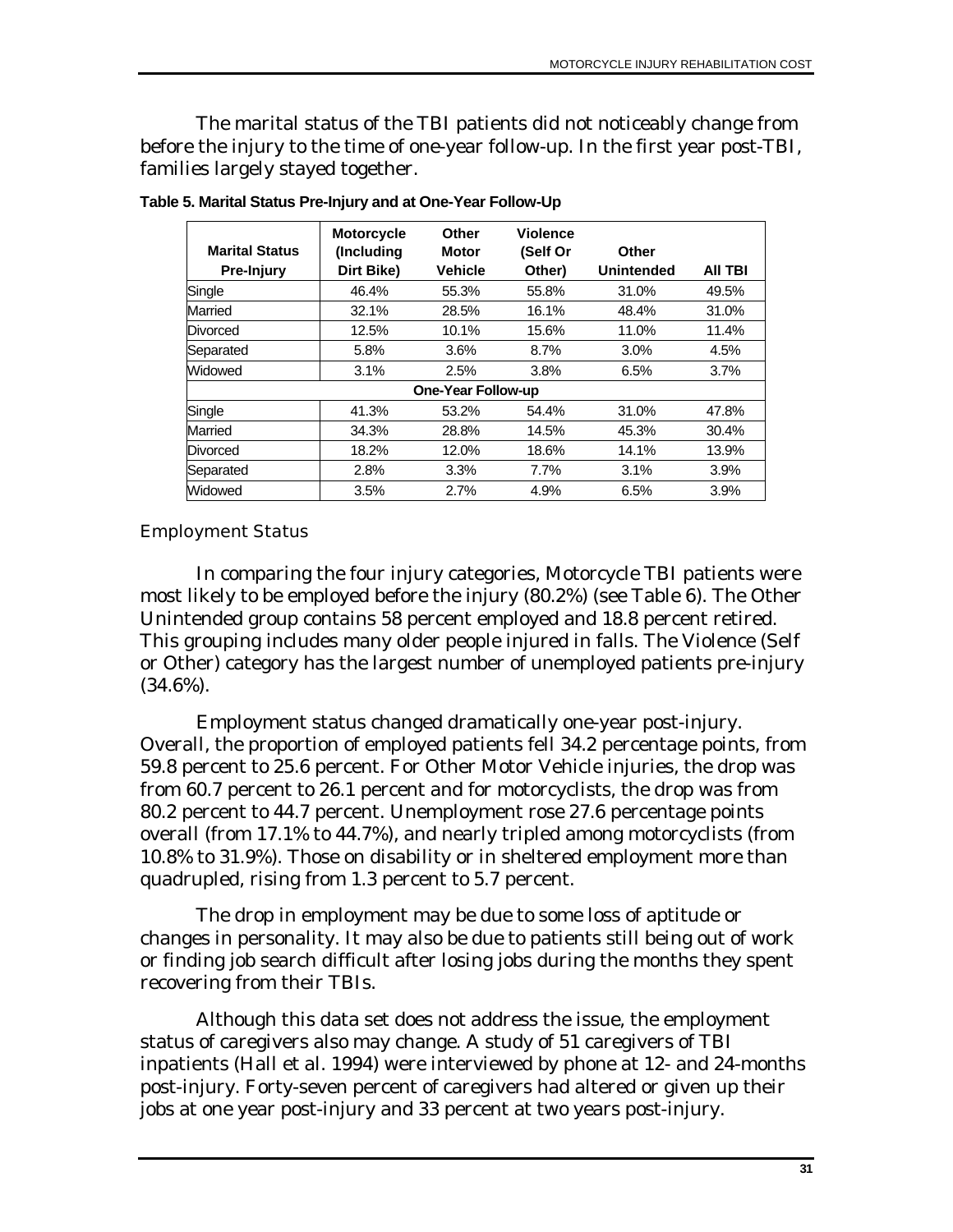| <b>Employment</b><br><b>Status</b> | <b>Motorcycle</b><br>(Including Dirt | Other<br><b>Motor</b>     | <b>Violence</b><br>(Self or | Other             |         |
|------------------------------------|--------------------------------------|---------------------------|-----------------------------|-------------------|---------|
| Pre-Injury                         | Bike)                                | <b>Vehicle</b>            | Other)                      | <b>Unintended</b> | AII TBI |
| Employed                           | 80.2%                                | 60.7%                     | 51.8%                       | 58.0%             | 59.8%   |
| Special employment                 |                                      | .2%                       | .5%                         | $.7\%$            | .4%     |
| Unemployed                         | 10.8%                                | 14.1%                     | 34.6%                       | 13.0%             | 17.1%   |
| Student                            | 5.9%                                 | 16.2%                     | 6.2%                        | 5.3%              | 11.5%   |
| Retired                            | 2.3%                                 | 4.7%                      | 3.2%                        | 18.8%             | 7.4%    |
| Homemaker                          |                                      | 2.0%                      | .6%                         | 2.0%              | 1.6%    |
| On disability                      |                                      | 1.0%                      | 1.0%                        | 1.0%              | .9%     |
| Other                              | .9%                                  | 1.1%                      | 2.1%                        | 1.2%              | 1.3%    |
|                                    |                                      | <b>One-Year Follow-up</b> |                             |                   |         |
| Employed                           | 44.7%                                | 26.1%                     | 15.3%                       | 26.4%             | 25.6%   |
| Special employment                 | .7%                                  | .6%                       | .8%                         | .6%               | .7%     |
| Unemployed                         | 31.9%                                | 43.9%                     | 61.3%                       | 38.0%             | 44.7%   |
| <b>Student</b>                     | 5.7%                                 | 12.9%                     | 5.2%                        | 5.1%              | 9.5%    |
| Retired                            | 1.4%                                 | 4.2%                      | 5.2%                        | 17.4%             | 7.1%    |
| Homemaker                          |                                      | 2.7%                      | 1.1%                        | 2.0%              | 2.1%    |
| On disability                      | 7.8%                                 | 4.8%                      | 4.4%                        | 5.3%              | 5.0%    |
| Other                              | 7.8%                                 | 4.8%                      | 6.8%                        | 5.1%              | 5.4%    |

**Table 6. Employment Status Before and After Injury** 

## **Discussion**

The data presented comes from a self-selected sample of 17 TBI model systems that chose to pool their data. The charges and duration for care at other rehabilitation providers may vary. So may the outcomes. Nevertheless, this dataset includes follow-ups at one year and is by far the largest case series available. The ratios of rehabilitation charges to acute care charges provide a credible basis for costing rehab care from known acute care hospitalization costs.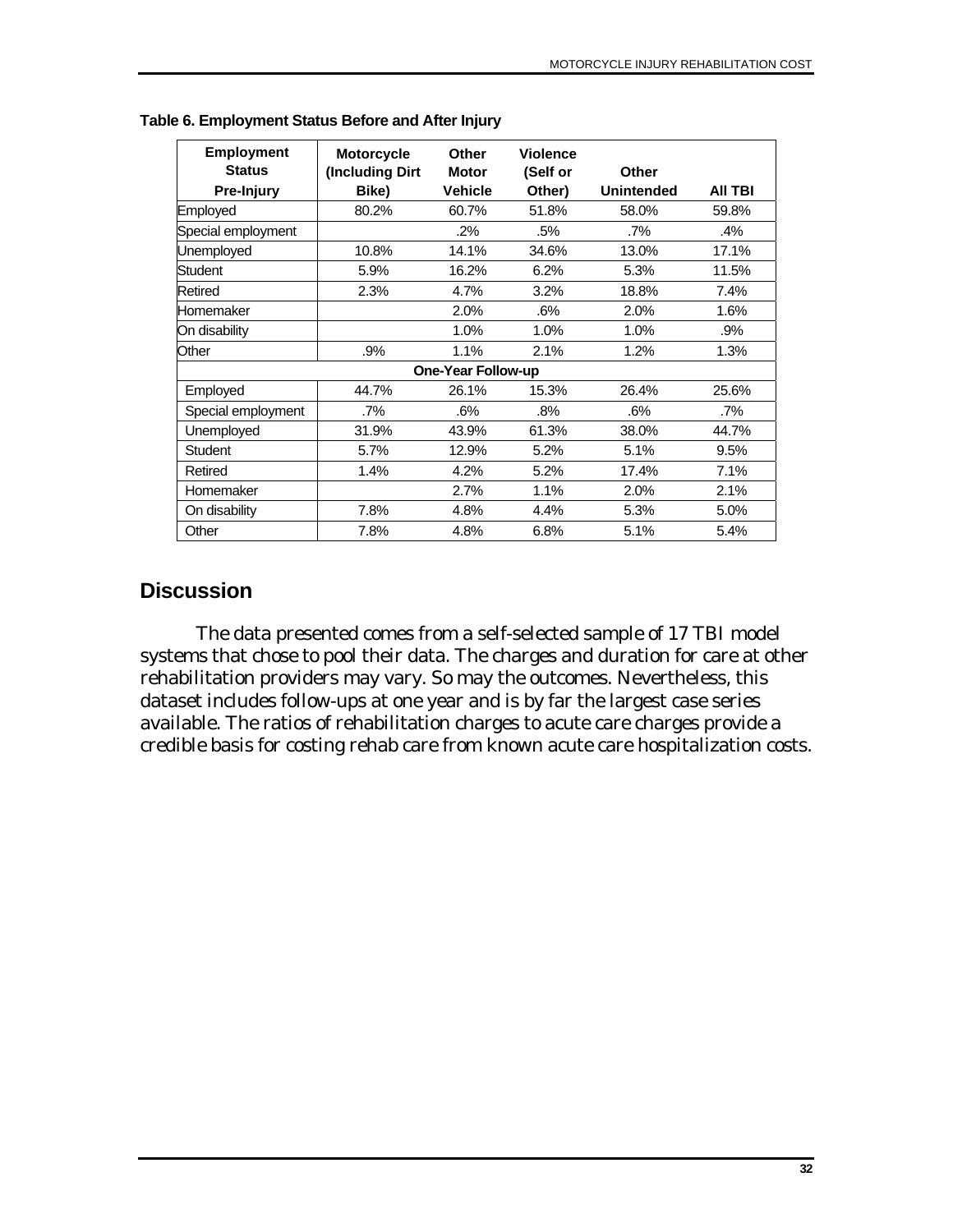# **Chapter 4 – National Estimate Model**

## **Abstract**

For many types of motor vehicle crash injuries, acute hospital care is only the first stage of a long and costly treatment program. Until now, the rehabilitation costs of motor vehicle injuries have not been determined. No one database provides the information needed to make a national estimate of motor-vehicle-related rehabilitation costs. Using data from four different sources we calculate that motor vehicle crash injuries resulted in an estimated \$127.5 million in rehabilitation costs in 2000 and motorcycle crash injuries resulted in an estimated \$16.3 million. The methods used here provide a model that can be applied to regularly collected data to update the national cost estimate in the future. This chapter estimates cost per case and length of stay for motor vehicle and motorcycle crash rehabilitation.

# **Background**

Effective January 1, 2002, the Health Care Financing Administration (now the Center for Medicare and Medicaid Services) shifted Medicare payment for inpatient rehabilitation to a Prospective Payment System . Although Medicare has paid acute-care hospitals under a PPS since 1983, rehabilitation facilities, which provide extensive occupational, physical and speech therapy services, had been exempt from that system. With PPS, rehabilitation facilities are paid on a per-discharge basis based on the patient diagnoses, with hospitals paid more to care for patients with greater needs. For the most part, private insurers appear to have adopted the Medicare reimbursement rates for rehabilitation. The Federal payment data, thus, provides a reliable basis for estimating rehabilitation expenditures.

## **Methods**

To calculate a national estimate of rehabilitation costs this study used four sources:

• Federal guidance on rehabilitation payments and length of stay for federally funded rehabilitation for 2002;

• Uniform Data System for Medical Rehabilitation data on the distribution of motor-vehicle-related crash injuries by diagnosis group;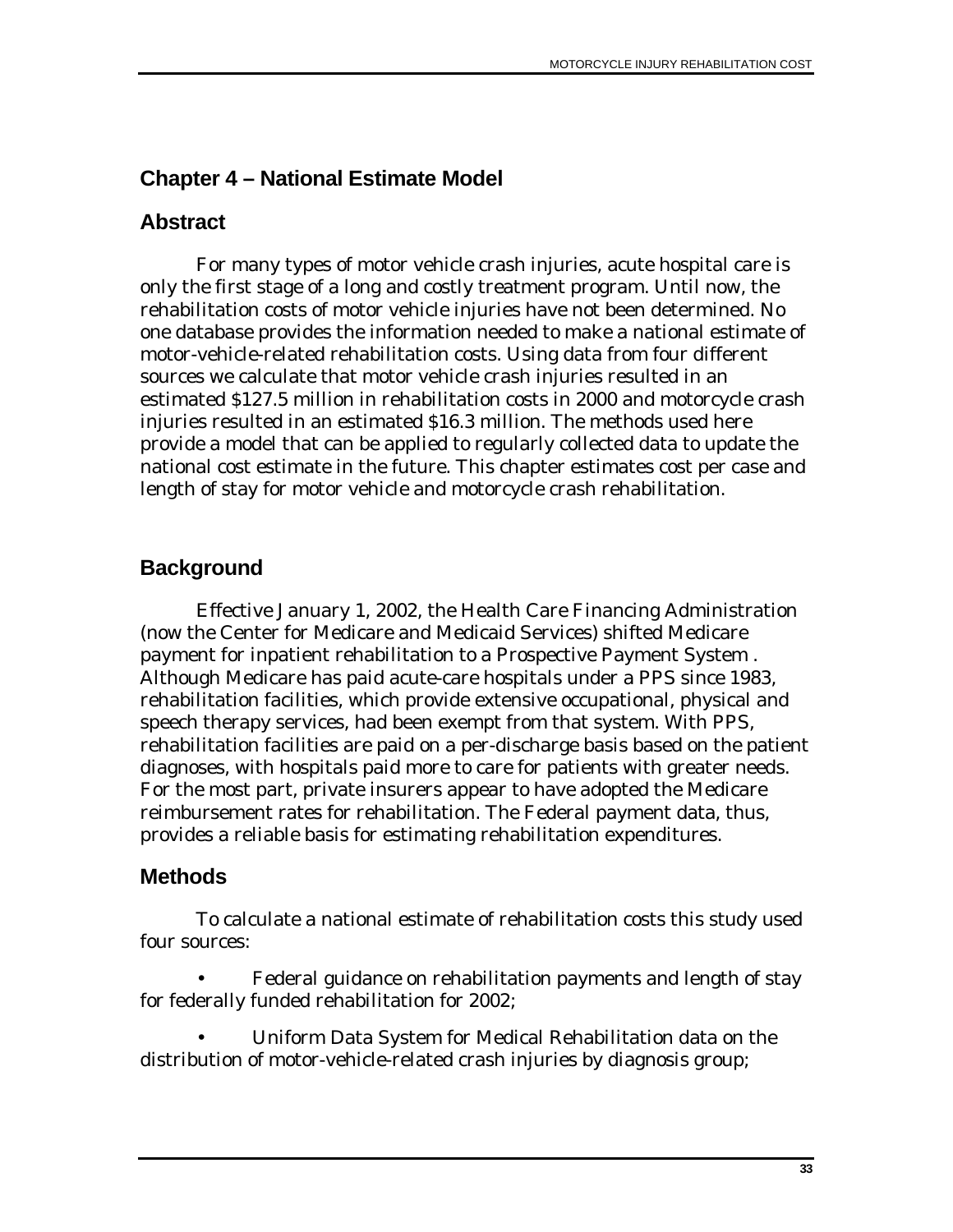• The Healthcare Cost and Utilization Project - National Inpatient Sample national estimates of hospitalized motor vehicle-related crash injuries by diagnosis group in 2000; and

• A three-State 1997 census of hospital discharge records, which yielded the percentage of admissions by diagnosis group that were followed by rehabilitation admissions.

**Prospective Payment System:** Effective January 1, 2002, the Health Care Financing Administration shifted Medicare payment for inpatient rehabilitation to a Prospective Payment System system.1 Although Medicare has paid acute-care hospitals under a PPS since 1983, rehabilitation facilities, which provide extensive occupational, physical, and speech therapy services, had been exempt from that system. With PPS, rehabilitation facilities are paid on a per-discharge basis based on the patient diagnoses, with hospitals paid more to care for patients with greater needs. For the most part, private insurers appear to have adopted the Medicare reimbursement rates for rehabilitation. The Federal payment data, thus, provides a reliable basis for estimating rehabilitation expenditures.

The prospective payment rates were reported in the Federal Register, Inpatient Rehabilitation Facility Prospective Payment System report, which provided payment rates for three tiers of serious co-morbidities (e.g., stroke plus hip fracture) and one payment rate for cases with no serious comorbidities. Although the PPS provides four payment tiers based on comorbidities, all injuries fall into the no-co-morbidity rate unless complicated by an illness (e.g., stroke, tuberculosis). Our estimates ignore such illness complications, since the cost differential is attributable to the illness, not the injury. The Federal Prospective Payments for Case-Mix Groups (CMG) only provided allowable payments broken down by CMG (categories determined by age and motor and cognitive FIM scores) as well as tier and diagnosis (Table 2 in the regulations).

**Uniform Data System for Medical Rehabilitation:** UDSMR collects and redistributes data from rehabilitation hospitals nationwide for use in evaluating the effectiveness and efficiency of their rehabilitation programs. It provides the most comprehensive data available on rehabilitation patients across diagnostic categories. In 2002, 783 comprehensive medical rehabilitation (CMR) facilities sent data to UDSMR. Of the CMR subscribers, 590 agreed to provide data for this study. Only cases containing cause-ofinjury codes (E-codes) were selected for analysis.

Five years of data (1998–2002) were combined into one dataset. The data were cleaned. For example, obvious miscoding in the E-codes was corrected and variables with missing data or codes out-of-range were excluded from the appropriate analyses. Because E–codes were indicated in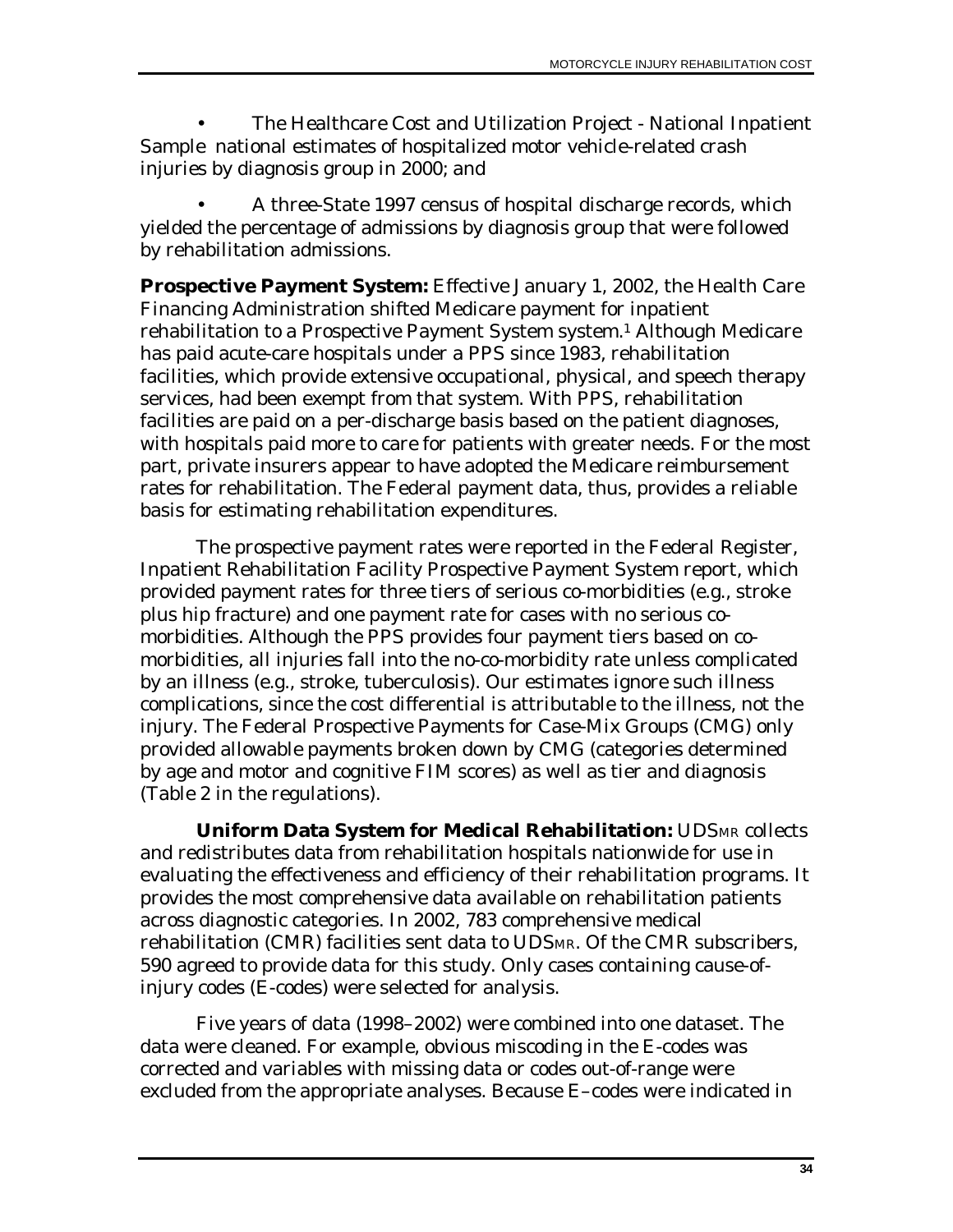multiple fields, we assigned each case to one unique etiology using a hierarchy scheme. Motorcycle riders, lacking the protection of a steel-encased vehicle, are more vulnerable to injury. Therefore motorcycle injuries were primary, followed by other motor vehicle, suicide, assault, and other unintentional injury. This resulted in 1,437 rehabilitation patients who incurred injury in motorcycle crashes. We collapsed the cases into the diagnosis groupings used in the PPS data's CMGs (e.g., traumatic brain injury, lower-limb amputation). Table 1 lists the groupings. This was done by using UDSMR data on each patient's diagnoses, admission FIM motor score and cognitive score, and where relevant, age.

Within each diagnosis group, the PPS payment rates for no-comorbidity were multiplied by the proportion of motorcycle injury rehabilitation cases in the CMG, then summed over the CMGs within the impairment class to get mean payment rates for motorcycle injuries by impairment class. (Appendix A table 1 provides adjusted Federal prospective payments by diagnosis group across five cause categories and appendix A table 2 provides length of stay.) Five years of data (1998–2002) were combined into one dataset and cleaned. For example, obvious miscoding in the E-codes was corrected and variables with missing data or codes out-ofrange were excluded from the appropriate analyses. Because E-codes were indicated in multiple fields, we assigned each case to one unique cause using a hierarchy scheme. Motorcycle injuries were primary, followed by other motor vehicle, suicide, assault, and other unintentional injury. This resulted in 84,870 rehabilitation patients. We collapsed the cases into the diagnosis groupings used in the PPS data's CMGs (e.g., traumatic brain injury, lowerlimb amputation). This was done by using UDSMR data on each patient's diagnoses, admission FIM motor score and cognitive score, and, where relevant, age. Within each diagnosis group, the PPS no-co-morbidity payment rates were multiplied times the proportion of injury rehabilitation cases in the CMG, then summed over the CMGs within the impairment class to get mean payment rates by impairment class. This calculation was as follows:

Let,  $p_{ii}$  = proportion of cases in an impairment class (I) in CMG<sub>Ii</sub>

 $PAY_{ii}$  = payment rate for impairment class I in the jth CMG with no co-morbidities

 $APR<sub>1</sub> =$  adjusted payment rate for impairment class I

Then  $APR_1 = \sum (p_{ij} \times PAY_{ij})$ 

 The same procedure was used to calculate mean allowable length of stay in days, which is also shown in Table 1.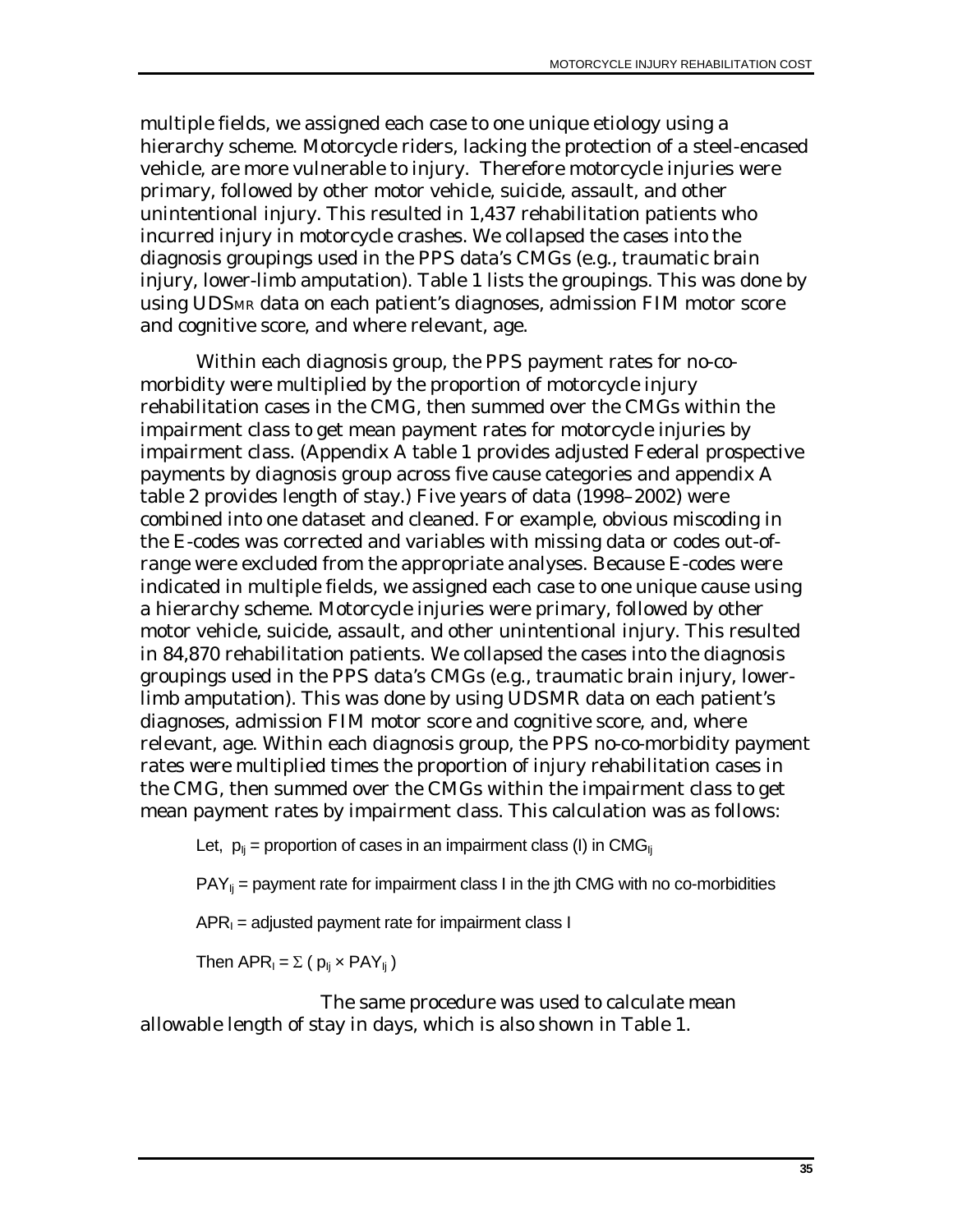| <b>Diagnosis Group</b>                            |                           | <b>Motorcycle</b><br><b>Payment Rate</b> | <b>Mean</b><br>Length of<br><b>Stay</b> | <b>Other Motor</b><br><b>Vehicle</b><br><b>Payment</b><br>Rate | <b>Mean</b><br>Length of<br><b>Stay</b> |
|---------------------------------------------------|---------------------------|------------------------------------------|-----------------------------------------|----------------------------------------------------------------|-----------------------------------------|
| Traumatic Brain Injury                            | \$                        | 16,545                                   | 23                                      | \$16,441                                                       | 22                                      |
| Spinal Cord Injury Unspecified                    | \$                        | 21,777                                   | 30                                      | \$16,112                                                       | 23                                      |
| Spinal Cord Injury Paraplegia Unspecified         | \$                        | 16,743                                   | 25                                      | \$18,919                                                       | 27                                      |
| Spinal Cord Injury Paraplegia Incomplete          | \$                        | 17,091                                   | 25                                      | \$17,449                                                       | 25                                      |
| Spinal Cord Injury Paraplegia Complete            | \$                        | 19,932                                   | 28                                      | \$20,044                                                       | 29                                      |
| Spinal Cord Injury Quadriplegia Unspecified       | \$                        | 26,406                                   | 35                                      | \$25,360                                                       | 34                                      |
| Spinal Cord Injury Quadriplegia Incomplete        | \$                        | 21,236                                   | 29                                      | \$25,017                                                       | 34                                      |
| Spinal Cord Injury Quadriplegia Complete          | \$                        | 28,966                                   | 38                                      | \$28,823                                                       | 38                                      |
| Spinal Cord Injury Other                          | \$                        | 12,401                                   | 19                                      | \$15,461                                                       | 23                                      |
| Lower-Extremity Amputation                        | \$                        | 10,135                                   | 15                                      | \$11,845                                                       | 18                                      |
| <b>Other Amputation</b>                           | \$                        | 10,716                                   | 16                                      | \$14,339                                                       | 17                                      |
| Traumatic Brain Injury + Spinal Cord Injury       | \$                        | 22,998                                   | 32                                      | \$21,813                                                       | 22                                      |
| Traumatic Brain Injury + Fracture +<br>Amputation | \$                        | 17,728                                   | 25                                      | \$17,402                                                       | 30                                      |
| Spinal Cord Injury + Fracture + Amputation        | \$                        | 20,221                                   | 28                                      | \$19,965                                                       | 24                                      |
| Other Multiple Trauma                             | \$                        | 11,830                                   | 17                                      | \$12,146                                                       | 27                                      |
| Neck + Back Pain                                  | \$                        | 7,817                                    | 13                                      | \$9,348                                                        | 17                                      |
| Hip/Knee Fracture/Replacement                     | \$                        | 9,186                                    | 14                                      | \$9,052                                                        | 13                                      |
| Other Orthopedic                                  | \$                        | 9,587                                    | 15                                      | \$9,771                                                        | 15                                      |
| <b>Burns</b>                                      | $\overline{\mathfrak{s}}$ | 9,929                                    | 16                                      | \$18,988                                                       | $[\cdot]$                               |
| <b>Other Specified</b>                            | \$                        | 14,163                                   | 20                                      | \$12,354                                                       | 18                                      |

**Table 1. Adjusted Federal Prospective Payment Rehabilitation Rates\* and Mean Length of Stay for Motorcycle Injuries by Diagnosis Group (2000 Estimates in 2002 dollars)** 

\*Source: Federal Register, Vol. 66, No.152, Tuesday 7, 2001, Rules and Regulations, adjusted.

Under the PPS, rehabilitation hospital costs would have ranged from \$7,817 for neck and back pain to a high of \$28,966 for spinal cord injury with complete quadriplegia, which also is reimbursed for the longest length of stay–on average 38 days. The Healthcare Cost and Utilization Project - National Inpatient Sample 2000 is a large, statistically representative sample of U.S. hospital discharges compiled by the Agency for Health Research and Quality of the U.S. Department of Health and Human Services. We used the 2000 HCUP-NIS data file to develop estimates of the number of injury episodes resulting in hospitalizations with live discharges in 2000. The HCUP-NIS provides information annually on approximately 5 million to 8 million inpatient stays that resulted in discharges in 2000 from about 1,000 hospitals. These hospitals represent a 20 percent cluster sample of non-Federal, short-term, general, and other specialty hospitals, excluding hospital units of institutions, drawn from a convenience sample of 28 States that agreed to supply AHRQ with discharge census data. All discharges from sampled hospitals are included in the HCUP-NIS database, and sampling weights are included to allow for generating nationally representative estimates.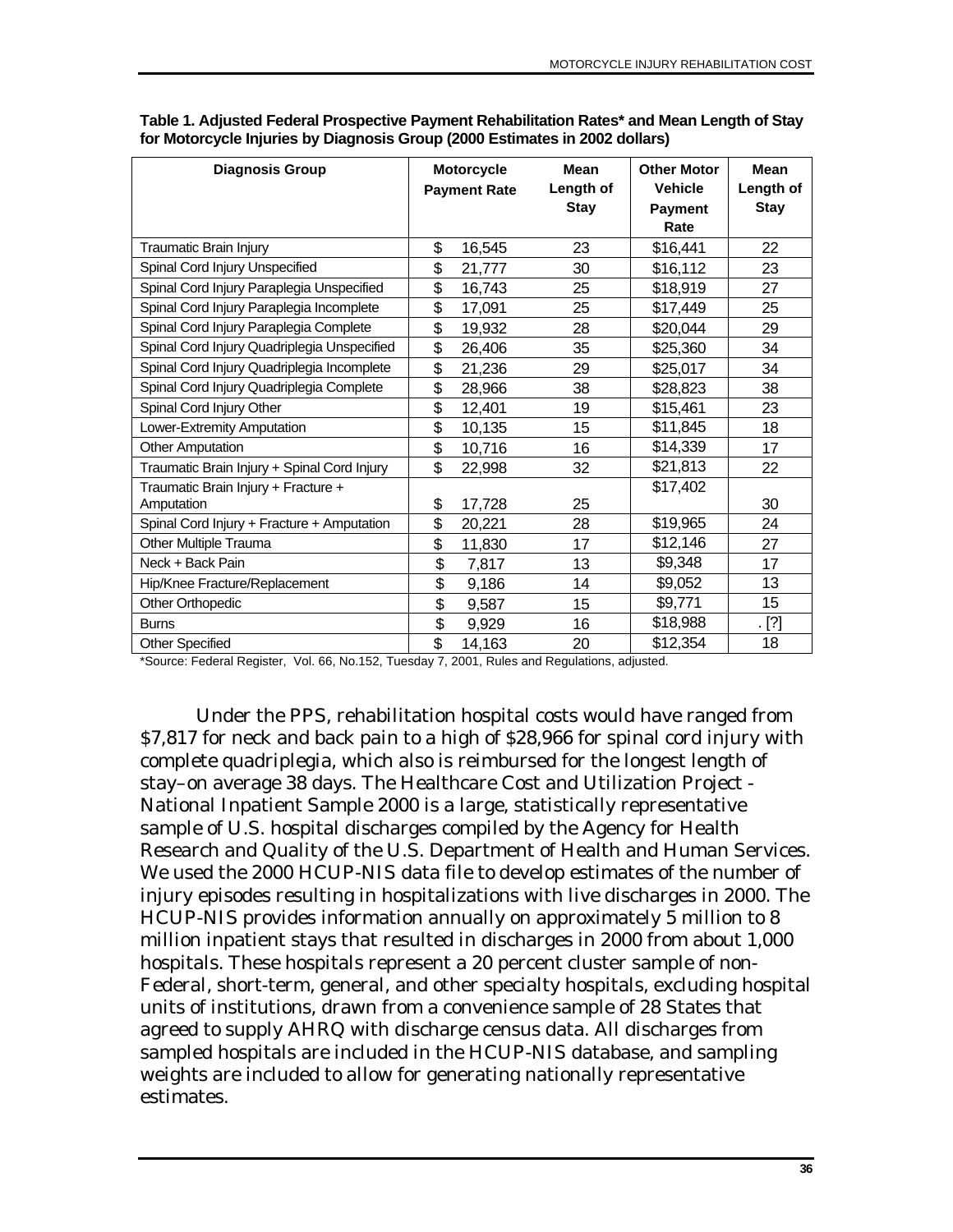From this dataset we selected only those cases with an injury diagnosis in any of the first three diagnosis fields. When E-codes were missing from the record (approximately 20 percent of the cases), we assigned them probabilistically.[2](#page-44-0) We then dropped fatalities, rehabilitation visits, and all visits that were not for acute traumatic injury (e.g., poisonings). Based on the primary injury E-code, we selected cases whose cause was a highway crash (E–codes in the range E810–E819) and whose victim was a motorcyclist (fifth digit of 2 or 3).

We then classified injuries into the Rehabilitation Impairment Code (RIC) groups prescribed in the PPS according to the primary injury diagnosis using 13 categories collapsed from the Barell Injury Diagnosis Matrix, which groups ICD–9-CM codes by body region and nature of injury. In order to capture surgical amputations as well as traumatic amputations, when any procedure codes indicated that an amputation was performed, the case was re-categorized as an amputation of the appropriate body region – unless the case was a TBI, SCI, or burn. In these cases it was not re-categorized.

**The three-state 1997 census of hospital discharge records:** PIRE previously had obtained, cleaned and pooled the injury discharges from hospital discharge census data for 1997 from acute and rehabilitation hospitals in California, Maryland, and Pennsylvania. These three States were selected because they report data on rehabilitation specialty hospitals, in addition to general acute-care hospitals. Validity checks were completed among the States, and when needed, variables were recoded to produce uniform coding categories and value labels across States for variables such as discharge status and ethnicity. The collecting agencies required the hospitals

<span id="page-44-0"></span><sup>2</sup> When a record identified as an acute injury admission lacked an E-code, we assigned E-codes probabilistically based on the primary injury diagnosis. We determined the frequency distribution of E-codes from all E-coded records in the dataset with the same primary injury diagnosis. We then created a series of duplicate records, one with each E-code that was found, and weighted them by their frequency of occurrence. Example: A non-E-coded record has a primary injury diagnosis of 830.0, closed dislocation of jaw. The dataset includes three Ecoded cases with this diagnosis - two E812.0 (motor vehicle driver in traffic collision) and one E960.0 (unarmed fight). So two copies of this record are created - one with an E-code of E812.0 and the case weight multiplied by twothirds, and one with an E-code of E960.0 and the case weight multiplied by onethird.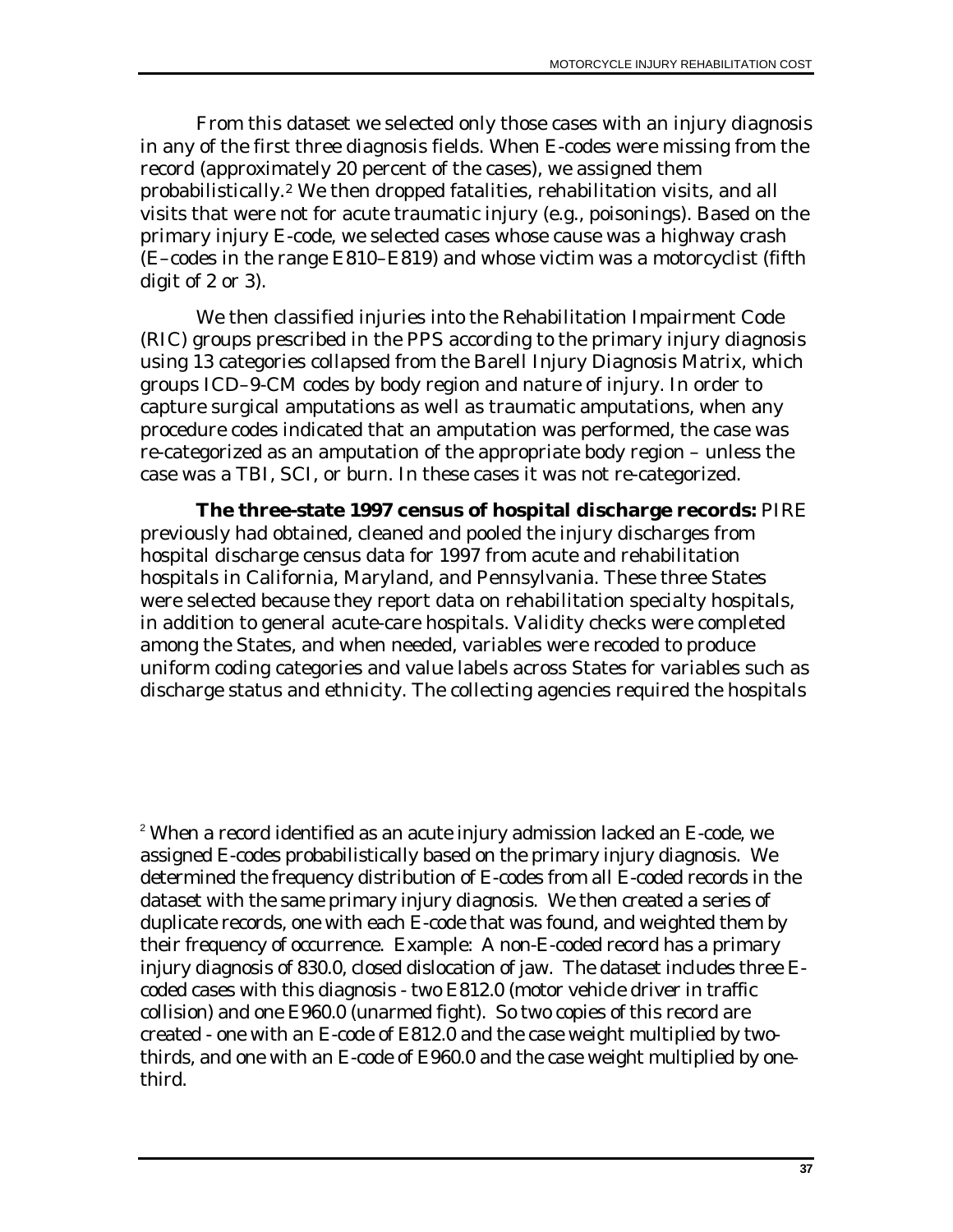to report E-codes for the acute care discharges, with 92 percent compliance. Rehabilitation discharges, however, were voluntarily coded and according to some States' coding rules (oriented toward getting an unduplicated count of injury incidents) should not have been cause-coded.

California and Pennsylvania identified the hospital type, including rehabilitation. Although the Maryland data does not explicitly indicate rehabilitation visits, it contained Diagnosis-Related Group (DRG) codes and diagnosis codes that allowed us to identify these visits. We then looked at the distribution of patient rehabilitation status by hospital. If a hospital's patients were predominantly rehabilitation patients (80% or more), we labeled the hospital a rehabilitation hospital. (Other hospital types are acute care, psychiatric, and nursing.) Note that many acute-care hospitals have rehabilitation wards; therefore not all rehabilitation patients are treated in rehabilitation specialty hospitals. We classified as rehabilitation visits both patients coded as receiving inpatient rehabilitation treatment and all patients admitted to rehabilitation facilities.

We tabulated the rehabilitation probabilities by diagnosis using the same diagnosis categories we used in the HCUP-NIS calculations. We then multiplied the HCUP-NIS injury case counts by the three-state rehabilitation probabilities for each diagnosis group to produce estimates of the number of admissions for rehabilitation in the United States for 2000. The estimates of rehabilitation admissions were then multiplied by the PPS-based rehabilitation costs per case to yield an estimate of aggregate rehabilitation costs in 2000. Final computations are based on unrounded, weighted numbers and are shown to the nearest whole numbers. Table 2 shows the rehabilitation probabilities by diagnosis group and cause.

|                                        | <b>Motorcycle</b> | <b>Other Motor</b> | <b>Attempted</b> |                | Other         |
|----------------------------------------|-------------------|--------------------|------------------|----------------|---------------|
| <b>Diagnosis Group</b>                 | <b>Injury</b>     | <b>Vehicle</b>     | <b>Suicide</b>   | <b>Assault</b> | Unintentional |
| Traumatic Brain Injury (TBI) Only      | 5.2               | 5.3                | 6.9              | 6.6            | 6.1           |
| TBI + Amputation + Fracture            | 9.2               | 9.3                | 11.3             | 10.6           | 9.6           |
| Spinal Cord Injury (SCI) Only *        | 30.8              | 30.8               | 30.8             | 30.8           | 30.8          |
| TBI + SCI*                             | 25.9              | 25.9               | 25.9             | 25.9           | 25.9          |
| SCI + Fracture + Amputation*           | 30.4              | 30.4               | 30.4             | 30.4           | 30.4          |
| Lower-Extremity Amputation Only        | 10.8              | 10.4               | 11.4             | 5.3            | 9.4           |
| <b>Upper Extremity Amputation Only</b> | 1.5               | 0.6                | 0.8              | 0.6            | 0.3           |
| Lower-Extremity Fracture Only          | 6.0               | 6.1                | 6.3              | 6.4            | 8.9           |
| Upper-Extremity Fracture Only          | $2.2\phantom{0}$  | $2.2\phantom{0}$   | 2.2              | 2.2            | 2.2           |
| Other Fracture Only                    | 4.7               | 4.6                | 5.6              | 1.3            | 5.3           |
| Lower Extremity Other                  | 2.0               | 2.5                | 1.6              | 1.6            | 2.4           |
| <b>Upper Extremity Other</b>           | 1.2               | 1.1                | 0.5              | 0.6            | 1.0           |
| Other                                  | 1.2               | 1.2                | 1.0              | 0.9            | 1.0           |
| <b>Burns</b>                           | 1.9               | 1.4                | 1.2              | 1.2            | 1.3           |

**Table 2. Percentage of Hospital Admitted Injuries that Involve Inpatient Rehabilitation by Cause and Diagnosis Group, California, Maryland, and Pennsylvania, 1997** 

Note: Small case counts precluded decomposing SCI probabilities by cause.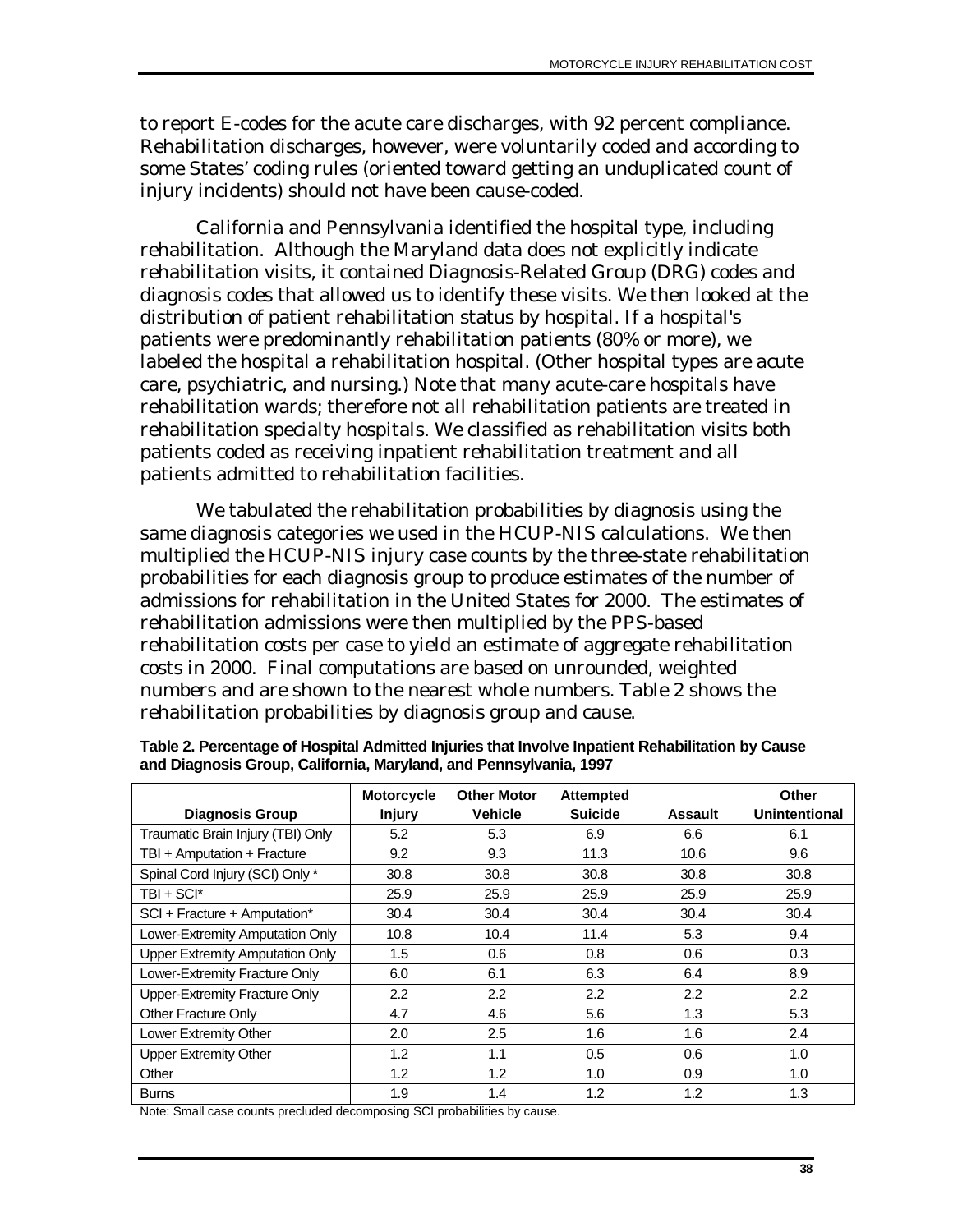By applying the percentages of hospital admissions involving rehabilitation by diagnosis category to the number of injury admissions estimated using the 2000 HCUP estimates, we calculated an estimated number of rehabilitation cases in 2000. A rehabilitation cost per case was calculated as described above, by multiplying the motorcycle-injury-related probabilities of receiving inpatient rehabilitation (estimated using UDSMR and HCUP/NIS data) by the Federal PPS reimbursement for those services. Multiplying the estimated number of rehabilitation cases by the rehabilitation cost per case yields an annual estimate of rehabilitation costs.

## **Findings**

Inpatient rehabilitation costs for Other Motor Vehicles (excluding motorcycles) average from \$9,771 for upper-extremity and other fractures to \$26,656 for spinal cord injuries. For motorcycles, inpatient rehabilitation costs average \$14,965 per patient (in 2002 dollars). As Table 4 shows, the costs for single-problem cases range from \$9,587 for fractures to \$16,545 for traumatic brain injuries to \$19,698 for spinal cord injuries. Under the Prospective Payment System, net of labor market price adjustments, these figures are flat-rate total payments for inpatient rehabilitation of a patient on Medicare or Medicaid. Analysis of the AMRPA data shows they are roughly comparable to all-payer average payments in 1999, three years before PPS implementation.

Overall, HCUP-NIS suggests 243,229 patients were admitted for other motor vehicle injuries in 2000 and 24,028 patients were admitted for motorcycling injuries. Five percent of the other motor vehicle and 5 percent of the motorcycling injury patients had received inpatient rehabilitation either separately from or as a part of their hospitalized acute-care stays. For both motor vehicle and motorcycle injuries, spinal cord injury victims with or without other major injuries had the highest probability of receiving rehabilitation services, of admissions involving rehabilitation facilities.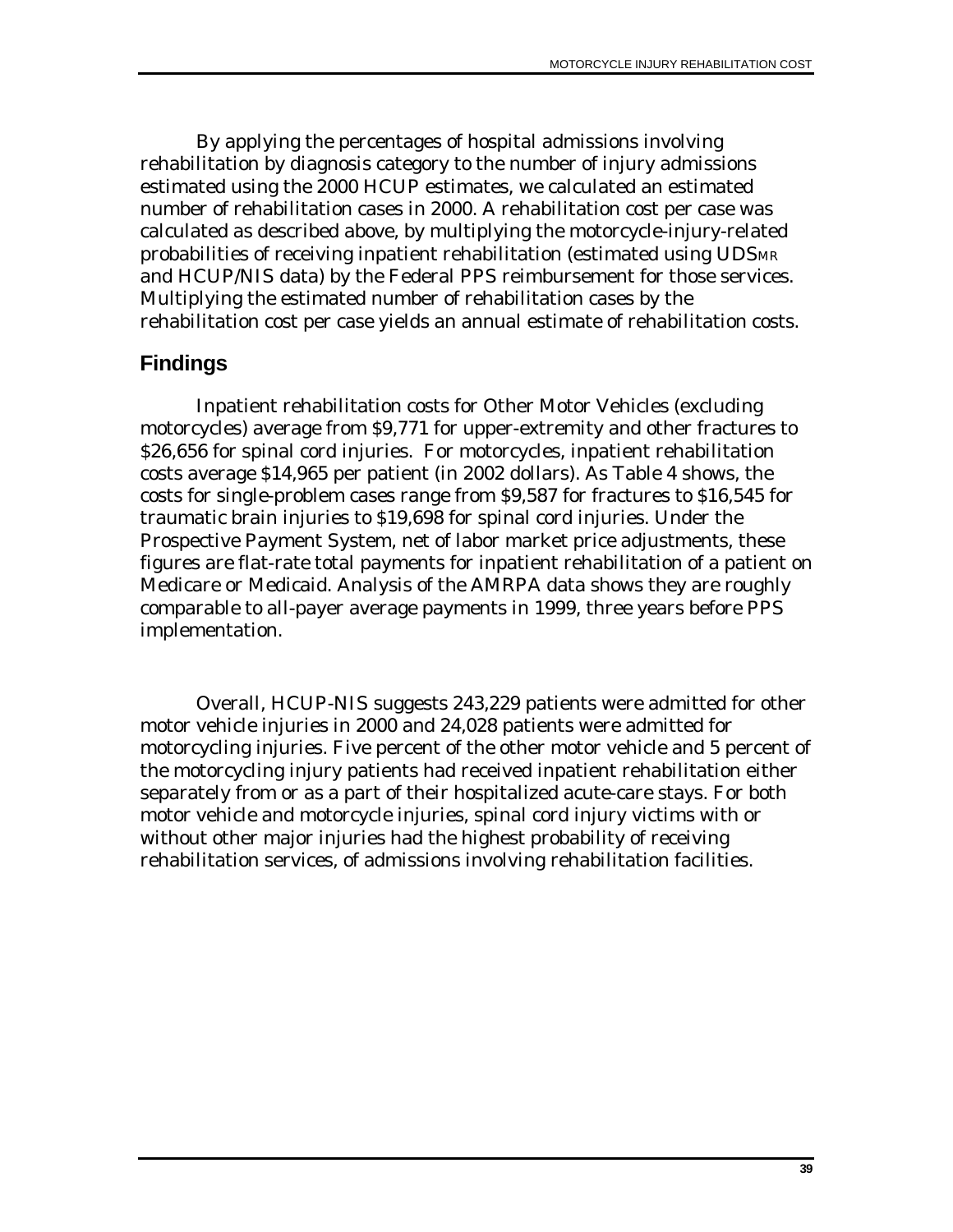|                                 | 2000         |        |                   |           |                   |              |
|---------------------------------|--------------|--------|-------------------|-----------|-------------------|--------------|
| <b>Diagnosis</b>                | <b>HCUP-</b> |        | $%$ of            |           |                   | $%$ of       |
|                                 | <b>NIS</b>   | Rehab  | <b>Cases that</b> | Rehab     | <b>Total Cost</b> | <b>Total</b> |
| Group/Subgroup                  | Cases        | Cases  | Are Rehab         | Cost/Case | $(1,000s$ of \$)  | Cost         |
| Traumatic Brain Injury Only     | 33,795       | 1,794  | 0.05              | \$16,441  | \$11,553          | 0.09         |
| TBI+ Fracture +                 |              |        |                   | \$17.402  | \$42,215          | 0.33         |
| Amputation                      | 26,192       | 2,426  | 0.09              |           |                   |              |
| Spinal Cord Injury Only         | 2,261        | 696    | 0.31              | \$26,656  | \$4,630           | 0.04         |
| TBI + SCI                       | 999          | 259    | 0.26              | \$21,813  | \$5,649           | 0.04         |
| SCI + Fracture +                | 881          | 268    |                   | \$19,965  | \$5,345           | 0.04         |
| Amputation                      |              |        | 0.30              |           |                   |              |
| Lower-Extremity                 | 284          | 29     | 0.10              | \$11,845  | \$349             | 0.00         |
| <b>Amputation Only</b>          |              |        |                   |           |                   |              |
| Upper-Extremity                 | 372          | 2.2    |                   | \$12,169  | \$26              | 0.00         |
| <b>Amputation Only</b>          |              |        | 0.01              |           |                   |              |
| Lower-Extremity Fracture        | 42.484       | 2,612  |                   | \$9,052   | \$23,642          | 0.19         |
| Only                            |              |        | 0.06              |           |                   |              |
| <b>Upper-Extremity Fracture</b> | 15,959       | 357    |                   | \$9,771   | \$3,488           | 0.03         |
| Only                            |              |        | 0.02              |           |                   |              |
| <b>Other Fracture Only</b>      | 39,997       | 1,835  | 0.05              | \$9,771   | \$17,926          | 0.14         |
| Lower Extremity Other           | 8,031        | 200    | 0.02              | \$12,134  | \$2,422           | 0.02         |
| <b>Upper Extremity Other</b>    | 5,881        | 64     | 0.01              | \$12,134  | \$776             | 0.01         |
| Other                           | 65,692       | 769    | 0.01              | \$12,134  | \$9,327           | 0.07         |
| <b>Burns</b>                    | 400          | 6      | 0.02              | \$18,988  | \$109             | 0.00         |
| Total/Average                   | 243,229      | 11,315 | 0.05              | \$11,265  | \$127,458         | 1.00         |

|                                     | Table 3. Rehabilitation Costs of Hospital-Admitted Other Motor Vehicle Injuries (Excluding |
|-------------------------------------|--------------------------------------------------------------------------------------------|
| Motorcycle), 2000 (in 2002 dollars) |                                                                                            |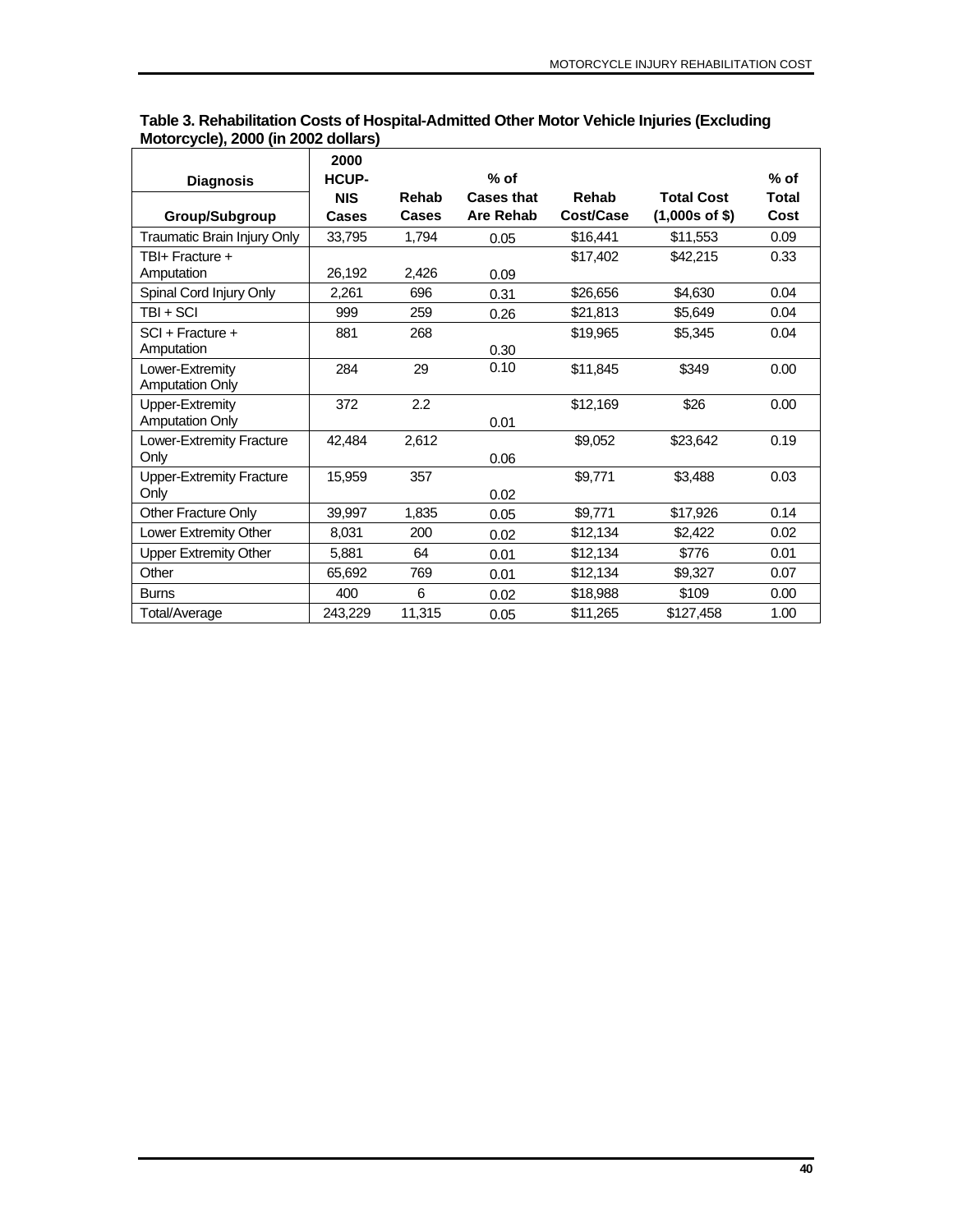|                                                  | 2000         |                |                   |           |                   |        |
|--------------------------------------------------|--------------|----------------|-------------------|-----------|-------------------|--------|
| <b>Diagnosis</b>                                 | <b>HCUP-</b> |                | $%$ of            |           |                   | $%$ of |
|                                                  | <b>NIS</b>   | Rehab          | <b>Cases that</b> | Rehab     | <b>Total Cost</b> | Total  |
| <b>Group/Subgroup</b>                            | Cases        | Cases          | <b>Are Rehab</b>  | Cost/Case | $(1,000s$ of \$)  | Cost   |
| Traumatic Brain Injury<br>Only                   | 2,172        | 114            | 0.05              | \$16,545  | \$1,886           | 11.6   |
| TBI + Fracture<br>+Amputation                    | 3.032        | 278            | 0.09              | \$17.728  | \$4.928           | 30.3   |
| Spinal Cord Injury Only                          | 192          | 59             | 0.31              | \$19,698  | \$1,162           | 7.1    |
| TBI + SCI                                        | 100          | 26             | 0.26              | \$22,998  | \$598             | 3.7    |
| $SCI + Fracture +$<br>Amputation                 | 134          | 41             | 0.31              | \$20,221  | \$829             | 5.1    |
| Lower-Extremity<br><b>Amputation Only</b>        | 117          | 13             | 0.11              | \$10,135  | \$132             | 0.8    |
| <b>Upper-Extremity</b><br><b>Amputation Only</b> | 29           | $.5\,$         | 0.02              | \$11,927  | \$6               | $00\,$ |
| Lower-Extremity Fracture<br>Only                 | 7.300        | 436            | 0.06              | \$9,186   | \$4,005           | 24.6   |
| <b>Upper-Extremity Fracture</b><br>Only          | 2.735        | 61             | 0.02              | \$9,587   | \$585             | 3.6    |
| <b>Other Fracture Only</b>                       | 2.707        | 129            | 0.05              | \$9,587   | \$1,237           | 7.6    |
| Lower Extremity Other                            | 1,113        | 22             | 0.02              | \$12,065  | \$265             | 1.6    |
| <b>Upper Extremity Other</b>                     | 582          | $\overline{7}$ | 0.01              | \$12,065  | \$84              | .5     |
| Other                                            | 3,730        | 45             | 0.01              | \$12,065  | \$543             | 3.3    |
| <b>Burns</b>                                     | 85           | 1.6            | 0.02              | \$9,929   | \$16              | 0.1    |
| Total/Average                                    | 24,028       | 1,232          | 0.05              | \$13,200  | \$16,276          | 1.0    |

| Table 4. Rehabilitation Costs of Hospital-Admitted Motorcycling Injuries, 2000 (in 2002 dollars) |  |  |
|--------------------------------------------------------------------------------------------------|--|--|

#### Rehabilitation Costs as a Percentage of Total Medical Costs

#### **Other Motor Vehicles**

Using the HCUP-NIS charge data and cost-to-charge ratios computed by AHRQ from Medicare cost reports, we estimate that the average acute care discharge for other motor vehicle injuries (excluding Motorcycles) in 2000 cost \$12,102. (Costs reported here are in 2002 dollars.) Applying ratios of professional fees to hospital payments from Medstat's 1996-1997 MarketScan Commercial Claims and Encounters database suggests the associated professional fees were \$2,970 per discharge, bringing total medical costs per acute care discharge to \$15,072. Multiplying by the number of people hospitalized for other motor vehicle crash injuries shows acute medical care costs totaled \$3.665 billion. These acute care bills included some bundled rehabilitation costs. The \$127.5 million in separately billed inpatient rehabilitation costs constitutes 3 percent of the total hospitalization cost.

### **Motorcycle Injuries**

Similarly, we estimate that the average acute care discharge for motorcycle injury in 2000 cost \$17,557 (in 2002 dollars) including associated professional fees and acute medical care costs totaled \$422 million. The \$16.3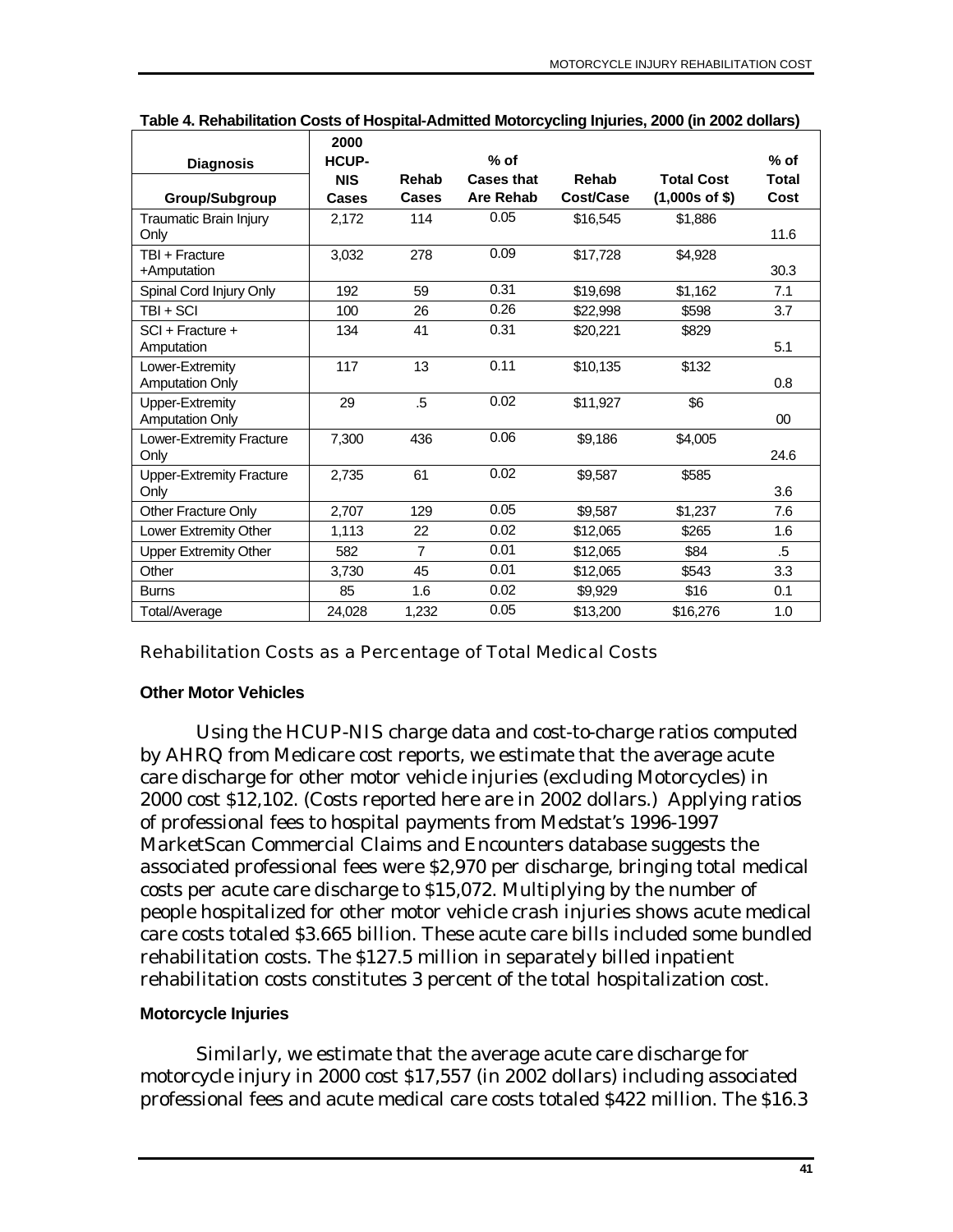million in separately billed inpatient rehabilitation costs constitutes 4 percent of the total hospitalization cost.

## **Discussion**

One weakness of this approach is the difficulty in mapping between diagnosis systems. The UDSMR categorizes cases by multiple diagnoses, whereas hospital discharge data normally is categorized by only a single injury diagnosis. The rules to follow in creating the combined categories were not always clear.

Table 4 compares average costs per inpatient rehabilitation from the APRMA data reported in with the UDSMR/PPS estimates calculated here. These two analyses are not completely equivalent. The APRMA data include all injury victims while the UDSMR/PPS analysis focuses specifically on people who were injured in motorcycle crashes. Also, the UDSMR codes do not map exactly with the RICs used in the AMRPA data.

Our PPS-based estimates for 2002 tend to be a bit lower than the AMRPA average cost data for 1999. That is predictable; PPS was designed to contain or sharply reduce inflation in inpatient rehabilitation care costs Nevertheless, the two sets of costs are similarly ranked by diagnosis, providing corroboration for our estimates. The PPS forced down prices, but some payers still may be paying the higher rates in the AMRPA data. To the extent they are, our estimates are conservative.

The models and methods presented here readily can be replicated in future years. All that is required is a price-inflator keyed to the PPS system motor vehicle and motorcycle-related injury hospitalization counts from the most recent HCUP-NIS data set.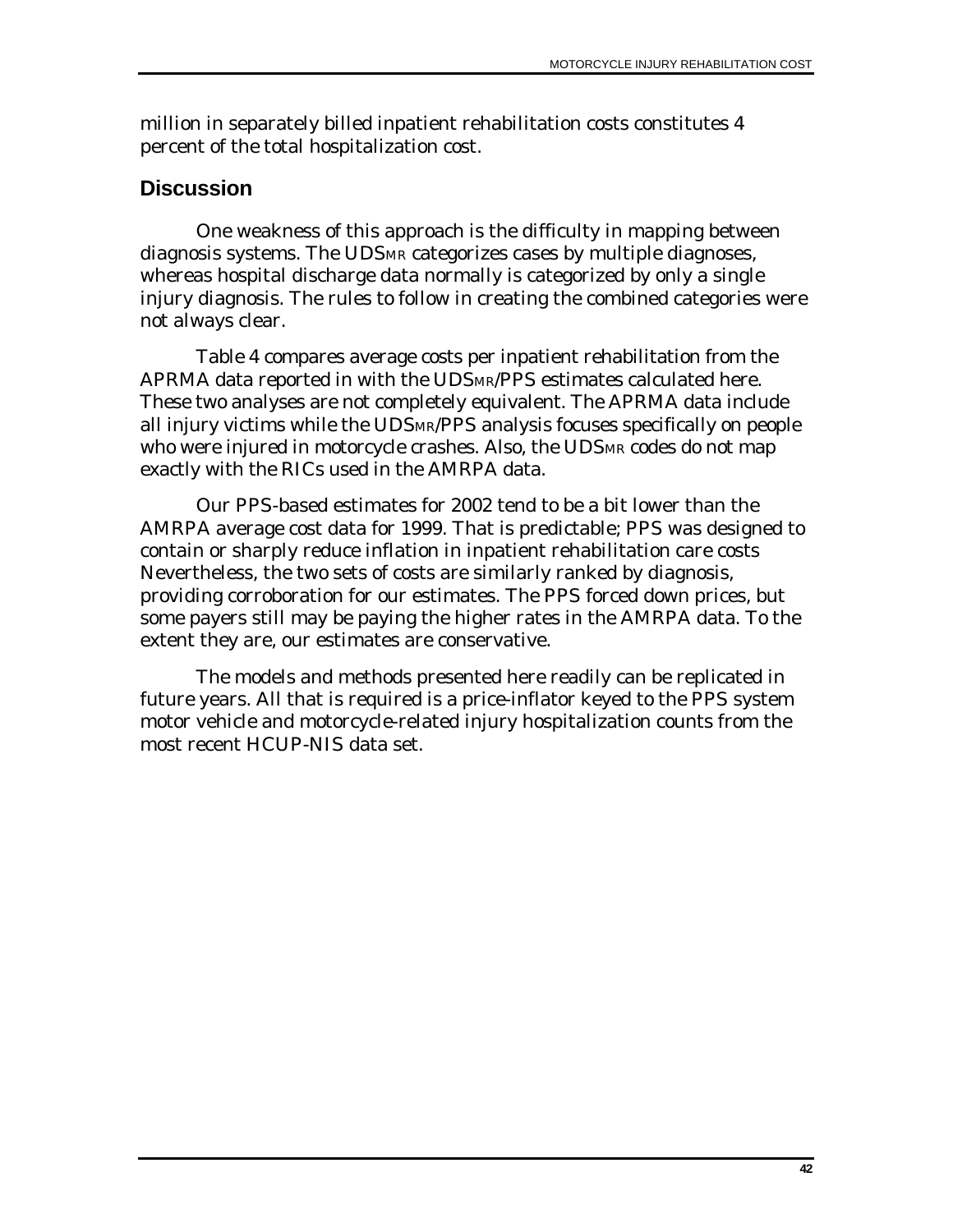| <b>RICs</b>                                    | <b>APRMA Average Cost</b><br>FY 1998-1999 (in 1999 Dollars) | <b>UDSMR /PPS Estimates, All</b><br>Injuries (in 2002 Dollars)                     |
|------------------------------------------------|-------------------------------------------------------------|------------------------------------------------------------------------------------|
| Amputation, Lower Extremity                    | \$13,468                                                    | \$11,896                                                                           |
| Amputation, Other                              | \$13,486                                                    | \$11,783                                                                           |
| <b>Burns</b>                                   | \$15,555                                                    | \$15,763                                                                           |
| Major Multiple Trauma, with Brain or<br>SCI    | \$22,450                                                    | SCI + fracture + amputation<br>\$19,500<br>TBI + fracture + amputation<br>\$17,476 |
| Major Multiple Trauma, with No<br>Brain or SCI | \$12,585                                                    | Other multiple trauma<br>\$12,072                                                  |
| Other Orthopedic                               | \$10,451                                                    | \$9,955                                                                            |
| Pain Syndrome                                  | \$9,925                                                     | Neck pain + back pain<br>\$9,487                                                   |
| Replacement of Lower-Extremity<br>Joint        | \$7,613                                                     | Hip, knee, ankle replacement<br>\$9,941                                            |
| Traumatic Brain Injury                         | \$20.821                                                    | \$15,531                                                                           |

### **Table 4. Comparison of APRMA Average Cost Data to UDSMR/PPS Cost Estimates**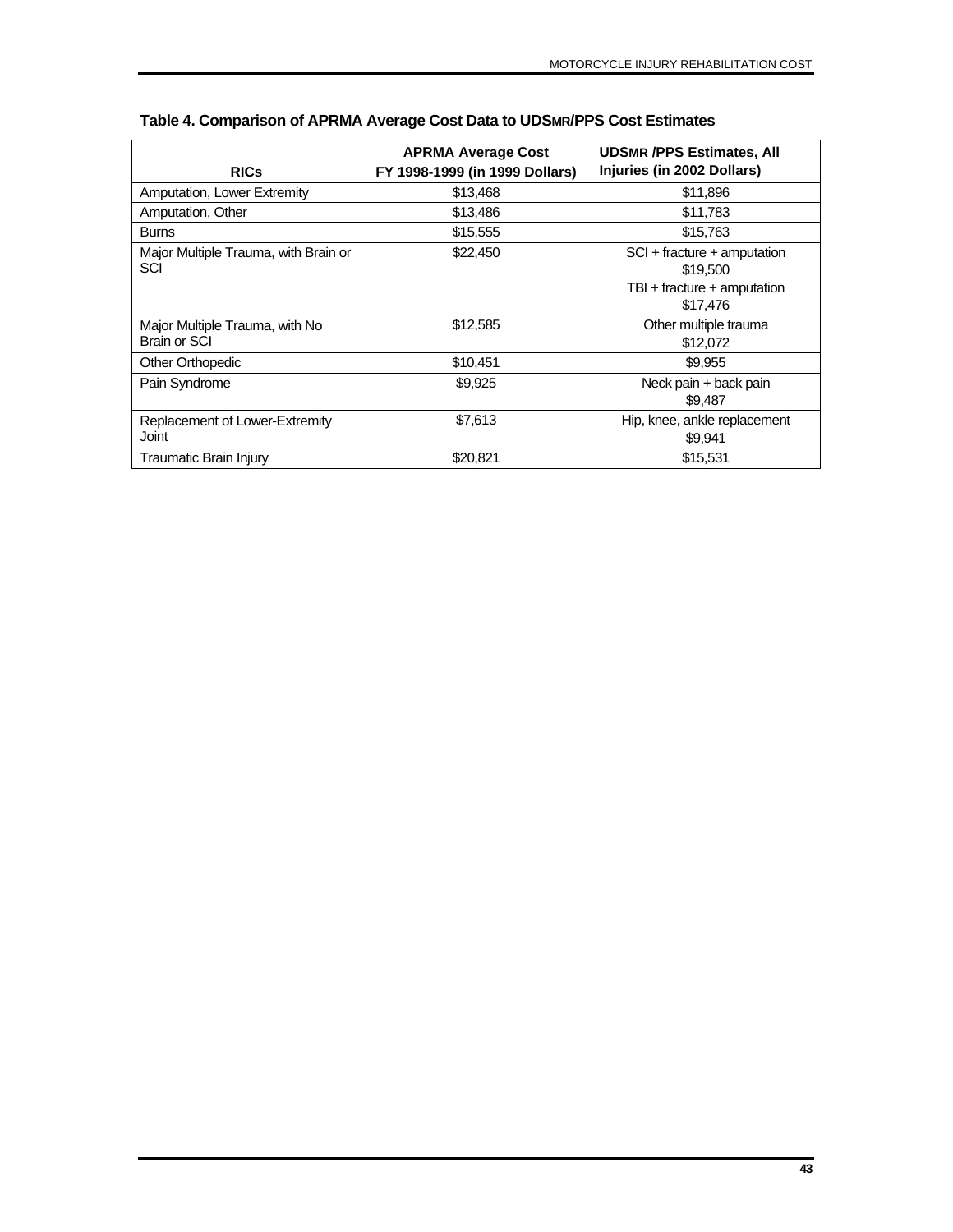## **Chapter 5 - Conclusions**

In 2000, we estimate that \$127.5 million was spent for inpatient rehabilitation of injuries in other motor vehicle crashes and \$16.3 million inpatient rehabilitation of injuries in motorcycle crashes. Public funds paid for 26.1 percent of the other motor-vehicle-related costs and 19.5 percent of the motorcycle-crash-related costs. Inpatient rehabilitation accounted for an estimated 3 percent of inpatient care costs for motor vehicle injury costs and 4 percent for motorcycle injuries.

Motor vehicle injuries generate other costs related to functional losses and the resulting impacts on social and role functions. Although this study did not estimate those costs, it showed the losses for some injuries can be quite significant. Employment drops among TBI patients were notable.

**Chapter 1** describes findings from UDSMR, which provides the most comprehensive medical rehabilitation data available. This not only is the sole source for primary payer across diagnosis groups but provides follow-up data on patient living status, vocational status, and FIM scores. These data are often missing cause codes; and some facilities refused us access to their data. Because of this, cause-coded cases accessible to us may not be representative.

This chapter shows that Other Motor Vehicle crash and Motorcycle crash victims are very similar in the distribution of impairments requiring rehabilitation, sharing the same top five categories: TBI; other multiple trauma; TBI with fracture and amputation; other orthopedic; and hip/knee replacement. These categories account for 81 percent of the Motorcycle cases and 79 percent of the Other Motor Vehicle cases. The Motorcycle group was slightly more likely to have TBI rehabilitation services than the Other Motor Vehicle and the Suicide patients, but less likely than the Assault cases.

The most frequent payer for inpatient rehabilitation of motor vehicle (excluding motorcycle) crash injuries was private insurance (40.2%). Public funding accounted for 26.1 percent of the cases, followed by no-fault automobile insurance (19.9%), other/unknown (5.6%), self-pay (2.0%), unreimbursed (2.5%), and Workers' Compensation (3.7%).

Payer distributions for inpatient rehabilitation of motorcycle crash injuries were similar to that of other motor vehicle, although we see more reliance on private insurance (63%) and less on public funding (19.5%). Other payers included no-fault automobile insurance (6.9%), other/unknown (5.5%), self-pay (2.4%), unreimbursed (1.6%), and Workers' Compensation (1%).

Patients were asked at time of discharge where they would be living. Of those injured in motorcycle crashes, 97 percent of those with known pre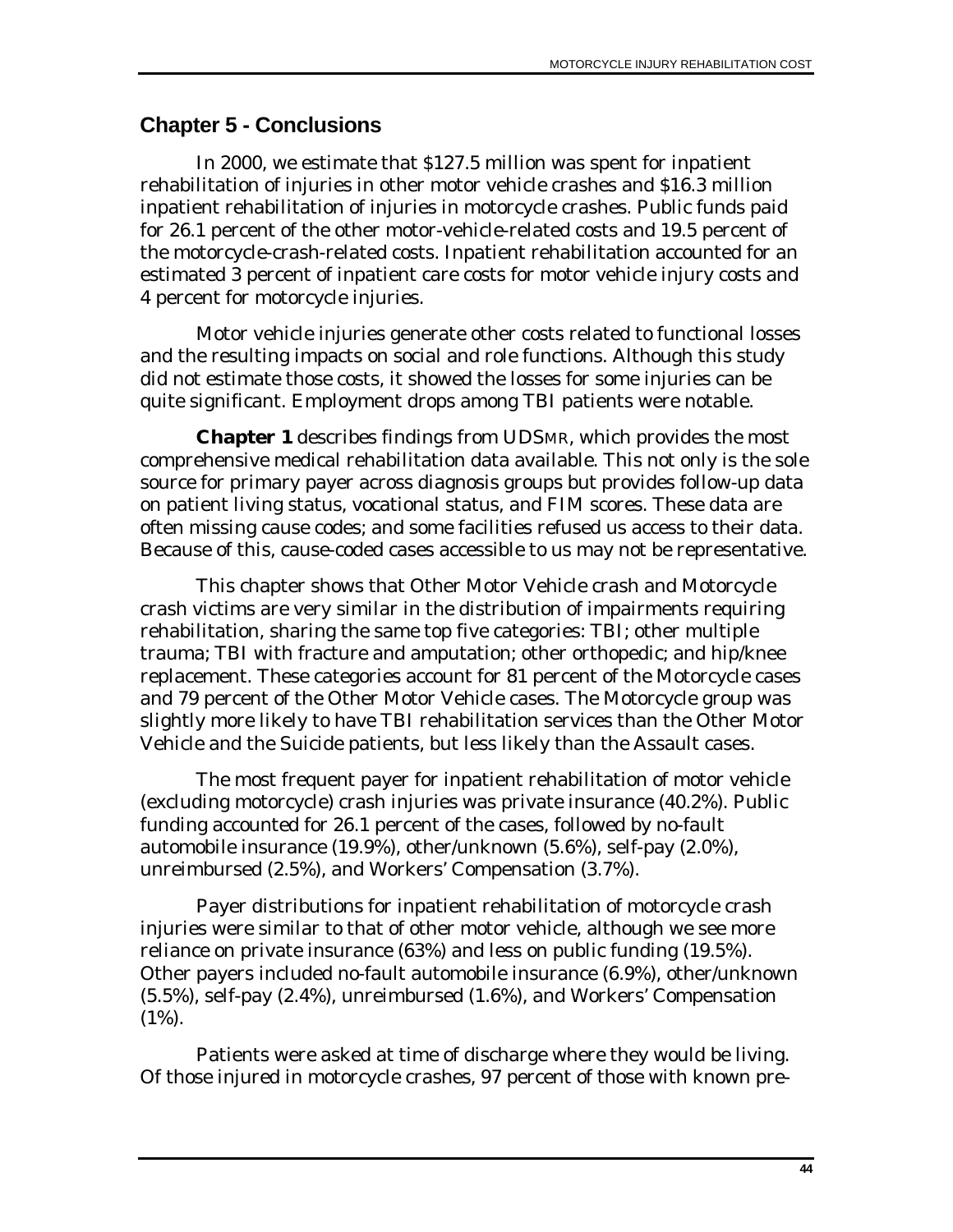and post-measures lived in private homes both before and after rehabilitation  $(n= 328)$ .

Across all injury categories, more than 50 percent of patients in the workforce changed their vocational status to nonworking or disabled at the time of rehabilitation discharge. Of the previously employed people injured in Other Motor Vehicle crashes, 64 percent were not working or disabled, (54.1% and 9.9%, respectively) at the time of discharge. Of those injured in Motorcycle crashes, we see a similar pattern: 62 percent were not working or disabled, (51.1% and 10.6%, respectively) at the time of discharge.

**Chapter 2** analyzes perhaps the most comprehensive TBI disability outcome database. The data tracked a large sample of Colorado TBI cases for four years. The cases are predominantly white males 16 to 64. But, individuals 65 or older accounted for approximately 15 percent of the cases. Unlike in other chapters of this report, the database contained motor vehicle injury, including motorcycle injury. Among causes, the average initial hospital length of stay was greatest for motor vehicle crashes. Head injuries of moderate severity were more commonly associated with motor vehicle crashes and less so with other injury categories. Life-threatening head injuries were most commonly associated with unintentional falls, though this may in part reflect the average older age of this group.

What are most remarkable about the analysis of functional impacts is not the differences between injury cause groups but the strong similarities between causes. For example, total CHART and HSQ scores were approximately similar for all injury cause groups. Our analyses suggest that HSQ scores may have been slightly more effective in identifying differences between groups. In addition, with the exception of HSQ scores, the analysis did not reveal noticeable change over time. For example, the FIM cognitive, motor and total scores changed little from Year 1 to Year 2.

Finally, our analyses suggest that although considerable numbers of TBI victims return to work after an injury, permanent or temporary disability or extended medical care prevents many individuals from returning to a productive life.

**Chapter 3** provides Traumatic Brain Injury data from a self-selected sample of 17 TBI model systems that chose to pool their data. The charges and duration for care at other rehabilitation providers may vary. So may the outcomes. Nevertheless, These data include follow-up at one year and is by far the largest case series available. The ratios of rehabilitation charges to acute care charges provide a credible basis for costing TBI rehab care from known acute care hospitalization costs.

Of the TBI cases in rehab, 81 percent were tested for BAC, including 85 percent of motorcyclists and 82.5 percent of other motor vehicle groups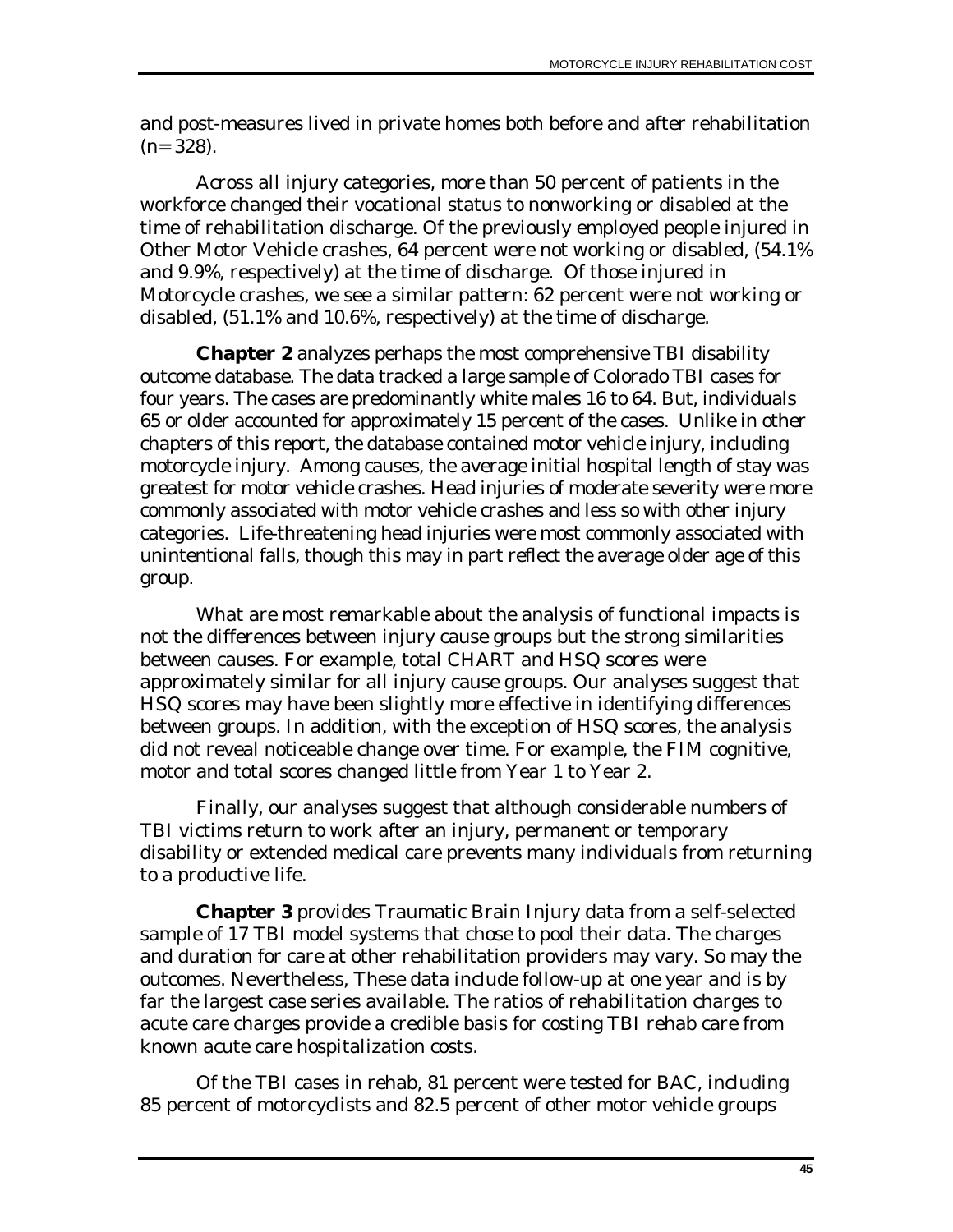(table 8). The proportion of injured motorcycle riders in rehabilitation who tested positive for alcohol in the emergency department was 48.1 percent. By comparison, an analysis of 2001 FARS data found that 37 percent of motorcycle riders killed in crashes tested positive for alcohol. (Shankar, 2003b). The percentage of BAC-positive cases at emergency department admission was virtually identical for TBI rehabilitation patients injured in motorcycle and other motor vehicle crashes.

The marital status of TBI patients did not change noticeably from before the injury to the time of one-year follow-up. In the first year post-TBI, families largely stayed together.

In comparing the four injury categories, Motorcycle TBI patients were most likely to be employed before the injury (80.2%), compared to Other Motor Vehicle (60.7%) and violence (self or other) (51.8%). Employment status changed dramatically one-year post-injury. Overall, the proportion of employed patients fell 34.2 percentage points, from 59.8 percent to 25.6 percent. For motorcyclists, the drop was from 80.2 percent to 44.7 percent and for other motor vehicle crash injuries employment fell from 60.7 percent to 26.1 percent. Unemployment rose 27.6 percentage points overall (from 17.1% to 44.7%), and nearly tripled among motorcyclists (from 10.8% to 31.9%). Those on disability or in sheltered employment more than quadrupled, rising from 1.3 percent to 5.7 percent. The drop in employment may be due to some loss of aptitude or changes in personality. It may also be due to patients still being out of work or finding job search difficult after losing jobs during the months they spent recovering from their TBI.

Although this data set does not address the issue, the employment status of caregivers also may change. (Hall et al., 1994) interviewed 51 caregivers of TBI inpatients by telephone at 12- and 24-months post-injury. Forty-seven percent of caregivers had altered or given up their jobs at oneyear post injury and 33 percent at two years post-injury.

**Chapter 4** combines prospective payment rates for inpatient rehabilitation with data on the severity of injuries requiring rehabilitation and the probability of requiring rehabilitation to estimate average costs per inpatient rehabilitation and total cost in 2002 of inpatient rehabilitation for motor vehicle and motorcycle injuries. PPS appears to have contained costs, holding them roughly to the levels in the 1999 AMRPA data. Overall, inpatient rehabilitation of motor vehicle injuries cost an estimated \$127.5 million in year 2000 dollars and for motorcycle crash injuries cost an estimated \$16.3 million.

**Appendix B** reports that AMRPA data shows that rehabilitation hospital costs for all injury causes in 1999 ranged from \$7,613 for the replacement of a lower-extremity joint to \$29,495 for a traumatic spinal cord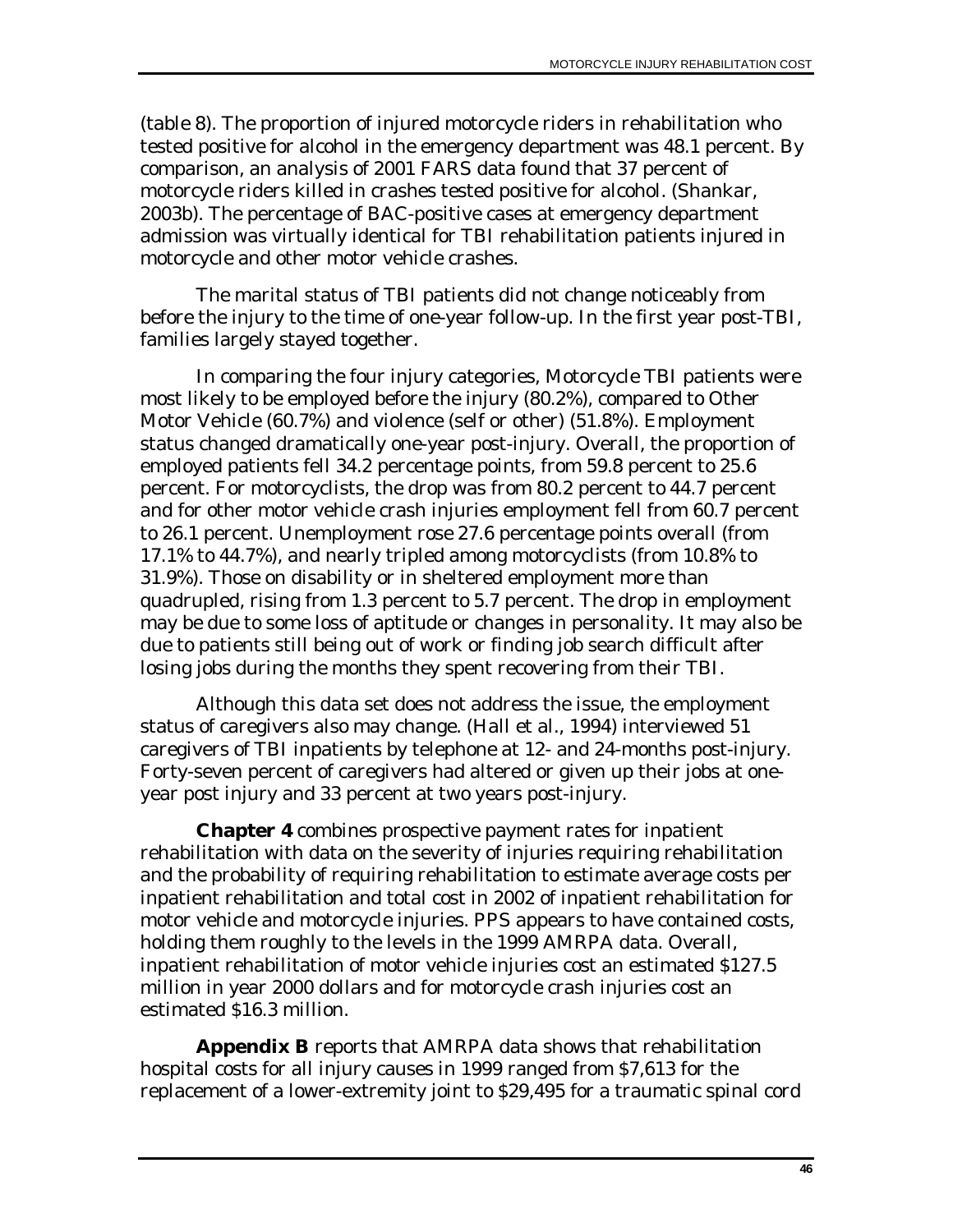injury. Average cost per day ranged from \$716 for a hip fracture to \$991 for burns. Traumatic spinal cord injuries required the longest length of stay–on average 34.3 days, while replacement of a lower-extremity joint had the shortest – on average 10.5 days. These findings are relatively consistent among age groups.

Length of stay has been dropping since 1999 due to the implementation of a Medicare prospective payment system. With PPS, rehabilitation hospitals are paid a set fee for each patient, providing an incentive to shorten hospital stay to conform to the available payment. Chapter 4 presents 2002 length of stay and cost data under PPS.

# **Limitations and unresolved problems**

One of the largest problems in an analysis of this sort is mapping the diagnosis codes from one dataset to another. AMRPA's data tables used rehabilitation impairment categories (RICs). Diagnoses coded using the International Classification of Diseases (ICD) were limited in this dataset and thus unusable. Data from the UDSMR used ICD groups and listed comorbidities. HCUP data also was coded in the ICD codes, as was the threestate hospital discharge dataset. However, the new Prospective Payment System used diagnostic Case-Mix Groups (CMGs) that considered both diagnostic and impairment information. With UDSMR data on impairment levels, we collapsed the PPS data into RIC-like categories. The diagnostic categories had to be mapped from one system to another, providing the potential for inexact classification. Further imprecision arose in using modest numbers of cases to collapse the data into the common categories. Some data sets lacked cause codes completely or made cause coding voluntary for rehabilitation, leading to many uncoded cases. Other data sets did not distinguish motorcycle injury patients from other motor vehicle injury patients. Thus, the motorcycle cases available could be a biased sample, and some data were not differentiated by motor vehicle user type. This study was not able to separately analyze rehabilitation costs of on-road motorcycle crashes involving off-road motorcycles.

This study analyzed only inpatient rehabilitation costs. Unlike acutecare hospital payments, professional services generally are bundled into rehabilitation payments. We did not study post-discharge rehabilitation costs for physical therapy, speech therapy, occupational therapy and counseling, chiropractic services, doctor visits, etc. *The Databook on Nonfatal Injury* (Miller, Pindus, Douglass, and Rossman, 1995) gives post-discharge rehabilitation cost estimates by injury diagnosis drawn from the Workers'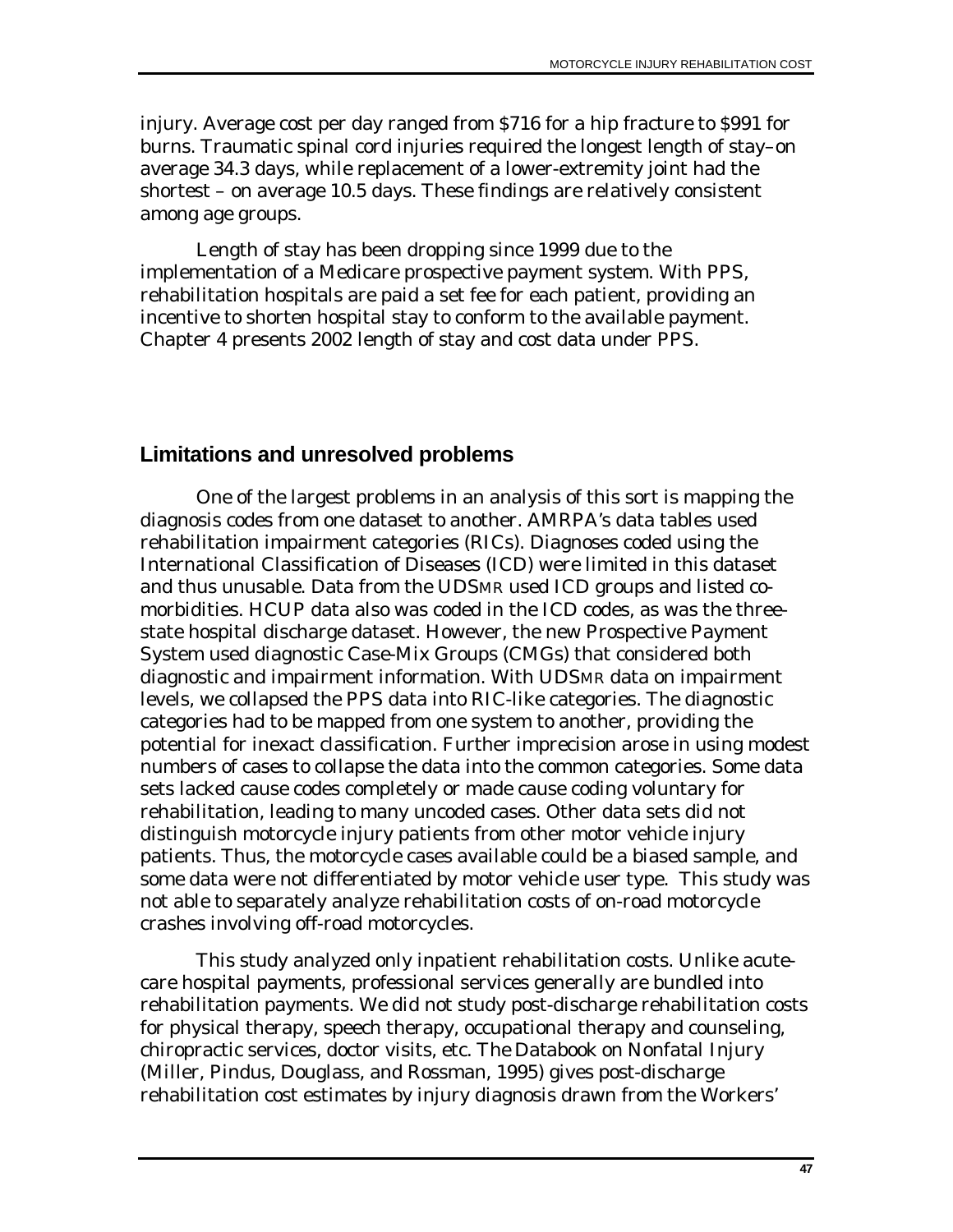Compensation System, which had a vested interest in providing rehabilitation to the point of maximum medical improvement.

Despite its limitations, this study provides a good picture of inpatient rehabilitation costs for injuries in motor vehicle and motorcycle crashes. It also substantially increases our knowledge of the longer-term impacts of motor vehicle and motorcycle injury on functioning, work, and marriage.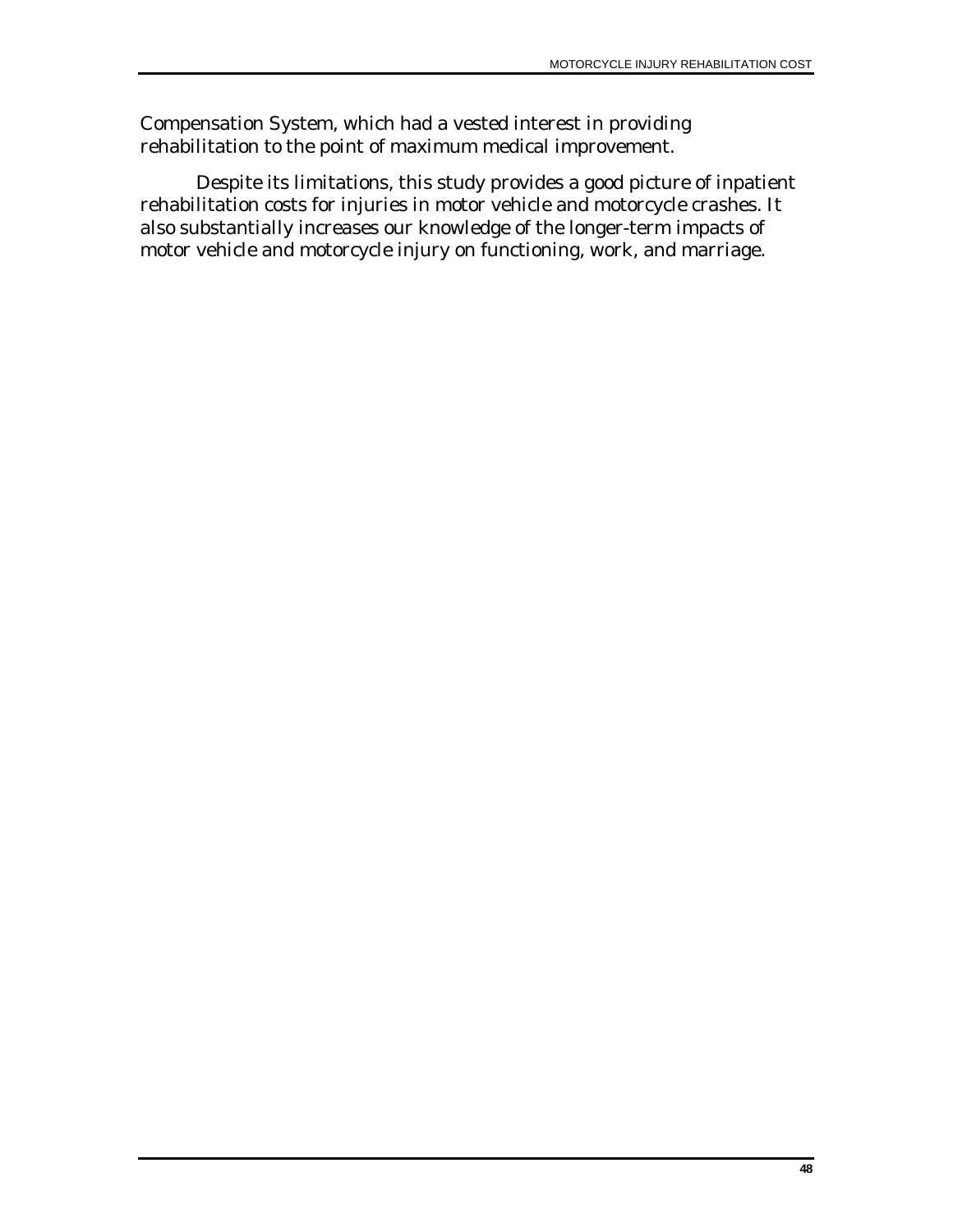# **Appendix A: Chapter 4, Tables 1-6**

|                                                | <b>Other</b>            |               |                         |                  |                           |         |                |        |                           |                      |
|------------------------------------------------|-------------------------|---------------|-------------------------|------------------|---------------------------|---------|----------------|--------|---------------------------|----------------------|
|                                                | <b>Motorcycle</b>       |               | <b>Motor</b>            | <b>Attempted</b> |                           |         |                | Other  |                           |                      |
| <b>Diagnosis Group</b>                         |                         | <b>Injury</b> |                         | <b>Vehicle</b>   | <b>Suicide</b>            |         | <b>Assault</b> |        |                           | <b>Unintentional</b> |
| Traumatic Brain Injury                         | \$                      | 16,545        | \$                      | 16,441           | \$                        | 17,096  | \$             | 15,369 | \$                        | 15,169               |
| Spinal Cord Injury                             |                         |               |                         |                  |                           |         |                |        |                           |                      |
| Unspecified                                    | \$                      | 21,777        | \$                      | 16,112           | \$                        | 31,035  | \$             | 15,520 | \$                        | 17,852               |
| Spinal Cord Injury                             |                         |               |                         |                  |                           |         |                |        |                           |                      |
| Paraplegia Unspecified                         | \$                      | 16,743        | \$                      | 28,919           | \$                        | 15,243  | \$             | 17,658 | \$                        | 17,886               |
| Spinal Cord Injury                             |                         |               |                         |                  |                           |         |                |        |                           |                      |
| Paraplegia Incomplete                          | \$                      | 17,091        | \$                      | 17,449           | \$                        | 21,125  | \$             | 16,274 | \$                        | 16,616               |
| Spinal Cord Injury                             |                         |               |                         |                  |                           |         |                |        |                           |                      |
| Paraplegia Complete                            | \$                      | 19,932        |                         | \$20,044         | \$                        | 18,105  | \$             | 18,172 | \$                        | 18,765               |
| Spinal Cord Injury<br>Quadriplegia Unspecified | \$                      | 26,406        | \$                      | 25,360           | \$                        | 20,690  | \$             | 23,139 | \$                        | 24,647               |
| Spinal Cord Injury                             |                         |               |                         |                  |                           |         |                |        |                           |                      |
| Quadriplegia Incomplete                        | \$                      | 21,236        | \$                      | 25,017           | \$                        | 24,814  | \$             | 24,309 | \$                        | 24,448               |
| Spinal Cord Injury                             |                         |               |                         |                  |                           |         |                |        |                           |                      |
| Quadriplegia Complete                          | \$                      | 28,966        | \$                      | 28,823           | \$                        | 26,225  | \$             | 28,890 | \$                        | 28,821               |
| Spinal Cord Injury Other                       | $\overline{\mathsf{s}}$ | 12,401        | $\overline{\mathbb{S}}$ | 15,461           | $\overline{\mathbf{s}}$   | 13,158  | \$             | 13,914 | \$                        | 15,382               |
| <b>Upper-Extremity</b>                         |                         |               |                         |                  |                           |         |                |        |                           |                      |
| Amputation                                     |                         | $\star$       | \$                      | 12,169           |                           | $\star$ | \$             | 12,179 | \$                        | 11,731               |
| Lower-Extremity                                |                         |               |                         |                  |                           |         |                |        |                           |                      |
| Amputation                                     | \$                      | 10,135        | \$                      | 11,845           | \$                        | 11,475  | \$             | 10,151 | \$                        | 12,003               |
| <b>Other Amputation</b>                        | $\overline{\$}$         | 10,716        | $\overline{\mathbf{s}}$ | 14,339           |                           |         |                |        | $\overline{\mathbb{S}}$   | 11,270               |
| Traumatic Brain Injury +                       |                         |               |                         |                  |                           |         |                |        |                           |                      |
| Spinal Cord Injury                             | \$                      | 22,998        | \$                      | 21,813           | \$                        | 7,437   | \$             | 22,864 | \$                        | 21,719               |
| Traumatic Brain Injury +                       |                         |               |                         |                  |                           |         |                |        |                           |                      |
| Fracture + Amputation                          | \$                      | 17,728        | \$                      | 17,402           | \$                        | 15,523  | \$             | 17,891 | \$                        | 17,511               |
| Spinal Cord Injury +                           |                         |               |                         |                  |                           |         |                |        |                           |                      |
| Fracture + Amputation                          | \$                      | 20,221        | \$                      | 19,965           | \$                        | 11,477  | \$             | 19,983 | \$                        | 19,297               |
| Other Multiple Trauma                          | \$                      | 11,830        | \$                      | 12,146           | $\overline{\mathfrak{s}}$ | 12,484  | \$             | 12,149 | \$                        | 11,989               |
| Neck + Back Pain                               | \$                      | 7,817         | \$                      | 9,348            | \$                        | 11,960  | \$             | 7,817  | \$                        | 9,503                |
| Other Pain                                     |                         | $\star$       | \$                      | 9,888            | \$                        | 7,948   | \$             | 7,817  | \$                        | 9,763                |
| Hip/Knee                                       |                         |               |                         |                  |                           |         |                |        |                           |                      |
| Fracture/Replacement                           | \$                      | 9,186         | \$                      | 9,052            | \$                        | 14,369  | \$             | 9,322  | \$                        | 10,002               |
| Other Orthopedic                               | \$                      | 9,587         | \$                      | 9,771            | \$                        | 15,024  | \$             | 9,618  | \$                        | 10,004               |
| <b>Burns</b>                                   | \$                      | 9,929         | \$                      | 18,988           | \$                        | 11,982  | \$             | 15,223 | \$                        | 15,765               |
| Other specified                                | $\overline{\mathbf{s}}$ | 14,163        | $\overline{\mathbf{s}}$ | 12,354           | $\overline{\mathbb{S}}$   | 17,096  | \$             | 12,596 | $\overline{\mathfrak{s}}$ | 12,120               |

**Table 1. Adjusted Federal Prospective Payment for Motorcyclists by Diagnosis Group (in 2002 dollars)** 

Source: Federal Register/ Vol. 66, No.152, Tuesday 7, 2001, Rules and Regulations \*Not enough cases to develop an accurate estimate.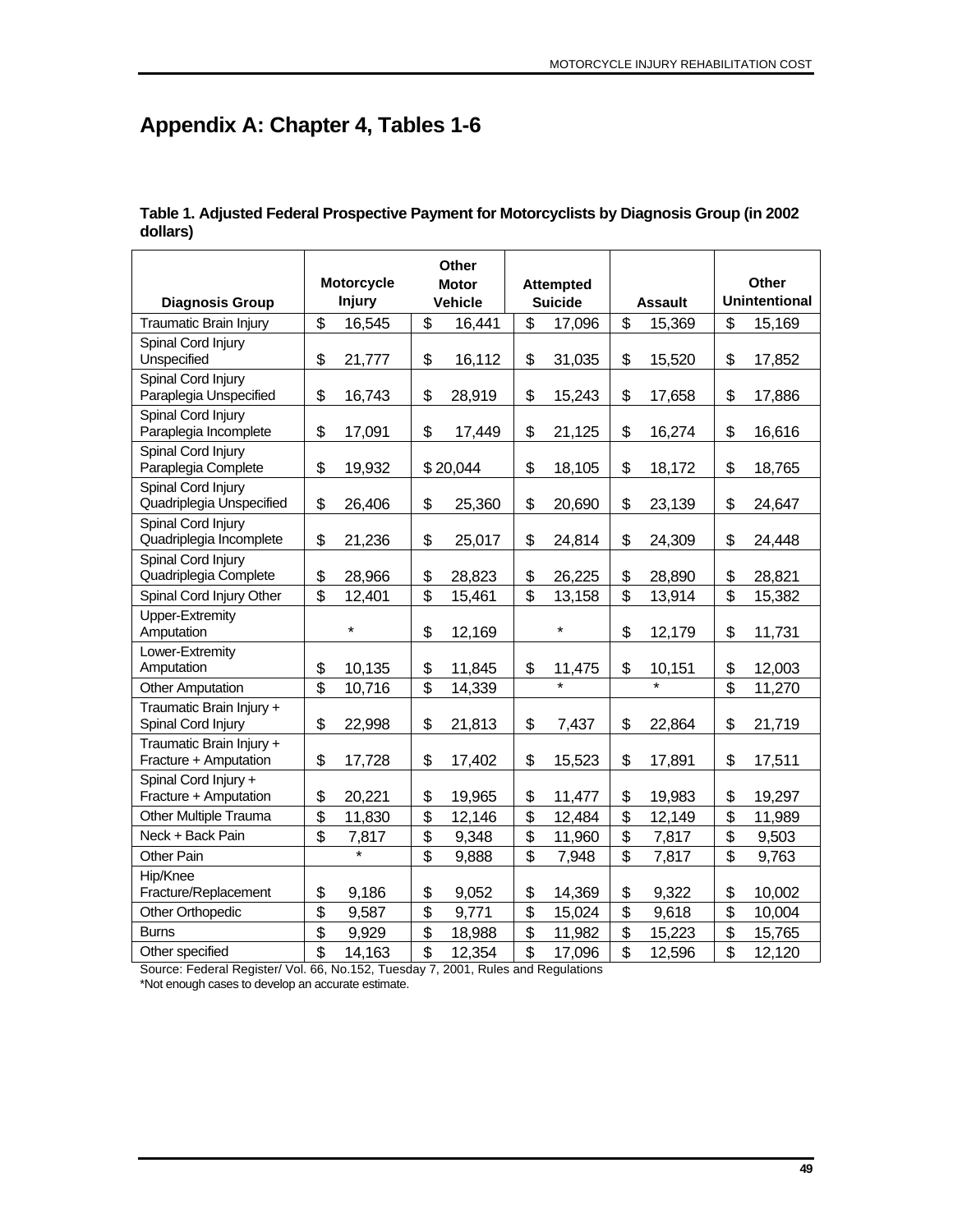|                                                   | <b>Motorcycle</b> | <b>Other Motor</b> | <b>Attempted</b> |                | Other                |
|---------------------------------------------------|-------------------|--------------------|------------------|----------------|----------------------|
| <b>Diagnosis Group</b>                            | <b>Injury</b>     | <b>Vehicle</b>     | <b>Suicide</b>   | <b>Assault</b> | <b>Unintentional</b> |
| <b>Traumatic Brain Injury</b>                     | 22.6              | 22.5               | 23.2             | 21.2           | 21.0                 |
| Spinal Cord Injury<br>Unspecified                 | 29.5              | 23.5               | 40.0             | 23.3           | 25.6                 |
| Spinal Cord Injury<br>Paraplegia Unspecified      | 24.5              | 27.3               | 22.7             | 25.9           | 26.0                 |
| Spinal Cord Injury<br>Paraplegia Incomplete       | 25.1              | 25.4               | 29.8             | 24.0           | 24.4                 |
| Spinal Cord Injury<br>Paraplegia Complete         | 28.5              | 28.7               | 26.6             | 26.5           | 27.2                 |
| Spinal Cord Injury<br>Quadriplegia Unspecified    | 34.8              | 34.1               | 30.0             | 31.3           | 33.3                 |
| Spinal Cord Injury<br>Quadriplegia Incomplete     | 29.4              | 33.6               | 33.4             | 32.8           | 33.0                 |
| Spinal Cord Injury<br>Quadriplegia Complete       | 38.0              | 37.8               | 34.8             | 37.9           | 37.7                 |
| Spinal Cord Injury Other                          | 19.2              | 22.8               | 20.0             | 21.1           | 22.7                 |
| Upper-Extremity<br>Amputation                     |                   | 18.3               | $\star$          | 18.5           | 17.6                 |
| Lower-Extremity<br>Amputation                     | 15.5              | 17.2               | 16.8             | 15.6           | 17.3                 |
| <b>Other Amputation</b>                           | 16.0              | 21.7               |                  |                | 16.9                 |
| Traumatic Brain Injury +<br>Spinal Cord Injury    | 31.7              | 30.1               | 10.0             | 31.6           | 29.9                 |
| Traumatic Brain Injury +<br>Fracture + Amputation | 24.6              | 24.2               | 21.1             | 25.0           | 24.3                 |
| Spinal Cord Injury +<br>Fracture + Amputation     | 27.5              | 27.4               | 16.0             | 27.1           | 26.5                 |
| Other Multiple Trauma                             | 16.9              | 17.2               | 17.6             | 17.2           | 17.1                 |
| Neck + Back Pain                                  | 13.0              | 14.8               | 18.0             | 13.0           | 15.0                 |
| Other Pain                                        |                   | 15.5               | 12.1             | 13.0           | 15.3                 |
| Hip/Knee<br>Fracture/Replacement                  | 13.5              | 13.3               | $\star$          | 13.7           | 14.6                 |
| Other Orthopedic                                  | 14.8              | 15.1               | 21.0             | 15.0           | 15.4                 |
| <b>Burns</b>                                      | 16.0              |                    | $\star$          | $\star$        | $\star$              |
| Other specified                                   | 19.8              | 17.8               | 17.4             | 18.1           | 17.5                 |

### **Table 2. Adjusted Federal Prospective LOS for Motorcyclists by Diagnosis Group (in days)**

Source: Federal Register, Vol. 66, No.152, Tuesday 7, 2001, Rules and Regulations \*No cases available.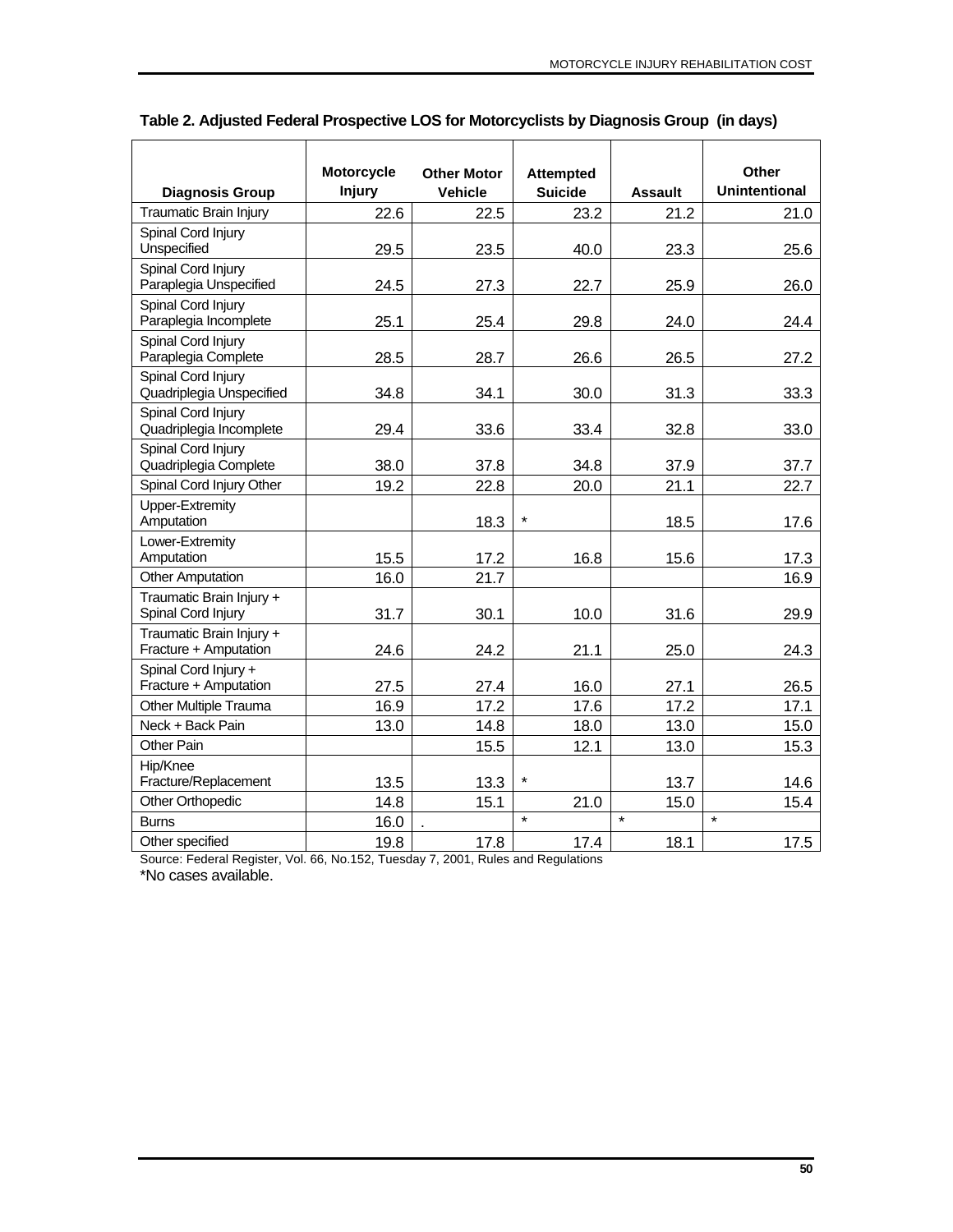| <b>Diagnosis</b><br>Group                 | <b>2000 HCUP-</b><br><b>NIS Cases</b> | <b>Rehab</b><br><b>Cases</b> | Rehab<br><b>Cost/Case</b> | <b>Total Cost</b><br>(Thousands) |
|-------------------------------------------|---------------------------------------|------------------------------|---------------------------|----------------------------------|
| Traumatic Brain Injury Only               | 668                                   | 46                           | \$17,096                  | \$782                            |
| TBI + Fracture/Amputation                 | 169                                   | 19                           | \$15,523                  | \$298                            |
| Spinal Cord Injury Only                   | 67                                    | 20                           | \$20,484                  | \$419                            |
| TBI + SCI                                 | 17                                    | 4                            | \$7,437                   | \$32                             |
| SCI + Fracture/Amputation                 | 52                                    | 16                           | \$11,477                  | \$182                            |
| Lower-Extremity Amputation<br>Only        | 11                                    | 1.3                          | \$11,475                  | \$15                             |
| <b>Upper-Extremity Amputation</b><br>Only | 34                                    | 0.3                          | \$12,169                  | \$3                              |
| Lower-Extremity Fracture Only             | 438                                   | 28                           | \$7,948                   | \$220                            |
| Upper-Extremity Fracture Only             | 318                                   | $\overline{7}$               | \$14,369                  | \$102                            |
| Other Fracture Only                       | 423                                   | 24                           | \$14,369                  | \$343                            |
| Lower Extremity Other                     | 1,328                                 | 22                           | \$12,030                  | \$259                            |
| <b>Upper Extremity Other</b>              | 16,595                                | 91                           | \$12,030                  | \$1,091                          |
| Other                                     | 8,938                                 | 90                           | \$12,030                  | \$1,081                          |
| <b>Burns</b>                              | 879                                   | 11                           | \$15,024                  | \$259                            |
| Total/Average                             | 29,937                                | 378                          | \$13,176                  | \$1,091                          |

**Table 3. Rehabilitation Costs of Hospital-Admitted Self-Inflicted Injuries, 2000 (in 2002 dollars)**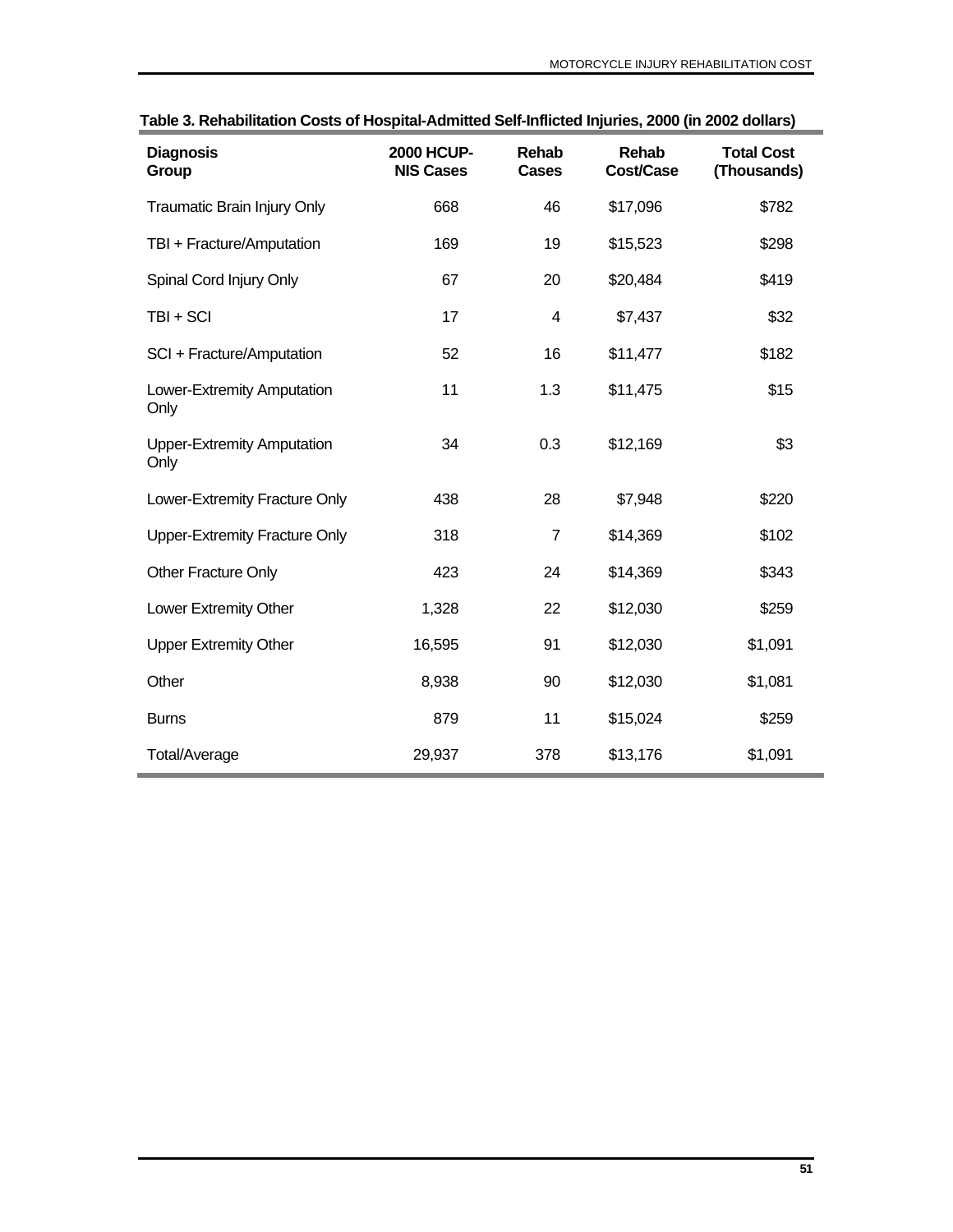| <b>Diagnosis</b><br>Group                 | <b>2000 HCUP-</b><br><b>NIS Cases</b> | Rehab<br>Cases | Rehab<br>Cost/Case | <b>Total Cost</b><br>(Thousands) |
|-------------------------------------------|---------------------------------------|----------------|--------------------|----------------------------------|
| Traumatic Brain Injury Only               | 13,143                                | 862            | \$15,369           | \$13,245                         |
| TBI + Fracture/Amputation                 | 2,073                                 | 219            | \$17,891           | \$3,922                          |
| Spinal Cord Injury Only                   | 865                                   | 266            | \$19,877           | \$5,289                          |
| TBI + SCI                                 | 55                                    | 14             | \$22,864           | \$325                            |
| SCI + Fracture/Amputation                 | 192                                   | 58             | \$19,983           | \$1,167                          |
| Lower-Extremity Amputation<br>Only        | 41                                    | 2.2            | \$10,151           | \$22                             |
| <b>Upper-Extremity Amputation</b><br>Only | 132                                   | 0.8            | \$12,179           | \$9                              |
| Lower-Extremity Fracture Only             | 5,968                                 | 383            | \$9,322            | \$3,568                          |
| <b>Upper-Extremity Fracture Only</b>      | 4,381                                 | 98             | \$9,618            | \$943                            |
| Other Fracture Only                       | 14,416                                | 187            | \$9,618            | \$1,798                          |
| Lower Extremity Other                     | 3,272                                 | 52             | \$12,395           | \$641                            |
| <b>Upper Extremity Other</b>              | 6,686                                 | 38             | \$12,395           | \$474                            |
| Other                                     | 38,202                                | 343            | \$12,395           | \$4,246                          |
| <b>Burns</b>                              | 329                                   | 4              | \$15,223           | \$59                             |
| Total/Average                             | 89,754                                | 2,527          | \$14,132           | \$35,707                         |

### **Table 4. Rehabilitation Costs of Hospital-Admitted Assault Injuries, 2000 (in 2002 dollars)**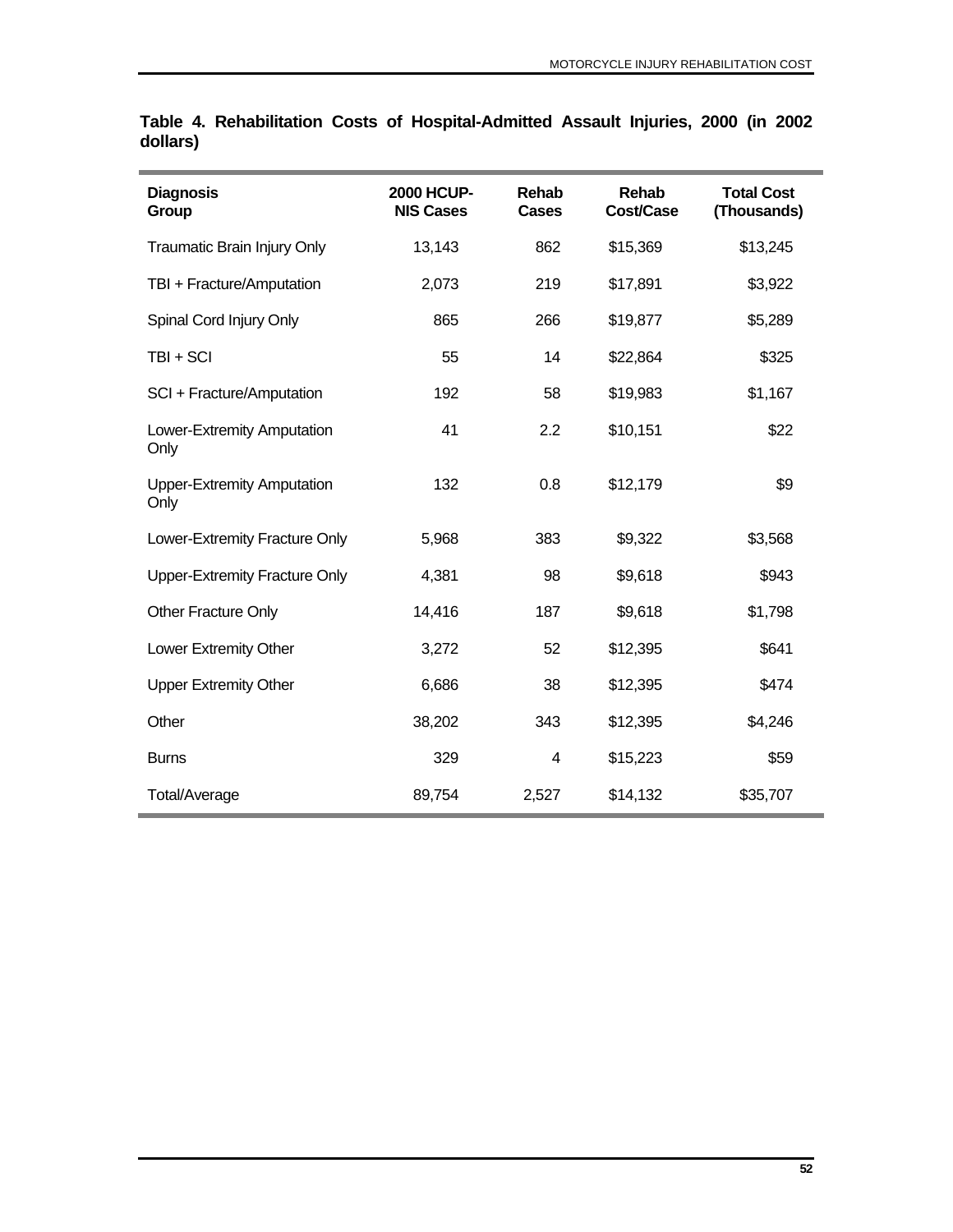| <b>Diagnosis</b><br>Group                 | <b>2000 HCUP-</b><br><b>NIS Cases</b> | <b>Rehab</b><br><b>Cases</b> | Rehab<br>Cost/Case | <b>Total Cost</b><br>(Thousands) |
|-------------------------------------------|---------------------------------------|------------------------------|--------------------|----------------------------------|
| Traumatic Brain Injury Only               | 76,255                                | 4,629                        | \$15,169           | \$70,221                         |
| TBI + Fracture/Amputation                 | 17,450                                | 1,673                        | \$17,511           | \$29,302                         |
| Spinal Cord Injury Only                   | 5,341                                 | 1,644                        | \$21,262           | \$34,944                         |
| TBI + SCI                                 | 800                                   | 207                          | \$21,719           | \$4,502                          |
| SCI + Fracture/Amputation                 | 889                                   | 270                          | \$19,297           | \$5,211                          |
| Lower-Extremity Amputation<br>Only        | 2,783                                 | 263                          | \$12,003           | \$3,153                          |
| <b>Upper-Extremity Amputation</b><br>Only | 7,276                                 | 25                           | \$11,731           | \$290                            |
| Lower-Extremity Fracture Only             | 493,058                               | 43,862                       | \$10,002           | \$438,710                        |
| <b>Upper-Extremity Fracture Only</b>      | 129,922                               | 2,906                        | \$10,004           | \$29,075                         |
| <b>Other Fracture Only</b>                | 144,522                               | 7,714                        | \$10,004           | \$77,167                         |
| Lower Extremity Other                     | 108,330                               | 2,604                        | \$11,950           | \$31,112                         |
| <b>Upper Extremity Other</b>              | 83,975                                | 825                          | \$11,950           | \$9,862                          |
| Other                                     | 241,104                               | 2,445                        | \$11,950           | \$29,219                         |
| <b>Burns</b>                              | 26,174                                | 351                          | \$15,765           | \$5,532                          |
| Total/Average                             | 1,337,876                             | 69,418                       | \$11,068           | \$768,299                        |

### **Table 5. Rehabilitation Costs of Hospital-Admitted Other Unintentional Injuries, 2000 (in 2002 dollars)**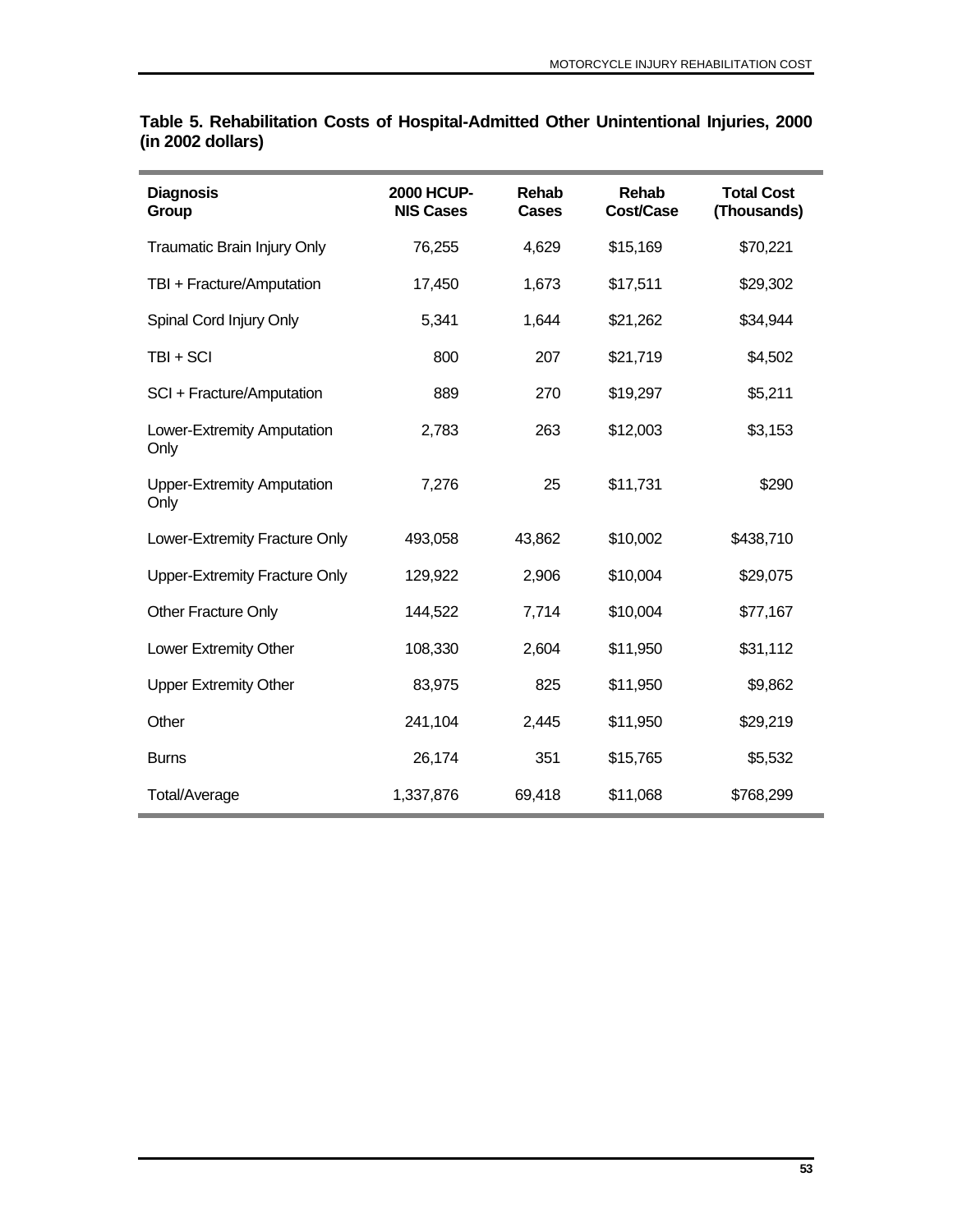| <b>Diagnosis</b><br>Group                 | <b>2000 HCUP-</b><br><b>NIS Cases</b> | <b>Rehab</b><br><b>Cases</b> | Rehab<br>Cost/Case | <b>Total Cost</b><br>(Thousands) |
|-------------------------------------------|---------------------------------------|------------------------------|--------------------|----------------------------------|
| Traumatic Brain Injury Only               | 126,033                               | 7,444                        | \$13,122           | \$97,680                         |
| TBI + Fracture/Amputation                 | 48,916                                | 4,615                        | \$17,476           | \$80,660                         |
| Spinal Cord Injury Only                   | 8,725                                 | 2,685                        | \$17,300           | \$46,446                         |
| TBI + SCI                                 | 1,970                                 | 511                          | \$21,742           | \$11,103                         |
| SCI + Fracture/Amputation                 | 2,149                                 | 653                          | \$19,500           | \$12,727                         |
| Lower-Extremity Amputation<br>Only        | 3,237                                 | 308                          | \$11,896           | \$3,667                          |
| <b>Upper-Extremity Amputation</b><br>Only | 7,844                                 | 28                           | \$11,784           | \$334                            |
| Lower-Extremity Fracture Only             | 549,247                               | 47,320                       | \$9,935            | \$470,143                        |
| <b>Upper-Extremity Fracture Only</b>      | 153,315                               | 3,430                        | \$9,970            | \$34,195                         |
| <b>Other Fracture Only</b>                | 202,065                               | 9,888                        | \$9,958            | \$98,467                         |
| Lower Extremity Other                     | 122,074                               | 2,899                        | \$11,972           | \$34,702                         |
| <b>Upper Extremity Other</b>              | 113,719                               | 1,025                        | \$11,986           | \$12,289                         |
| Other                                     | 357,666                               | 3,691                        | \$12,033           | \$44,419                         |
| <b>Burns</b>                              | 27,867                                | 373                          | \$15,763           | \$5,874                          |
| Total/Average                             | 1,724,826                             | 84,870                       | \$11,226           | \$952,704                        |

## **Table 6. Rehabilitation Costs of All Hospital-Admitted Injuries, 2000 (in 2002 dollars)**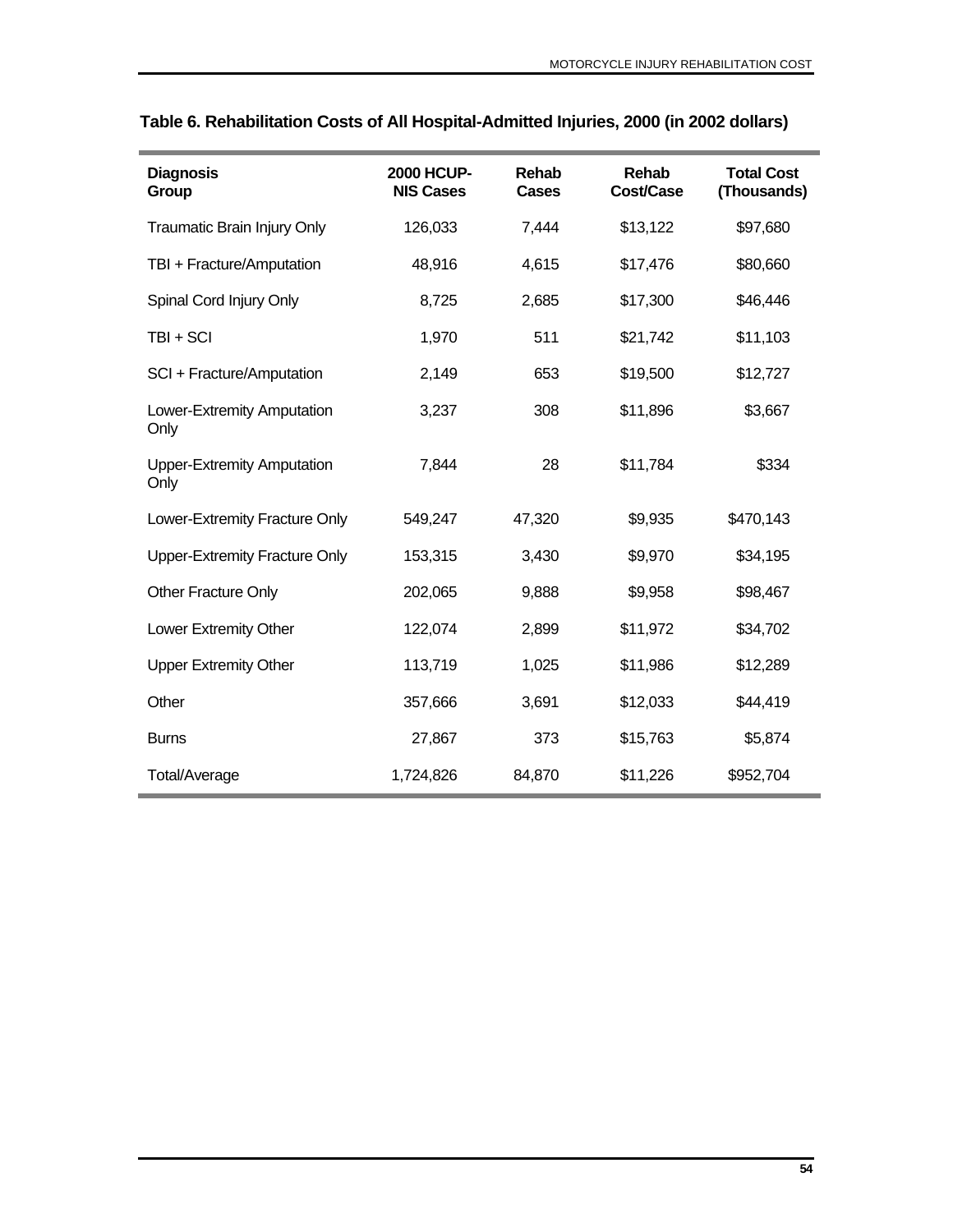# **Appendix B – Length of Stay and Costs of Injury Rehabilitation by Injury Category**

# **Introduction**

Although the immediate hospitalization costs of various injuries have been examined, the longer-term costs of injury rehabilitation have not been fully addressed. In conducting cost analyses before adopting injury prevention programs or laws, the rehabilitation costs are an important but often overlooked element of the total cost. This section provides data on injury, rehabilitation costs, and rehabilitation hospital length of stay (LOS) by age group.

Cost and length of stay data were provided by the American Medical Rehabilitation Provider's Association (AMRPA). These data are from 106 U.S. rehabilitation centers. This cost dataset on rehabilitation patients is considered the most reliable cost dataset available, as the cost data has been uniformly identified, quality-controlled, and cleaned. Diagnoses and cost data were available for 76 percent of the approximately 83,000 AMRPA patient records.

AMRPA provided data on average length of stay, average cost, and average cost per day by rehabilitation impairment category (RIC) and age group.

# **Methods**

## Data Collection and Analysis Methods

The AMRPA dataset contains records for 83,000 non-Medicare patients from rehabilitation hospitals for the years 1997 – 2001 from 106 facilities. The dataset overlaps heavily with the UDSMR, but contains additional cost data for 75 percent to 80 percent of the patients. We received data on 69,023 rehabilitation cases, of which 41,602 were injury cases.

## Case Selection

Although the data contained a smattering of E-codes, these were too sparse to use in selecting cases for analysis. Diagnoses coded using the International Classification of Diseases were also limited in the rehabilitation data and thus unusable. Thus, we only could conduct our analysis using the rather limited RIC categories.

## Rehabilitation Impairment Categories

RICs describe the impairments that serve as the primary cause for the inpatient rehabilitation admission. Most RICs differentiate traumatic injuries. This system was designed and validated by (Carter et al., 2000). The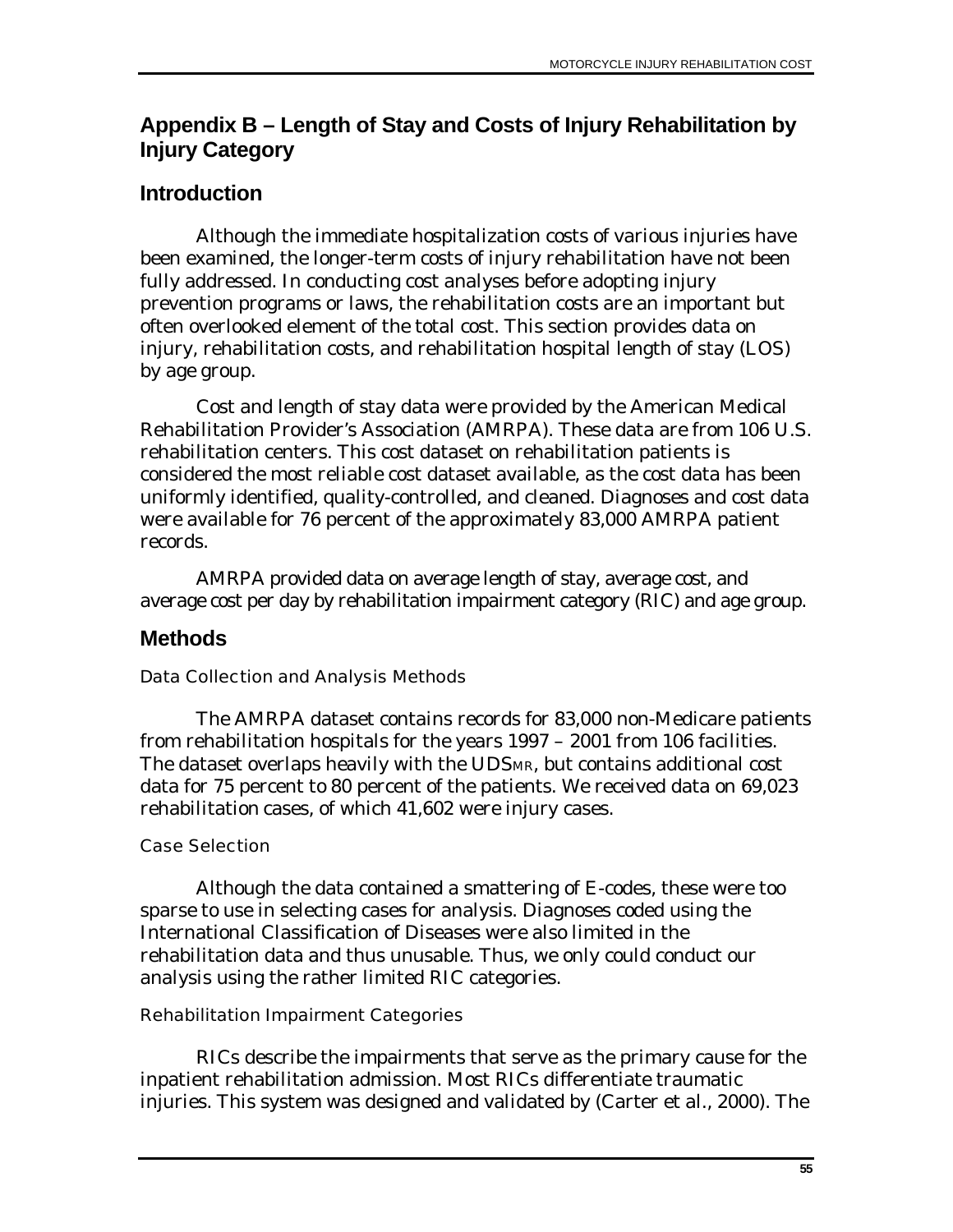Department of Health and Human Services selected 21 RICs—ranging from *Stroke* (category 01) to *Burns* (category 21)—to form a Prospective Payment System for rehabilitation services (Department of Health and Human Services, 2001).

(Carter et al., 2000) examined specific facets of a rehabilitation Inpatient Rehabilitation Facility PPS — such as its system of categorization, its construction of weights, its procedures for handling univariate outliers, etc.— through use of cost data (from hospitals), discharge information, and FIM data for calendar years 1996–97. Of relevance to the present study, these researchers' explicit goals included improving cost descriptions through the use of RIC definitions. With the exception of the creation of a new category for burns, variation in RIC definitions did not appreciably increase their ability to explain costs.

### Data Years

Cases with a discharge date of fiscal year 1999 were selected for analysis. These data give us the last data in a free market rehabilitation system. Thereafter, HCFA (now CMS) moved the system to prospective payment at rates that do not necessarily reflect actual costs of care. The new PPS rates for 2002 are listed in the chapter reporting our analysis of UDSMR data.

### **Analysis**

Cases were selected if they contained RICs and cost data. We calculated basic descriptive statistics on costs and length of stay by age groups. The average cost per day of inpatient rehabilitation was computed by dividing the average cost per rehab stay by the average length of stay per rehab patient.

## **Results**

Table 1 presents the RIC injury data across all age groupings. Traumatic spinal cord injuries required the longest length of stay–on average 34.3 days, followed by major multiple trauma with brain or spinal cord injury (26.3 days); and traumatic brain injuries (25.8) days.

The average cost per rehab day ranged from \$716 (hip fracture) to \$991 (burns). The top five RICs in average costs for all age groupings were burns (\$991), traumatic spinal cord (\$860), major multiple trauma with brain or spinal cord injury (\$854), traumatic brain injury (\$807), and neurological (\$802).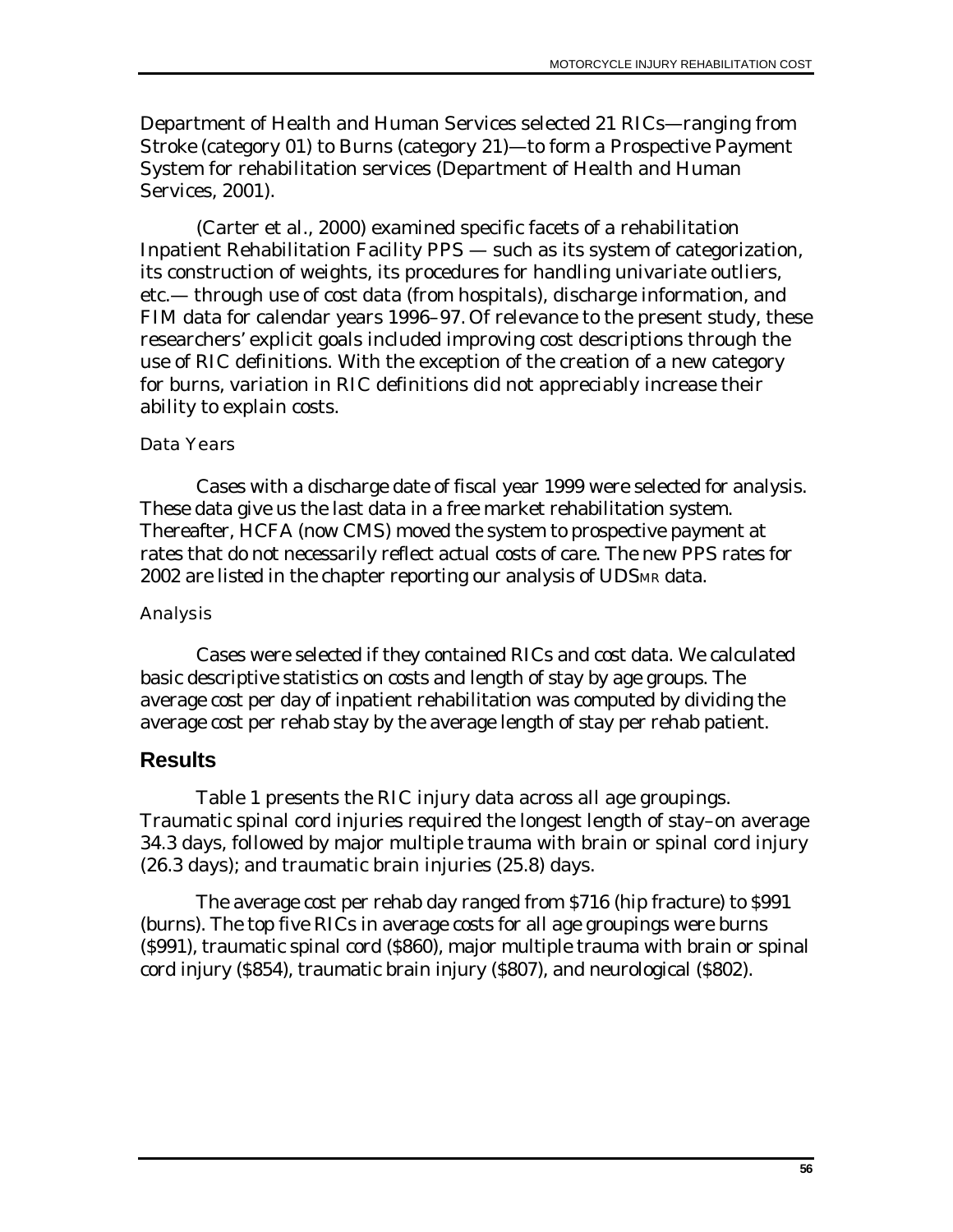|                                                                  |        | Average<br>Length<br>of Stay | <b>Standard</b><br><b>Deviation</b> | Average  | <b>Standard</b><br><b>Deviation</b> | Average<br>Cost per Day<br>(mean total |
|------------------------------------------------------------------|--------|------------------------------|-------------------------------------|----------|-------------------------------------|----------------------------------------|
| <b>RICs</b>                                                      | Cases  | (LOS)                        | (LOS)                               | Cost     | of Cost                             | cost/LOS)                              |
| Amputation, Lower<br>Extremity                                   | 2,184  | 17.4                         | 11.3                                | \$13,468 | \$10,069                            | \$774                                  |
| Amputation, Other                                                | 282    | 16.9                         | 10.6                                | \$13,486 | \$9,017                             | \$798                                  |
| <b>Burns</b>                                                     | 163    | 15.7                         | 10.3                                | \$15,555 | \$14,517                            | \$991                                  |
| <b>Hip Fracture</b>                                              | 6,203  | 15.2                         | 7.8                                 | \$10,877 | \$6,590                             | \$716                                  |
| Major Multiple Trauma,<br>With Brain or Spinal<br>Cord Injury    | 593    | 26.3                         | 24.3                                | \$22,450 | \$24,104                            | \$854                                  |
| Major Multiple Trauma,<br>With No Brain or Spinal<br>Cord Injury | 1,100  | 16.5                         | 11.6                                | \$12,585 | \$10,395                            | \$763                                  |
| <b>Miscellaneous</b>                                             | 6,226  | 16.0                         | 10.0                                | \$12,668 | \$11,213                            | \$792                                  |
| Neurological                                                     | 2,873  | 17.7                         | 11.4                                | \$14,193 | \$10,986                            | \$802                                  |
| Other Orthopedic                                                 | 3,220  | 14.1                         | 8.4                                 | \$10,451 | \$7,262                             | \$741                                  |
| Pain Syndrome                                                    | 844    | 13.7                         | 8.6                                 | \$9,925  | \$6,662                             | \$724                                  |
| Replacement of Lower<br><b>Extremity Joint</b>                   | 14,185 | 10.5                         | 5.5                                 | \$7,613  | \$4,370                             | \$725                                  |
| Traumatic Brain Injury                                           | 2,372  | 25.8                         | 22.5                                | \$20,821 | \$21,435                            | \$807                                  |
| <b>Traumatic Spinal Cord</b>                                     | 1,357  | 34.3                         | 30.1                                | \$29,495 | \$29,583                            | \$860                                  |
| <b>TOTALS</b>                                                    | 41,602 |                              |                                     |          |                                     |                                        |

**Table 1. Rehabilitation Costs for All Age Groups: Number of Cases, Average Length of Stay, Average Cost, and Average Cost per Day as a Function of RICs, FY 1998–1999 Data in 1999 Dollars.** 

An examination of the RIC data by age group (tables 2–4) revealed a consistent trend in LOS and average costs by RICs similar to the aggregated age data.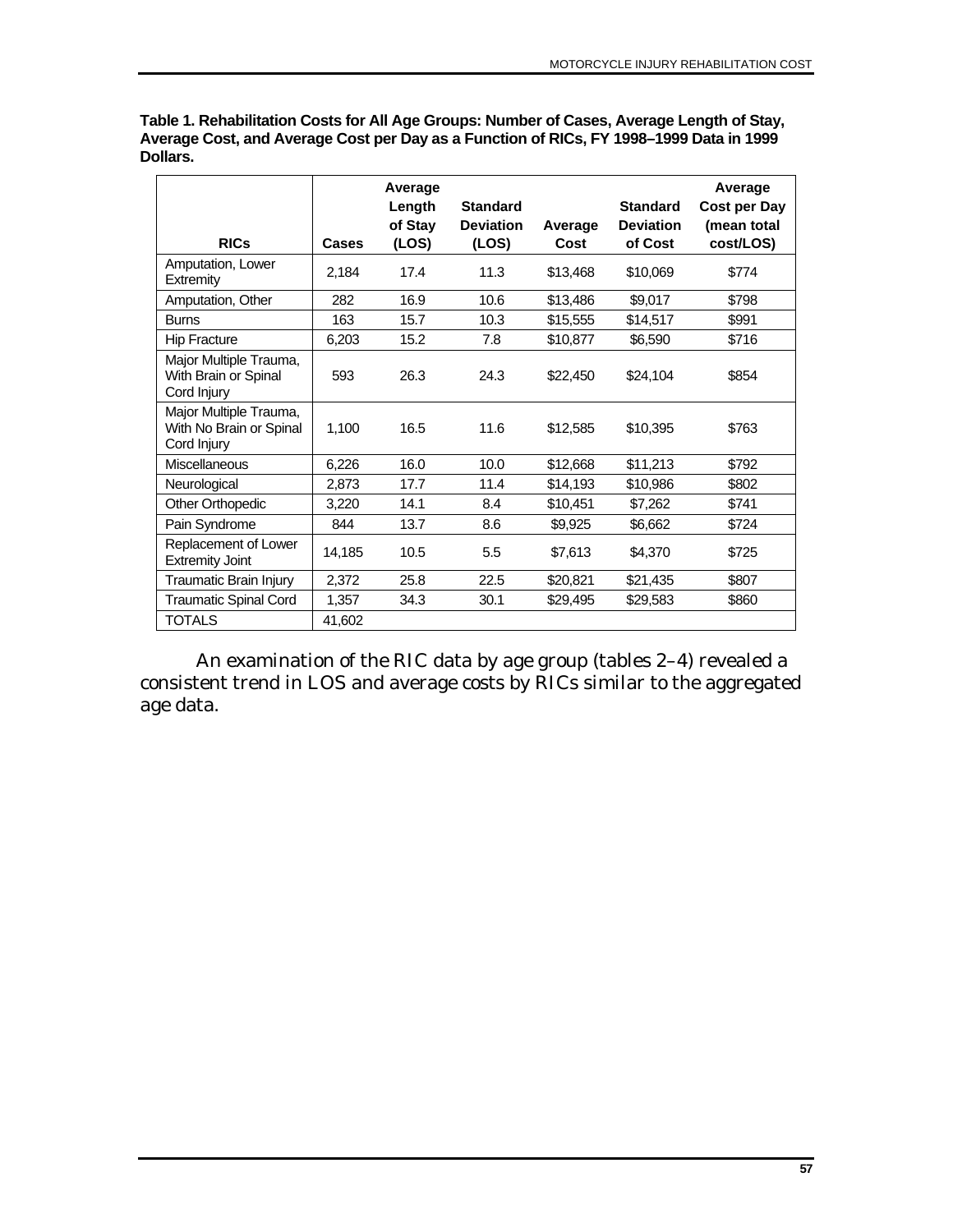|                                                                                   |                | Average    | <b>Standard</b>  |          | <b>Standard</b> | Average<br>Cost per Day |
|-----------------------------------------------------------------------------------|----------------|------------|------------------|----------|-----------------|-------------------------|
|                                                                                   |                | Length of  | <b>Deviation</b> | Average  | Deviation of    | (mean total             |
| <b>RICs</b>                                                                       | Cases          | Stay (LOS) | (LOS)            | Cost     | Cost            | cost/LOS)               |
| Amputation, Lower<br>Extremity                                                    | 33             | 24.0       | 36.0             | \$17,735 | \$25,388        | \$739                   |
| Amputation, Other                                                                 | $\overline{7}$ | 20.8       | 22.9             | \$16,539 | \$16,183        | \$795                   |
| <b>Burns</b>                                                                      | 14             | 19.2       | 7.7              | \$14,288 | \$6,890         | \$744                   |
| <b>Hip Fracture</b>                                                               | 75             | 11.2       | 6.1              | \$7,809  | \$4,285         | \$697                   |
| <b>Major Multiple</b><br>Trauma, With Brain<br>or Spinal Cord<br>Injury           | 209            | 26.9       | 29.4             | \$23,594 | \$29,791        | \$877                   |
| <b>Major Multiple</b><br>Trauma, With No<br><b>Brain or Spinal</b><br>Cord Injury | 159            | 13.5       | 9.8              | \$10,374 | \$8,474         | \$768                   |
| Miscellaneous                                                                     | 101            | 20.0       | 14.9             | \$16,507 | \$13,318        | \$825                   |
| Neurological                                                                      | 111            | 18.2       | 11.9             | \$15,737 | \$13,099        | \$865                   |
| <b>Other Orthopedic</b>                                                           | 108            | 12.6       | 8.2              | \$9,966  | \$7,024         | \$791                   |
| Pain Syndrome                                                                     | 15             | 17.6       | 10.4             | \$12,721 | \$10,474        | \$723                   |
| Replacement of<br>Lower-Extremity<br>Joint                                        | 41             | 11.2       | 7.0              | \$8,700  | \$6.617         | \$777                   |
| <b>Traumatic Brain</b><br><b>Injury</b>                                           | 735            | 28.8       | 27.9             | \$24,401 | \$28,606        | \$847                   |
| <b>Traumatic Spinal</b><br>Cord                                                   | 353            | 40.6       | 36.1             | \$35,696 | \$36,347        | \$879                   |
| <b>TOTALS</b>                                                                     | 1,961          |            |                  |          |                 |                         |

#### **Table 2. Individuals Less Than 30 Years Old: Number of Cases, Average Length of Stay, Average Cost, and Average Cost per Day as a Function of Rehabilitation Impairment Categories**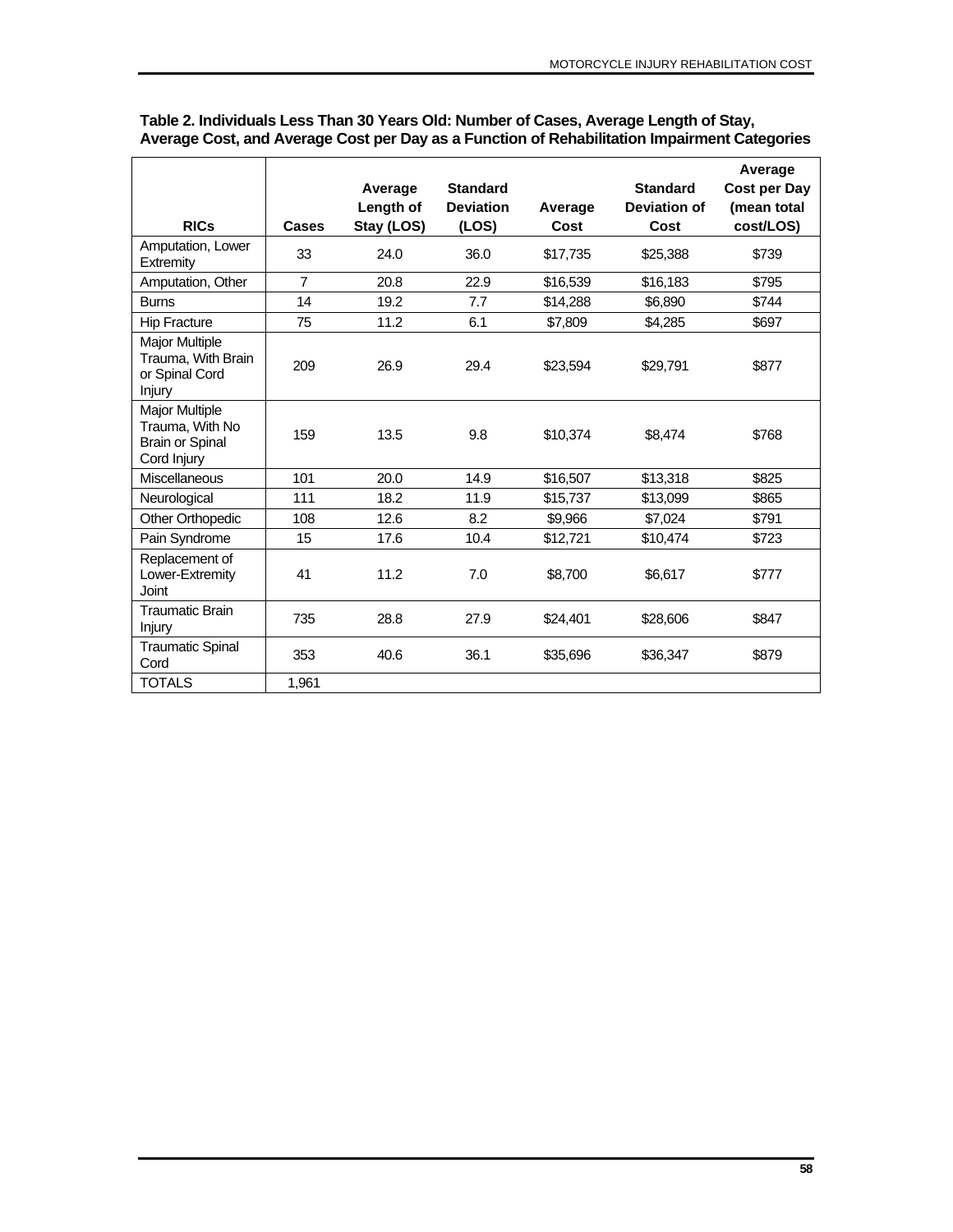| <b>RICs</b>                                                                       | Cases  | Average<br>Length of<br>Stay (LOS) | <b>Standard</b><br><b>Deviation</b><br>(LOS) | Average<br>Cost | <b>Standard</b><br><b>Deviation of</b><br>Cost | Average<br>Cost per Day<br>(mean total<br>cost/LOS) |
|-----------------------------------------------------------------------------------|--------|------------------------------------|----------------------------------------------|-----------------|------------------------------------------------|-----------------------------------------------------|
| Amputation, Lower<br>Extremity                                                    | 805    | 15.7                               | 9.9                                          | \$12,611        | \$10,592                                       | \$803                                               |
| Amputation, Other                                                                 | 99     | 15.7                               | 10.7                                         | \$12,469        | \$8,652                                        | \$794                                               |
| <b>Burns</b>                                                                      | 54     | 18.8                               | 12.3                                         | \$19,477        | \$20,806                                       | \$1,036                                             |
| <b>Hip Fracture</b>                                                               | 715    | 12.9                               | 8.2                                          | \$9,595         | \$7,446                                        | \$744                                               |
| <b>Major Multiple</b><br>Trauma, With Brain<br>or Spinal Cord<br>Injury           | 286    | 27.3                               | 22.6                                         | \$23,191        | \$22,094                                       | \$849                                               |
| <b>Major Multiple</b><br>Trauma, With No<br><b>Brain or Spinal</b><br>Cord Injury | 485    | 16.6                               | 12.4                                         | \$12,699        | \$10,479                                       | \$765                                               |
| Miscellaneous                                                                     | 1,537  | 16.4                               | 11.5                                         | \$13,669        | \$14,690                                       | \$833                                               |
| Neurological                                                                      | 1,159  | 18.3                               | 13.0                                         | \$14,988        | \$12,196                                       | \$819                                               |
| <b>Other Orthopedic</b>                                                           | 864    | 13.1                               | 9.9                                          | \$10,120        | \$8,912                                        | \$773                                               |
| Pain Syndrome                                                                     | 250    | 13.3                               | 9.8                                          | \$9,856         | \$7,115                                        | \$741                                               |
| Replacement of<br>Lower-Extremity<br>Joint                                        | 3,410  | 9.1                                | 4.8                                          | \$6,786         | \$3,932                                        | \$746                                               |
| <b>Traumatic Brain</b><br><b>Injury</b>                                           | 961    | 26.8                               | 22.6                                         | \$21,355        | \$19,967                                       | \$797                                               |
| <b>Traumatic Spinal</b><br>Cord                                                   | 713    | 34.5                               | 28.2                                         | \$28,915        | \$26,277                                       | \$838                                               |
| <b>TOTALS</b>                                                                     | 11,338 |                                    |                                              |                 |                                                |                                                     |

#### **Table 3. Individuals 30 to 64 Years Old: Number of Cases, Average Length of Stay, Average Cost, and Average Cost per Day as a Function of Rehabilitation Impairment Categories**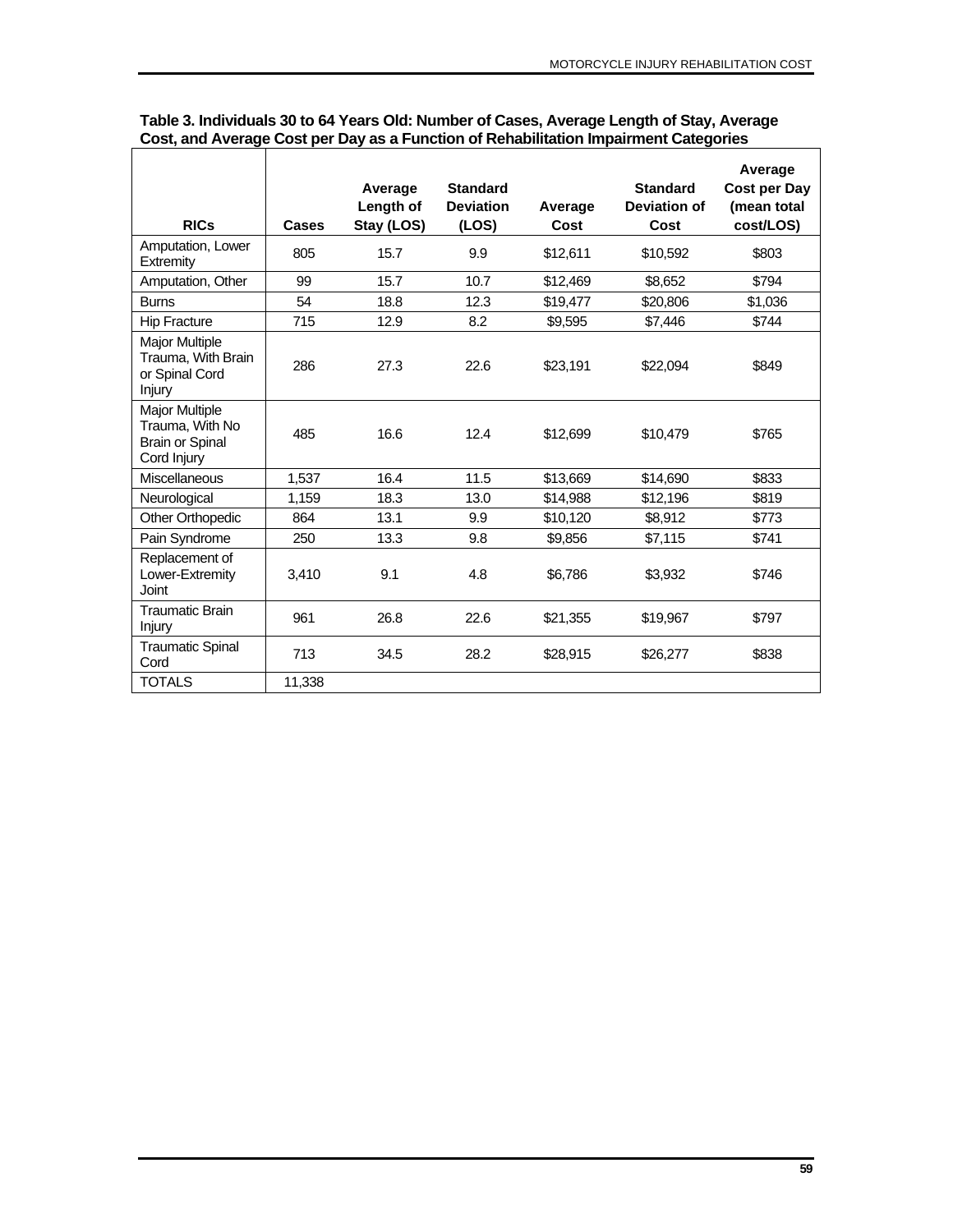|                                                                                   |              | Average                 | <b>Standard</b>           |                     | <b>Standard</b>             | <b>Average Cost</b><br>per Day |
|-----------------------------------------------------------------------------------|--------------|-------------------------|---------------------------|---------------------|-----------------------------|--------------------------------|
| <b>RICs</b>                                                                       | <b>Cases</b> | Length of<br>Stay (LOS) | <b>Deviation</b><br>(LOS) | <b>Average Cost</b> | <b>Deviation</b><br>of Cost | (mean total<br>cost/LOS)       |
| Amputation, Lower<br>Extremity                                                    | 1,346        | 18.3                    | 10.7                      | \$13,877            | \$9,005                     | \$758                          |
| Amputation, Other                                                                 | 176          | 17.4                    | 9.8                       | \$13,937            | \$8,860                     | \$801                          |
| <b>Burns</b>                                                                      | 95           | 13.5                    | 8.9                       | \$13,512            | \$9,962                     | \$1,001                        |
| <b>Hip Fracture</b>                                                               | 5,413        | 15.6                    | 7.7                       | \$11,089            | \$6,466                     | \$711                          |
| <b>Major Multiple</b><br>Trauma, With Brain<br>or Spinal Cord<br>Injury           | 98           | 22.3                    | 15.6                      | \$17,849            | \$13,518                    | \$800                          |
| <b>Major Multiple</b><br>Trauma, With No<br><b>Brain or Spinal</b><br>Cord Injury | 456          | 17.5                    | 11.0                      | \$13,235            | \$10,821                    | \$756                          |
| <b>Miscellaneous</b>                                                              | 4,588        | 15.7                    | 9.2                       | \$12,248            | \$9,679                     | \$780                          |
| Neurological                                                                      | 1.603        | 17.2                    | 10.1                      | \$13,511            | \$9,797                     | \$786                          |
| Other Orthopedic                                                                  | 2,248        | 14.5                    | 7.8                       | \$10,601            | \$6,529                     | \$731                          |
| Pain Syndrome                                                                     | 579          | 13.8                    | 8.0                       | \$9,882             | \$6,328                     | \$716                          |
| Replacement of<br>Lower-Extremity<br>Joint                                        | 10,734       | 11.0                    | 5.6                       | \$7,871             | \$4,458                     | \$716                          |
| <b>Traumatic Brain</b><br>Injury                                                  | 676          | 21.2                    | 13.2                      | \$16,170            | \$11,001                    | \$763                          |
| <b>Traumatic Spinal</b><br>Cord                                                   | 291          | 26.5                    | 24.5                      | \$23,396            | \$26,616                    | \$883                          |
| <b>TOTALS</b>                                                                     | 28,303       |                         |                           |                     |                             |                                |

**Table 4. Individuals 65 and Older: Number of Cases, Average Length of Stay, Average Cost, and Average Cost per Day as a Function of Rehabilitation Impairment Categories** 

# **Discussion**

If all ages are considered, rehabilitation hospital costs in 1999 ranged from \$7,613 for the replacement of a lower-extremity joint to \$29,495 for a traumatic spinal cord injury. Average cost per day ranged from \$716 for a hip fracture to \$991 for burns. Traumatic spinal cord injuries required the longest length of stay – on average 34.3 days -- while replacement of a lowerextremity joint had the shortest – on average 10.5 days. These finding are relatively consistent among age groups.

One caveat on our analysis is length of stay reportedly has been dropping for at least 10 years and more notably since 1999, due to market distortions related to the implementation of prospective payment system. With PPS, rehabilitation hospitals are paid a set fee for each patient, providing an incentive to shorten hospital stay to conform to the available payment.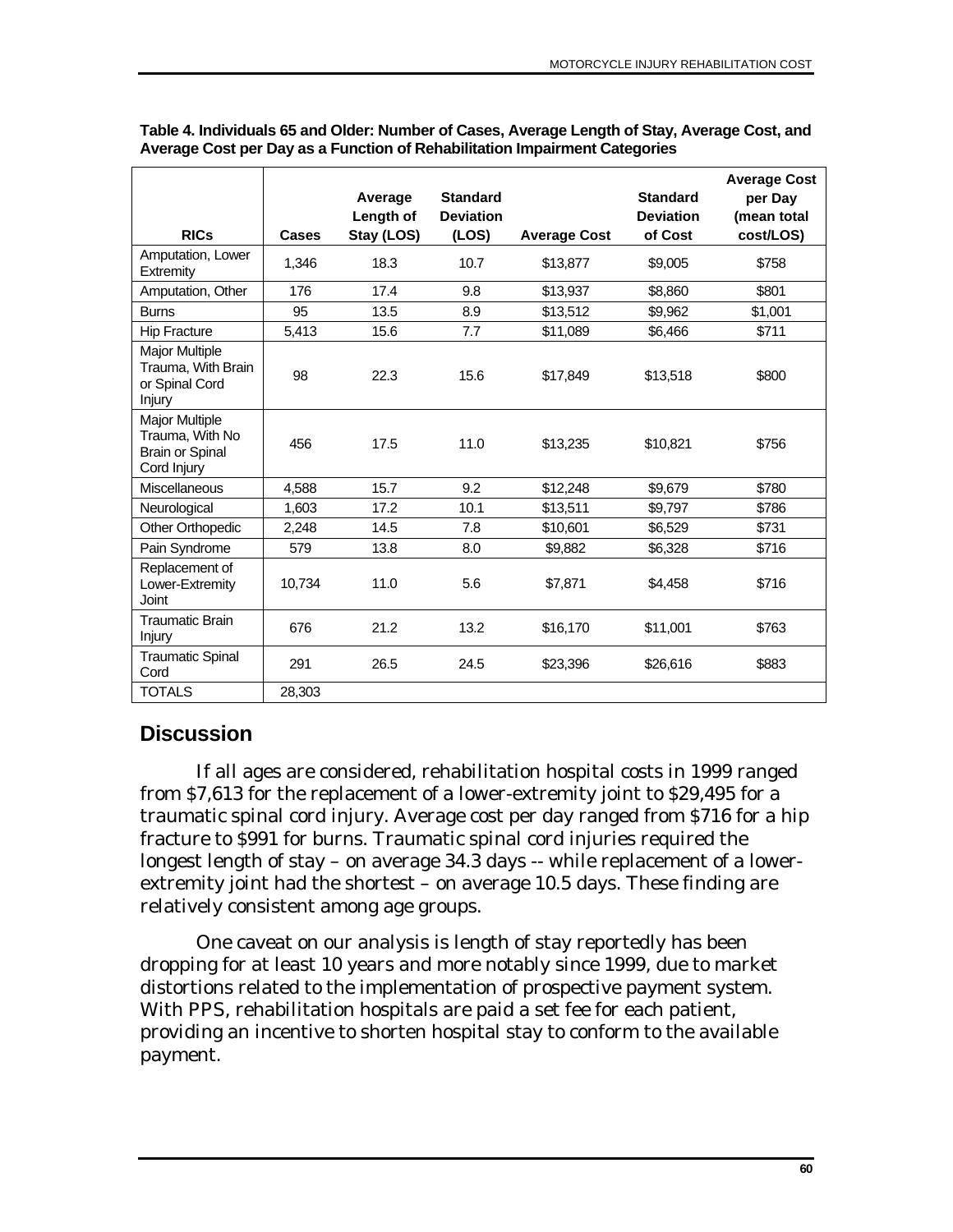# **Appendix C– Characteristics of People in TBI Rehabilitation Due to Motorcycle Crashes and Associated Costs**

### Characteristics of People in TBI Rehabilitation Due to Motorcycle Crashes

Of the 227 rehabilitation patients who incurred TBI in motorcycle crashes, 91.2 percent were male and 8.8 percent were female. This group was 79.2 percent White, 17.3 percent Black, and 3.5 percent Hispanic. The ages are listed in Table 1. Consistent with the ages of the TBI patients, in 1998 the mean age of a motorcycle owner was 38.1 years and the mean age of motorcyclists killed in fatal crashes was 34.6.

| Table 1. Age Distribution of Rehabilitation Patients with TBI Incurred in Motorcycle Crashes |
|----------------------------------------------------------------------------------------------|
|----------------------------------------------------------------------------------------------|

| Age       | <b>Percent</b> |
|-----------|----------------|
| $16 - 24$ | 26.9%          |
| $25 - 44$ | 51.1%          |
| 45-64     | 20.7%          |
| >65       | 1.3%           |

#### Diagnosis Breakdown for Motorcyclists

For the 227 people diagnosed with Traumatic Brain Injury as a result of a motorcycle crash, across three diagnosis categories, Table 2 shows the mean acute care lengths of stay varied from 20.8 to 22.9 days. Mean LOS for rehabilitation was longer, ranging from 29.3 to 32.5 days. Surprisingly, spinal cord injury co-morbidity did not noticeably affect the LOS or rehabilitation charges.

The charges per day were much higher for acute care than for rehabilitation. The ratio of *charges per day* for rehabilitation to acute care ranged minimally, from 0.30 to 0.31, suggesting that the overall mean of 0.31 can be applied to all TBI rehabilitation. The ratio of *charges per patient* for rehabilitation to acute care weigh in both cost and length of stay variations. They ranged from 0.47 for skull fracture without spinal cord injury to 0.55 for TBI plus spinal cord injury to 0.56 for concussion without spinal cord injury.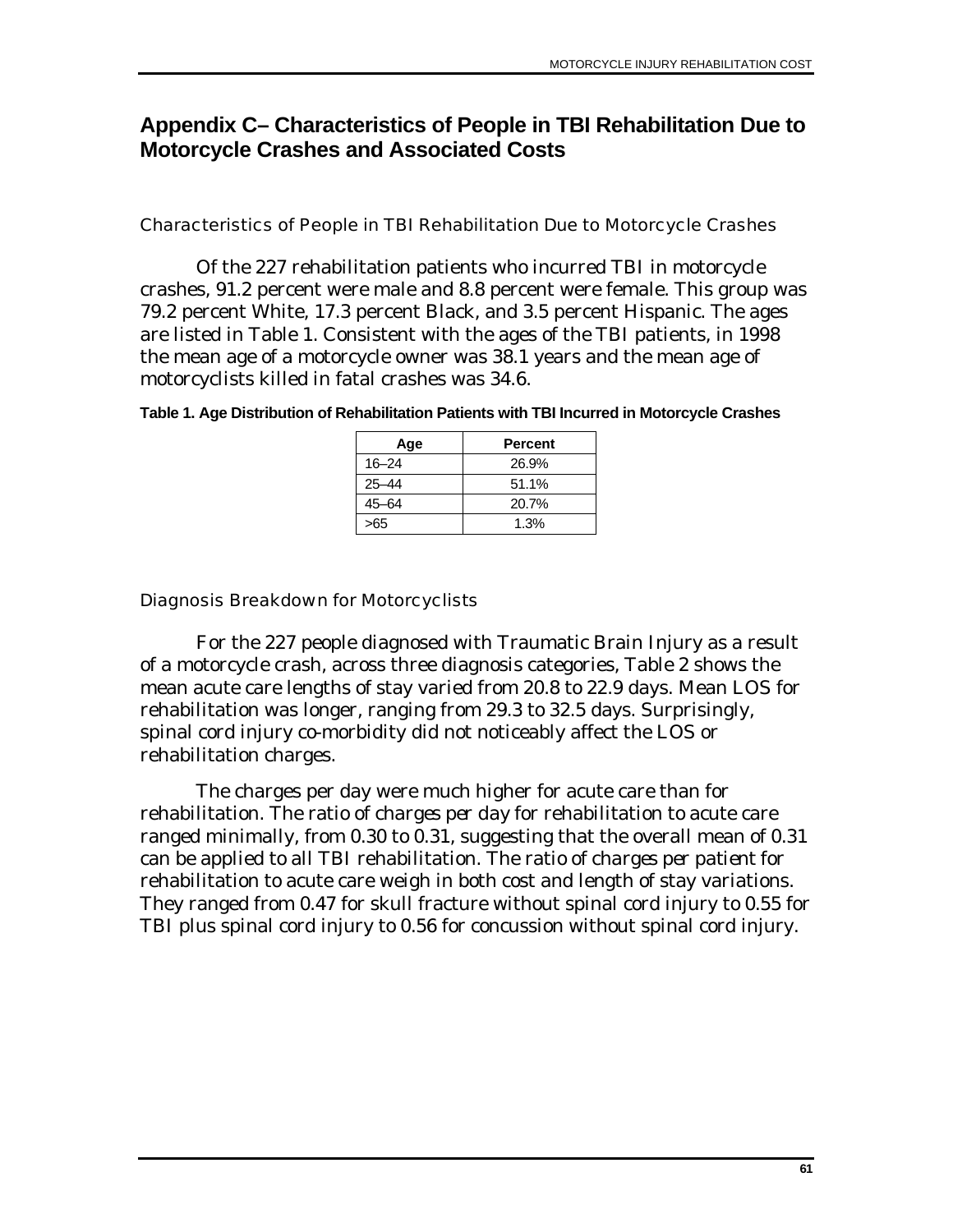|                                                                                        | <b>Concussion – No</b><br><b>Spinal Cord Injury</b> | <b>Skull Fracture-No</b><br><b>Spinal Cord Injury</b> | TBI + SCI        |
|----------------------------------------------------------------------------------------|-----------------------------------------------------|-------------------------------------------------------|------------------|
| Motorcycle Patients                                                                    | $N = 127$                                           | $N = 90$                                              | $N = 10$         |
| <b>LOS Before Rehabilitation</b>                                                       | 21.31                                               | 22.92                                                 | 20.80            |
| (Mean/ Standard Deviation)                                                             | (15.61)                                             | (18.21)                                               | (14.04)          |
| <b>LOS Rehabilitation</b>                                                              | 32.10                                               | 29.33                                                 | 32.50            |
| (Mean/SD)                                                                              | (24.15)                                             | (27.32)                                               | (20.77)          |
| Charges Per Day - Acute Care                                                           | \$5,507.24                                          | \$5,549.57                                            | \$6,279.46       |
| (Mean, SD)                                                                             | (3,378.37)                                          | (2,775.69)                                            | (4,413.90)       |
| Charges Per Day-Rehab                                                                  | \$1,408.52                                          | \$1,364.27                                            | \$1,488.55       |
| (Mean, SD)                                                                             | (459.48)                                            | (382.51)                                              | (585.62)         |
| Ratio Of Charges Per Day -<br>Rehab/Charges Per Day -<br>Acute Care (Mean, SD)         | .3076<br>(.1424)                                    | .3128<br>(.2041)                                      | .2979<br>(.1200) |
| Ratio Of Charges Per Patient -<br>Rehab/Charges Per Patient -<br>Acute Care (Mean, SD) | .5602<br>(.4697)                                    | .4704<br>(.6594)                                      | .5520<br>.3723)  |

**Table 2. LOS and Charges for People with TBI Incurred in Motorcycle Crashes, by Diagnosis Group** 

### Demographic Breakdowns for Motorcyclists

Table 3 shows that the LOS was nearly identical for ages 25–44 and 45–64. The LOS for patients aged 16–24 was higher (36 days compared to approximately 29 days). The data contains only three motorcyclists over age 65, too few cases to credibly report.

**Table 3. LOS and Charges for People with TBI Incurred in Motorcycle Crashes, by Age Group** 

|                                                                                         | $16 - 24$                  | $25 - 44$                   | $45 - 64$                   |
|-----------------------------------------------------------------------------------------|----------------------------|-----------------------------|-----------------------------|
| Motorcycle Patients                                                                     | $N = 61$                   | $N = 116$                   | $N = 47$                    |
| LOS Rehab (Mean/SD)                                                                     | 35.62                      | 29.36                       | 29.68                       |
|                                                                                         | (27.42)                    | (26.31)                     | (19.04)                     |
| Charges Rehab - (Mean/SD)                                                               | \$46,997.97<br>(36,390.29) | \$40,482.72<br>(41, 897.63) | \$43,380.77<br>(30, 753.98) |
| Ratio of Charges Per                                                                    | .3180                      | .2984                       | .3195                       |
| Day - Rehab/Charges Per Day<br>- Acute Care (Mean, SD)                                  | (.1948)                    | (.1689)                     | (.1165)                     |
| Ratio of Charges Per Patient -<br>Rehab/ Charges per Patient -<br>Acute Care (Mean, SD) | .5803<br>(.5251)           | .4881<br>(.5829)            | .5555<br>(4882).            |

The rehabilitation charges for ages 16 to 64 range from \$40,482 to \$46,997. The ratio of charges per day for rehabilitation to acute care range from .30 to .32, and the ratio of charges per patient for rehabilitation to acute care range from .49 to .58.

As shown in Table 4, mean LOS for white patients was 32 days, compared to 28 for African American patients and 19 for Hispanic patients. The number of Hispanic cases (8) may be too small to be reliable. The observed differences could indicate a more rapid recovery, but differential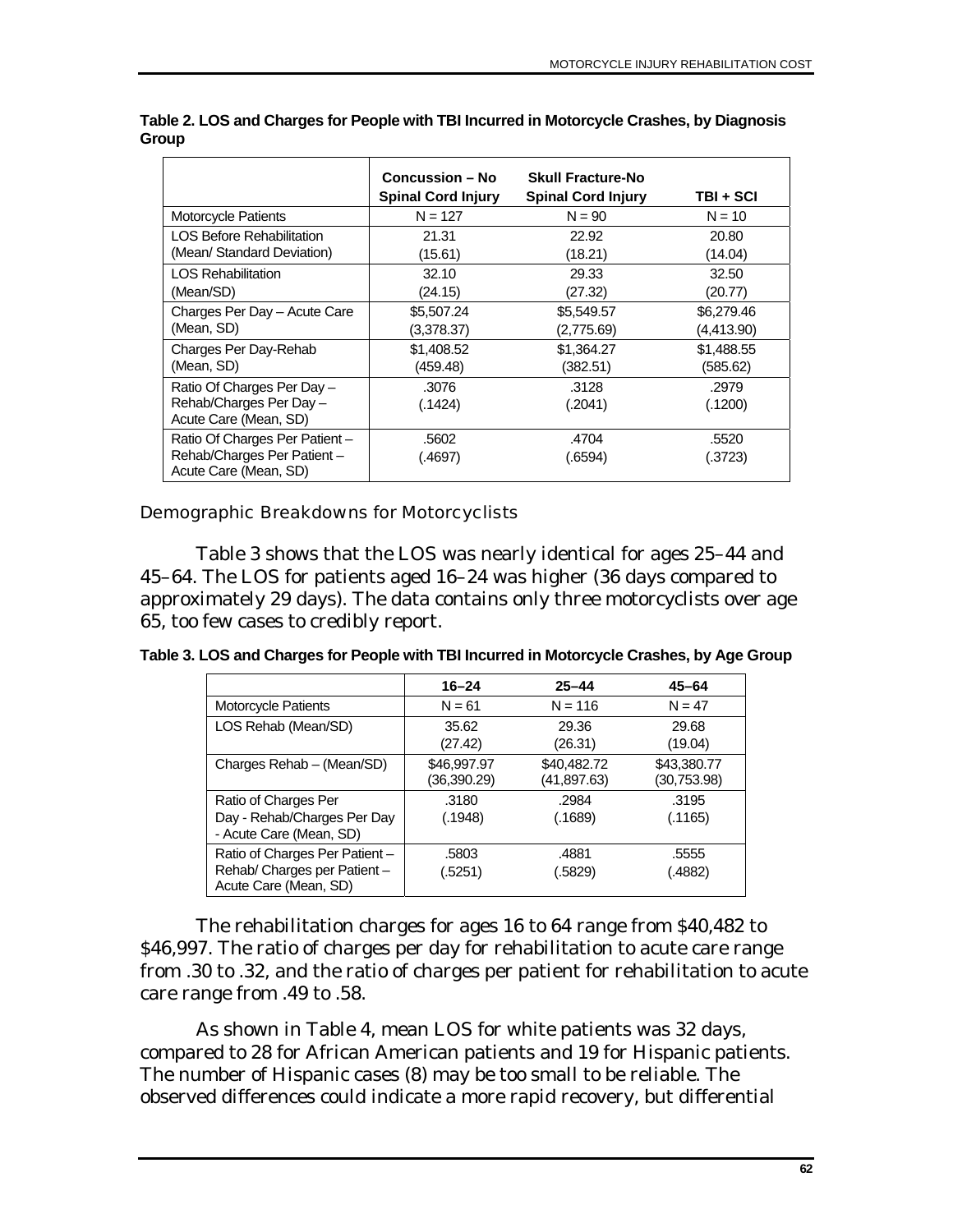access to payment for rehabilitation services seems a more likely explanation. The mean charges for rehabilitation range from a low of \$25,394 for Hispanic patients to a high of \$44,490 for white patients.

|                                | White       | <b>Black</b> | <b>Hispanic</b> |
|--------------------------------|-------------|--------------|-----------------|
| Motorcycle Patients            | $N = 179$   | $N = 39$     | $N = 8$         |
| LOS rehab                      | 32.10       | 28.41        | 19.38           |
| (Mean/SD)                      | (27.29)     | (14.66)      | (13.70)         |
| Charges rehab                  | \$44,490.64 | \$37,094.28  | \$25,394.63     |
| (Mean/SD)                      | (41,347.10) | (20,696.84)  | (17,229.33)     |
| Ratio of Charges Per Day -     | .3176       | .2699        | .2846           |
| Rehab/ Charges Per Day -       | (.1738)     | (.1202)      | (.1750)         |
| Acute Care (Mean, SD)          |             |              |                 |
| Ratio of Charges Per Patient - | .5326       | .4773        | .5986           |
| Rehab / Charges per Patient-   | (.5812)     | (.3230)      | (.4869)         |
| Acute Care (Mean, SD)          |             |              |                 |

#### **Table 4. LOS and Charges for People with TBI Incurred in Motorcycle Crashes, by Race/Ethnicity**

Table 5 shows that there were no significant differences in LOS and charges by gender.

**Table 5. LOS and Charges for People with TBI Incurred in Motorcycle Crashes, by Gender** 

|                                                | <b>Male</b>  | Female       |
|------------------------------------------------|--------------|--------------|
| Motorcycle Patients                            | $N = 207$    | $N = 20$     |
| LOS rehab                                      | 31.15        | 29.47        |
| (Mean/SD)                                      | (25.34)      | (25.11)      |
| Charges rehab                                  | \$42,874.26  | \$38,878.26  |
| (Mean/SD)                                      | (38, 511.74) | (34, 191.44) |
| Ratio of Charges Per Day - Rehab/ Charges Per  | .3077        | .3232        |
| Day-Acute Care (Mean, SD)                      | (.1647)      | (.1909)      |
| Ratio of Charges Per Patient - Rehab / Charges | .5249        | .5363        |
| per Patient - Acute Care (Mean, SD)            | (.5570)      | (.4105)      |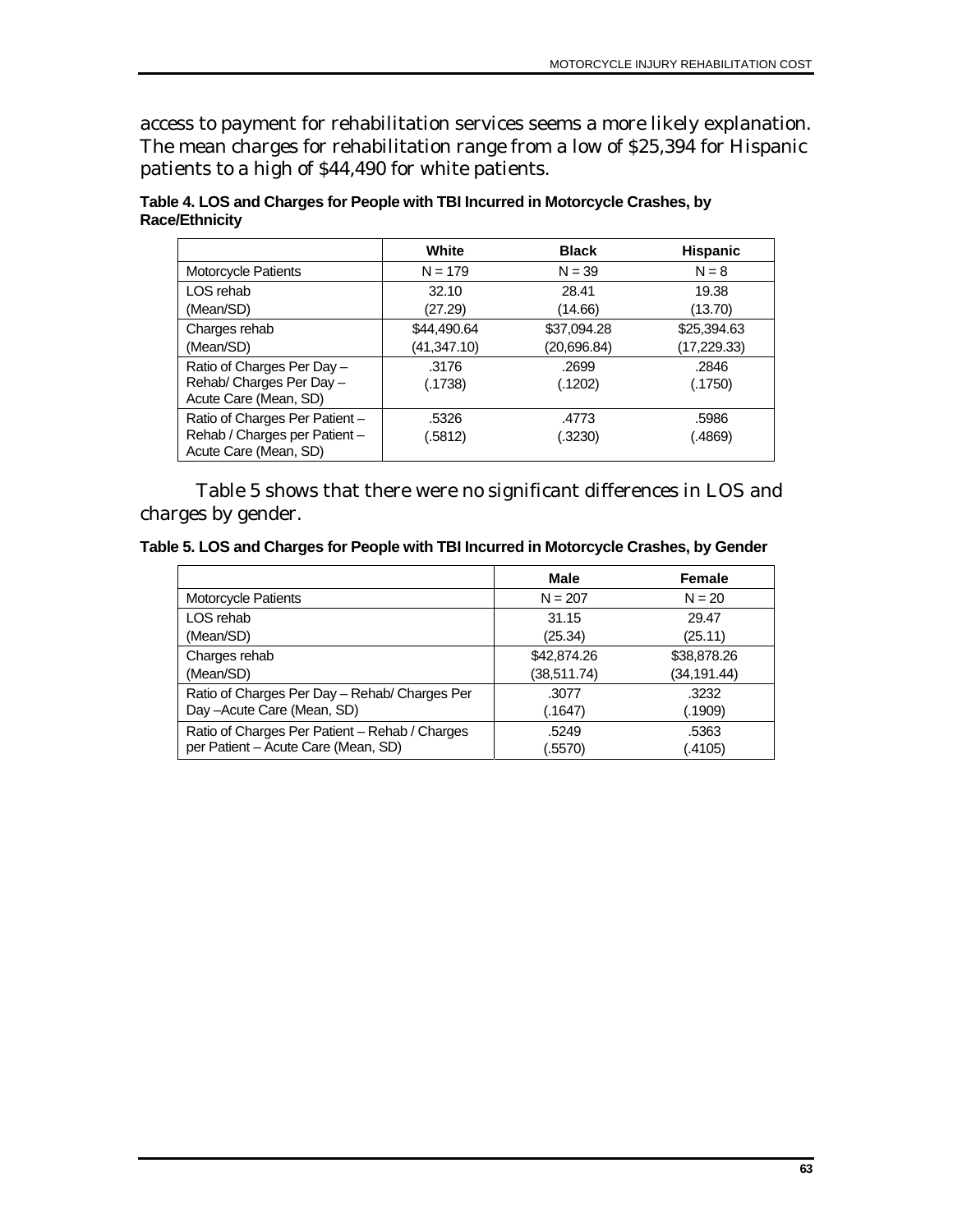## **References**

Bonczar, T. P., and Beck, A. J. (1997 March). *Special report: Lifetime likelihood of going to State or Federal prison* (NCJ-160092): U.S. Department of Justice, Office of Justice Programs, Bureau of Justice Statistics.

Brooks, A., Lindstrom, J., McCray, J. et al (1995) Cost of Medical Care for a Population-Based Sample of Persons Surviving Traumatic Brain Injury**.**  *Journal of Head Trauma Rehabilitation,* 10(4): 1-13.

Carter, G. M., Relles, D. A., Wynn, B., Kawata, J., Paddock, S., Sood, N., and Totten, M. (2000). *Interim report on an inpatient rehabilitation facility prospective payment system.* (DRU-2309-HCFA): Health Care Financing Administration.

Christian, W. J., Carroll, M., Meyer, K., Vitaz, T. W., and Franklin, G. A. (2003). Motorcycle helmets and head injuries in Kentucky, 1995-2000. *The Journal of the Kentucky Medical Association, 10*(1), 21-26.

Dahmer, E. R., Shilling, M. A., Hamilton, B., Bontke, C., Englander, J., Kreutzer, J. S., and Rosenthal, M. (1993). A model of systems database for traumatic brain injury. *Journal of Head Trauma Rehabilitation, 8*(2), 12-25.

Department of Health and Human Services. (2001). Medicare program; Prospective payment system for inpatient rehabilitation facilities; Final rule. *Federal Register, 66*(152).

Hall, K., Karzmark, P., Stevens, M., Englander, J., O'Hare, P., and Wright, J. (1994). Family stressors in traumatic brain injury: a two-year follow-up. *Archives of Physical Medicine and Rehabilitation, 75*(8), 876-884.

Harrison-Felix, C., Newton, C. N., Hall, K. M., and Kreutzer, J. S. (1996). Descriptive findings from the traumatic brain injury model systems national database. *Journal of Head Trauma Rehabilitation, 11*(5), 1-14.

Kreutzer, J., Marwitz, J., High Jr., W. M., Englander, J., and Cifu, D. (2001, 08/30/2002). *Etiology and incidence of rehospitalizations*. The Traumatic Brain Injury National Data Center (TBINDC). Retrieved August 2003, from the Web at: www.tbindc.org/public/reg\_projects/project\_35.html

Lawrence, B. A., Max, W., and Miller, T. R. (2003 Feb). *Costs of injuries resulting from motorcycle crashes: A literature review* (DOT HS 809 242). Washington, DC: National Highway Traffic Safety Administration.

Lombard, L. A., Kelly, J. P., Heinemann, A., and Kychlik, K. (2003, March 26 - 29). *Motorcycle crash victims in the acute rehabilitation setting.* Paper presented at the 39th Annual AAP Educational Conference, Association of Academic Physiatrists, Fort Lauderdale, Florida.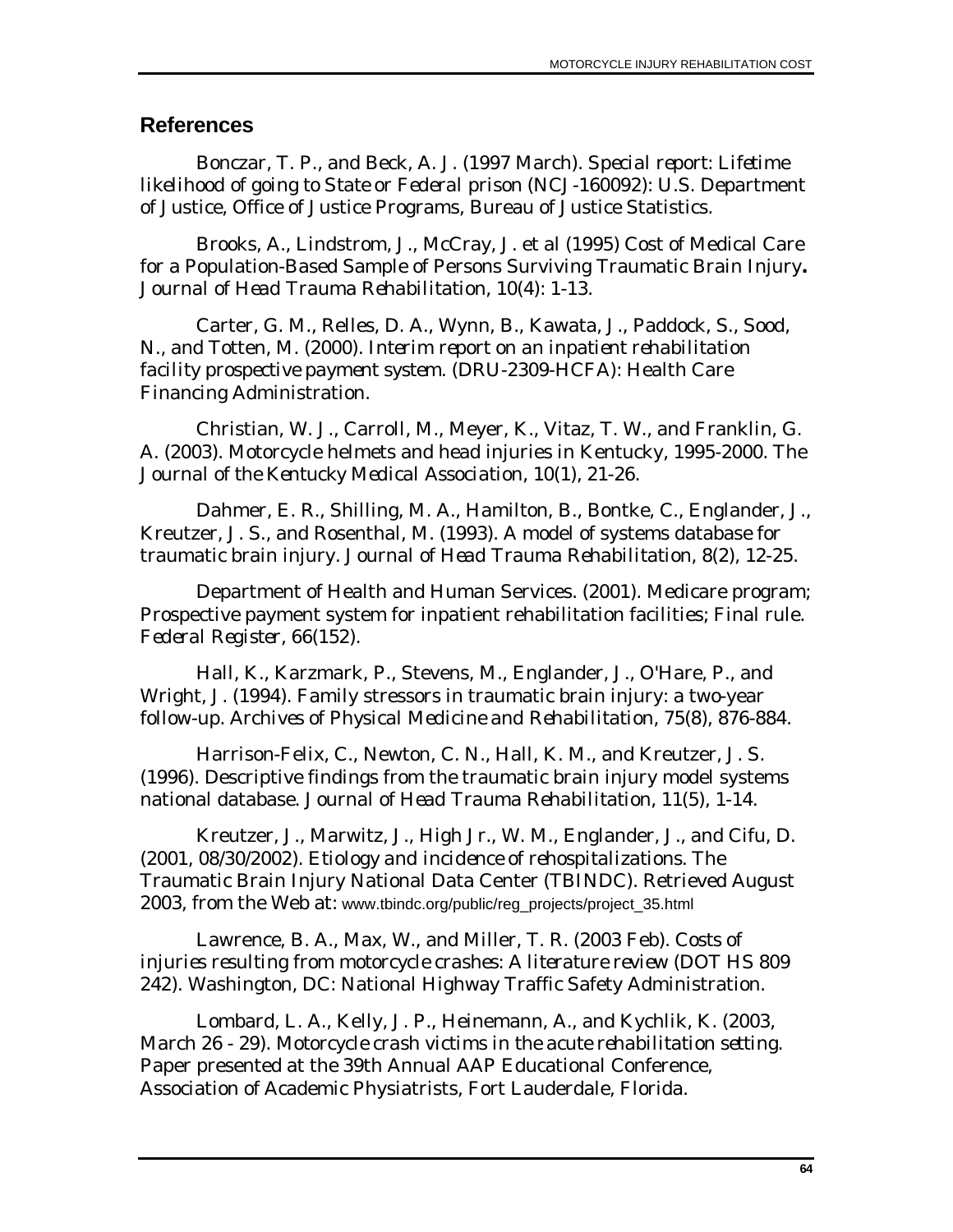Miller, T. R., Pindus, N. M., Douglass, J. B., and Rossman, S. B. (1995). *Databook on nonfatal injury: Incidence, costs, and consequences*. Washington, DC: The Urban Institute Press.

Miller, T. R., Spicer, R. S., Lestina, D. C., and Levy, D. T. (1999). Is it safest to travel by bicycle, car, or big truck? *Journal of Crash Prevention and Injury Control, 1*(1), 25–34.

National Highway Traffic Safety Administration. (2003). *Motor Cycle Safety Program*. Retrieved January 2003, from the Web at: www.nhtsa.dot.gov/people/injury/pedbimot/motorcycle/motorcycle03/recent.htm

Rivara, F. P., Dicker, B. G., Bergman, A. B., Dacey, R., and Herman, C. (1988). The public cost of motorcycle trauma. *Journal of the American Medical Association, 260*(2), 221-223.

Seel, R., Corrigan, J. D., Kreutzer, J. S., Rosenthal, M., and Hammond, F. M. (2003). *Prevalence, symptom rates, and associated factors of depression after TBI: A multi-center investigation of the U.S. NIDRR Model Systems*. Traumatic Brain Injury Research and Publications Registry. Retrieved August 2003, from the Web at: [www.tbindc.org/registry/](http://www.tbindc.org/registry/)

Shankar, U. (2004, March 29, 2). *Motorcycle Fatalities: an Update.* Paper presented at the Lifesavers Conference 2004, San Diego, CA, March 28-30, 2004, NHTSA, Analyst: Shankar, U. G. Presenter: Williams, D. Washington, DC: National Center for Statistics and Analysis, National Highway Traffic Safety Administration.

Whiteneck, G. G., Charlifue, S. W., Gerhart, K. A., Overholser, J. D., and Richardson, G. N. (1992). Quantifying handicap: a new measure of longterm rehabilitation outcomes. *Archives of Physical Medicine and Rehabilitation, 73*, 519-526.